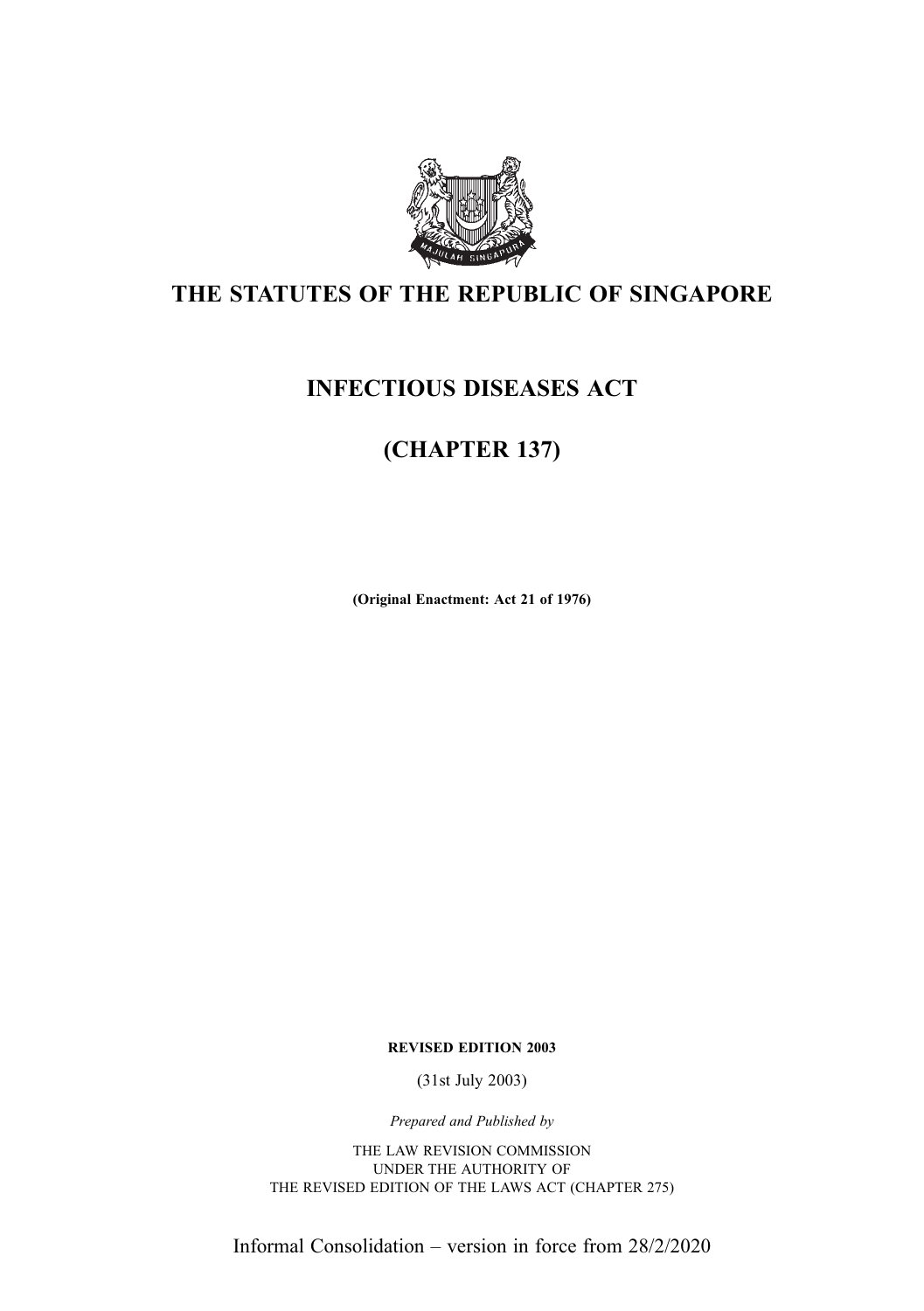# CHAPTER 137

# Infectious Diseases Act

#### ARRANGEMENT OF SECTIONS

#### PART I

#### PRELIMINARY

#### **Section**

- 1. Short title
- 2. Interpretation

#### PART II

#### ADMINISTRATION

- 3. Administration of this Act
- 4. Health Officers
- 5. Advisory committees

#### PART III

#### CONTROL OF INFECTIOUS DISEASES WITHIN SINGAPORE

- 6. Notification of prescribed infectious diseases
- 7. Public health surveillance programmes, etc.
- 8. Medical examination and treatment
- 9. Post-mortem examination
- 10. Director may require information from healthcare professionals, etc.
- 11. Offence for supplying false or misleading information
- 12. Treatment of premises or vessel
- 13. Destruction and disposal of infected animals, food and water
- 14. Wakes and disposal of corpses
- 15. Isolation of certain persons
- 16. Surveillance
- 17. Isolation area
- 17A. Restricted zones during public health emergency
- 18. Abatement of overcrowding
- 19. Closure and disinfection of premises
- 19A. Surveillance and contact tracing measures at premises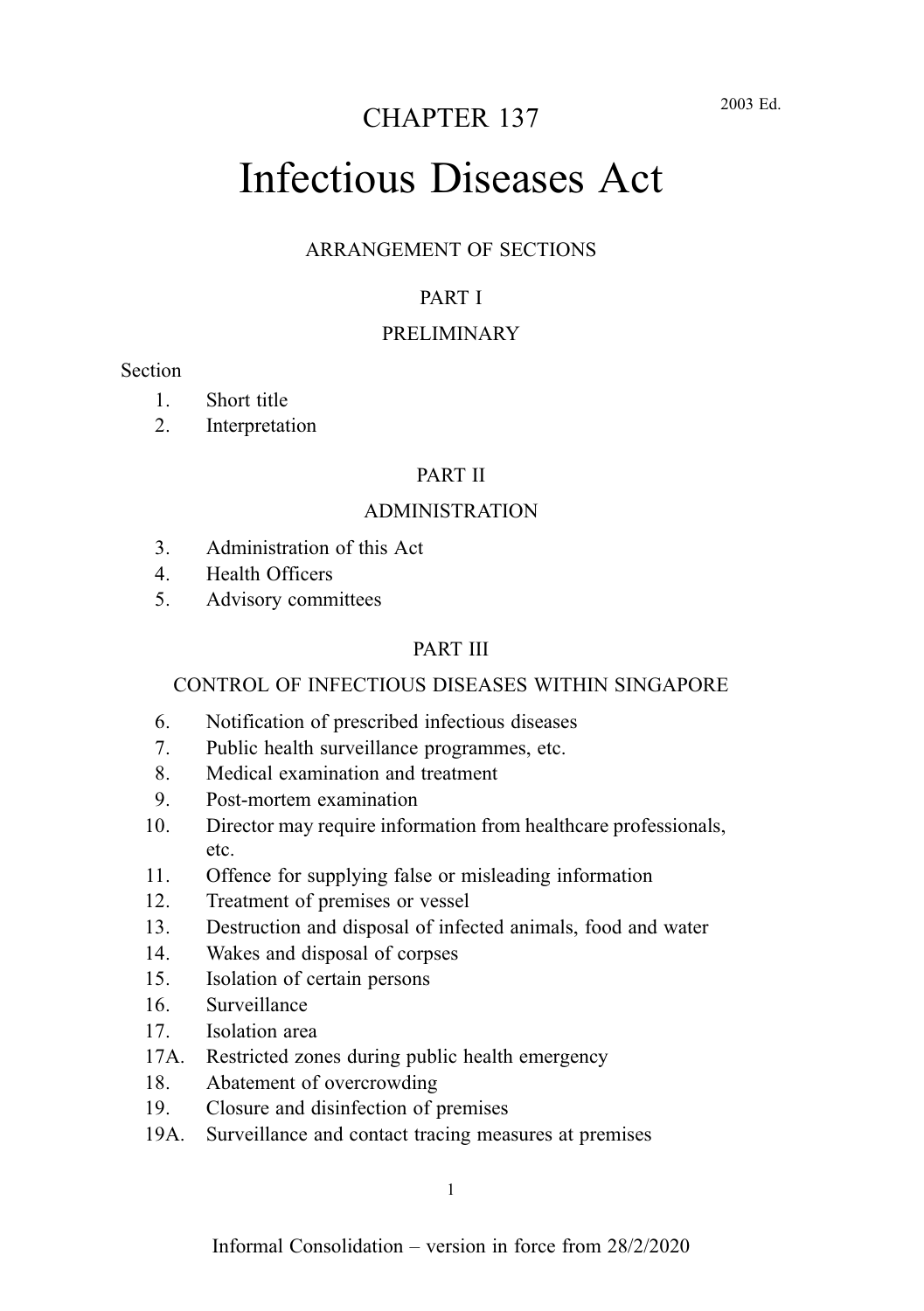#### Section

- 20. Prohibition or restriction of meetings, gatherings and public entertainments
- 21. Control of occupation, trade or business
- 21A. Certain persons not to act in manner likely to spread disease
- 21B. Order to disseminate health advisory

#### PART IV

#### CONTROL OF HIV INFECTION

- 22. Person with HIV Infection to undergo counselling, etc.
- 23. Sexual activity by person with HIV Infection
- 24. Blood donation and other acts by person with HIV Infection
- 25. Protection of identity of person with HIV Infection or other sexually transmitted disease
- 25A. Disclosure by Director, medical practitioner and recipient of information

#### PART V

#### PREVENTION OF INTERNATIONAL SPREAD OF INFECTIOUS DISEASES

- 26. Infected area
- 27. Vessels, persons and articles from infected area
- 28. Information required on arrival of vessels
- 29. Measures required of a vessel or vehicle on arrival
- 30. [Repealed]
- 31. Vaccination and other prophylaxis
- 32. Disinfection and treatment of vessel and vehicle
- 33. Arrival of infected ships
- 34. Unauthorised boarding or disembarking from infected vessel
- 35. Pratique
- 36. Discharge of waste or matter
- 37. Vessels within waters of Singapore
- 38. Person supplying food and water
- 39. Powers of Director-General, Food Administration or Port Health Officer regarding food and water
- 40. Importation of vectors of diseases
- 41. [Repealed]
- 42. Power to inspect merchandise, etc., on board vessel
- 43. Corpses
- 44. Master, etc., of vessel to assist Director-General, Director, etc.
- 45. Liability of master, owner or agent for expenses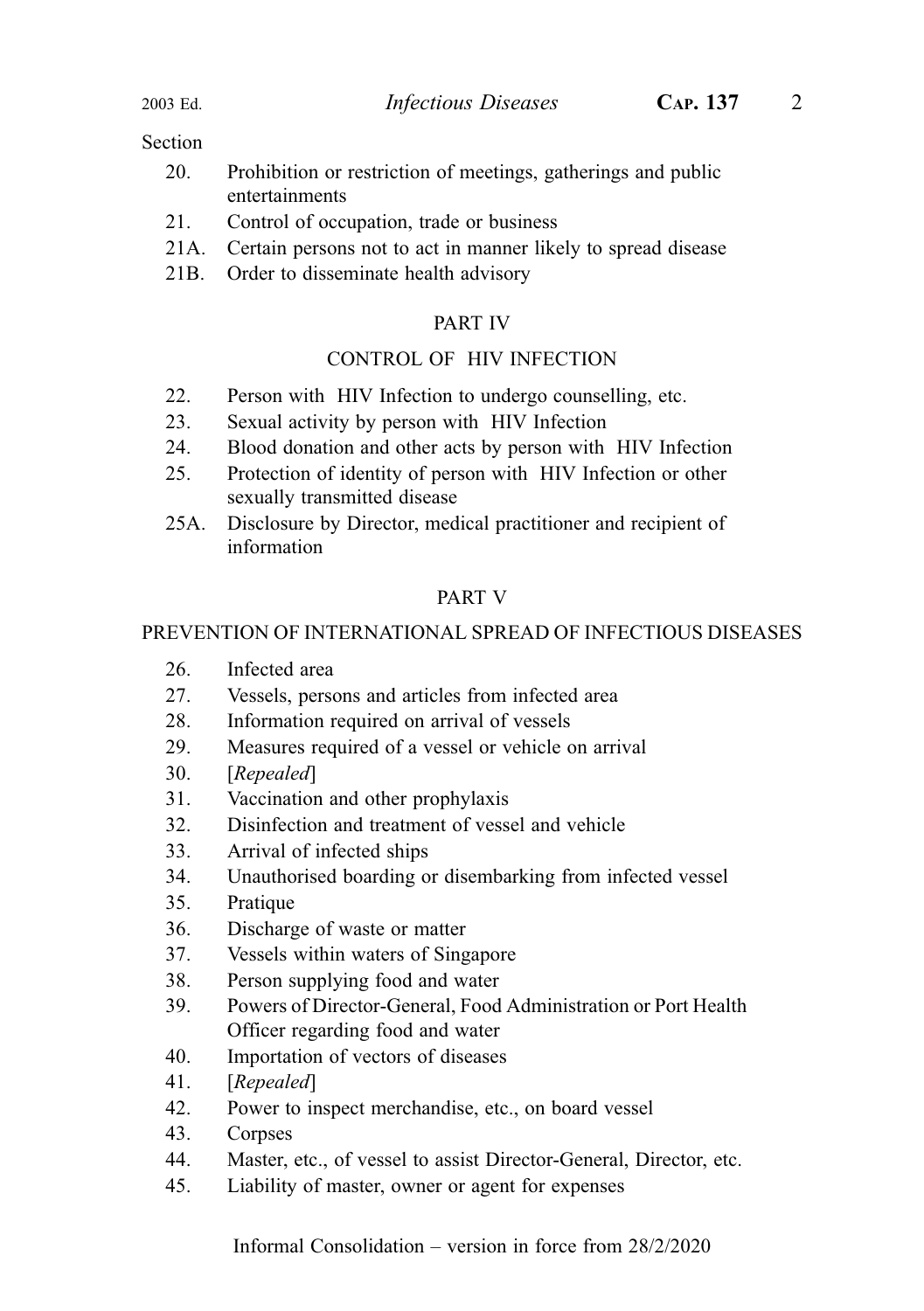#### Section

- 45A. Medical examination of persons arriving in Singapore
- 45B. Medical examination of persons leaving Singapore during public health emergency

#### PART VI

#### VACCINATION AND OTHER PROPHYLAXIS

- 46. Responsibility of parent or guardian
- 47. Power to order certain persons to undergo vaccination or other prophylaxis
- 48. Vaccination
- 49. Exemption from vaccination
- 50. Certificates of unfitness
- 51. Offence
- 52. Suspension of this Part
- 53. [Repealed]
- 54. Fees for vaccinations and other prophylaxis

#### PART VII

#### ENFORCEMENT

- 55. Powers of Director and Health Officers in dealing with outbreaks and suspected outbreaks of infectious diseases
- 55A. Powers of investigation
- 55B. Disposal of document, substance or matter
- 56. Powers of arrest
- 56A. [Repealed]
- 57. Police officer or Health Officer may demand names and addresses in certain cases
- 57A. Disclosure of information by Director to prevent spread or possible outbreak of infectious disease, etc.
- 57B. Disclosure of information to prevent spread or possible outbreak of infectious disease, etc., as authorised by Director
- 58. Extraordinary powers in relation to emergency measures
- 59. Police assistance

#### PART VIIA

#### NATIONAL PUBLIC HEALTH RESEARCH

59A. National public health research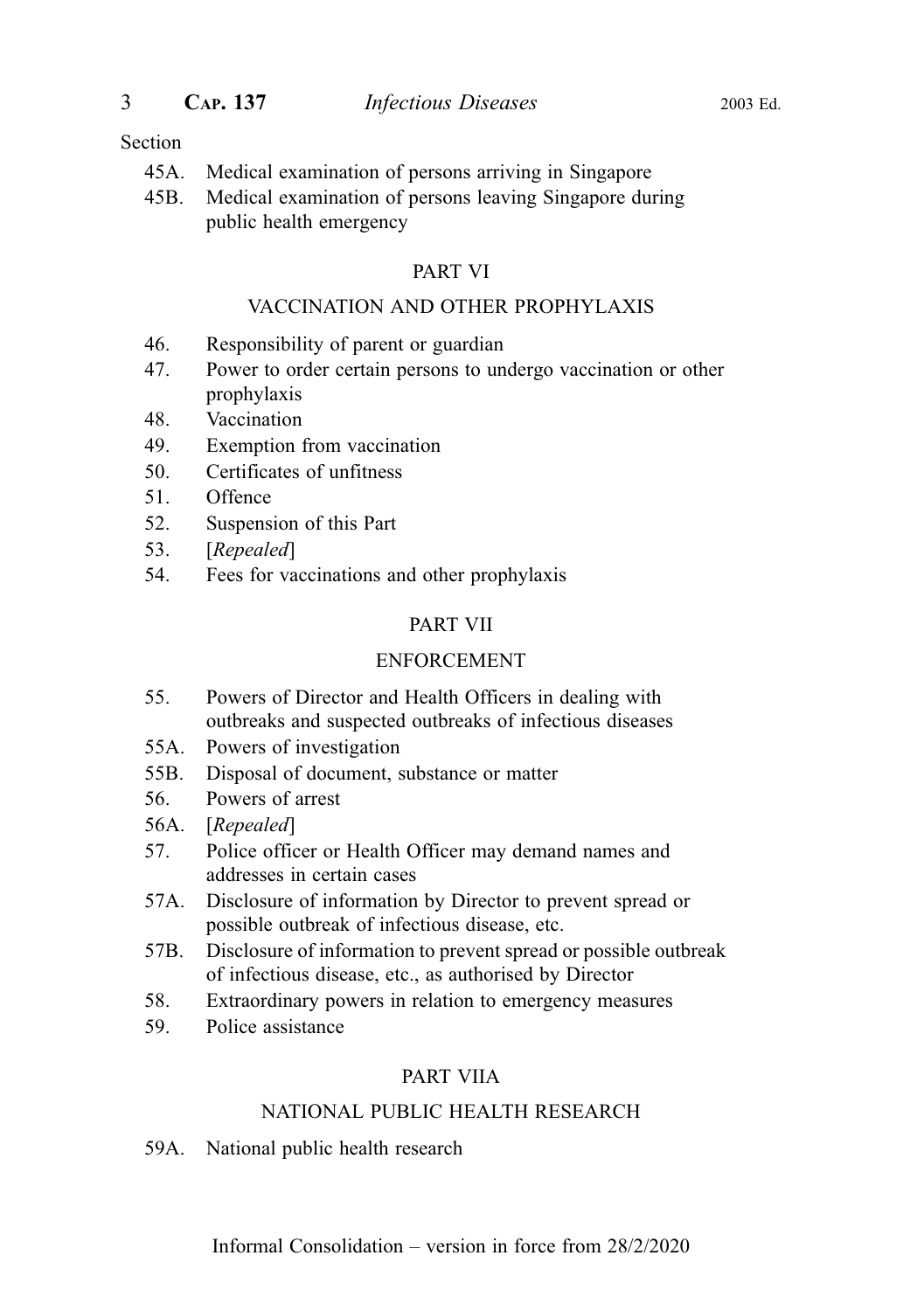#### PART VIII

#### MISCELLANEOUS

#### Section

- 60. Service of notices, orders or other documents
- 61. Default in compliance with notice
- 62. Inaccuracies in documents
- 63. Evidence
- 64. Obstruction of persons executing power, etc.
- 65. General penalties
- 66. Offences triable by Magistrate's Court
- 67. Protection from personal liability
- 67A. Immunity from liability for disclosure
- 67B. Offences by corporations
- 67C. Offences by unincorporated associations or partnerships
- 68. Composition of offences
- 69. Fees, etc., collected by Director and Director-General
- 70. Amendment of Schedules
- 71. Exemption
- 72. Other written law not affected
- 73. Regulations
- 74. Transitional and saving provisions
	- First Schedule Infectious Diseases
		- Second Schedule Dangerous infectious diseases
		- Third Schedule Requirements as to vaccination and other prophylaxis
		- Fourth Schedule Diseases against which a child is to be vaccinated
		- Fifth Schedule [Repealed]
		- Sixth Schedule  $-$  [Repealed]

An Act relating to quarantine and the prevention of infectious diseases.

[1st August 1977]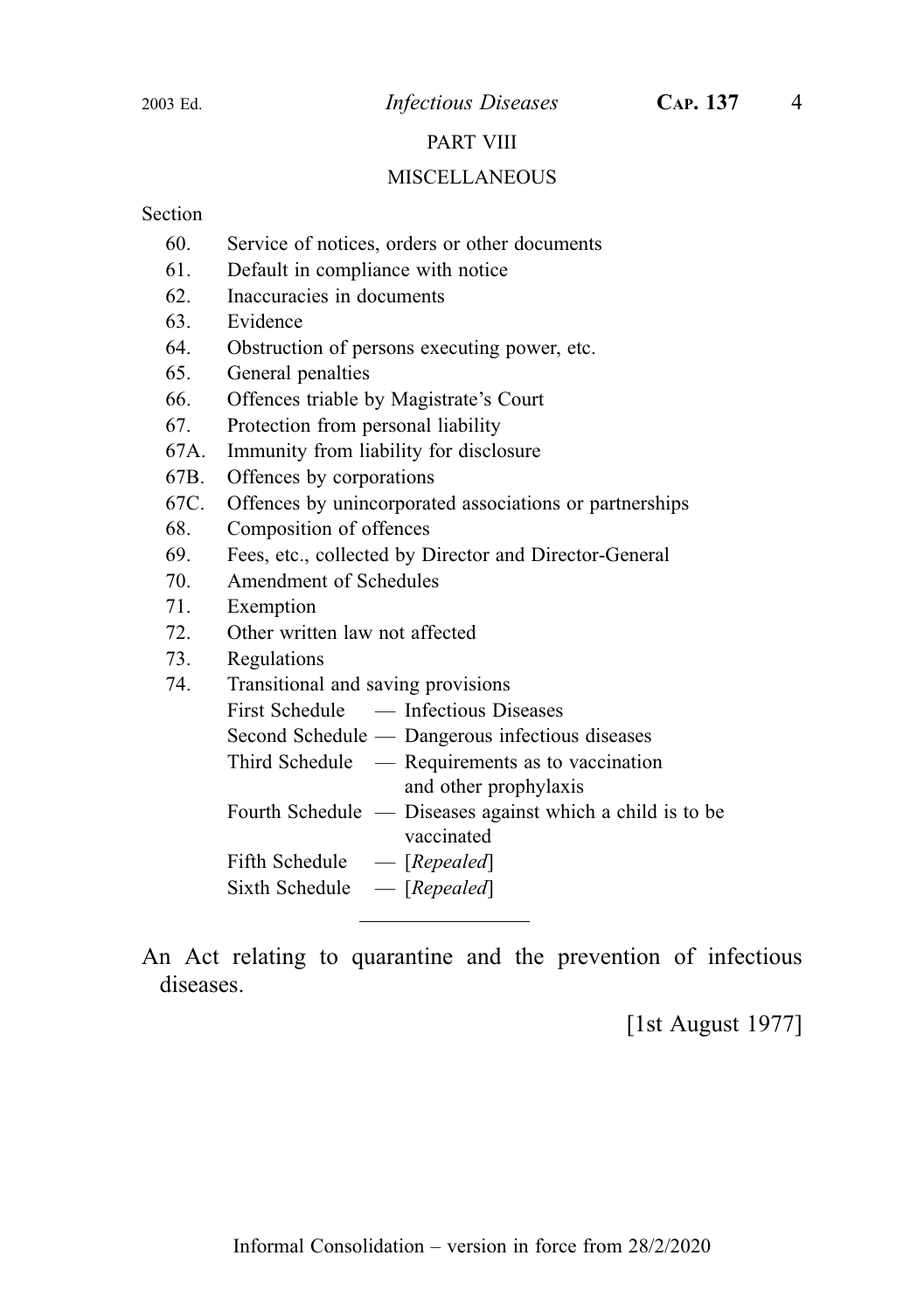#### PART I

#### PRELIMINARY

#### Short title

1. This Act may be cited as the Infectious Diseases Act.

#### Interpretation

- 2. In this Act, unless the context otherwise requires
	- "Agency" means the National Environment Agency established under the National Environment Agency Act (Cap. 195);

[Deleted by Act 5 of 2019 wef 25/03/2019]

"appropriate Minister" means —

- (a) in the following cases, the Minister charged with the responsibility for health and sanitary measures in relation to vessels, aircraft, vehicles and persons entering or leaving Singapore:
	- (i) the establishment of any advisory committee for the purpose of giving advice to the Director-General or the Director-General, Food Administration under section 5;

[Act 11 of 2019 wef 01/04/2019]

- (ii) any purpose relating to sections 28, 29 and 33 to 45, including the making of subsidiary legislation in relation to any of those sections; or
- (b) in any other case, the Minister charged with the responsibility for regulation of diseases and disease control;

[Act 5 of 2019 wef 25/03/2019]

"baggage" means the personal effects of a traveller or of a crew member of a vessel;

"Board" means the Health Promotion Board established under the Health Promotion Board Act (Cap. 122B);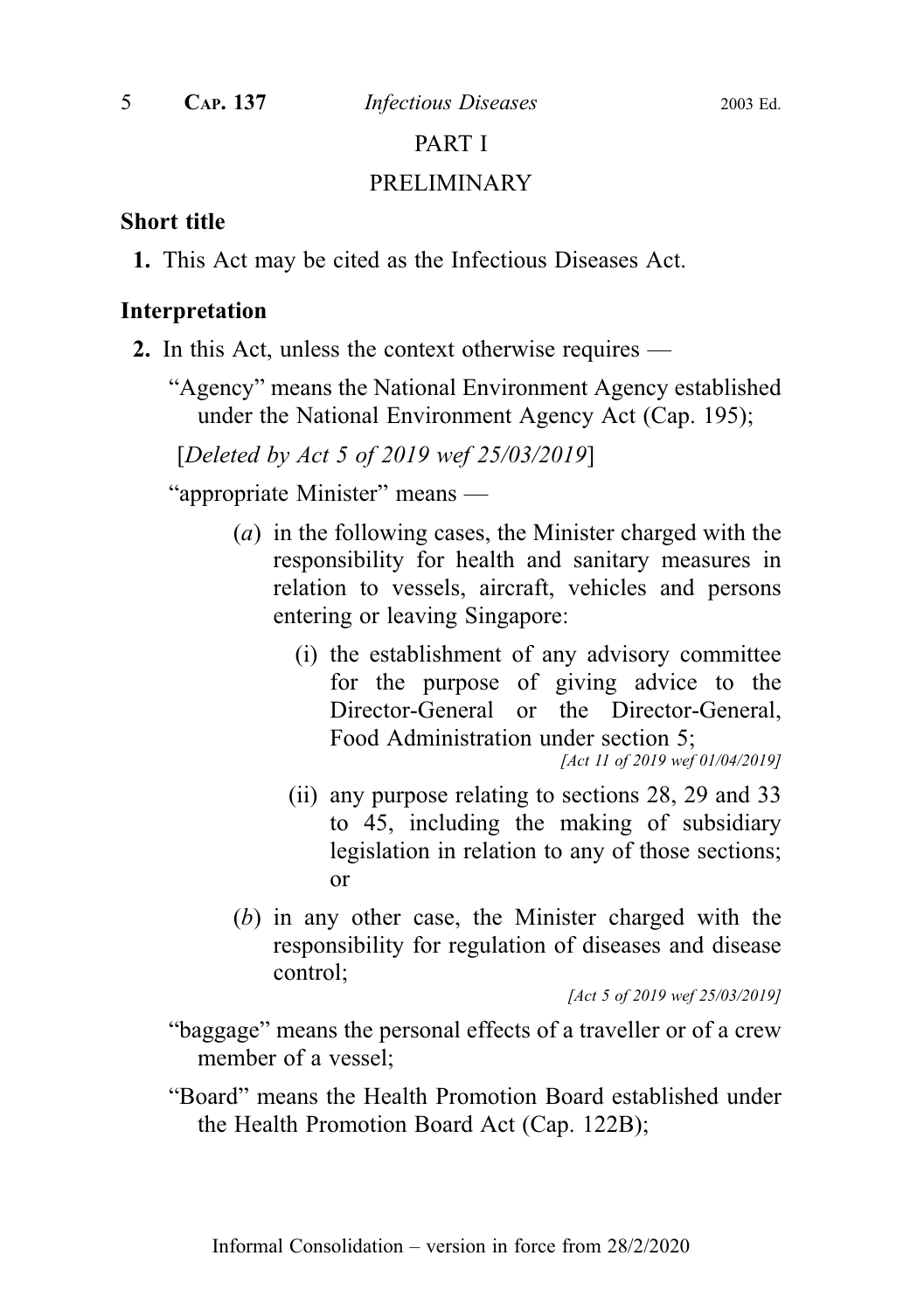- "building" means any house, hut, shed or roofed enclosure, whether intended for the purpose of human habitation or otherwise, and any wall, gate, post, pillar, paling, frame, hoarding, slip, dock, wharf, pier, jetty, landing-stage or bridge;
- "carrier", in relation to any infectious disease, means any person who is harbouring or is likely to or is suspected to harbour the agents of that disease;
- "contact", in relation to any infectious disease, means any person who has been exposed to the risk of infection from that disease;
- "contact tracing measure" means any measure to facilitate the tracing of contacts of an infectious disease;

[Act 5 of 2019 wef 25/03/2019]

- "crew" includes any person who is on board a vessel not for the sole purpose of travelling from one place to another but who is employed in the vessel's service or in connection with its cargo;
- "dangerous infectious disease" means any of the diseases set out in the Second Schedule;
- "Director" means the Director of Medical Services and includes a Deputy Director of Medical Services;

[10/2008 wef 10/06/2008]

- "Director-General" means the Director-General of the Public Health appointed under section 3(1) of the Environmental Public Health Act (Cap. 95);
- "Director-General, Food Administration" means the Director-General, Food Administration appointed under section 3(1) of the Sale of Food Act (Cap. 283);

[Act 11 of 2019 wef 01/04/2019]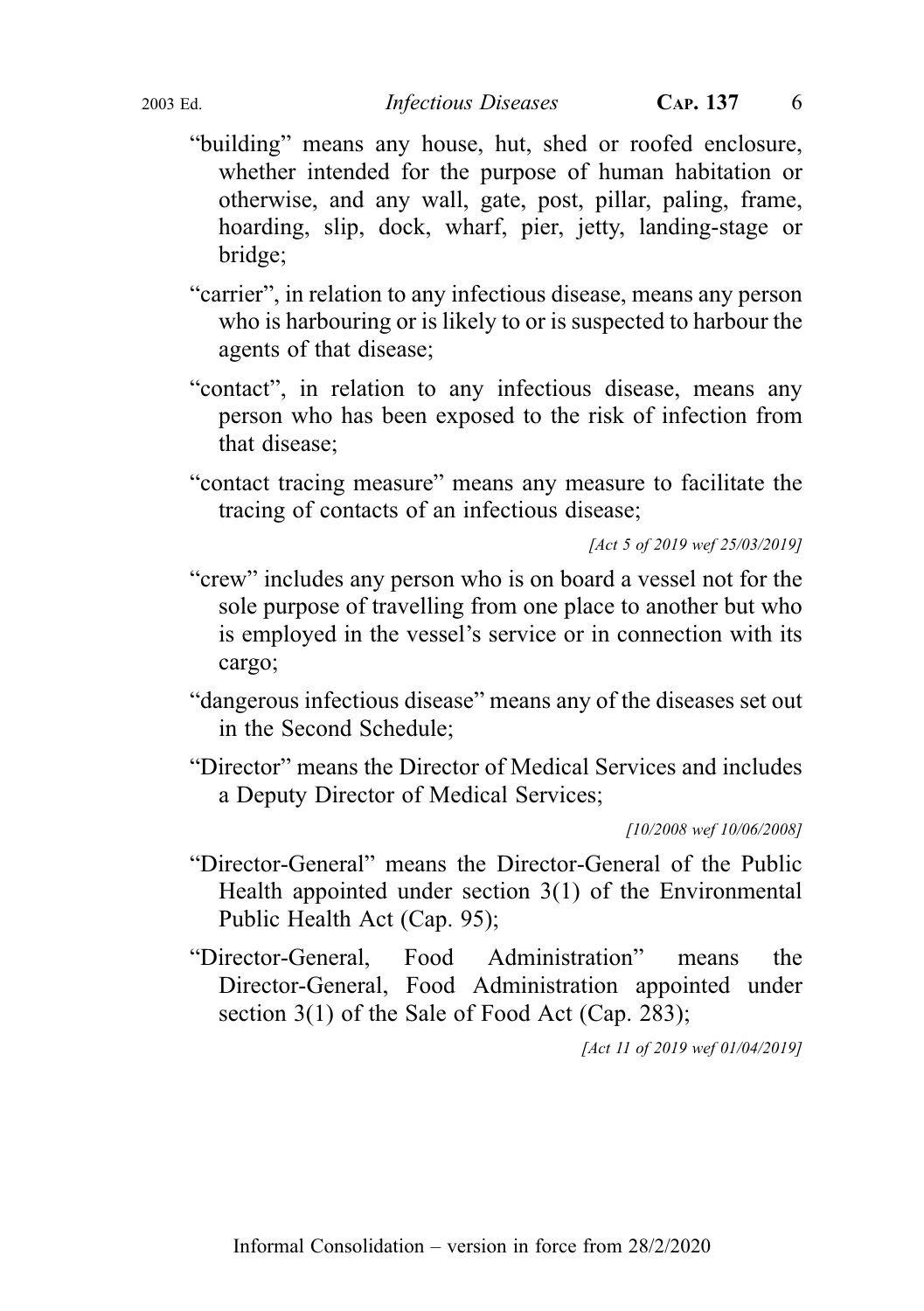"Health Officer" means a Health Officer appointed by the Director-General, the Director-General, Food Administration or the Director under section 4;

> [10/2008 wef 10/06/2008] [Act 11 of 2019 wef 01/04/2019]

"HIV Infection" means Human Immunodeficiency Virus Infection;

"individually-identifiable", when used to describe information or samples pertaining to a person, means that the identity of that person can be readily discovered or ascertained from that information or sample;

[Act 5 of 2019 wef 25/03/2019]

"infected" means infected with the micro-organism or agent of an infectious disease;

[10/2008 wef 10/06/2008]

"infectious disease" means —

- (a) any of the diseases specified in the First Schedule; and
- (b) for the purposes of sections 7, 8, 9, 10, 13, 14, 15, 16, 17, 17A, 19, 55, 57A and 59A, includes any other disease —
	- (i) that is caused or is suspected to be caused by a micro-organism or any agent of disease;
	- (ii) that is capable or is suspected to be capable of transmission by any means to human beings; and
	- (iii) that, the Director has reason to believe, if left uninvestigated or unchecked, is likely to result in an epidemic of the disease;

[10/2008 wef 10/06/2008]

"isolation", in relation to a person or group of persons, means the separation of that person or group of persons from any other persons, other than —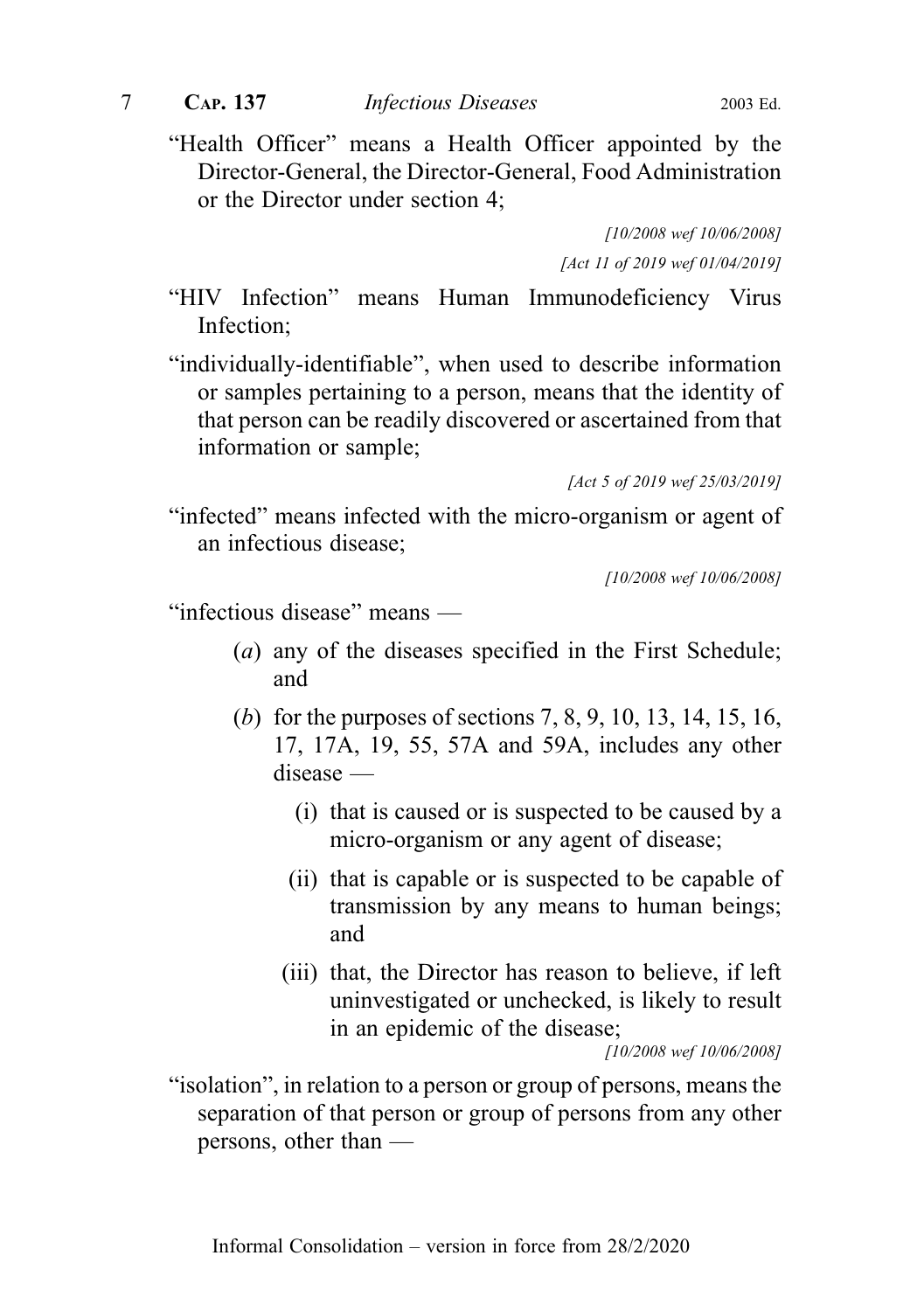- (a) the health staff in charge of the care and isolation of that person or group of persons; and
- (b) such other persons as the Director or the Director-General (as the case may be) may allow;
- "master", in relation to a vessel, means the person for the time being in charge or command of the vessel;
- "medical examination" includes the carrying out by a person (called the examiner) of any of the measures mentioned in paragraphs  $(a)$  to  $(f)$ , with a view to ascertaining a person's state of health, whether or not the examiner is present with the person being examined:
	- (a) physical examination of the person;
	- (b) obtaining the person's bodily samples;
	- (c) obtaining images of, or measuring, the person's physiology;
	- (d) measuring or monitoring the person's physiological signs;
	- (e) obtaining the clinical history of the person;
	- (f) a measure to facilitate the carrying out of anything in paragraphs  $(a)$  to  $(e)$ ;

[Act 5 of 2019 wef 25/03/2019]

"medical practitioner" means a medical practitioner registered or exempted from registration under the Medical Registration Act (Cap. 174);

[Deleted by Act 5 of 2019 wef 25/03/2019]

"minor" means a person who is below the age of 21 years;

[10/2008 wef 10/06/2008]

- "nurse" means a registered nurse or enrolled nurse within the meaning of the Nurses and Midwives Act (Cap. 209);
- "occupier", in relation to any premises or vessel, means the person in occupation of the premises or vessel or having the charge or control thereof either on his own account or as an agent of another person;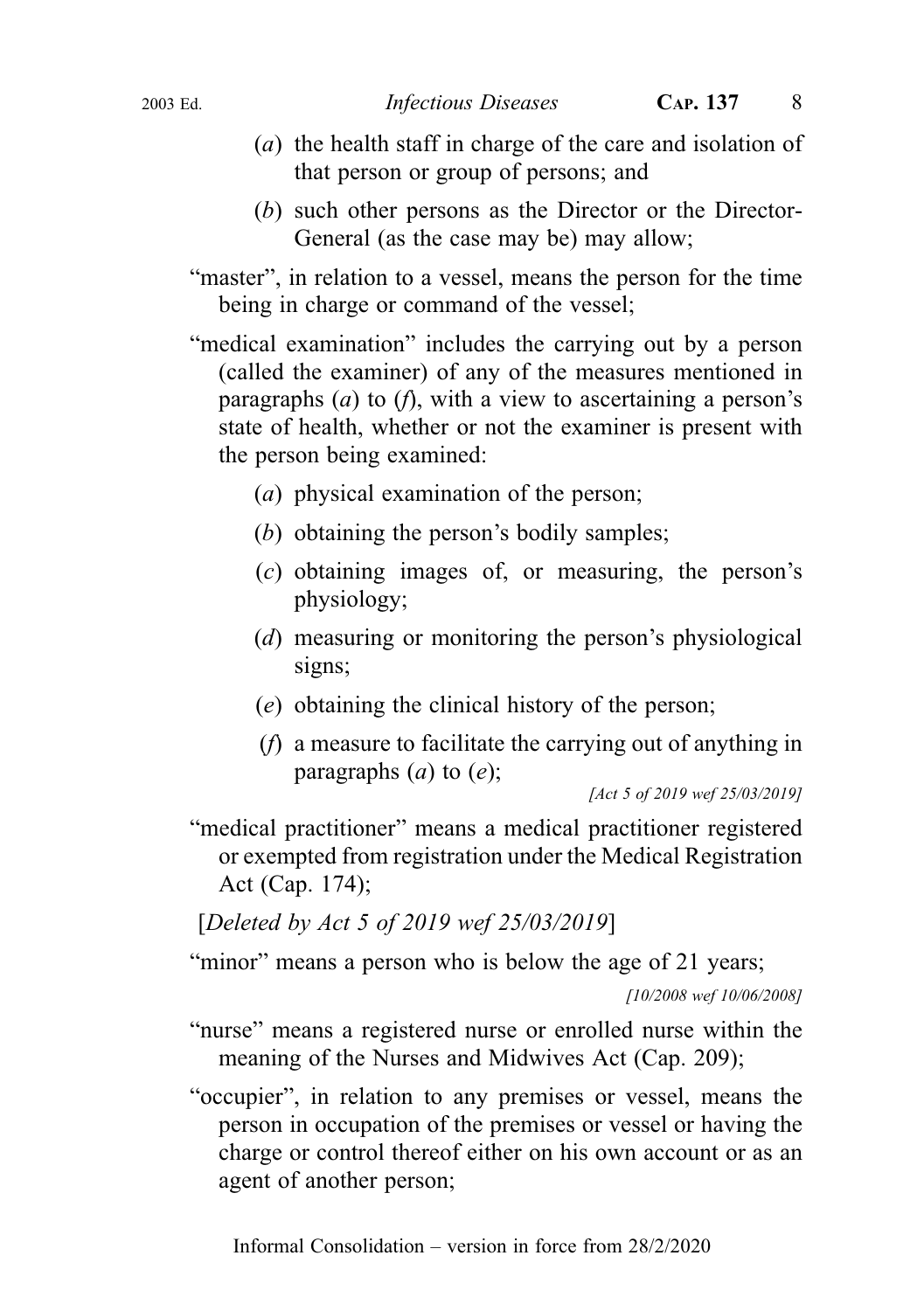- "owner", in relation to any premises or vessel, means the person for the time being receiving the rent of the premises or vessel whether on his own account or as agent, trustee or receiver or who would receive the same if the premises or the vessel were let or chartered;
- "port" means any place in Singapore and any navigable river or channel leading into such place declared to be a port under the Maritime and Port Authority of Singapore Act (Cap. 170A) and includes an airport;
- "Port Health Officer" means any Health Officer in charge of a port and includes his deputies and assistants;
- "pratique", in relation to a vessel, means the written permission granted by a Port Health Officer to the vessel to disembark and commence operation;
- "premises" means messuages, buildings, lands, easements and hereditaments of any tenure whether open or enclosed, whether public or private and whether maintained or not under statutory authority, and includes any place or structure or any part thereof used or intended to be used for human habitation or for employment or any other purpose;
- "public place" means any place or premises to which the public or any section of the public has access, on payment or otherwise, as of right or by virtue of express or implied permission, and includes any place or premises used by the public or a section of the public for educational or recreational purposes or for assemblage;
- "quarantine" means the compulsory detention in isolation for the purpose and under the provisions of this Act of any ships, persons, goods, things, animals or plants;
- "quarantine anchorage" means any area of the port which has been appointed for the time being for the quarantine of vessels and declared to be a quarantine anchorage by the Maritime and Port Authority of Singapore;
- "quarantine station" means any island, building or place where quarantine is carried out;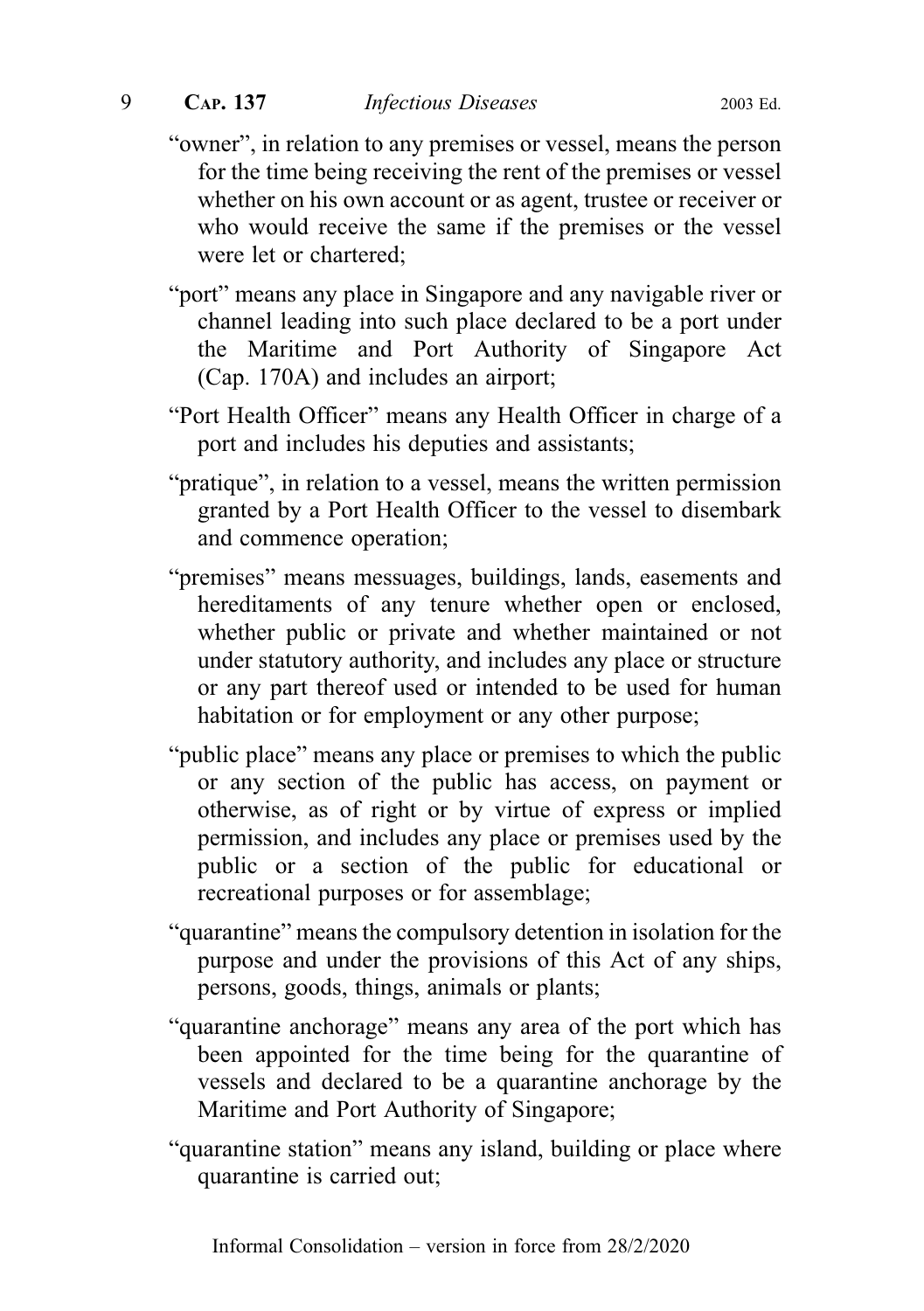"surveillance" means subjecting a person or persons to medical examinations or observations carried out over a period of time (whether or not continuously) and includes carrying out any measures to facilitate those medical examinations or observations;

[Act 5 of 2019 wef 25/03/2019]

"vessel" means any ship, boat, aircraft or a vessel of any description used in navigation by sea or air.

> [5/92; 7/96; 13/99; 46/99; 5/2001; 26/2001; 4/2002; 5/2003; 7/2003]

## PART II

#### ADMINISTRATION

#### Administration of this Act

3.—(1) Except as otherwise provided by this Act, the Director shall, subject to any general or special directions of the appropriate Minister, be responsible for the administration of Parts III, IV, VI and VIIA and sections 26, 27, 31, 32, 45A and 45B.

> [5/2003] [Act 5 of 2019 wef 25/03/2019]

(2) Except as otherwise provided by this Act, the Director-General and the Director-General, Food Administration shall, subject to any general or special directions of the appropriate Minister, be responsible for the administration of Part V, except sections 26, 27, 31, 32, 45A and 45B.

[5/2003] [Act 5 of 2019 wef 25/03/2019] [Act 11 of 2019 wef 01/04/2019]

(3) The appropriate Minister may, by notification in the Gazette, direct that the powers conferred on the Director under Part III be exercised by the Director-General or the Director-General, Food Administration in relation to such matters as may be specified in the notifications.

> [4/2002] [Act 11 of 2019 wef 01/04/2019]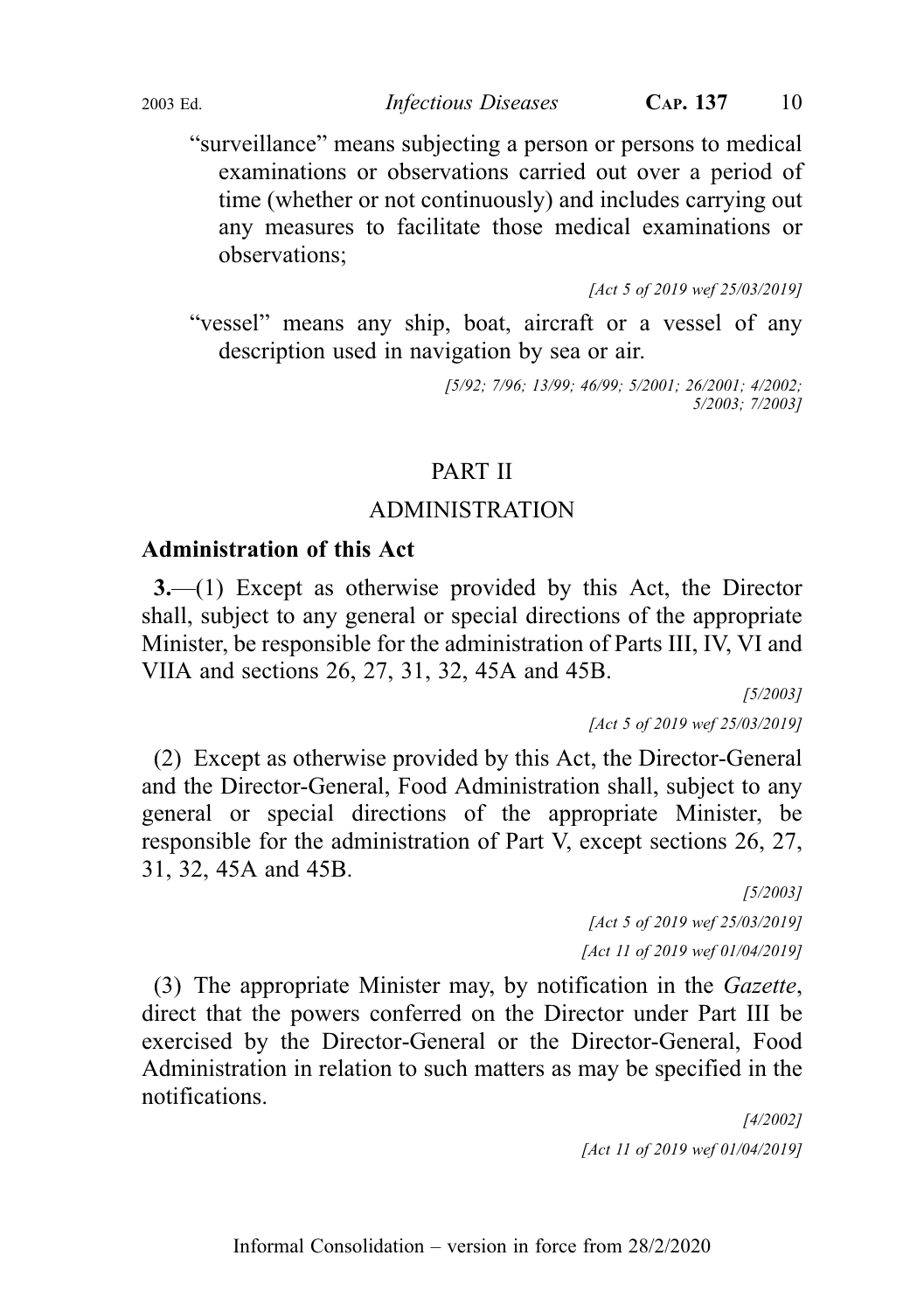(4) For the purposes of exercising the powers under Part III in relation to matters referred to in subsection (3) any reference to the Director in that Part shall be construed as a reference to the Director-General or the Director-General, Food Administration, as the case may be.

> [4/2002] [Act 11 of 2019 wef 01/04/2019]

(5) To avoid doubt, Part V does not prevent the exercise of any power conferred by another Part in relation to any vessel, person or article to which Part V applies.

[Act 5 of 2019 wef 25/03/2019]

## Health Officers

4.—(1) The Director-General, the Director-General, Food Administration or the Director may, subject to such conditions or restrictions as he thinks fit, appoint any —

- (a) public officer;
- (b) officer of any statutory body; or
- (c) employee of a prescribed institution,

to be a Health Officer for the purposes of this Act or any particular provision of this Act.

[Act 11 of 2019 wef 01/04/2019]

(2) The Director-General, the Director-General, Food Administration or the Director may, subject to such conditions or restrictions as he thinks fit, delegate to any Health Officer all or any of the powers conferred on him by this Act.

> [10/2008 wef 10/06/2008] [Act 11 of 2019 wef 01/04/2019]

## Advisory committees

5. The appropriate Minister may establish one or more advisory committees consisting of such members as he may appoint for the purpose of giving advice to the Director-General, the Director-General, Food Administration or the Director, as the case may be,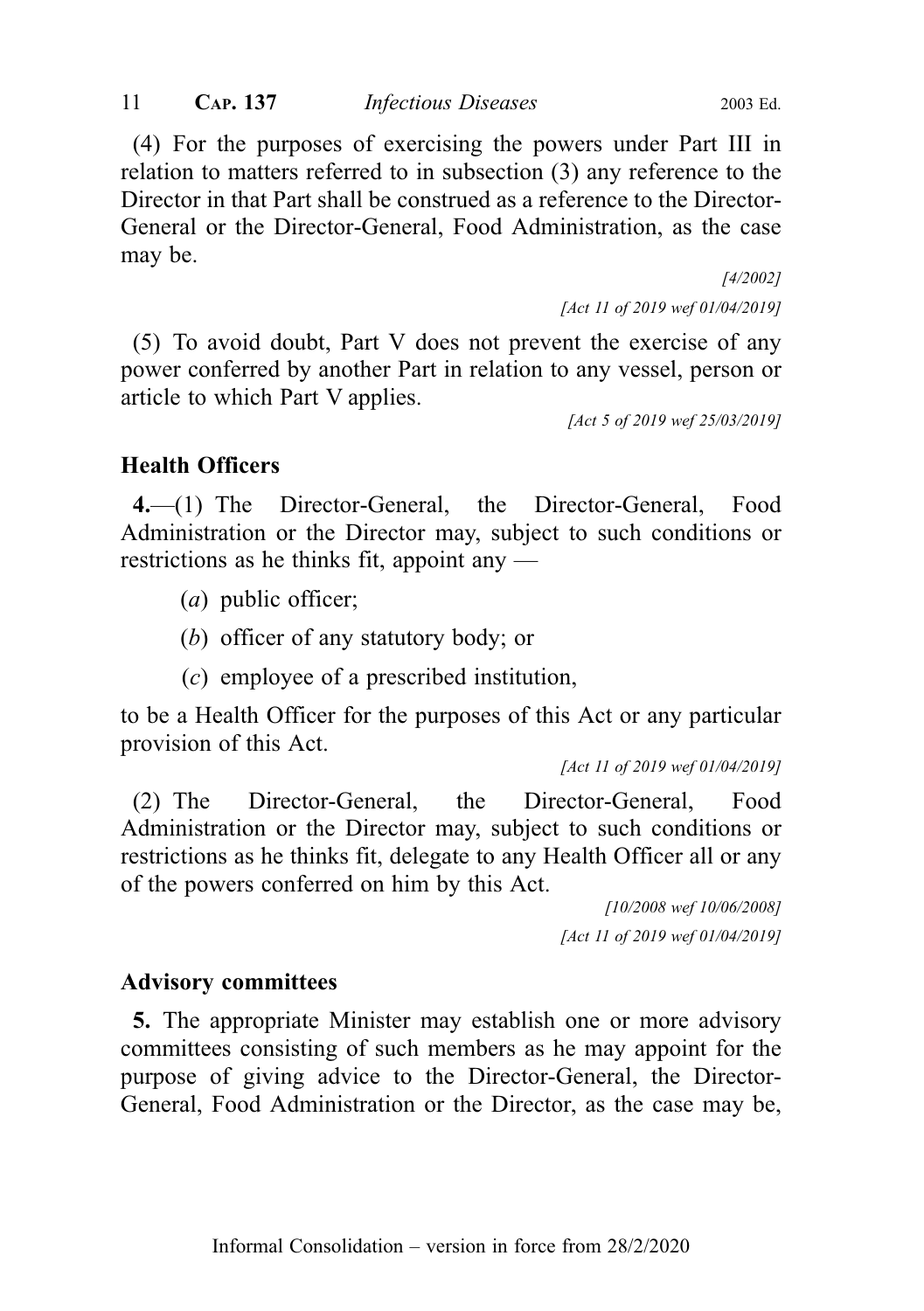with regard to such matters arising out of the administration of this Act as are referred to them by the appropriate Minister.

> [4/2002; 5/2003] [Act 5 of 2019 wef 25/03/2019] [Act 11 of 2019 wef 01/04/2019]

## PART III

## CONTROL OF INFECTIOUS DISEASES WITHIN SINGAPORE

#### Notification of prescribed infectious diseases

6.—(1) Every medical practitioner who has reason to believe or suspect that any person attended or treated by him is suffering from a prescribed infectious disease or is a carrier of that disease shall notify the Director within the prescribed time and in such form or manner as the Director may require.

> [5/2003] [Act 5 of 2019 wef 25/03/2019]

(2) Every person in charge of a laboratory used for the diagnosis of disease who becomes aware of the existence of a prescribed infectious disease in the course of his work shall notify the Director within the prescribed time and in such form or manner as the Director may require.

[5/2003] [Act 5 of 2019 wef 25/03/2019]

(3) A person in a prescribed class, who is aware or suspects that —

- (a) another person is suffering from, or is a carrier of, a prescribed infectious disease; or
- (b) another person has died whilst suffering from, or being a carrier of, a prescribed infectious disease,

must notify the Director, within the prescribed time and in such form or manner as the Director may require, of the fact in paragraph  $(a)$  or  $(b)$ , as the case may be.

[Act 5 of 2019 wef 25/03/2019]

(4) Any person who is required to notify the Director under this section shall give any other particulars required by the Director in so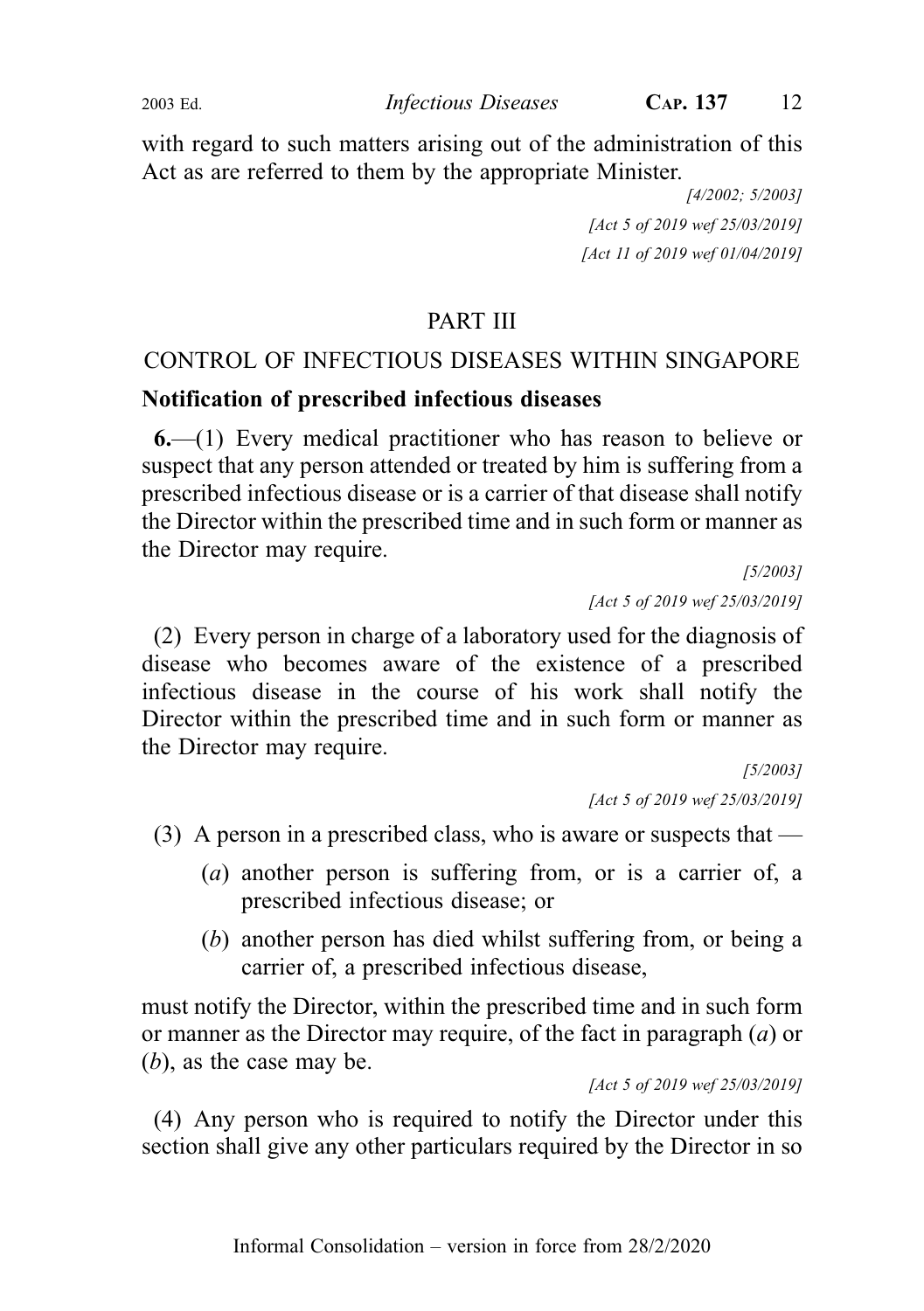far as they can be reasonably ascertained by him or are within his knowledge.

(5) Any person who fails to comply with the requirements of this section or furnishes as true information which he knows or has reason to believe to be false shall be guilty of an offence.

(6) When any person who is charged with failing to comply with the requirements of subsection  $(1)$ ,  $(2)$  or  $(3)$  in relation to the notification of a prescribed infectious disease, he shall be presumed to have known of the existence of the disease unless he proves to the satisfaction of the court that he had no such knowledge and could not with reasonable diligence have obtained such knowledge.

[Act 5 of 2019 wef 25/03/2019] [Act 5 of 2019 wef 25/03/2019]

## Public health surveillance programmes, etc.

7.—(1) The Director may, from time to time, institute public health surveillance programmes or undertake epidemiological investigations or surveys of people, animals or vectors in order to determine the existence, prevalence or incidence, or to determine the likelihood of a possible outbreak, of —

- (a) any infectious disease; or
- (b) any other disease which the appropriate Minister, by notification in the Gazette, declares to be a disease to which this section applies.

[Act 5 of 2019 wef 25/03/2019]

(2) For the purpose of any public health surveillance programme, epidemiological investigation or survey under subsection (1), the Director may require any person —

- (a) to furnish the Director, within or at the times and in the form or manner the Director specifies, with any of the following where the Director requires:
	- (i) any information (known to the person at those times);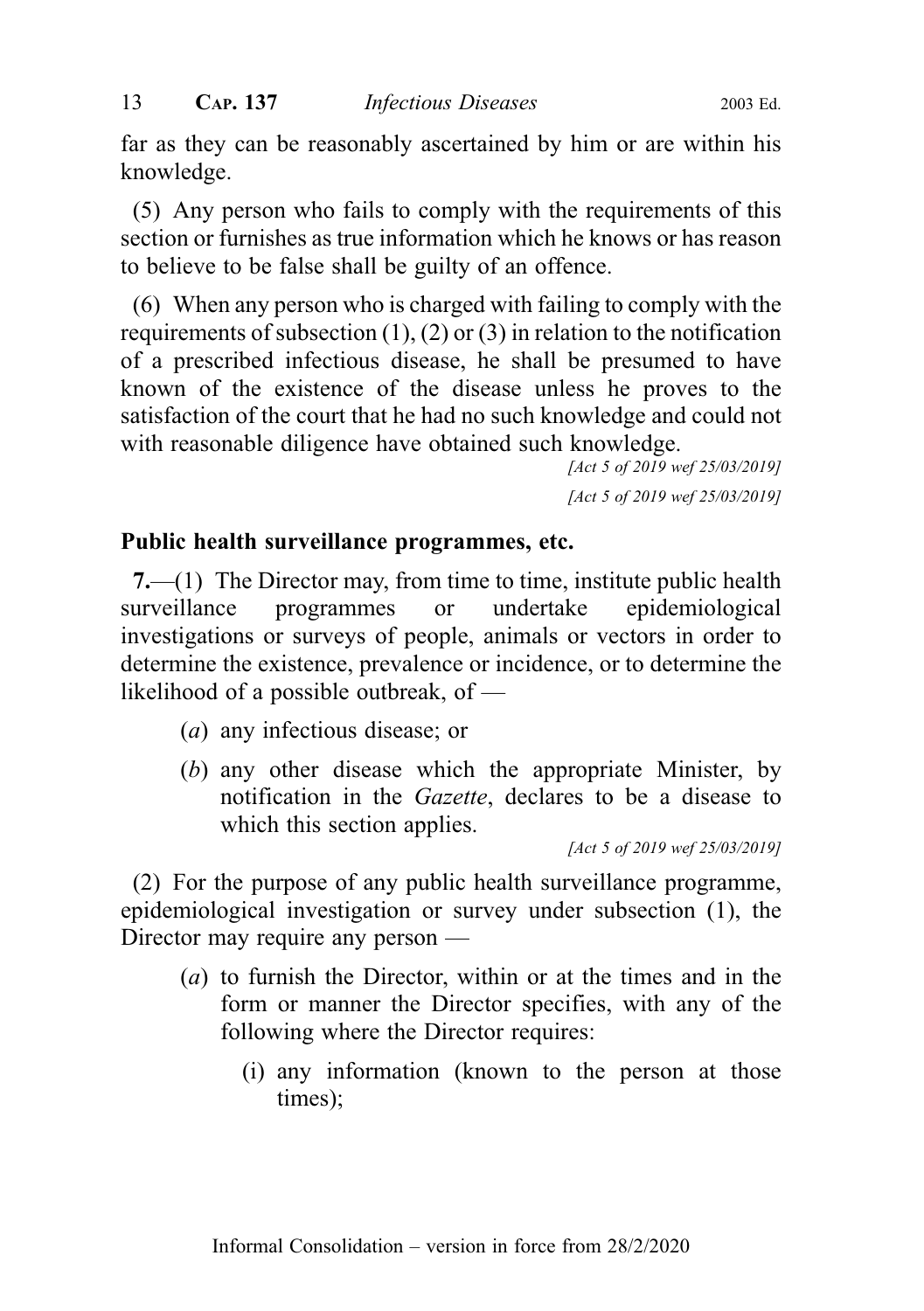- (ii) any sample of any substance or matter in the possession or control of that person at those times, whether obtained under this Act or otherwise; and [Act 5 of 2019 wef 25/03/2019]
- (b) to submit to a medical examination at the times the Director specifies.

[Act 5 of 2019 wef 25/03/2019]

(3) If a person who is required by the Director under subsection (2) to furnish the Director with any information or sample, or to submit to any medical examination, fails, without reasonable excuse, to do so, he shall be guilty of an offence.

(4) The Director may send any sample obtained under subsection  $(2)(a)(ii)$  for such test, examination or analysis as he may consider necessary or expedient.

[10/2008 wef 10/06/2008]

## Medical examination and treatment

8.—(1) The Director may require any person who is, or is suspected to be, a case or carrier or contact of an infectious disease to submit to medical examination or medical treatment within or at such time, and at such place, as the Director may determine.

(2) For the purpose of subsection (1), the medical examination may include X-rays and the taking of the person's blood and other body samples for testing and analysis.

(3) Where the person who is, or is suspected to be, a case or carrier or contact of an infectious disease is a minor, the Director may require the parent or guardian of the minor to have the minor medically examined or treated at such times and at such hospital or other place as the Director may determine.

(4) Any person who fails, without reasonable excuse, to comply with the requirement of the Director under this section shall be guilty of an offence.

[10/2008 wef 10/06/2008]

#### Post-mortem examination

9. Where any person has died whilst being, or suspected of being, a case or carrier or contact of an infectious disease, the Director may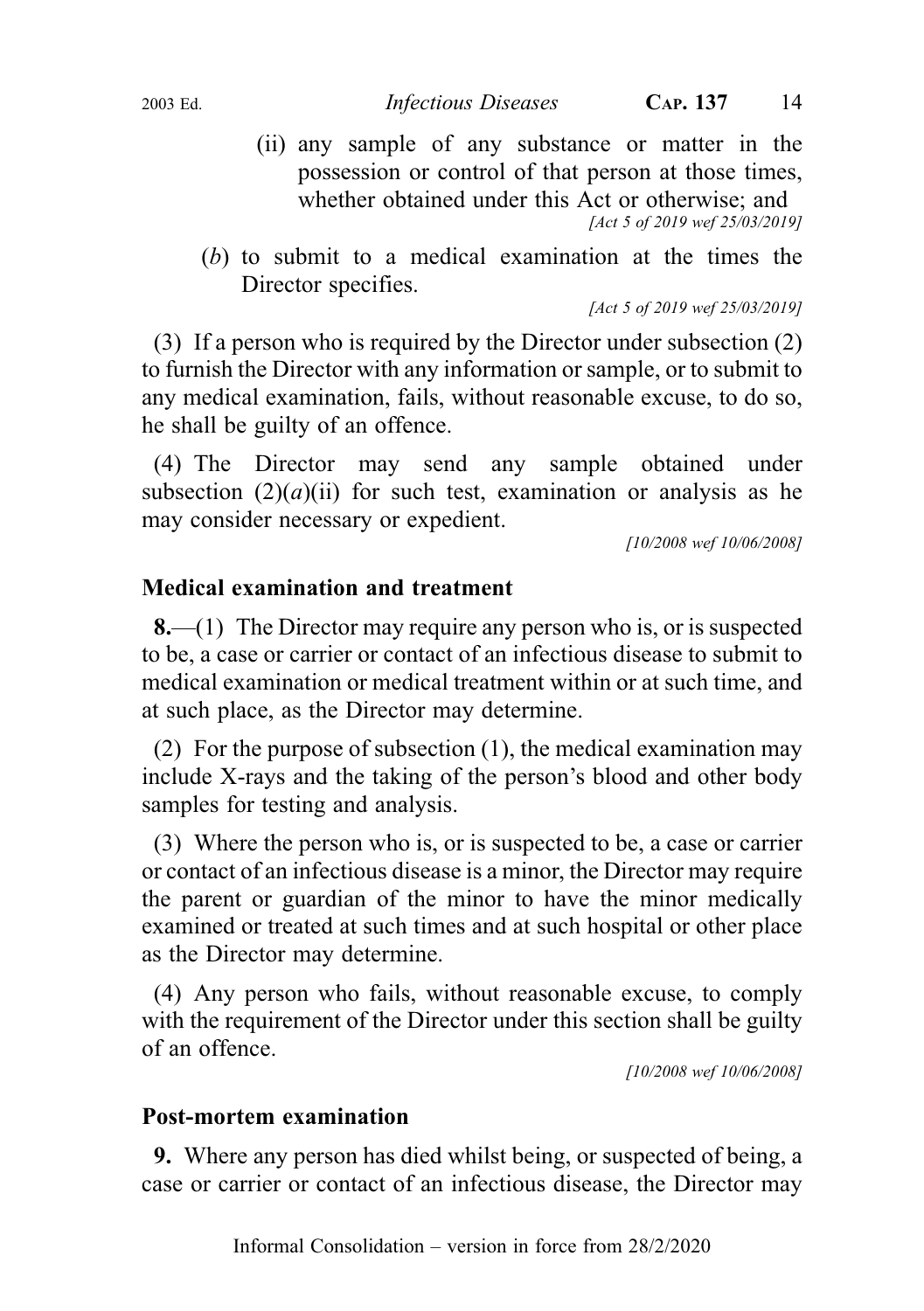order a post-mortem examination of the body of that person for the purpose of —

- (a) determining the cause or circumstances of the death of that person; or
- (b) investigating into any outbreak or suspected outbreak of, or preventing the spread or possible outbreak of, that disease. [7/2003]

[Act 5 of 2019 wef 25/03/2019]

## Director may require information from healthcare professionals, etc.

 $10$ .—(1) The Director may, for the purpose of investigating into any outbreak or suspected outbreak of an infectious disease, preventing the spread or possible outbreak of an infectious disease, or treating any person who is, or is suspected to be, a case or carrier or contact of an infectious disease —

- (a) require any healthcare professional to obtain from his patient such information as the Director may reasonably require for that purpose and transmit such information to the Director; and
- (b) with the approval of the appropriate Minister, prescribe by order any general or specific measures or procedures for that purpose for compliance by any healthcare professional, hospital, medical clinic, clinical laboratory or healthcare establishment.

[7/2003] [10/2008 wef 10/06/2008] [Act 5 of 2019 wef 25/03/2019] [Act 5 of 2019 wef 25/03/2019]

(2) Any person who fails to comply with a requirement or an order referred to in subsection (1) shall be guilty of an offence.

[7/2003]

(3) A patient of a healthcare professional who fails to provide the healthcare professional or a person acting on his behalf with any information sought from the patient pursuant to a requirement under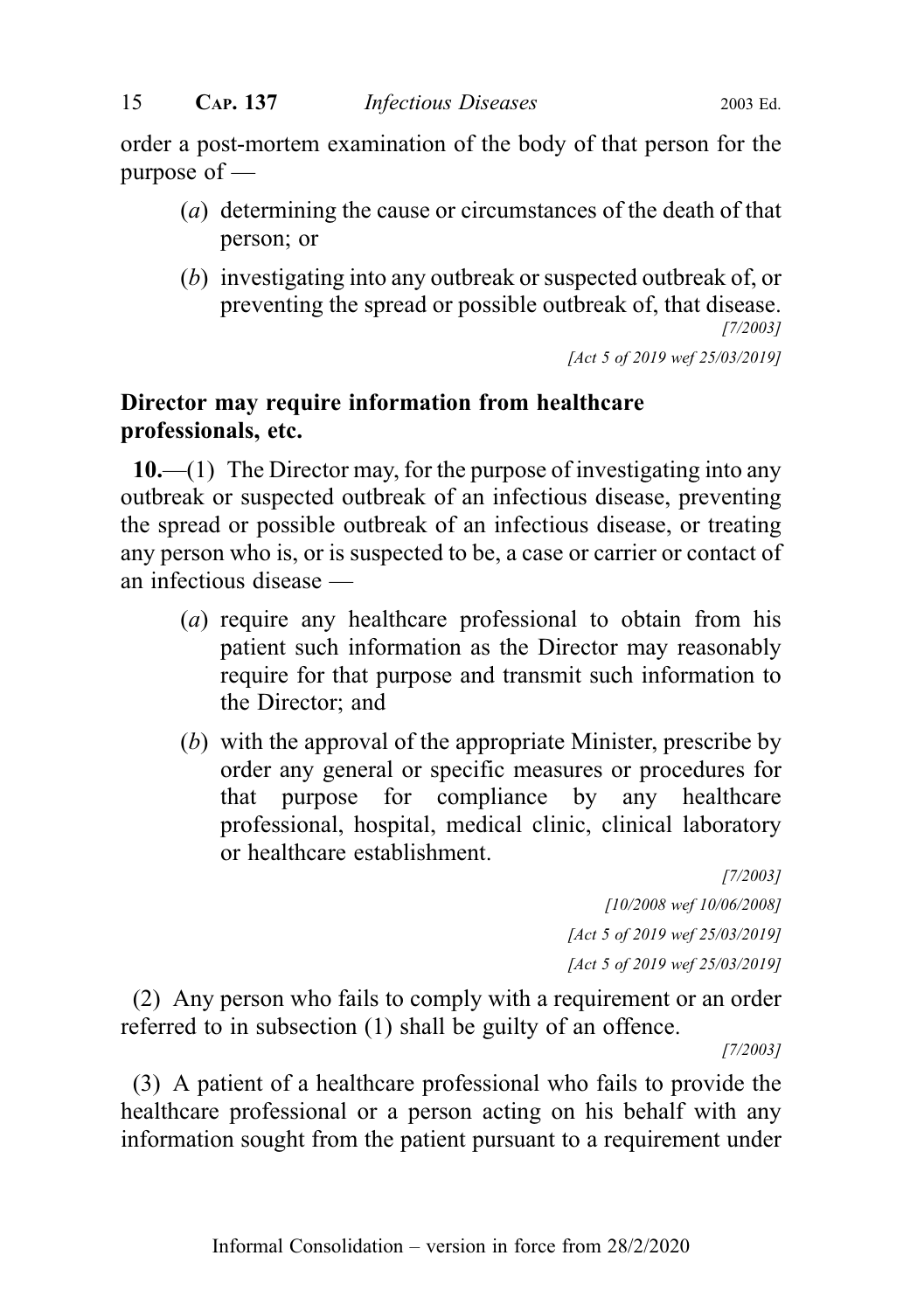subsection  $(1)(a)$  that is within the patient's knowledge shall be guilty of an offence.

> [7/2003] [10/2008 wef 10/06/2008]

(4) A healthcare professional shall comply with a requirement under subsection  $(1)(a)$  to transmit information to the Director notwithstanding any restriction on the disclosure of information imposed by any written law, rule of law, rule of professional conduct or contract; and he shall not by so doing be treated as being in breach of any such restriction notwithstanding anything to the contrary in that law, rule or contract.

[7/2003] [10/2008 wef 10/06/2008]

 $(5)$  In this section —

"clinical laboratory", "healthcare establishment" and "medical clinic" have the same meanings as in the Private Hospitals and Medical Clinics Act (Cap. 248);

"healthcare professional" means —

- (a) a medical practitioner;
- (b) a dentist registered under the Dental Registration Act (Cap. 76);
- (c) a registered nurse or an enrolled nurse, or a registered midwife, within the meaning of the Nurses and Midwives Act (Cap. 209);
- (d) a pharmacist registered under the Pharmacists Registration Act 2007 (Act 48 of 2007);
- (e) a person registered under section 14 of the Traditional Chinese Medicine Practitioners Act (Cap. 333A) for the carrying out of any practice of traditional Chinese medicine prescribed under that Act; or
- (f) any other person providing any other healthcare service in Singapore.

[10/2008 wef 10/06/2008]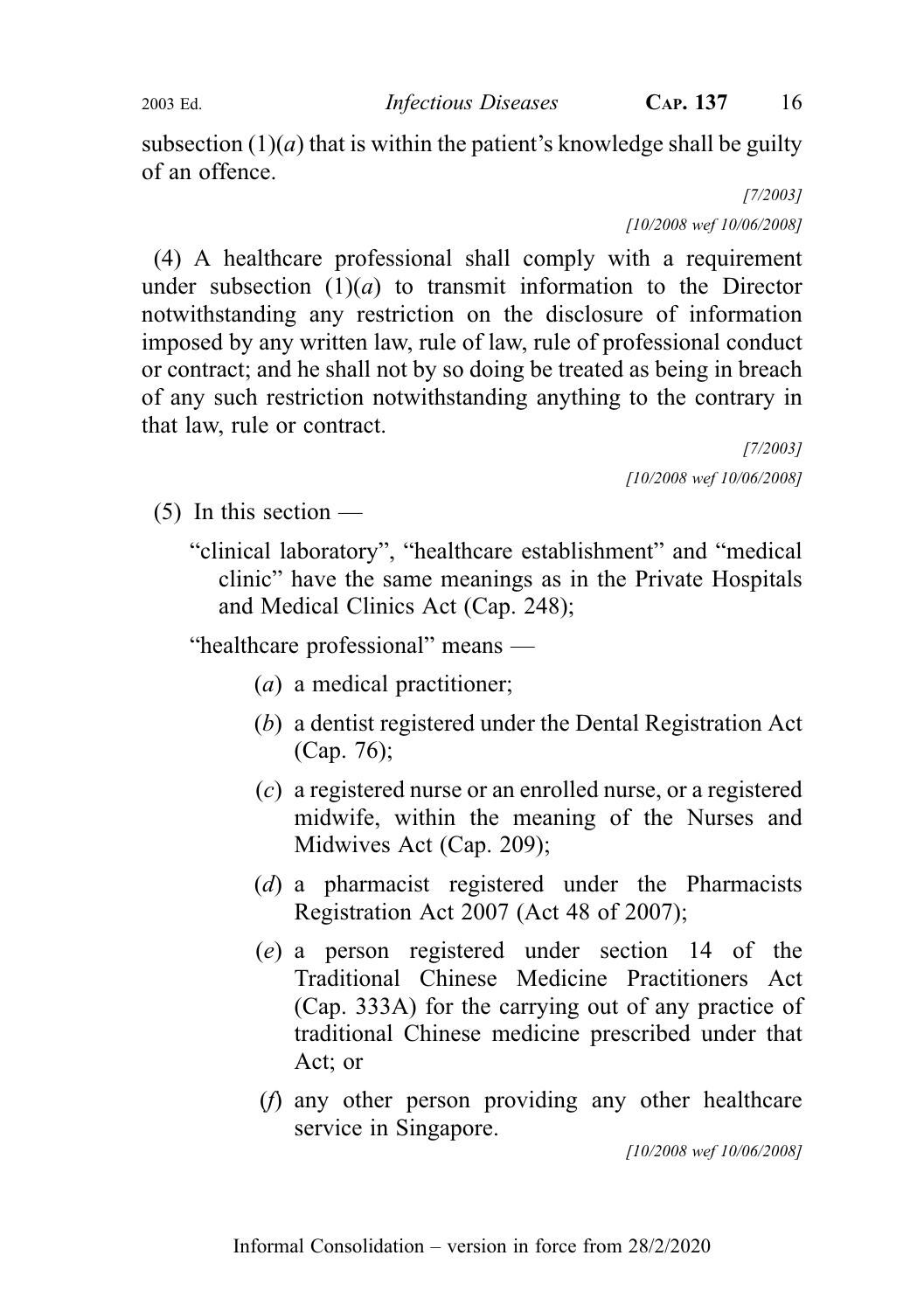## Offence for supplying false or misleading information

11.—(1) Any person who —

- (a) donates any blood or blood product at any blood bank or hospital in Singapore for any use or purpose; and
- (b) directly in connection with such donation of blood or blood product, supplies any material information which he knows to be false or misleading,

shall be guilty of an offence and shall be liable on conviction to a fine not exceeding \$20,000 or to imprisonment for a term not exceeding 2 years or to both.

[13/99]

(2) In this section, "material information" means any information directly relating to the likelihood of transmission of an infectious disease by the use of any blood or blood product.

[13/99]

#### Treatment of premises or vessel

12.—(1) The Director may, by written notice, require the owner or occupier of any premises or vessel to cleanse or disinfect it in the manner and within the time specified in the notice.

> [5/2003] [Act 5 of 2019 wef 25/03/2019]

(2) Any owner or occupier who fails to comply with the requirements of the notice served under subsection (1) shall be guilty of an offence.

(3) Without prejudice to any proceedings under subsection (2), where a notice issued by the Director under subsection (1) has not been complied with, a person authorised in that behalf by the Director may, without warrant and with such force as may be necessary, enter the premises or vessel to which the notice relates and take or cause to be taken such measures as have been specified in the notice.

> [4/2002] [10/2008 wef 10/06/2008]

(4) The cost and expenses incurred by the Director under subsection (3) shall be paid by the person in default and may be recovered as a debt due to the Government.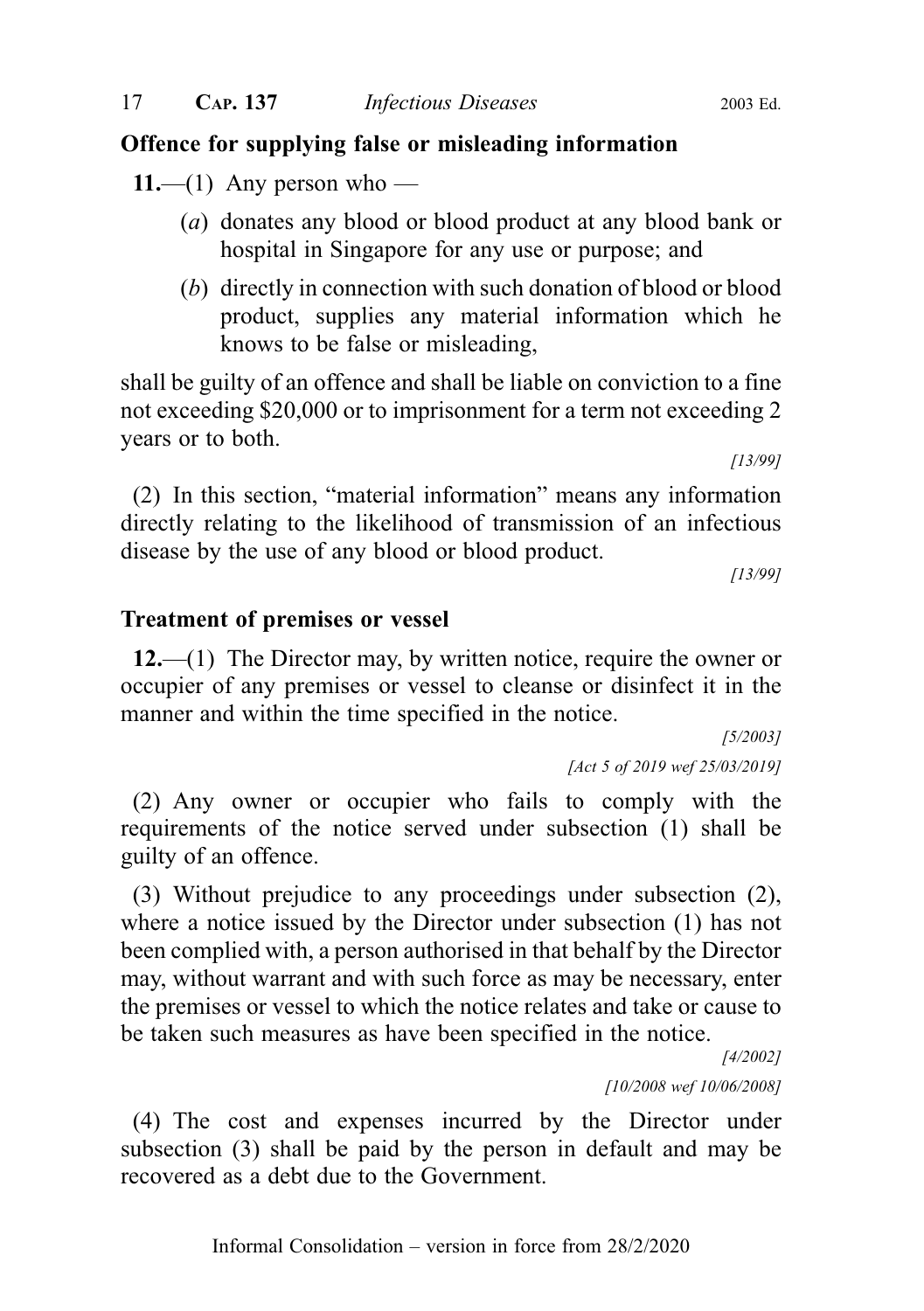## Destruction and disposal of infected animals, food and water

13.—(1) The Director may order the destruction of any animal and the disposal of any food or water wherever found if he considers such animal, food or water to be a source for the transmission of an infectious disease.

[10/2008 wef 10/06/2008]

(2) Any person who fails to comply with an order made by the Director under subsection (1) shall be guilty of an offence.

[10/2008 wef 10/06/2008]

(3) Without prejudice to any proceedings under subsection (2), where an order made by the Director under subsection (1) has not been complied with, the Director, a Health Officer or a police officer  $may$ —

- (a) without warrant and with such force as may be necessary, enter the premises where the animal, food or water (as the case may be) is to be found; and
- (b) take or cause to be taken such measures as have been specified in the order for the destruction of the animal or the disposal of the food or water.

[10/2008 wef 10/06/2008]

(4) The costs and expenses incurred by the Director or a Health Officer under subsection (3) shall be paid by the person in default and may be recovered as a debt due to the Government.

[10/2008 wef 10/06/2008]

## Wakes and disposal of corpses

14.—(1) Where any person has died whilst being, or suspected of being, a case or carrier or contact of an infectious disease, the Director may by order —

- (a) prohibit the conduct of a wake over the body of that person or impose such conditions as he thinks fit on the conduct of such wake; or
- (b) impose such conditions as he thinks fit for the collection, removal and disposal of the body of that person.

[7/2003]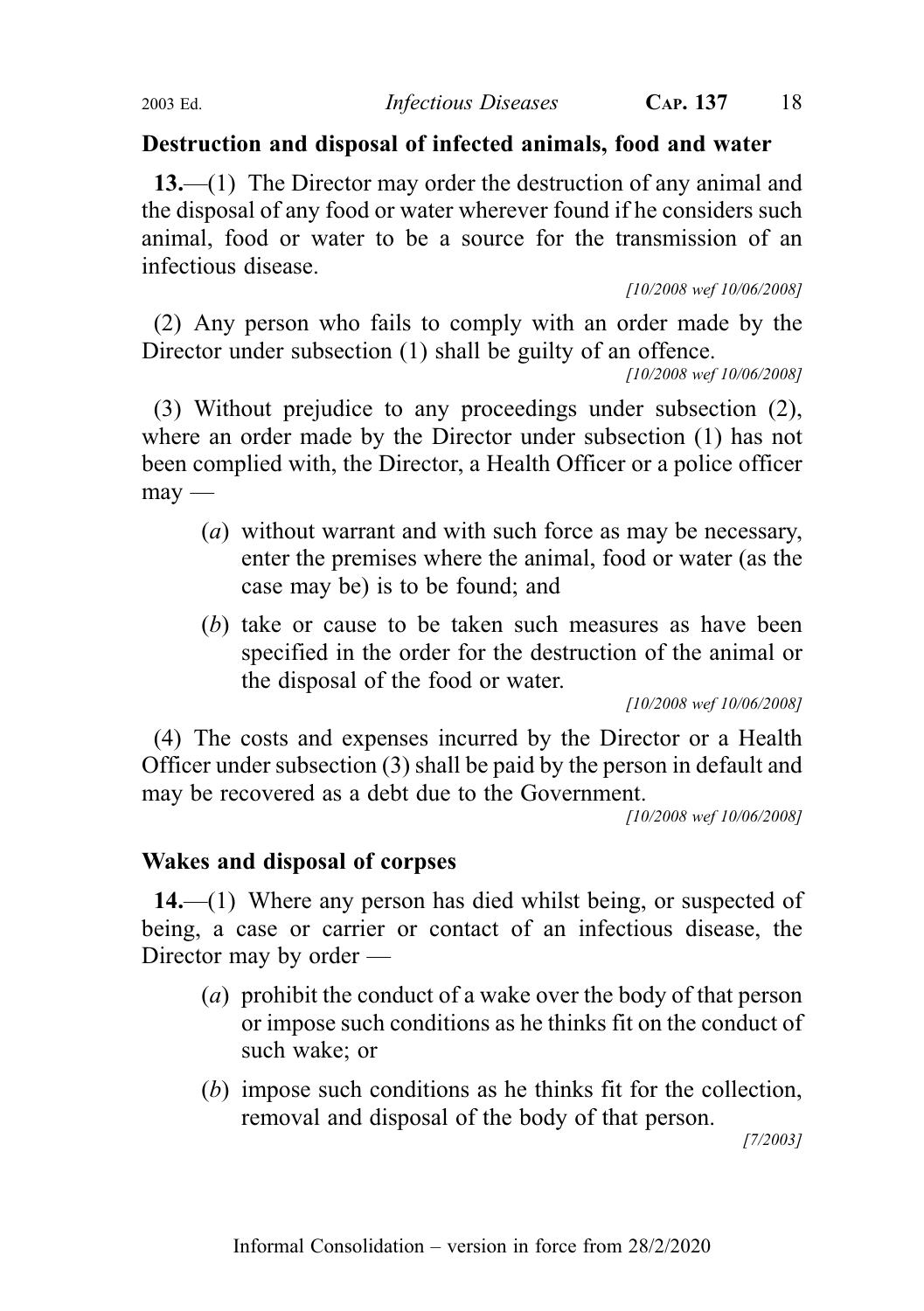(2) If any person contravenes any order under subsection  $(1)$  —

- (a) that person shall be guilty of an offence; and
- (b) any Health Officer may take such steps as may be necessary to ensure that the order is complied with, including entering any premises at any time without warrant and with such force as may be necessary to collect, remove and dispose of the body of the deceased person.

[7/2003]

(3) Any costs and expenses incurred by a Health Officer under subsection  $(2)(b)$  shall be borne by the person in default and may be recovered as a debt due to the Government.

[7/2003]

#### Isolation of certain persons

15.—(1) The Director may order any person who is, or is suspected to be, a case or carrier or contact of an infectious disease to be detained and isolated in a hospital or other place for such period of time and subject to such conditions as the Director may determine. [7/2003]

(2) The Director may order any person who is, or is suspected or continues to be suspected to be, a case or carrier or contact of an infectious disease, or who has recently recovered from or been treated for such disease, to remain and to be isolated and (if necessary) be treated, in his own dwelling place —

- (a) for such period of time as may be necessary for the protection of the public; and
- (b) subject to such conditions as the Director may consider necessary for this purpose.

[7/2003]

(3) Where the person who is to be isolated under subsection (1) or (2) is a minor, the Director may order the parent or guardian of the  $minor -$ 

(a) to take the minor, within the time specified in the order, to the place in which he is to be isolated; or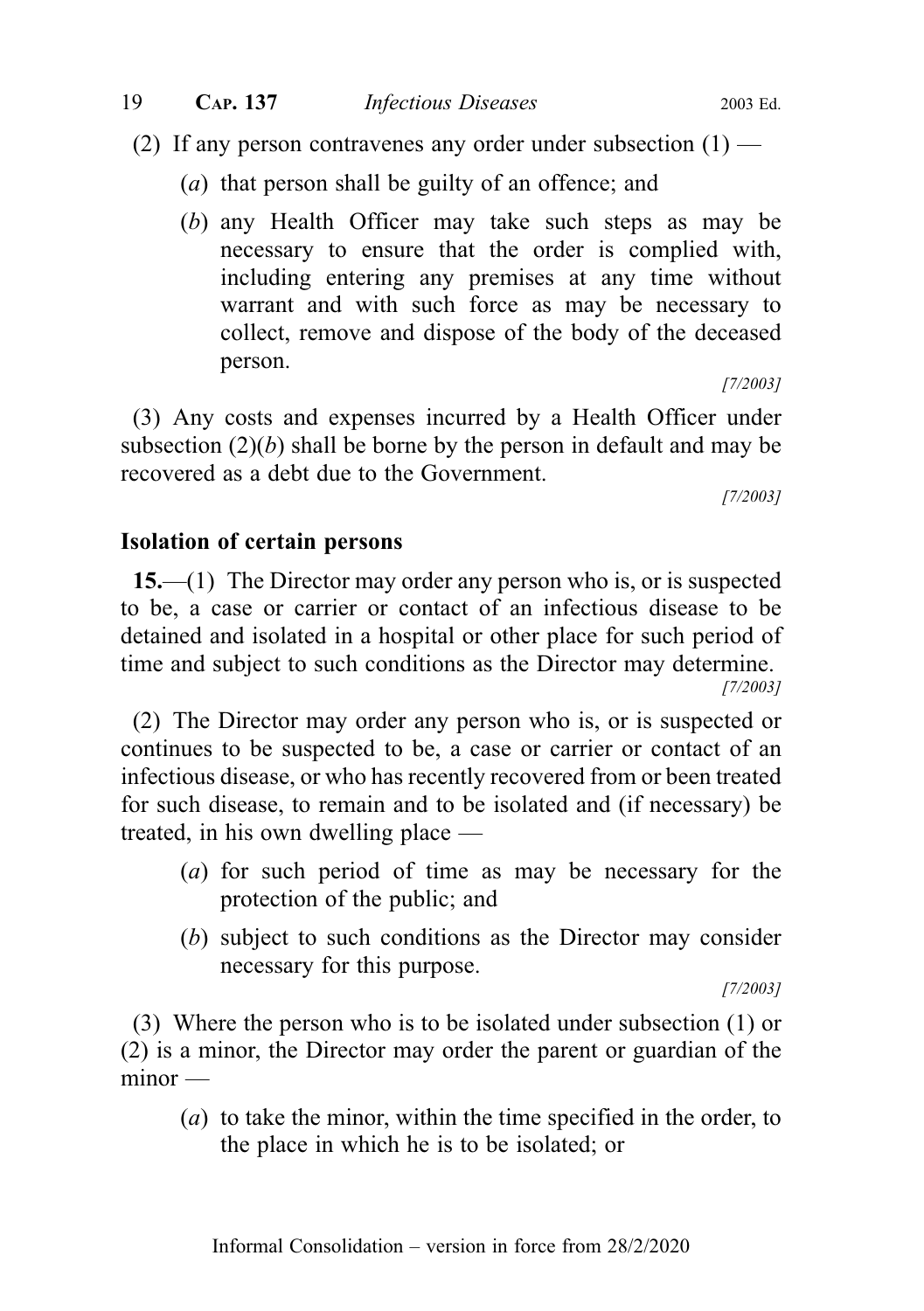(b) to ensure that the minor remains in isolation in his own dwelling place,

for such period of time and subject to such conditions as may be specified by the Director.

[10/2008 wef 10/06/2008]

(4) Any person against whom an order under subsection  $(1)$  or  $(2)$  is made shall be guilty of an offence if he  $-$ 

- (a) fails, without reasonable excuse, to proceed to the place in which he is to be isolated within the time specified in the order;
- (b) without the permission of the Director, leaves or attempts to leave the place in which he is being isolated; or
- (c) fails, without reasonable excuse, to comply with any condition to which he is subject.

[10/2008 wef 10/06/2008]

(5) Any person, being the parent or guardian of a minor, who fails, without reasonable excuse, to comply with an order of the Director under subsection (3) shall be guilty of an offence.

[10/2008 wef 10/06/2008]

## Surveillance

16.—(1) The Director may, in his discretion, order any person who is, or is suspected to be, a case or carrier or contact of an infectious disease to undergo surveillance for such period of time and subject to such conditions as the Director thinks fit.

[7/2003]

(2) Where the person who is to undergo surveillance under subsection (1) is a minor, the Director may order the parent or guardian of the minor to have the minor undergo surveillance for such period of time and subject to such conditions as the Director thinks fit. [10/2008 wef 10/06/2008]

(3) Any person subjected to surveillance by the Director under subsection (1) who fails, without reasonable excuse, to comply with any condition relating to his surveillance imposed by the Director shall be guilty of an offence.

[10/2008 wef 10/06/2008]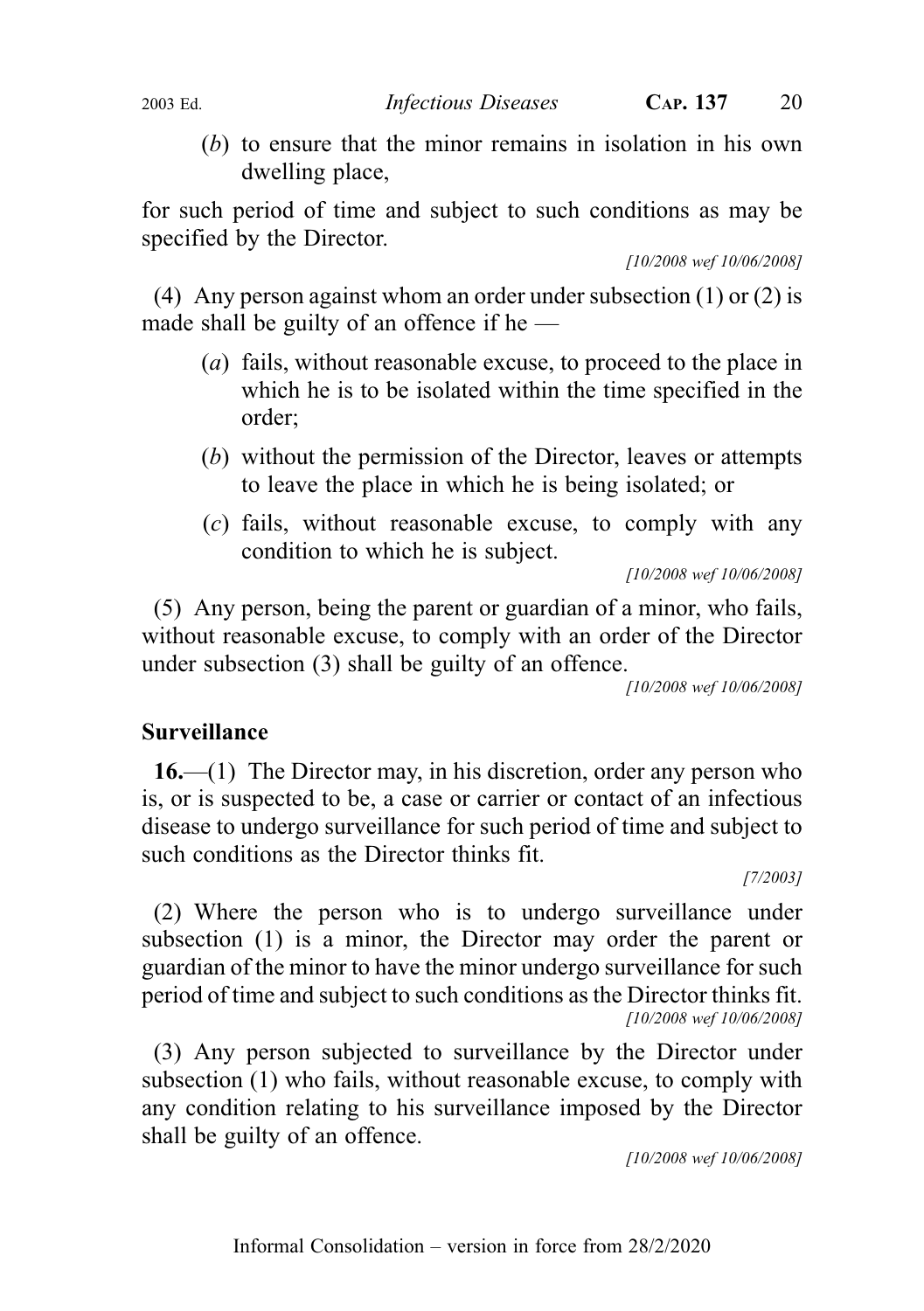(4) Any person, being the parent or guardian of a minor, who fails, without reasonable excuse, to comply with an order of the Director under subsection (2) shall be guilty of an offence.

[10/2008 wef 10/06/2008]

## Isolation area

17.—(1) The appropriate Minister may, for the purpose of preventing the spread or possible outbreak of an infectious disease, by notification in the Gazette declare any premises to be an isolation area.

> [7/2003] [Act 5 of 2019 wef 25/03/2019]

(2) A notification under subsection (1) shall be effective until the expiration of such period as may be specified in the notification or until it is revoked by the appropriate Minister, whichever occurs first. [7/2003]

```
[Act 5 of 2019 wef 25/03/2019]
```
- (3) The Director may, in relation to an isolation area, by order
	- (a) prohibit any person or class of persons from entering or leaving the isolation area without the permission of the Director;
	- (b) prohibit or restrict the movement within the isolation area of any person or class of persons;
	- (c) prohibit or restrict the movement of goods;
	- (d) require any person or class of persons to report at specified times and places and submit to such medical examinations, answer such questions and submit to such medical treatment as the Director thinks fit;
	- (e) authorise the destruction, disposal or treatment of any goods, structure, water supply, drainage and sewerage system or other matter within the isolation area known or suspected to be a source of infection; and
	- (f) prohibit, restrict, require or authorise the carrying out of such other act as may be prescribed.

[7/2003]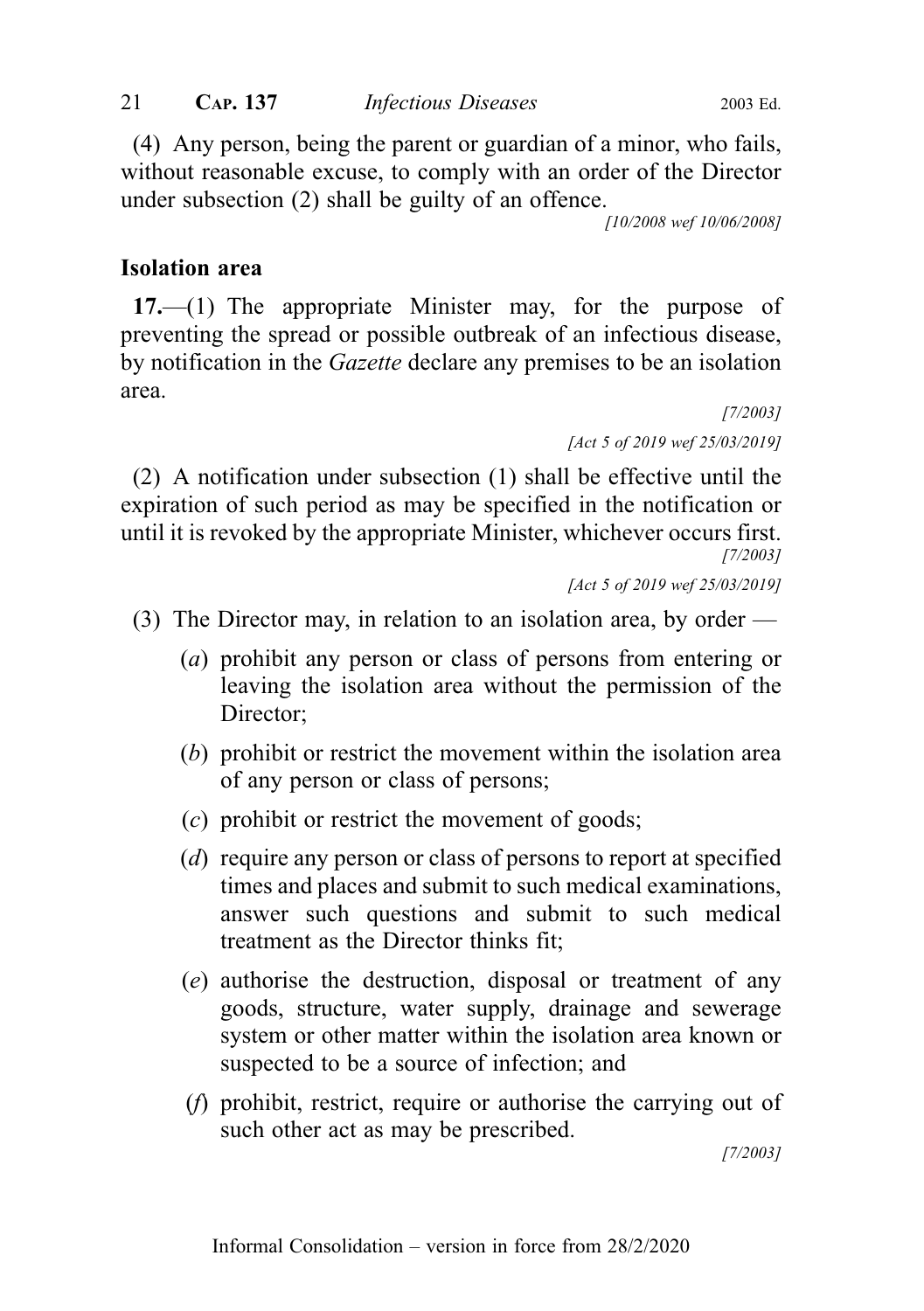(4) A Health Officer or a police officer may take any action that is necessary to give effect to an order under subsection (3).

[10/2008 wef 10/06/2008]

(5) Any person who, without reasonable excuse, contravenes an order under subsection (3) shall be guilty of an offence.

[7/2003]

(6) A person who leaves or attempts to leave or is suspected of having left an isolation area in contravention of an order under subsection (3) may be arrested without warrant by any police officer, or by any Health Officer authorised in writing in that behalf by the Director.

(7) Without prejudice to any of the orders which the Director may make under this Act, the Director may issue an order under section 15 against a person who is arrested under subsection (6) as if he were a person referred to in that section.

[7/2003]

[7/2003]

(8) Goods brought into or removed from an isolation area in contravention of an order under subsection (3) shall be forfeited to the Government and may be seized, dealt with and disposed of in accordance with section 55(2) and (3) as if those goods were any substance or matter referred to in section  $55(1)(c)$ .

[7/2003]

## Restricted zones during public health emergency

17A.—(1) If the appropriate Minister is satisfied that there is an outbreak or imminent outbreak of an infectious disease that poses a substantial risk of a significant number of human fatalities or incidents of serious disability in Singapore, he may, by order, declare a public health emergency.

[Act 5 of 2019 wef 25/03/2019]

(2) The appropriate Minister may, if it appears necessary or expedient for the securing of public health or safety during a public health emergency, by order declare the whole of or such area in Singapore to be a restricted zone and may in such order prohibit or restrict, subject to such conditions as he may think fit —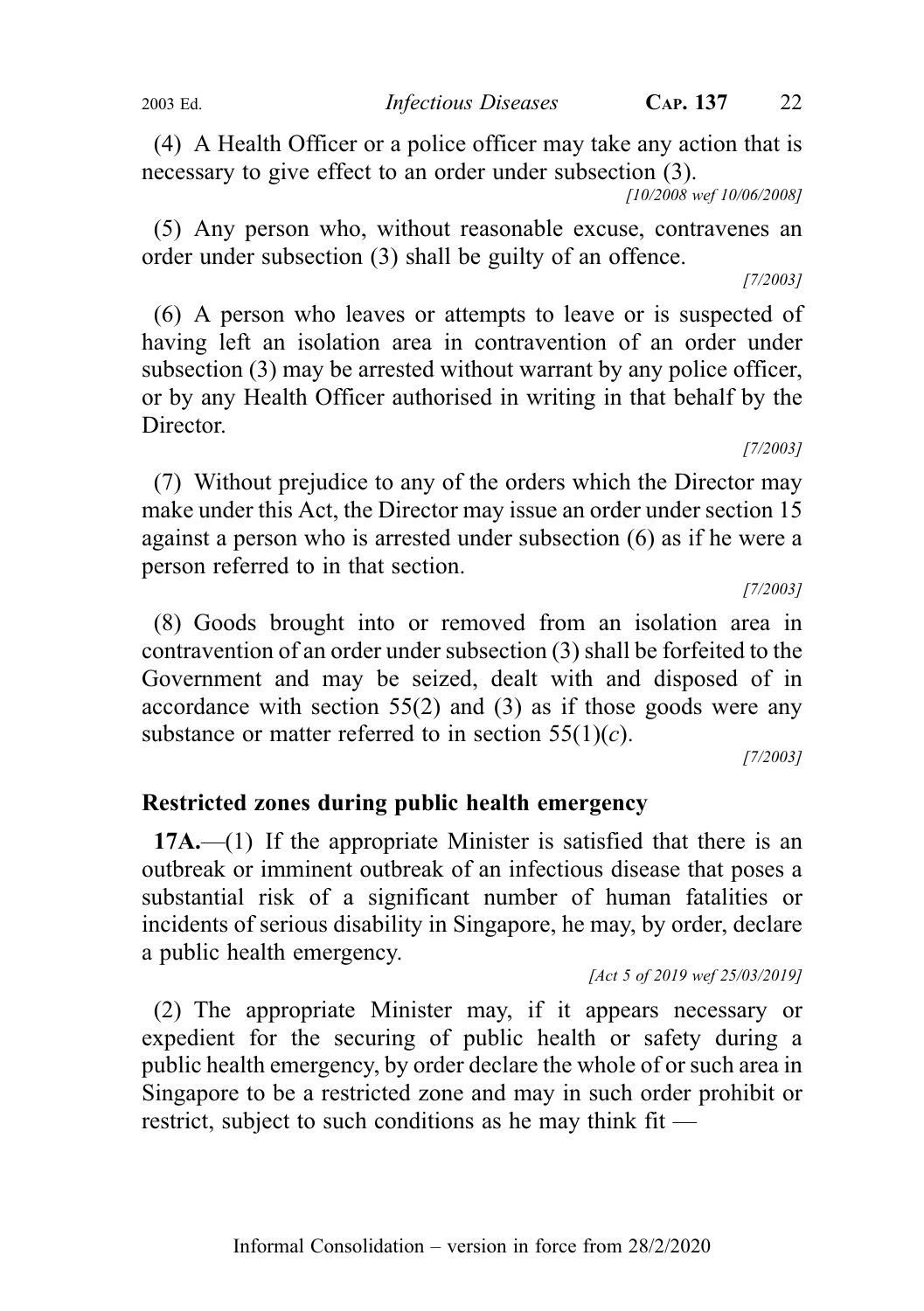#### 23 **CAP. 137** *Infectious Diseases* 2003 Ed.

- (a) the entry and stay of persons in any place, building or other premises (whether public or private) within the restricted zone; and
- (b) the holding of, or the attendance of persons at, any public meeting, reception, procession or other gathering within the restricted zone.

[Act 5 of 2019 wef 25/03/2019]

(3) Subject to subsection (4), every order made under subsection (1) or (2) shall remain in force until it is revoked by the appropriate Minister or upon the expiration of 14 days from the date upon which it was made, whichever is the earlier.

[Act 5 of 2019 wef 25/03/2019]

(4) An order made under subsection (1) or (2) may be renewed by declaration of the appropriate Minister from time to time for such period, not exceeding 14 days at a time, as may be specified in the declaration.

```
[Act 5 of 2019 wef 25/03/2019]
```
(5) An order made under subsection (1) or (2) and a declaration of renewal made under subsection (4) shall be published in such manner as the appropriate Minister thinks necessary for bringing it to the notice of all persons who in his opinion ought to have notice thereof and shall have effect as soon as such notice has been given, without publication in the Gazette.

[Act 5 of 2019 wef 25/03/2019]

(6) A copy of every order made under subsection (1) or (2) and of every declaration of renewal made under subsection (4) shall be published in the Gazette and shall be presented to Parliament as soon as possible after it has been made and if a resolution is passed by Parliament annulling the order or declaration, it shall cease to have effect, notwithstanding subsection (3) or (4) (whichever is applicable), but without prejudice to anything previously done by virtue thereof.

(7) Where an order referred to in subsection  $(2)(b)$  is in force, any public officer or officer of any statutory body who is authorised in writing by the Director (hereinafter referred to as an authorised person) or any police officer may direct the persons at any public meeting, reception, procession or other gathering within the restricted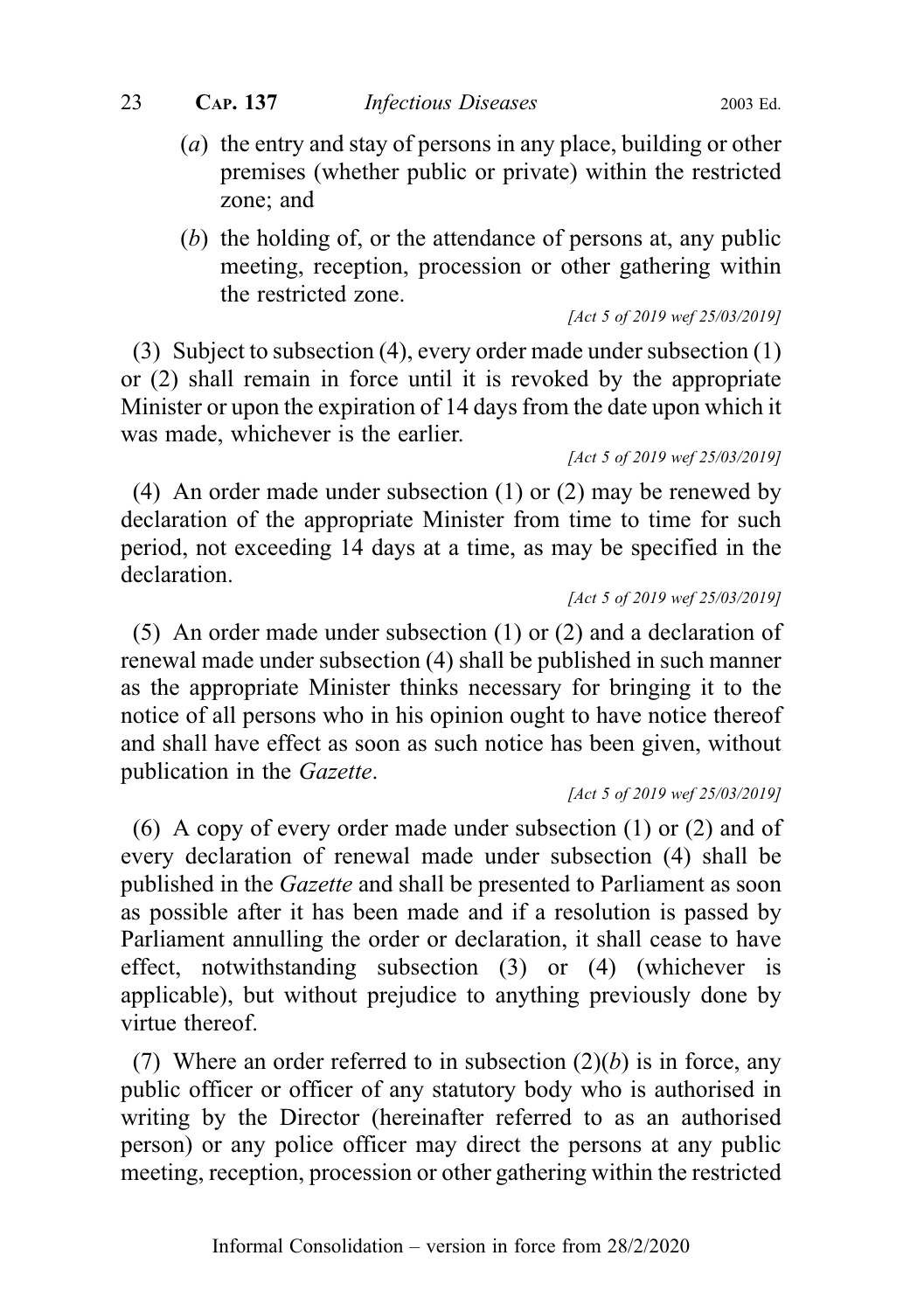zone to disperse and it shall thereupon be the duty of the persons so directed to disperse accordingly.

(8) Any person who refuses or fails, without reasonable excuse, to comply with an order made under subsection (2) or with any direction given by an authorised person or a police officer under subsection  $(7)$  —

- (a) shall be guilty of an offence; and
- (b) may, without prejudice to any proceedings which may be taken against him, be arrested without warrant, and may be removed by an authorised person or a police officer from the place in respect of which the order or direction applies. [10/2008 wef 10/06/2008]

## Abatement of overcrowding

18.—(1) If, in the opinion of the Director, a building is so overcrowded as to expose the occupants thereof to the risk of infection by an infectious disease, the Director may, by written notice, direct the owner or occupier of the building to abate the overcrowding or to close the building or part thereof within the time specified in the notice.

```
[Act 5 of 2019 wef 25/03/2019]
```
(2) Any owner or occupier who fails to comply with a notice given to him by the Director under subsection (1) shall be guilty of an offence.

```
[10/2008 wef 10/06/2008]
```
(3) When a building or any part thereof has been directed to be closed under subsection (1), any person who enters the building or any part thereof without the permission of the Director shall be guilty of an offence.

[10/2008 wef 10/06/2008]

(4) Without prejudice to any proceedings under subsection (2), where a notice issued by the Director under subsection (1) has not been complied with, the Director, a Health Officer or a police officer may, without warrant and with such force as may be necessary, enter the building and take or cause to be taken such measures as are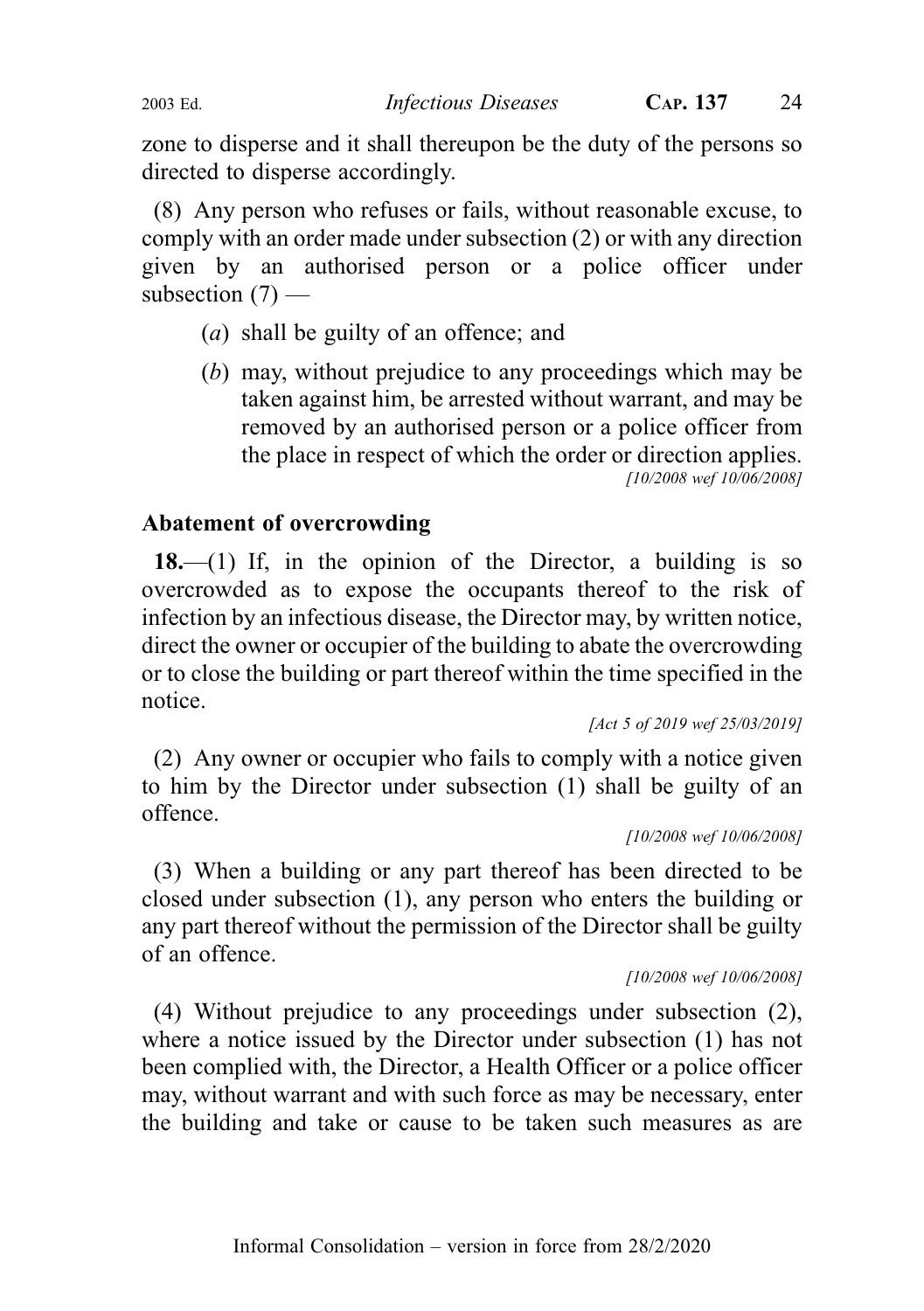necessary to abate the overcrowding or to close the building or any part thereof, as specified in the notice.

[10/2008 wef 10/06/2008]

(5) The costs and expenses incurred by the Director or a Health Officer under subsection (4) shall be paid by the owner or occupier in default and may be recovered as a debt due to the Government.

[10/2008 wef 10/06/2008]

(6) Any person who is aggrieved by any direction of the Director as contained in a notice given to him under subsection (1) may, within 7 days from the date of the notice, appeal to the appropriate Minister whose decision shall be final.

> [10/2008 wef 10/06/2008] [Act 5 of 2019 wef 25/03/2019]

(7) Notwithstanding that any appeal under subsection (6) is pending, a notice issued by the Director under subsection (1) shall take effect from the date specified by the Director, unless the appropriate Minister otherwise directs.

> [10/2008 wef 10/06/2008] [Act 5 of 2019 wef 25/03/2019]

#### Closure and disinfection of premises

19.—(1) If the Director has reason to believe that there exist on any premises conditions that are likely to lead to the outbreak or spread of any infectious disease, he may, by written notice —

- (a) order the closure of the premises for a period not exceeding 14 days; or
- (b) prohibit the sale or distribution of food or water in the premises for such period as may be specified in the notice,

and may require the owner or occupier of the premises to —

- (i) cleanse or disinfect the premises in the manner and within the time specified in the notice; or
- (ii) carry out such additional measures as the Director may require in the manner and within the time specified in the notice.

[Act 5 of 2019 wef 25/03/2019]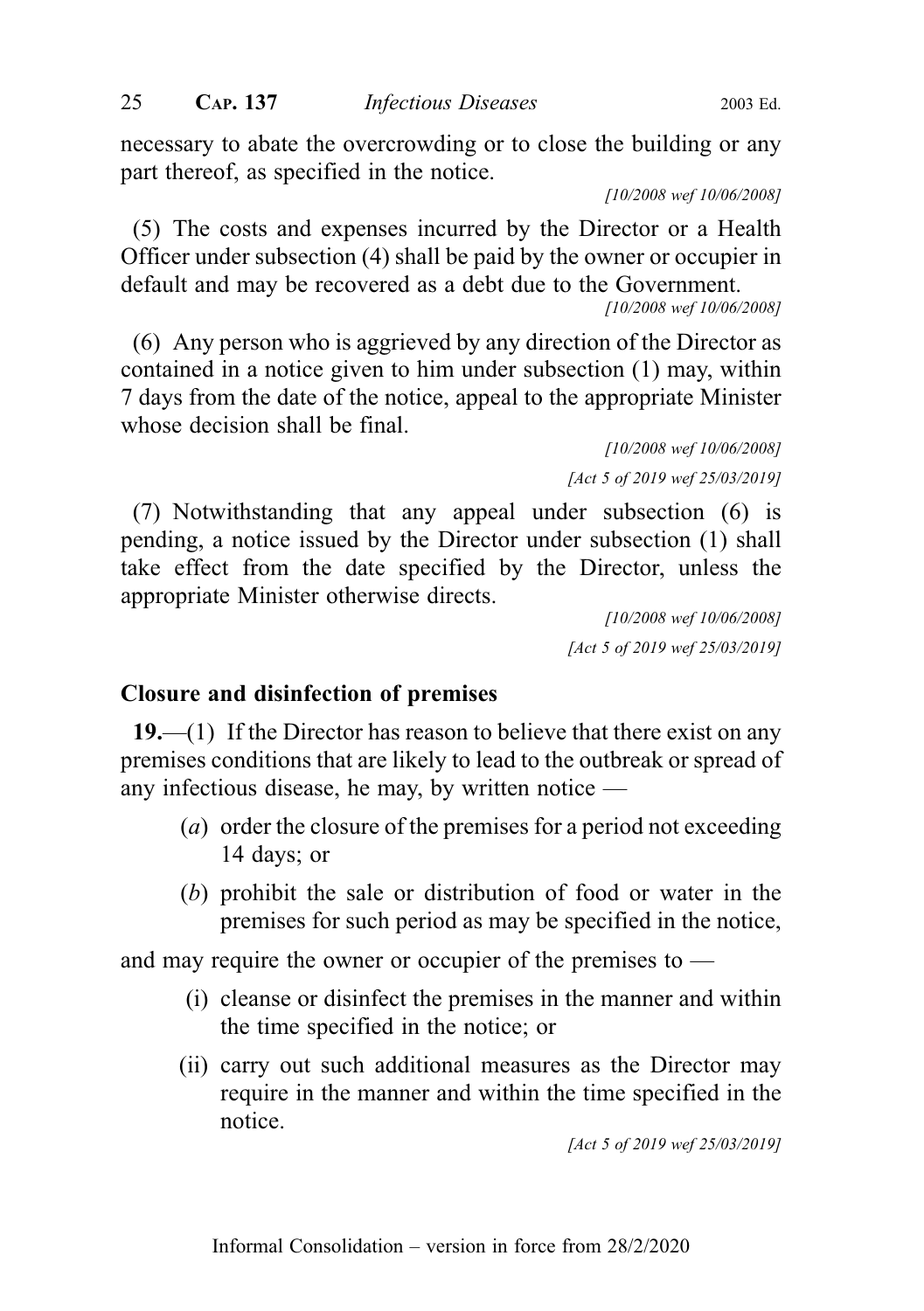(2) A notice under subsection  $(1)(a)$  directing the owner or the occupier of the premises to close the premises may be renewed by the Director from time to time for such period, not exceeding 14 days, as the Director may, by written notice, specify.

[Act 5 of 2019 wef 25/03/2019]

(3) Subject to subsection (7), any person who fails to comply with a notice given to him by the Director under subsection (1) shall be guilty of an offence.

(4) When any premises have been ordered to be closed under subsection  $(1)(a)$ , any person who enters those premises without the permission of the Director shall be guilty of an offence.

(5) Without prejudice to any proceedings under subsection (3), where a notice issued by the Director under subsection (1) has not been complied with, the Director, a Health Officer or a police officer may, without warrant and with such force as may be necessary, enter the premises to which the notice relates and close the premises or take or cause to be taken such measures as have been specified in the notice.

(6) The costs and expenses incurred by the Director or a Health Officer under subsection (5) shall be paid by the person in default and may be recovered as a debt due to the Government.

(7) Any person who is aggrieved by any order or requirement of the Director as contained in a notice given to him under subsection (1) may, within 7 days from the date of the notice, appeal to the appropriate Minister whose decision shall be final.

[Act 5 of 2019 wef 25/03/2019]

(8) Notwithstanding that any appeal under subsection (7) is pending, a notice issued by the Director under subsection (1) shall take effect from the date specified by the Director, unless the appropriate Minister otherwise directs.

> [10/2008 wef 10/06/2008] [Act 5 of 2019 wef 25/03/2019]

## Surveillance and contact tracing measures at premises

19A.—(1) If the Director is satisfied that any surveillance or contact tracing measure is necessary to prevent the spread or possible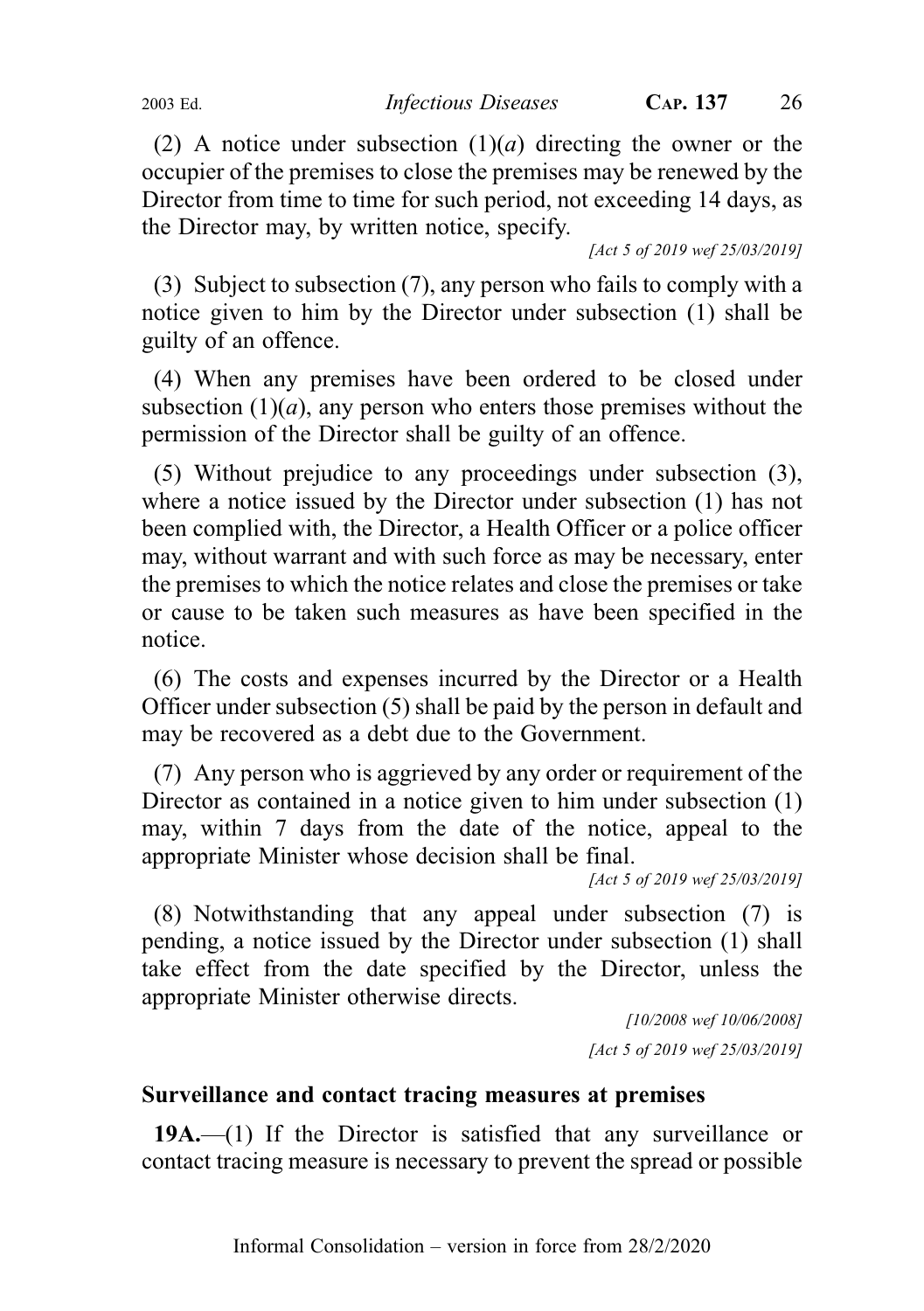outbreak of any infectious disease at or in the vicinity of any premises, the Director may, by written notice, direct any person in charge of the premises to —

- (a) conduct any surveillance or contact tracing measure at the premises as specified in the notice;
- (b) allow any Health Officer, or any person authorised by a Health Officer, to conduct any surveillance or contact tracing measure at the premises as specified in the notice; or
- (c) facilitate the conduct of the surveillance or contact tracing measure by any Health Officer or person authorised by a Health Officer mentioned in paragraph (b).

(2) Any person in charge of the premises who, without reasonable excuse, fails to comply with any direction to the person in a written notice under subsection (1) shall be guilty of an offence.

(3) Without limiting subsection (2), where any direction in a written notice under subsection (1) has not been complied with in relation to any premises, the Director or a Health Officer may, after giving reasonable notice, and without warrant and using such force as may be necessary, do all or any of the following:

- (a) enter the premises;
- (b) take or cause to be taken such measures at the premises as specified in the written notice.

(4) The costs and expenses reasonably incurred by the Director or a Health Officer under subsection (3) may be recovered as a debt due to the Government from the person in default.

(5) In this section, "person in charge of the premises" includes —

- (a) any occupier, lessee or person who is responsible for the management of the premises; or
- (b) any manager, assistant manager or supervisor of the premises or any person holding an analogous appointment. [Act 5 of 2019 wef 25/03/2019]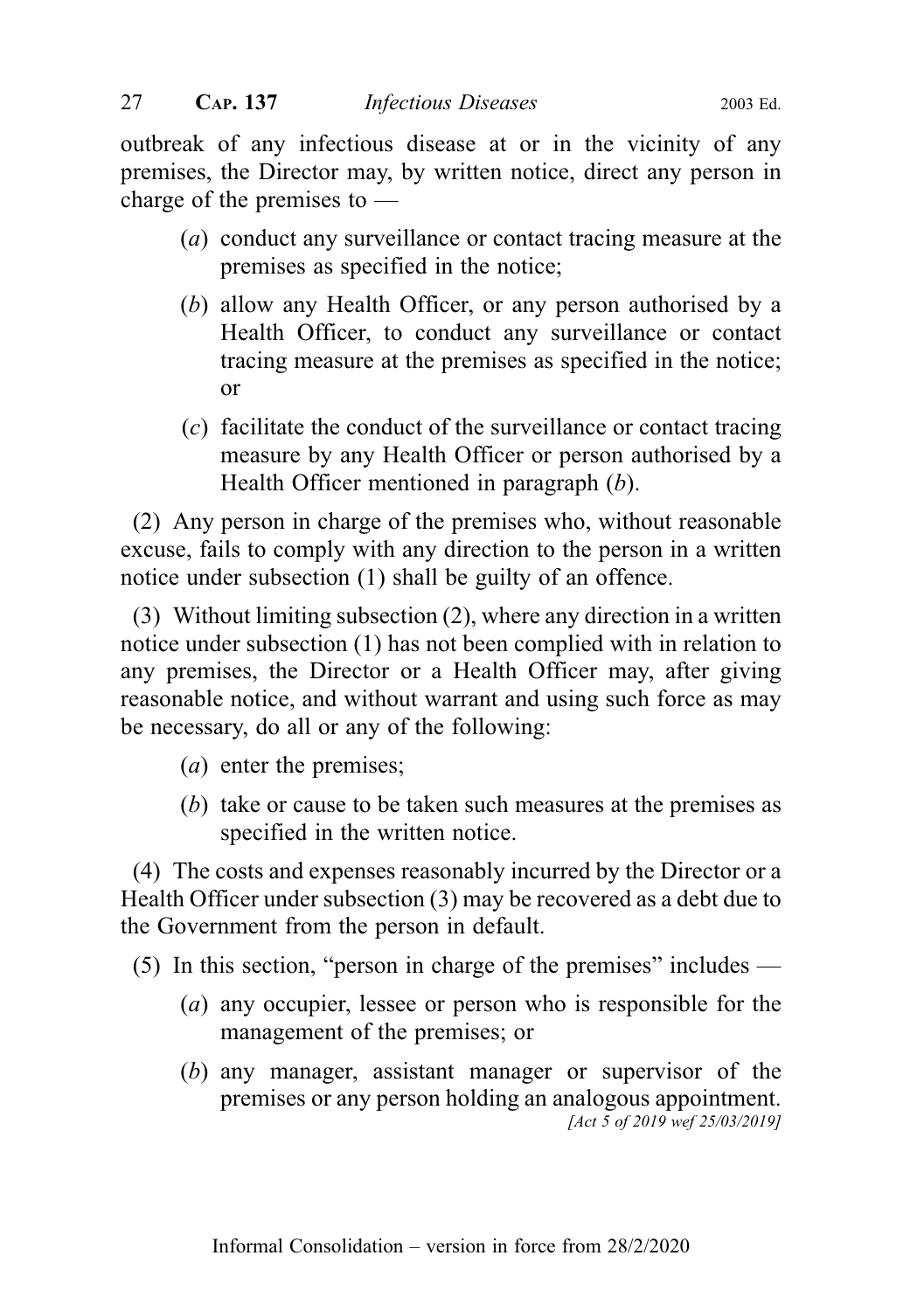## Prohibition or restriction of meetings, gatherings and public entertainments

 $20$ —(1) Where it appears to the Director that the holding of any meeting, gathering or any public entertainment is likely to increase the spread of any infectious disease, the Director may by order prohibit or restrict, subject to such conditions as he may think fit, for a period not exceeding 14 days, the meeting, gathering or public entertainment in any place.

[10/2008 wef 10/06/2008]

(1A) An order under subsection (1) may be renewed by the Director from time to time for such period, not exceeding 14 days, as the Director may, by written notice, specify.

[10/2008 wef 10/06/2008] [Act 5 of 2019 wef 25/03/2019]

(2) Any person who holds, is present at or has taken part in any meeting, gathering or public entertainment in contravention of an order by the Director under subsection (1) shall be guilty of an offence.

[10/2008 wef 10/06/2008]

(3) A Health Officer or a police officer may take any action that is necessary to give effect to an order under subsection (1).

[10/2008 wef 10/06/2008]

(4) Any person who is aggrieved by any order of the Director under subsection (1) may, within 7 days from the date of the order, appeal to the appropriate Minister whose decision shall be final.

> [10/2008 wef 10/06/2008] [Act 5 of 2019 wef 25/03/2019]

(5) Notwithstanding that any appeal under subsection (4) is pending, an order made by the Director under subsection (1) shall take effect from the date specified by the Director, unless the appropriate Minister otherwise directs.

> [10/2008 wef 10/06/2008] [Act 5 of 2019 wef 25/03/2019]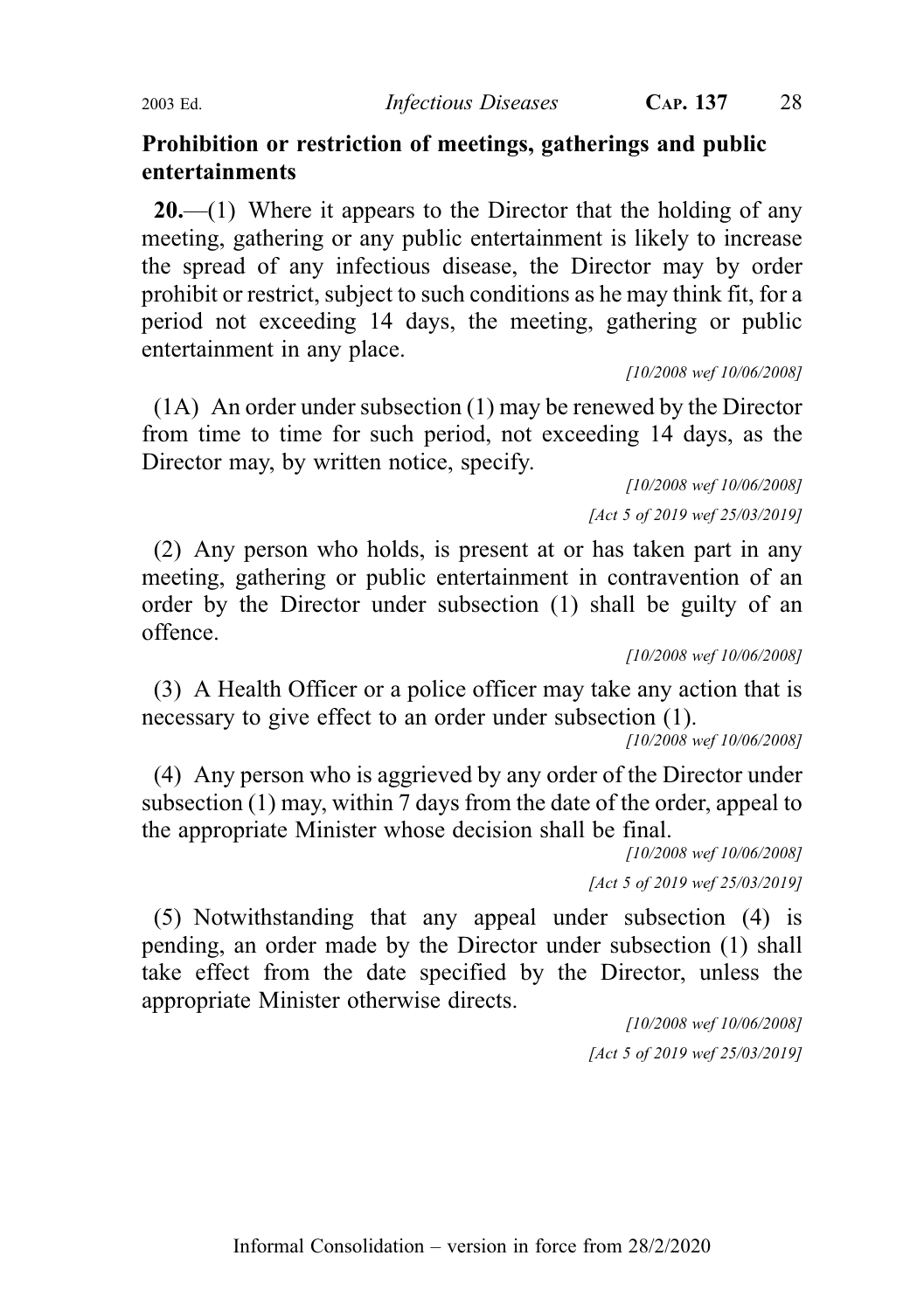## Control of occupation, trade or business

**21.**—(1) The Director may give a direction to —

- (a) any person who is a case or carrier of an infectious disease and is carrying on or may carry on any occupation, trade or business; or
- (b) any person carrying on any occupation, trade or business in a manner as is likely to cause the spread of any infectious disease,

about the taking of preventative action that the Director reasonably believes is necessary to prevent the possible outbreak or prevent or reduce the spread of the infectious disease.

(2) Without limiting subsection (1), "preventative action", in the case of a direction given to a person carrying on or who may carry on any occupation, trade or business, includes requiring the person to do any one or more of the following:

- (a) to stop carrying on, or not carry on, the occupation, trade or business during a period of time specified in the direction;
- (b) take specified steps within a period of time specified in the direction, to ensure that the occupation, trade or business is conducted in compliance with conditions specified in the direction;
- (c) until the action in paragraphs (a) and (b) are complied with, to ensure —
	- (i) the premises at which the occupation, trade or business is or may be conducted is, for the period of time that is specified in the direction, not used for any activity;
	- (ii) any vehicle, plant, article, machinery or equipment on those premises is, for the period of time that is specified in the direction, not used, moved, sold or otherwise handled; or
	- (iii) any vehicle, plant, article, machinery or equipment on those premises and specified in the direction is, for the period of time that is specified in the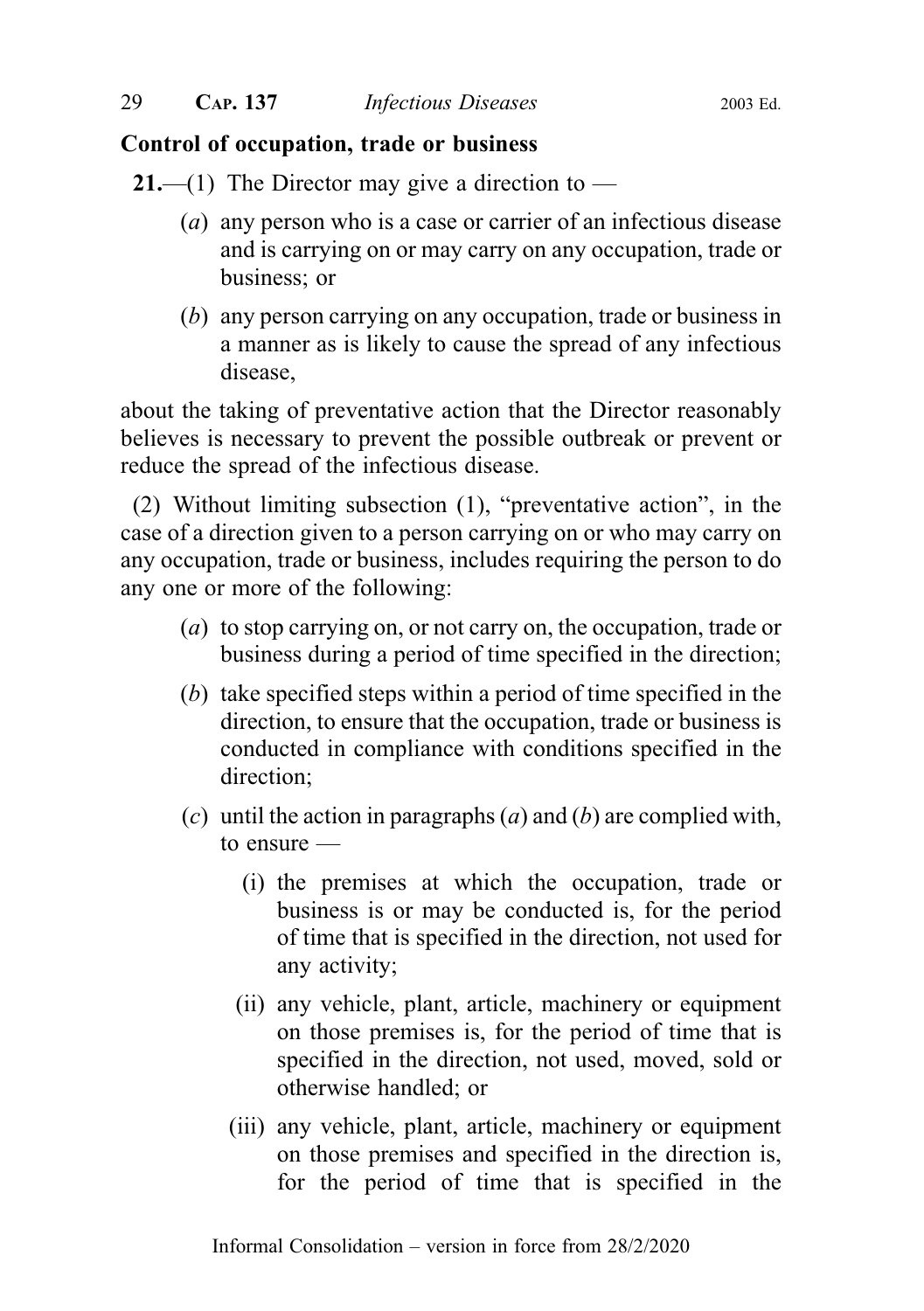direction, not removed from those premises, for any purpose or in any circumstances specified in the direction.

(3) If a person refuses or fails to comply with any requirement of a direction given to that person under subsection (1), the Director  $m$ ay —

- (a) take any steps reasonably necessary to ensure control of the premises at which an occupation, trade or business is or may be conducted or any vehicle, plant, article, machinery or equipment on those premises, including entry to a place or vehicle without warrant and with the use of necessary force; and
- (b) carry out the requirement, and recover the costs and expenses reasonably incurred in carrying out the requirement as a debt due from that person.

(4) A person who, without reasonable excuse, fails to comply with any requirement of a direction given to that person under subsection (1) shall be guilty of an offence.

(5) A person given a direction under subsection (1) may, within 7 days after the direction is given, appeal against the direction to the appropriate Minister, whose decision is final.

(6) A direction under subsection (1) takes effect despite any appeal under subsection (5), unless the appropriate Minister otherwise directs.

```
[Act 5 of 2019 wef 25/03/2019]
```
## Certain persons not to act in manner likely to spread disease

**21A.**—(1) A person who knows, or has reason to suspect, that he is a case or carrier or contact of a disease set out in the Second Schedule shall not expose other persons to the risk of infection by his presence or conduct in any public place or any other place used in common by persons other than the members of his own family or household.

[7/2003]

[Act 5 of 2019 wef 25/03/2019]

(2) A person having the care of another person whom he knows, or has reason to suspect, is a case or carrier or contact of a disease set out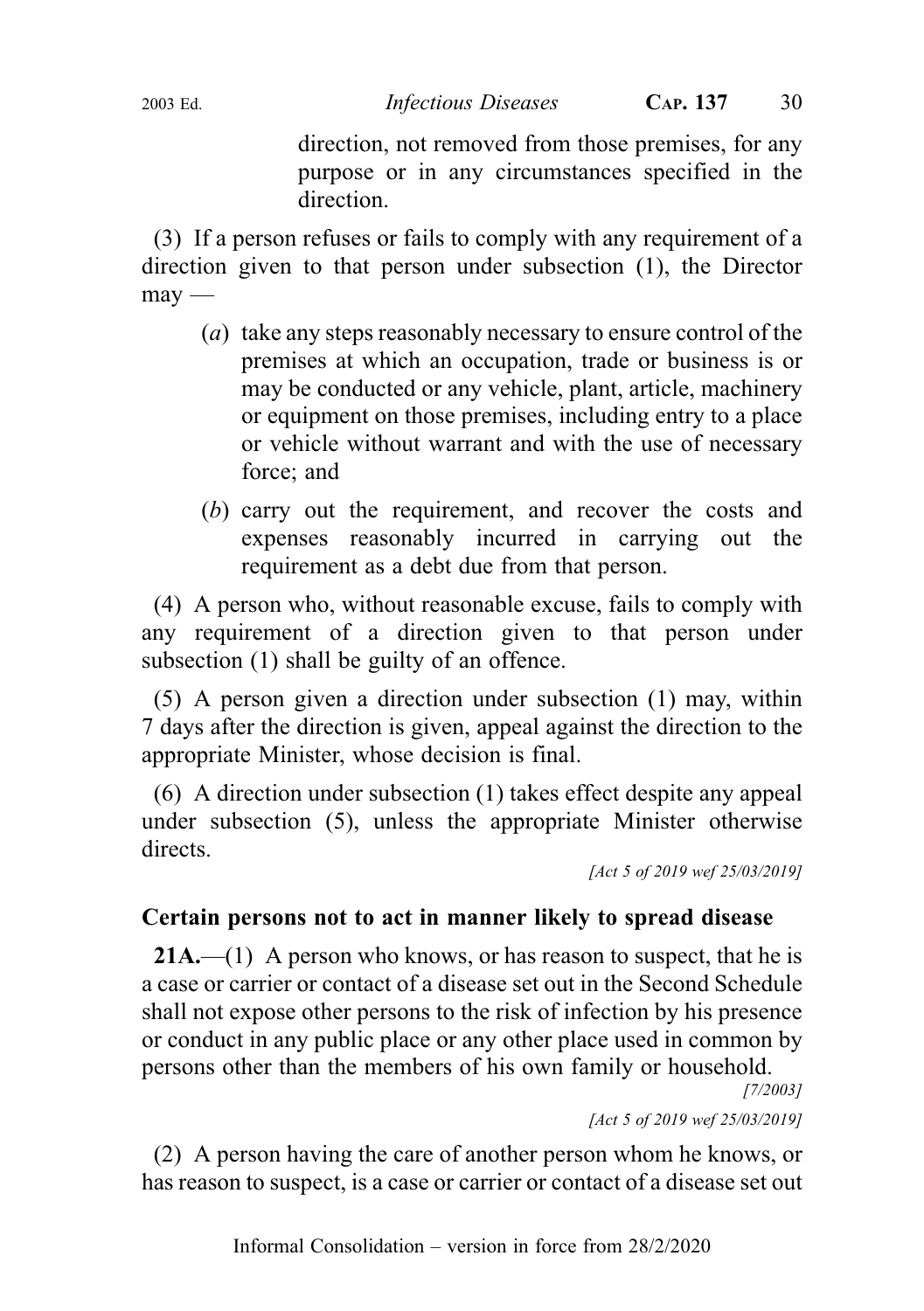in the Second Schedule shall not cause or permit that person to expose other persons to the risk of infection by that person's presence or conduct in any such place.

> [7/2003] [Act 5 of 2019 wef 25/03/2019]

(3) A person shall not lend, sell, transmit or expose, without previous disinfection, any clothing, bedding or rags which he knows to have been exposed to infection from a disease set out in the Second Schedule, or any other article which he knows to have been so exposed and which is liable to carry such infection.

[7/2003] [Act 5 of 2019 wef 25/03/2019]

(4) Any person who contravenes subsection (1), (2) or (3) shall be guilty of an offence.

[7/2003]

(5) In proceedings for an offence under subsection (4) for contravening subsection (1) or (2), it is a defence for the accused to prove, on a balance of probabilities, that the accused's presence or conduct in the place mentioned in subsection (1) or (2), as the case may be —

- (a) was necessary for the purpose of obtaining medical treatment; or
- (b) was authorised by the Director.

[Act 5 of 2019 wef 25/03/2019]

(6) Where the Director has designated a hospital or other place for the treatment of any disease set out in the Second Schedule, subsection  $(5)(a)$  shall only apply in relation to the obtaining of medical treatment at the designated hospital or place for that disease. [7/2003]

[Act 5 of 2019 wef 25/03/2019]

(7) A person shall not incur any liability for contravening subsection (3) by transmitting with proper precautions any article for the purpose of having it disinfected.

[7/2003]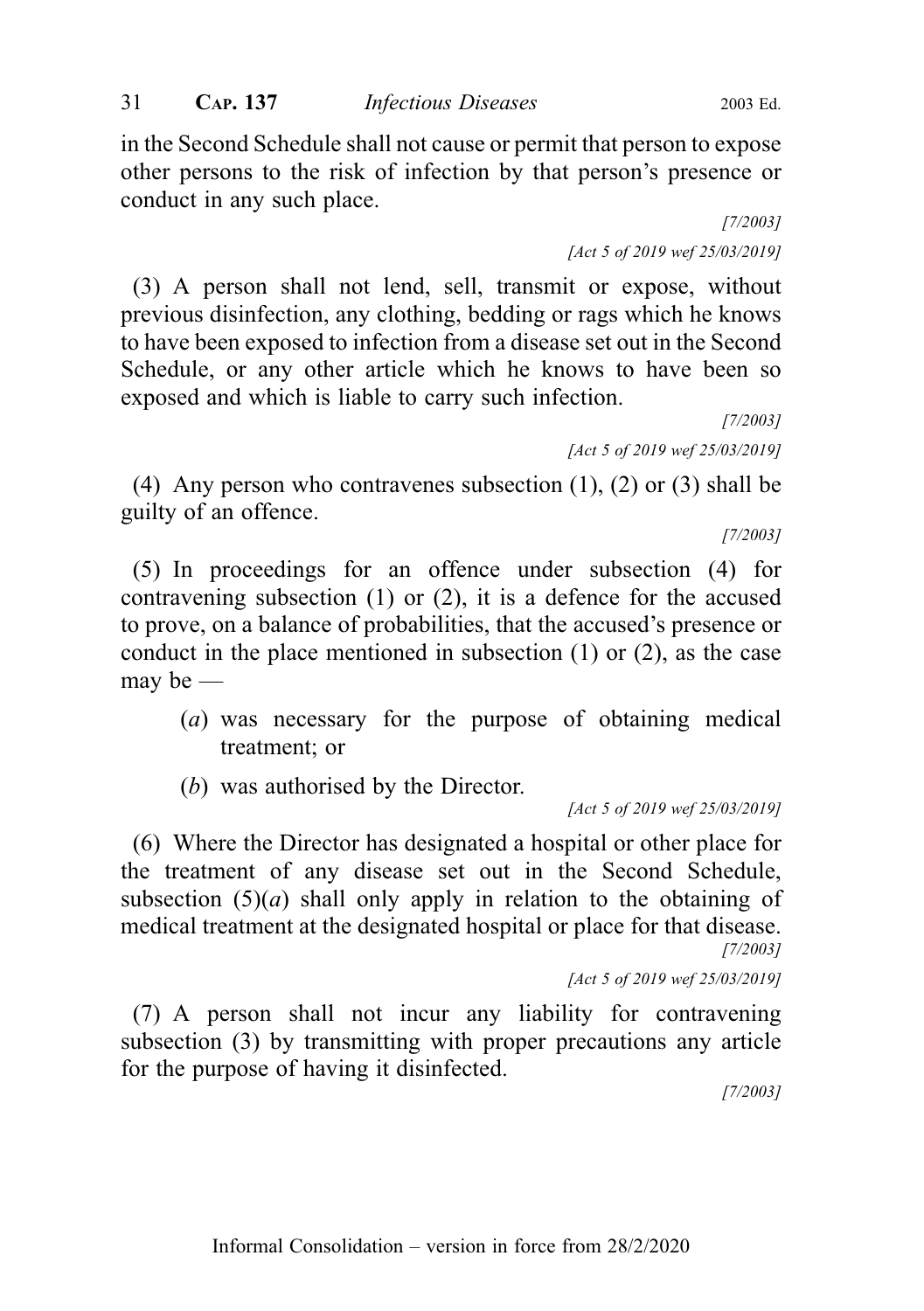## Order to disseminate health advisory

21B.—(1) The appropriate Minister may, for the purpose of preventing the spread or possible outbreak of any infectious disease in Singapore, or the spread of any infectious disease into Singapore or from Singapore to outside Singapore, by written order, direct any relevant operator —

- (a) to disseminate any health advisory, in such form and manner as the Director may require, to any relevant person specified in the order;
- (b) to provide any information, in the possession or control of the relevant operator, to the Director to facilitate the Director or any other person in the dissemination of a health advisory to a relevant person; or
- (c) to provide any information, in the possession or control of the relevant operator, to another relevant operator who is required to disseminate a health advisory under paragraph  $(a)$ , to facilitate in the dissemination of the health advisory.

(2) The Director may disclose any information obtained from a relevant operator under subsection  $(1)(b)$  to another relevant operator who is required to disseminate a health advisory under subsection  $(1)(a)$ , to facilitate in the dissemination of the health advisory.

(3) The Director may impose conditions as to the use of any information provided or disclosed to any relevant operator under subsection  $(1)(c)$  or  $(2)$ .

(4) Any relevant operator who, without reasonable excuse, refuses or fails to comply with —

(a) an order under subsection (1); or

(b) a condition under subsection (3),

shall be guilty of an offence.

(5) This section does not affect any other right of disclosure a relevant operator may have under any written law or rule of law.

[Act 5 of 2019 wef 25/03/2019]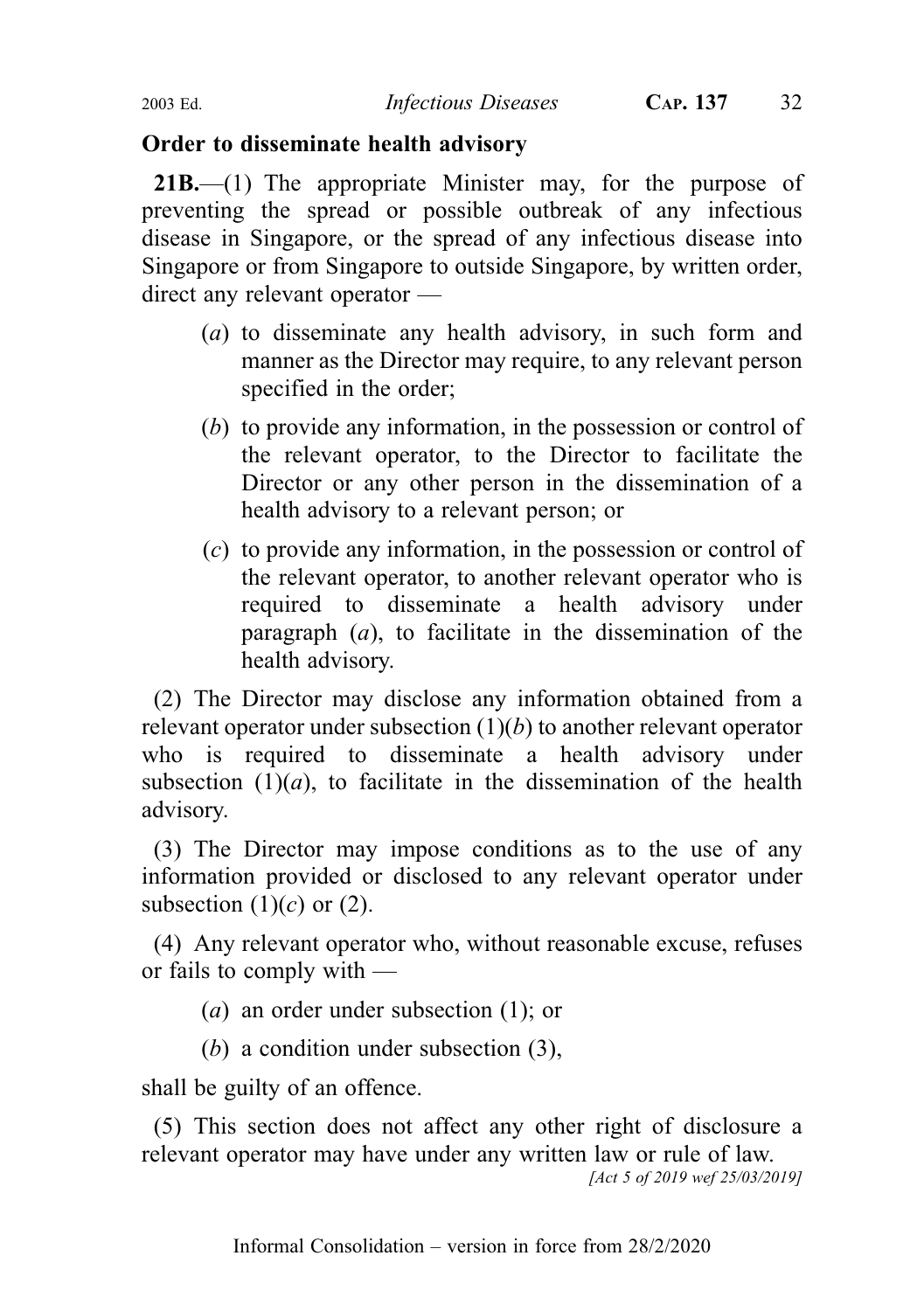## PART IV

## CONTROL OF HIV INFECTION

[Act 5 of 2019 wef 25/03/2019]

## Person with HIV Infection to undergo counselling, etc.

 $22$ —(1) The Director may require any person who has been diagnosed as having HIV Infection —

(a) to undergo counselling at such time and at such hospital or other place as the Director may determine; and

```
[10/2008 wef 10/06/2008]
```
(b) to comply with such precautions and safety measures as may be specified by the Director.

> [5/92; 13/99] [Act 5 of 2019 wef 25/03/2019]

(2) Any person who fails or refuses to comply with subsection (1) shall be guilty of an offence and shall be liable on conviction to a fine not exceeding \$10,000 or to imprisonment for a term not exceeding 2 years or to both.

> [5/92] [Act 5 of 2019 wef 25/03/2019]

## Sexual activity by person with HIV Infection

23.—(1) A person who knows that he has HIV Infection shall not engage in any sexual activity with another person unless, before the sexual activity takes place —

- (a) he has informed that other person of the risk of contracting HIV Infection from him; and
- (b) that other person has voluntarily agreed to accept that risk. [Act 5 of 2019 wef 25/03/2019]

(2) A person who does not know that he has HIV Infection, but who has reason to believe that he has, or has been exposed to a significant risk of contracting, HIV Infection shall not engage in any sexual activity with another person unless —

(a) before the sexual activity takes place he informs that other person of the risk of contracting HIV Infection from him and that other person voluntarily agrees to accept that risk;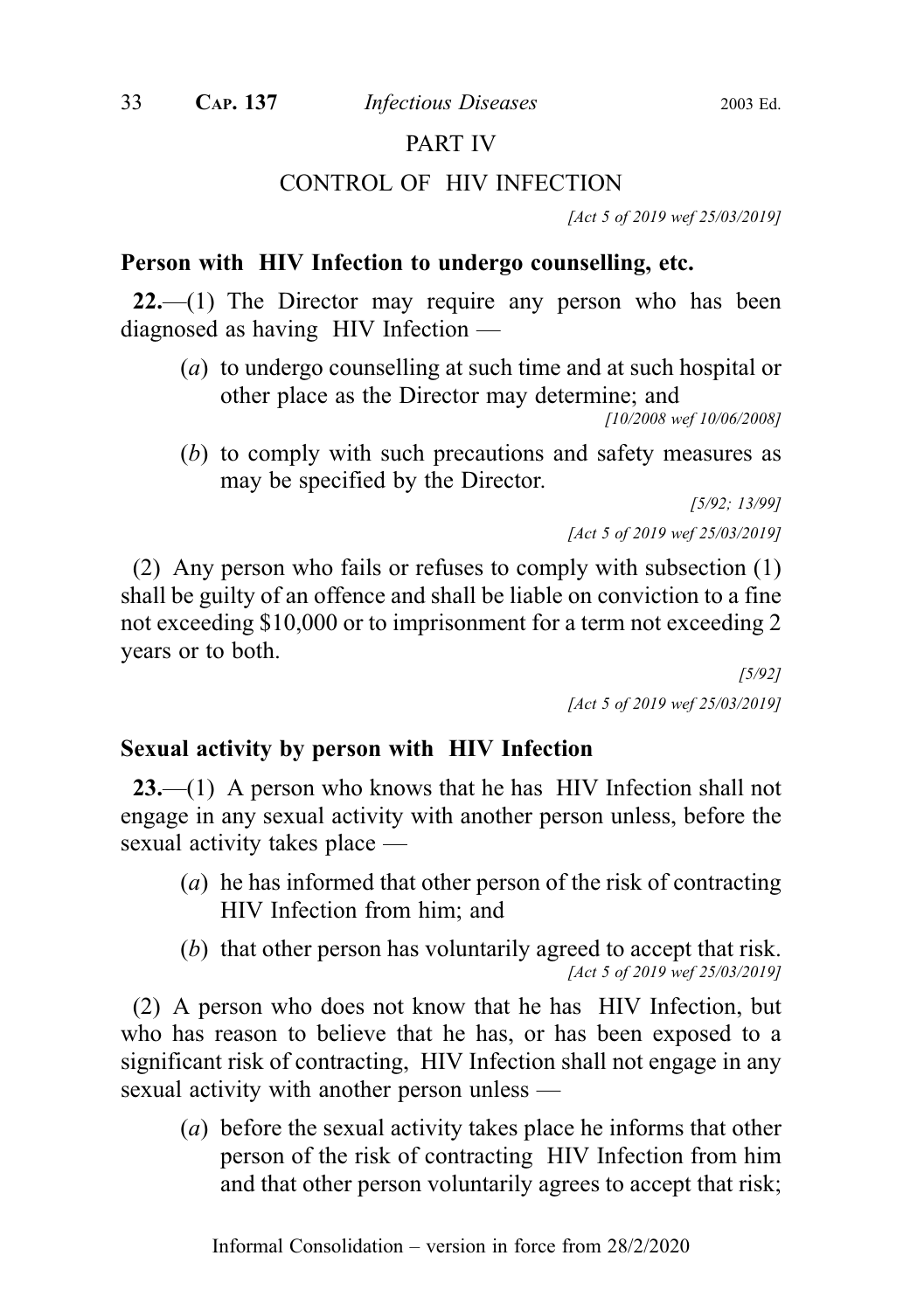- (b) he has undergone the necessary serological or other test and has ascertained that he does not have HIV Infection at the time of the sexual activity; or
- (c) during the sexual activity, he takes reasonable precautions to ensure that he does not expose that other person to the risk of contracting HIV Infection.

[Act 5 of 2019 wef 25/03/2019]

(3) Any person who contravenes subsection (1) or (2) shall be guilty of an offence and shall be liable on conviction to a fine not exceeding \$50,000 or to imprisonment for a term not exceeding 10 years or to both.

(4) For the purposes of this section, a person shall not, only by reason of age, be presumed incapable of engaging in sexual activity.

(5) For the purposes of this section, a person shall be deemed to know that he has HIV Infection if a serological test or other test for the purpose of ascertaining the presence of HIV Infection carried out on him has given a positive result and the result has been communicated to him.

[Act 5 of 2019 wef 25/03/2019]

(6) No prosecution shall be instituted for an offence under subsection (2) except with the written consent of the Public Prosecutor, but a person charged with such an offence may be arrested and be remanded in custody or released on bail notwithstanding that the consent of the Public Prosecutor to the institution of a prosecution for the offence has not been obtained, except that the case shall not be further prosecuted until that consent of the Public Prosecutor has been obtained.

[15/2010 wef 02/01/2011]

- (7) In this section, "sexual activity" means
	- (a) sexual activity occasioned by the introduction into the vagina, anus or mouth of any person of any part of the penis of another person; or
	- (b) cunnilingus.

[10/2008 wef 10/06/2008] [Act 5 of 2019 wef 25/03/2019]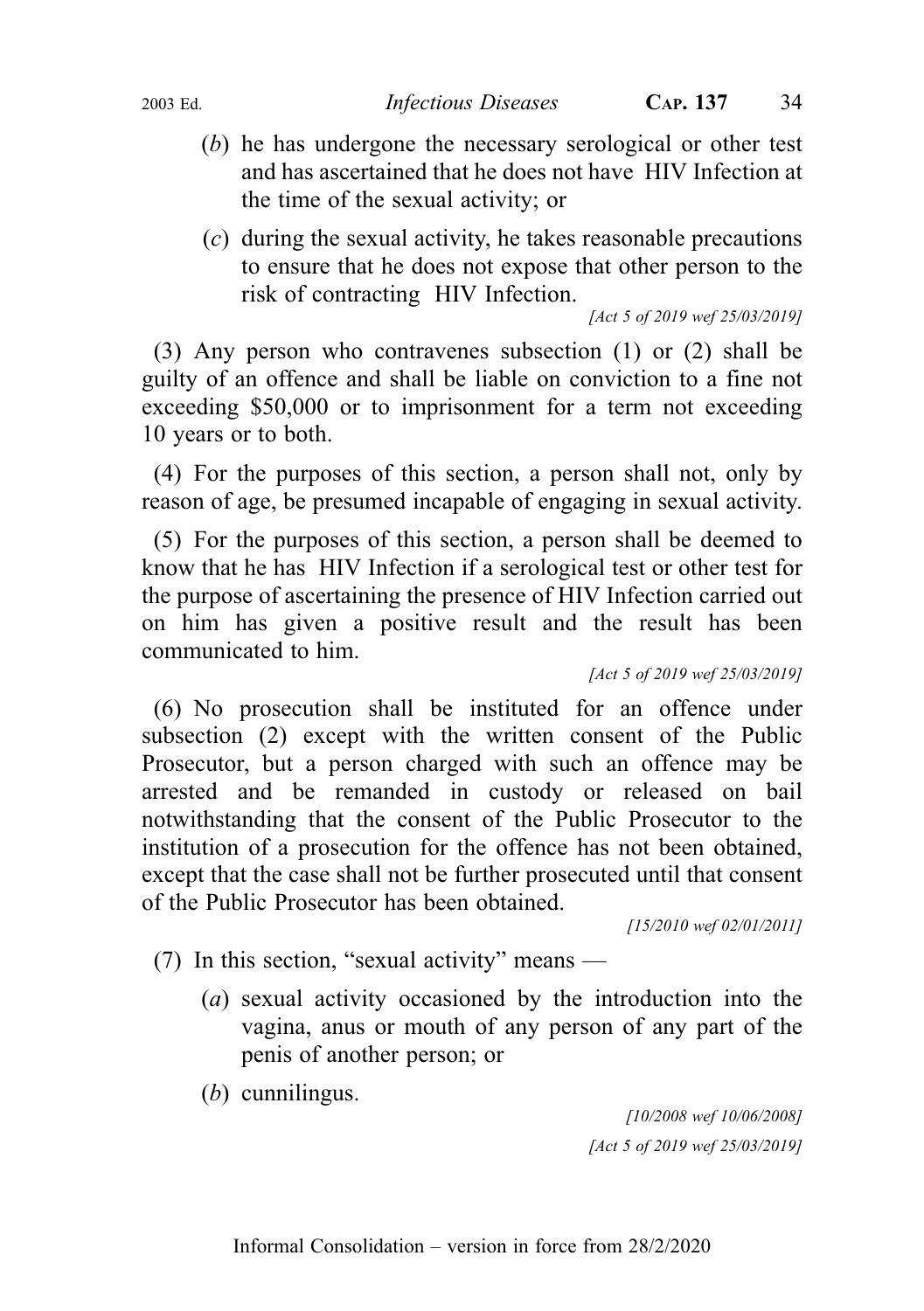#### Blood donation and other acts by person with HIV Infection

24.—(1) Any person who knows that he has HIV Infection shall  $not$  —

- (a) donate blood at any blood bank in Singapore; or
- (b) do any act which is likely to transmit or spread HIV Infection to another person.

[5/92; 13/99] [Act 5 of 2019 wef 25/03/2019]

(1A) For the purposes of this section, a person shall be deemed to know that he has HIV Infection if a serological test or other test for the purpose of ascertaining the presence of HIV Infection carried out on him has given a positive result and the result has been communicated to him.

> [10/2008 wef 10/06/2008] [Act 5 of 2019 wef 25/03/2019]

(2) Any person who contravenes subsection (1) shall be guilty of an offence and shall be liable on conviction to a fine not exceeding \$50,000 or to imprisonment for a term not exceeding 10 years or to both.

> [5/92; 13/99] [10/2008 wef 10/06/2008] [Act 5 of 2019 wef 25/03/2019]

## Protection of identity of person with HIV Infection or other sexually transmitted disease

 $25$ —(1) Any person who, in the performance or exercise of his functions or duties under this Act, is aware or has reasonable grounds for believing that another person has HIV Infection or is suffering from a sexually transmitted disease or is a carrier of that disease shall not disclose any information which may identify the other person except —

- (a) with the consent of the other person;
- (b) when it is necessary to do so in connection with the administration or execution of anything under this Act;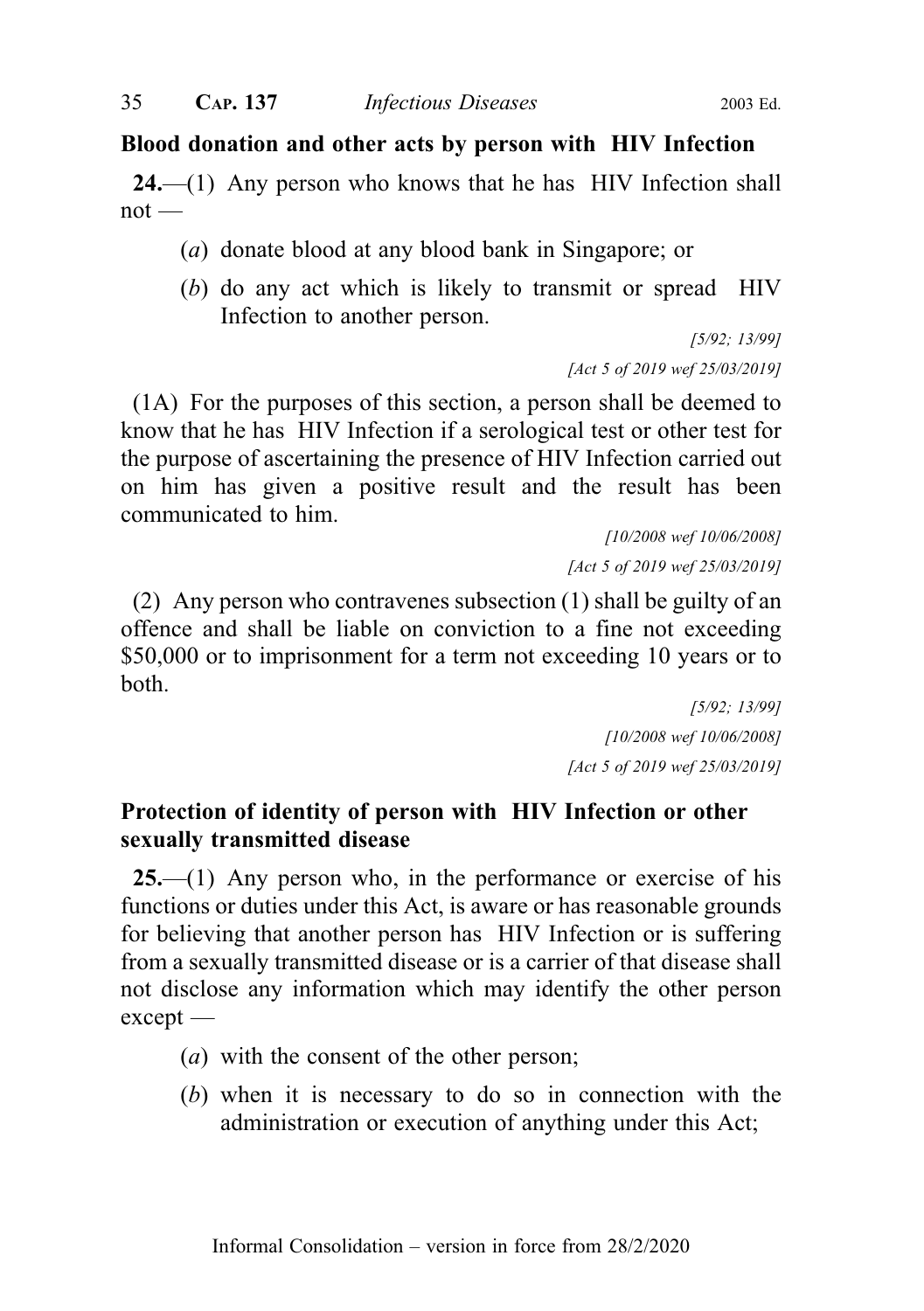(ba) when it is necessary to do so in connection with the provision of information to a police officer under section 22 or 424 of the Criminal Procedure Code 2010; [10/2008 wef 10/06/2008]

[15/2010 wef 02/01/2011]

- (c) when ordered to do so by a court;
- (d) to any medical practitioner or other health staff who is treating or caring for, or counselling, the other person; [10/2008 wef 10/06/2008]
- (e) to any blood, organ, semen or breast milk bank that has received or will receive any blood, organ, semen or breast milk from the other person;
- (f) for statistical reports and epidemiological purposes if the information is used in such a way that the identity of the other person is not made known;
- (g) to the victim of a sexual assault by the other person;
- (h) to the Controller of Immigration for the purposes of the Immigration Act (Cap. 133);
- $(i)$  to the next-of-kin of the other person upon the death of such person;
- $(i)$  to any person or class of persons to whom, in the opinion of the Director, it is in the public interest that the information be given; or
- $(k)$  when authorised by the appropriate Minister to publish such information for the purposes of public health or public safety.

[5/92; 13/99] [Act 5 of 2019 wef 25/03/2019] [Act 5 of 2019 wef 25/03/2019]

(2) Any person who contravenes subsection (1) shall be guilty of an offence and shall be liable on conviction to a fine not exceeding \$10,000 or to imprisonment for a term not exceeding 3 months or to both.

> [5/92] [10/2008 wef 10/06/2008]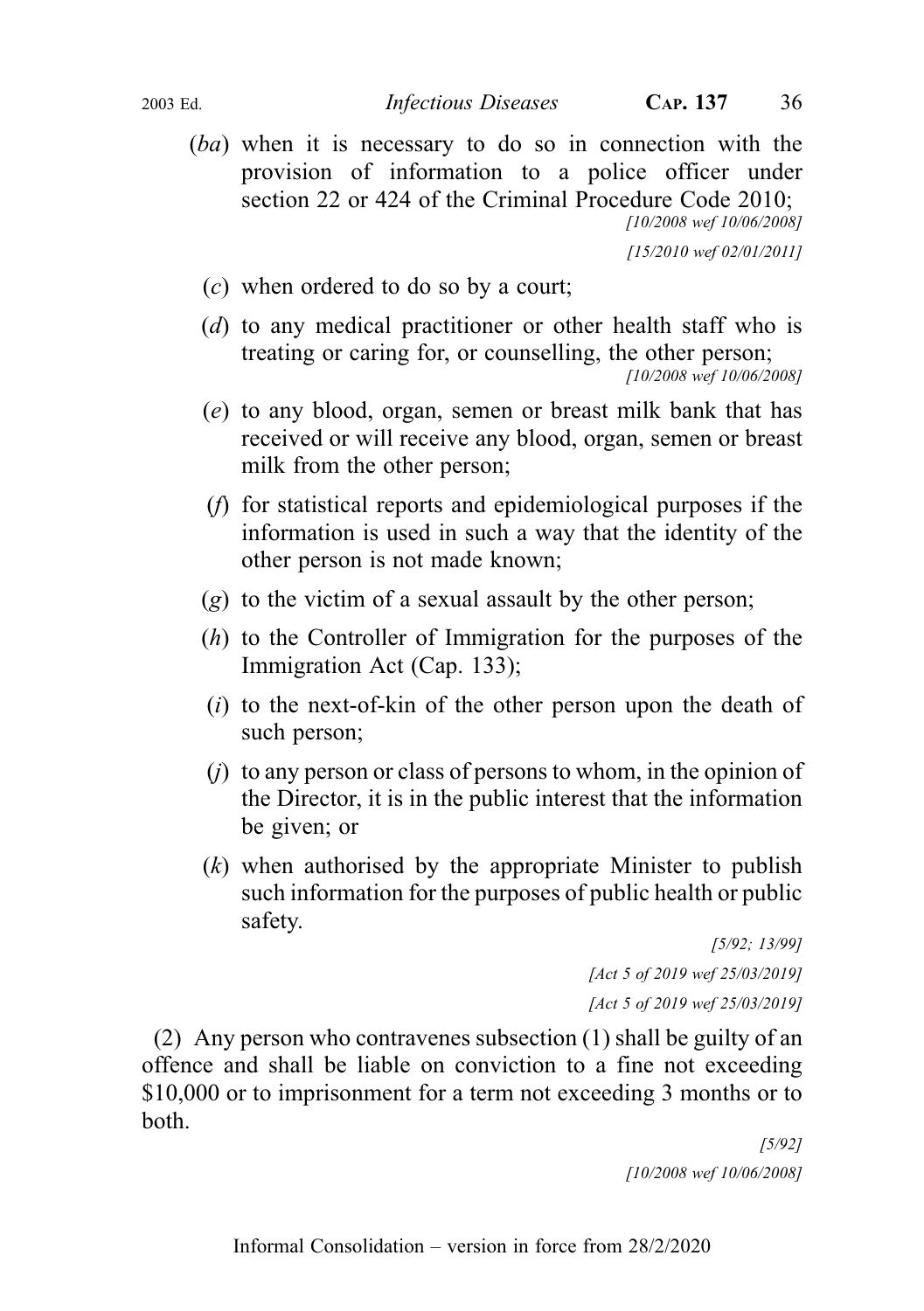(3) For the purposes of subsection  $(1)(a)$ , the consent of the other person includes —

- (a) if that person has died, the written consent of that person's spouse, personal representative, administrator or executor;
- (b) if that person is below the age of 16 years, the written consent of a parent or legal guardian of that person; and
- (c) if, in the opinion of the medical practitioner who undertook the test for HIV Infection for that person, he has a disability by reason of which he appears incapable of giving consent, the written consent in the following order, of —
	- (i) a legal guardian of that person;
	- (ii) the spouse of that person;
	- (iii) a parent of that person; or
	- (iv) an adult child of that person.

[13/99] [Act 5 of 2019 wef 25/03/2019]

# Disclosure by Director, medical practitioner and recipient of information

25A.—(1) The Director may disclose any information relating to any person whom he reasonably believes to be infected with HIV Infection to —

- (a) any medical practitioner or other health staff who has been exposed to a risk of infection from HIV Infection; or
- (b) any first responder who has experienced a significant exposure to blood or other potentially infectious materials of any patient.

[13/99] [Act 5 of 2019 wef 25/03/2019]

(2) In subsection (1), "first responder" means any police officer, member of the Singapore Civil Defence Force or any person who provides emergency response, first aid care or other medically related assistance either in the course of the person's occupational duties or as a volunteer.

[13/99]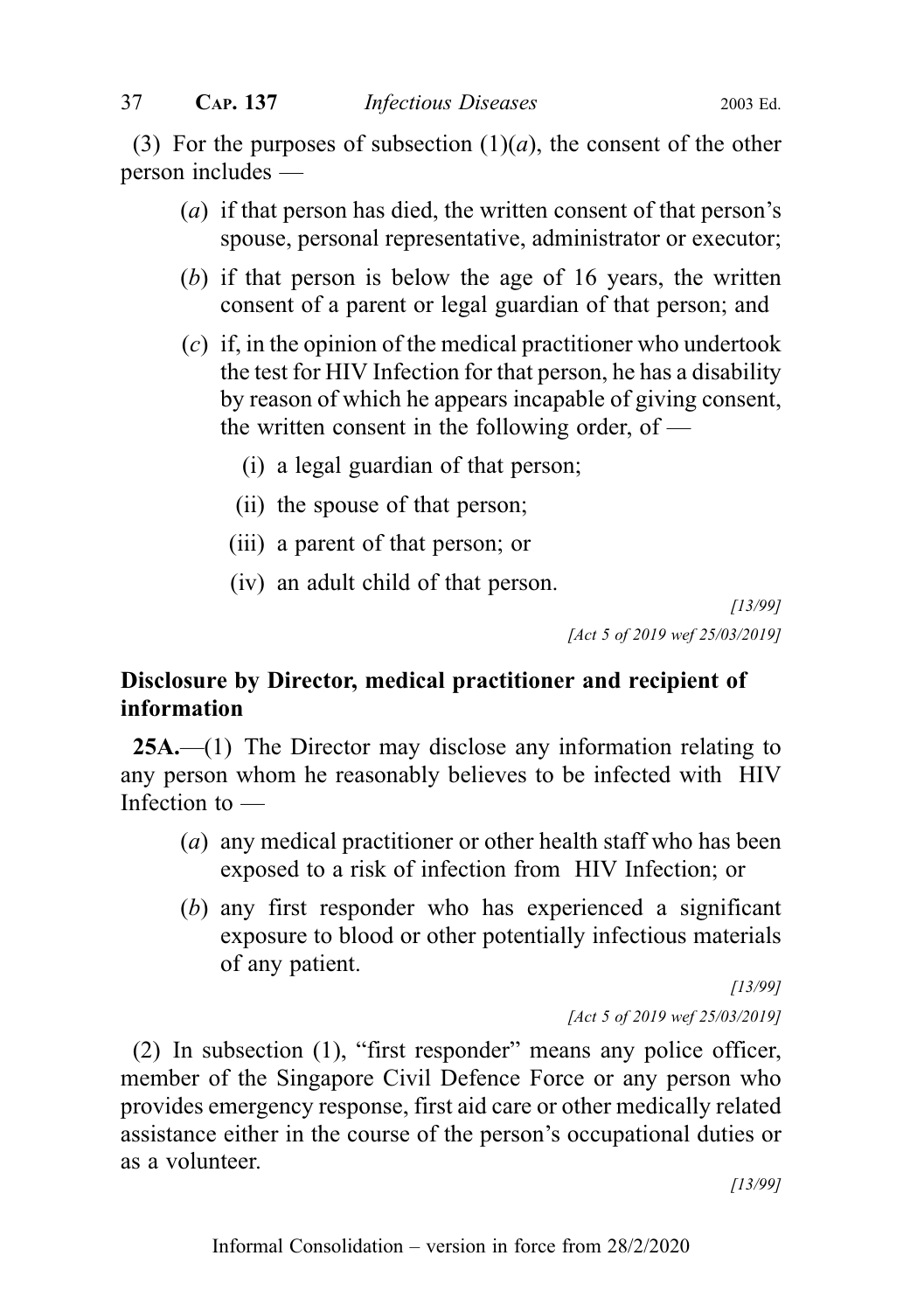(3) Subject to subsection (4), a medical practitioner may disclose information relating to any person whom he reasonably believes to be infected with HIV Infection to the spouse, former spouse or other contact of the infected person or to a Health Officer for the purpose of making the disclosure to the spouse, former spouse or other contact. [13/99]

[Act 5 of 2019 wef 25/03/2019]

(4) The medical practitioner shall not disclose any information under subsection (3) unless —

- (a) he reasonably believes that it is medically appropriate and that there is a significant risk of infection to the spouse, former spouse or other contact;
- (b) he has counselled the infected person regarding the need to notify the spouse, former spouse or other contact and he reasonably believes that the infected person will not inform the spouse, former spouse or other contact; and
- (c) he has informed the infected person of his intent to make such disclosure to the spouse, former spouse or other contact.

[13/99]

(5) Where the medical practitioner is unable, by any reasonable means, to counsel or inform the infected person, he may apply to the Director to waive the requirements of subsection  $(4)(b)$  or  $(c)$  or both. [13/99]

(6) The Director may approve the application made under subsection (5) if, in the opinion of the Director, it is medically appropriate to disclose the information and that there is a significant risk of infection to the spouse, former spouse or other contact.

[13/99]

(7) No person, to whom any information relating to a person who is reasonably believed to be infected with HIV Infection has been disclosed under this section, shall disclose such information to any person other than the persons specified in subsection (8) or as provided in subsection (10).

[13/99] [Act 5 of 2019 wef 25/03/2019]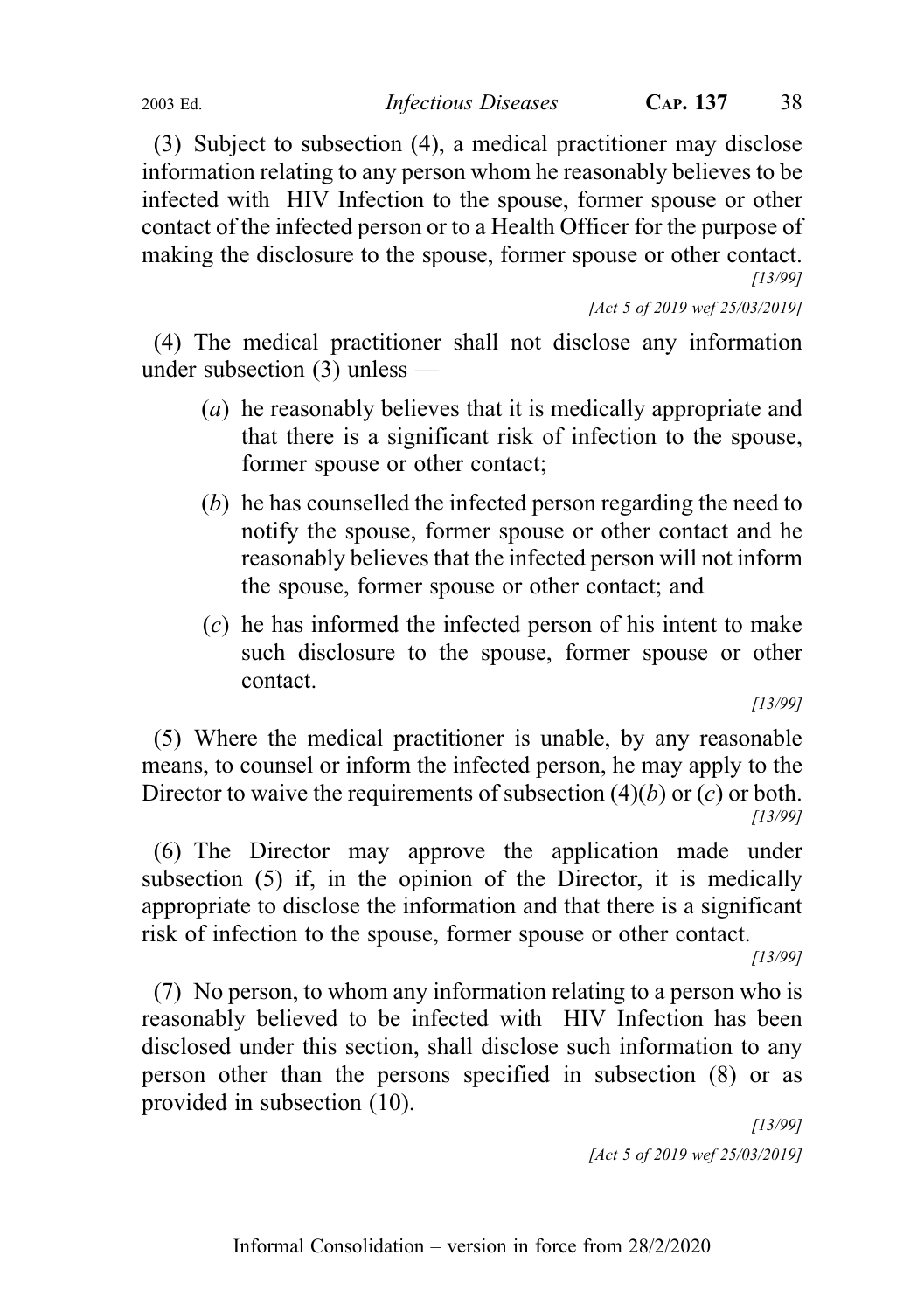(8) The persons referred to in subsection (7) are  $-$ 

- (a) the infected person himself;
- (b) a person who is authorised under section  $25(1)(a)$  to consent to such disclosure; and
- (c) any person who is authorised to disclose such information under subsection  $(1)$ ,  $(3)$  or  $(6)$  or section  $25(1)$ . [13/99]

(9) Any person who contravenes subsection (7) shall be guilty of an

offence and shall be liable on conviction to a fine not exceeding \$10,000 or to imprisonment for a term not exceeding 3 months or to both.

[13/99]

(10) A person, to whom any information relating to a person who is reasonably believed to be infected with HIV Infection has been disclosed under this section, may apply to the Director for approval to disclose such information to any person or class of persons.

[13/99]

[Act 5 of 2019 wef 25/03/2019]

(11) The Director may approve the application under subsection (10) if he is satisfied that such disclosure is in the interests of public health or public safety.

[13/99]

#### PART V

# PREVENTION OF INTERNATIONAL SPREAD OF INFECTIOUS DISEASES

[Act 5 of 2019 wef 25/03/2019]

#### Infected area

26.—(1) Where the appropriate Minister has reason to believe that a dangerous infectious disease may be introduced into Singapore from or through any area in Singapore or elsewhere, he may, by notification in the Gazette, declare that area to be an infected area. [Act 5 of 2019 wef 25/03/2019]

(2) The appropriate Minister may, in his discretion, issue an order prohibiting the entry into Singapore of any person or class of persons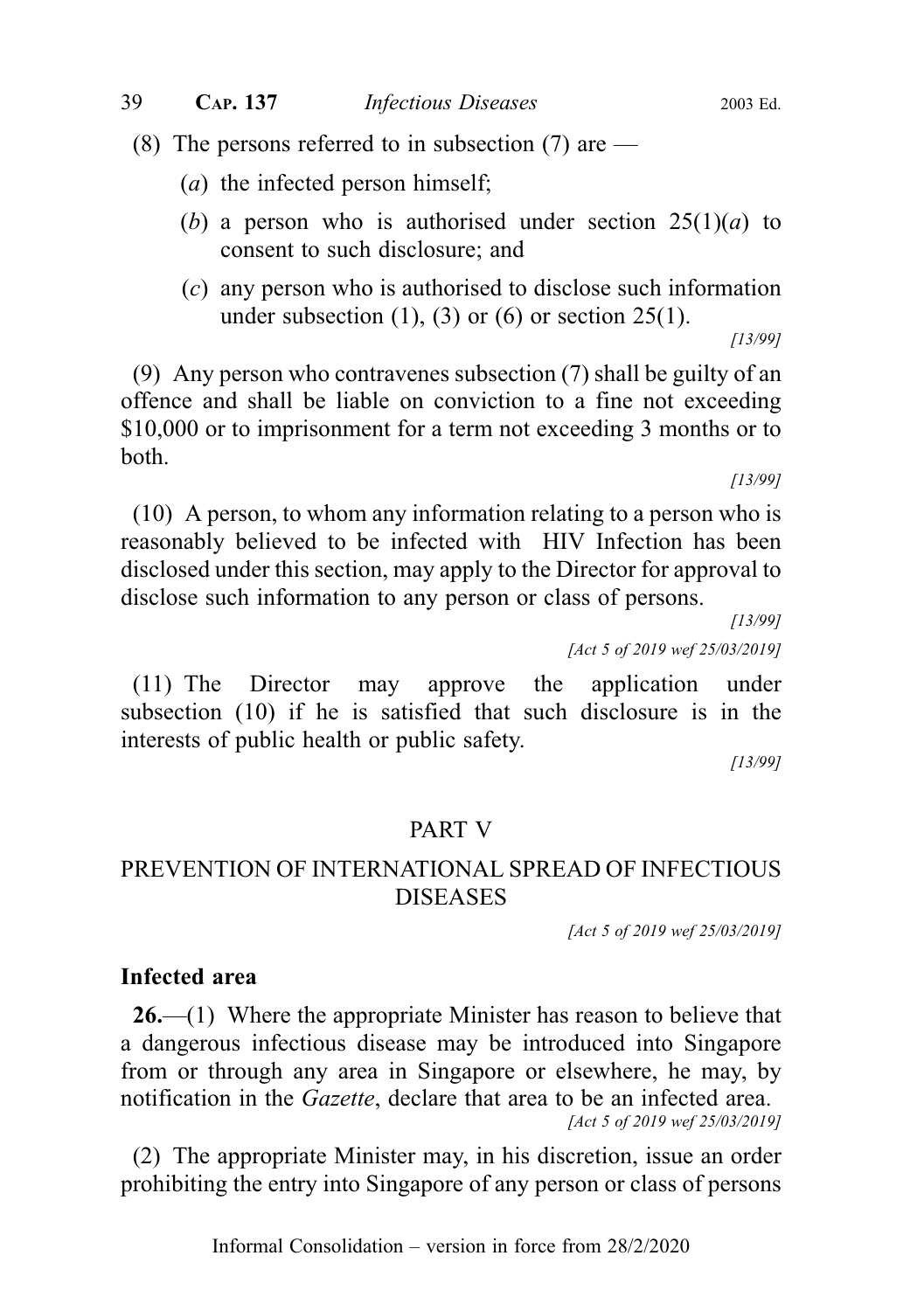from an infected area declared under subsection (1) except under such conditions as he may specify.

> [5/2003] [Act 5 of 2019 wef 25/03/2019]

# Vessels, persons and articles from infected area

27.—(1) For the purposes of this Part, all vessels, persons and articles coming from an infected area shall be deemed to be infected unless otherwise declared by the Director.

[4/2002; 5/2003]

(2) A vessel and any person and article on board shall also be deemed to be infected if an infectious disease is found on board or if such infection was present amongst the crew, passengers, rodents or vectors on board the vessel.

# Information required on arrival of vessels

**28.**—(1) The master and the surgeon, if there is one on board, or the agent of any vessel arriving in Singapore shall provide such particulars as may be required by the Director-General or Port Health Officer in such form or manner as the Director-General may require.

[4/2002; 5/2003]

(2) Any master, surgeon or agent who fails to comply with subsection (1) or who provides any information which is false or misleading shall be guilty of an offence and shall be liable on conviction to a fine not exceeding \$10,000 or to imprisonment for a term not exceeding 6 months or to both.

# Measures required of a vessel or vehicle on arrival

29.—(1) The Director-General, the Director-General, Food Administration or a Port Health Officer may —

- (a) inspect any vessel or vehicle or any person or goods on board the vessel or in the vehicle when in Singapore;
- (b) subject persons on board a vessel or in a vehicle, upon arrival, to medical examination;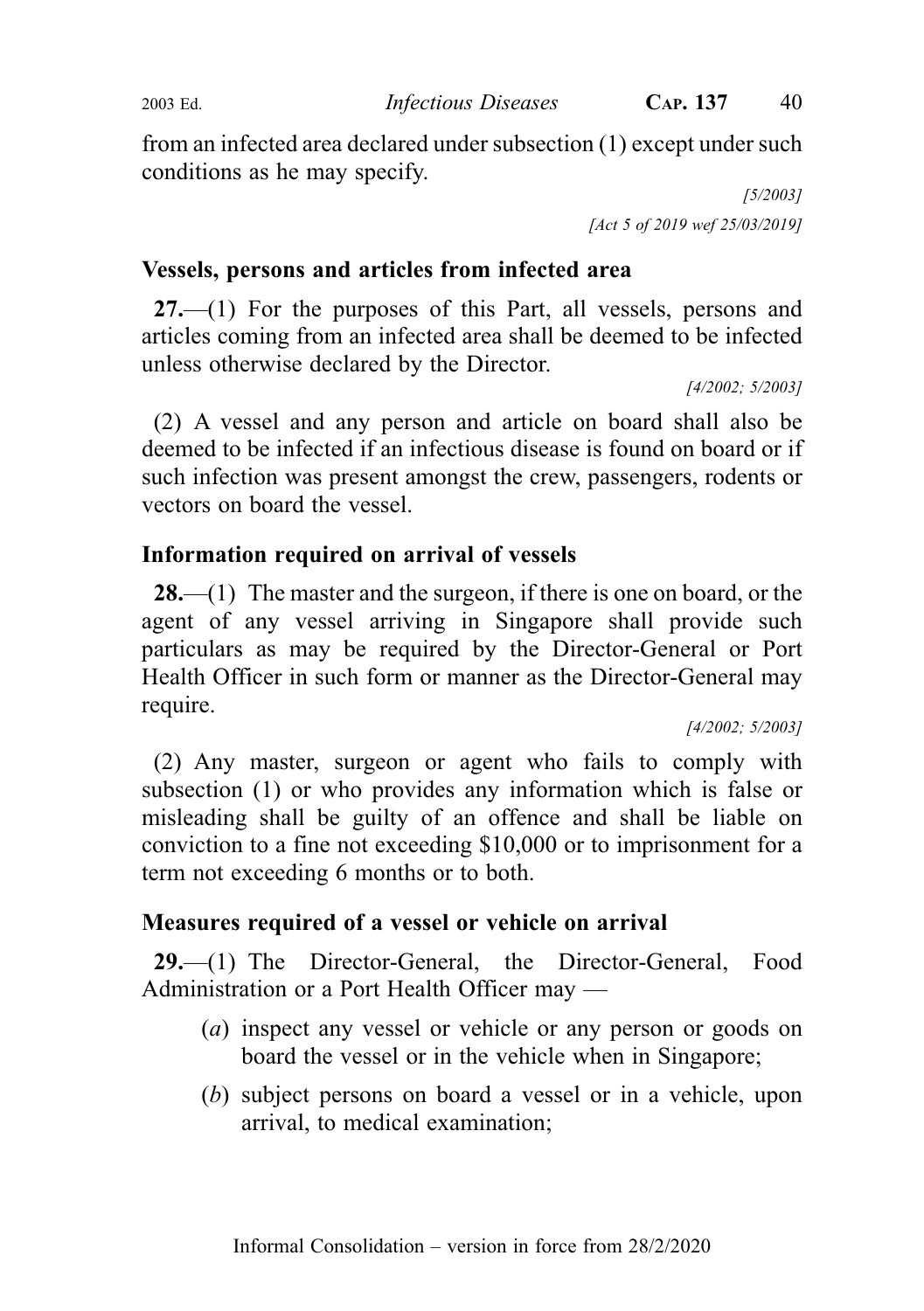- (c) direct health and sanitary measures to be taken in respect of a vessel or vehicle;
- (d) obtain from the master, or any other person on board the vessel, all necessary information that he requires to ascertain the health of persons on board, the sanitary condition of the vessel and cargo and of the port last visited by that vessel and any other information that he may require;
- (e) inspect the journal or log-book of the vessel or of the vessel's papers; and
- (f) direct the master, owner or agent of any vessel to forward a copy of the vessel's passenger and crew list and cargo manifest immediately after the vessel's arrival in Singapore.

[4/2002; 5/2003] [Act 11 of 2019 wef 01/04/2019]

(2) Any person who fails to comply with any direction or requirement of the Director-General, the Director-General, Food Administration or the Port Health Officer under subsection (1) shall be guilty of an offence and shall be liable on conviction to a fine not exceeding \$10,000.

> [4/2002] [Act 11 of 2019 wef 01/04/2019]

30. [Repealed by Act 5 of 2019 wef 25/03/2019]

# Vaccination and other prophylaxis

31.—(1) Every person on an international voyage whether leaving or arriving in Singapore shall —

- (a) have undergone vaccination or other prophylaxis against all or any of the diseases in accordance with the requirements set out in the Third Schedule; and
- (b) produce valid international certificates of vaccination or other prophylaxis to a Port Health Officer.

[10/2008 wef 10/06/2008]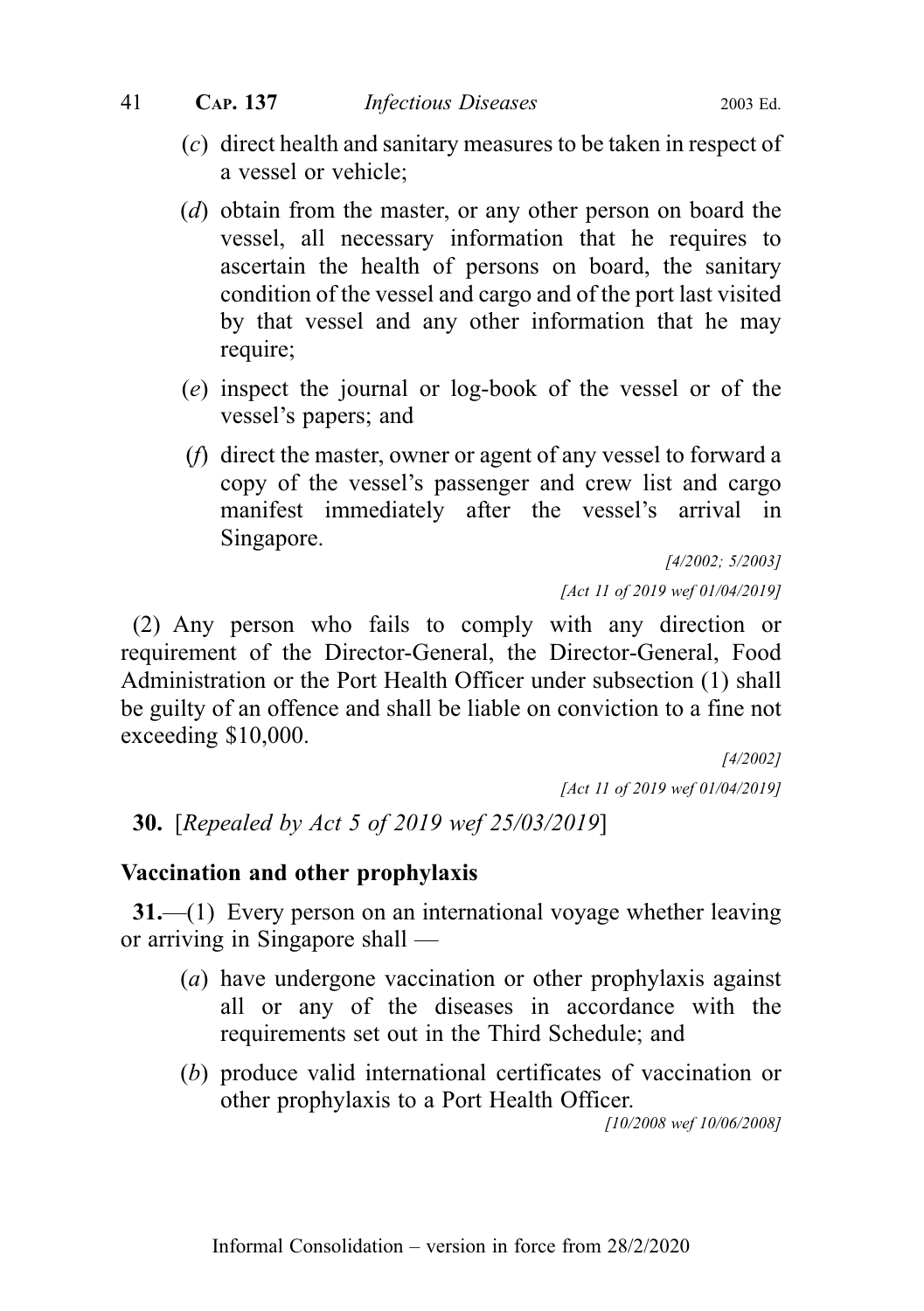(2) Notwithstanding subsection (1), a Port Health Officer may require such person to undergo vaccination or other prophylaxis and may subject him to isolation or surveillance for such period as the Port Health Officer thinks fit.

[10/2008 wef 10/06/2008]

(3) The Port Health Officer may, in his discretion, return any person, not being a citizen of Singapore, who arrives in Singapore in contravention of subsection (1), to his place of origin or embarkation at the expense of the owner or agent of the vessel by which he arrived in Singapore.

[Act 5 of 2019 wef 25/03/2019]

(4) The owner, master or agent of any vessel shall ensure compliance with subsection (1) in respect of any person on board his vessel.

# Disinfection and treatment of vessel and vehicle

32.—(1) The Director or a Health Officer authorised by the Director may, in his discretion, order the disinfection and treatment of the clothes and personal effects of any infected person arriving in Singapore.

[4/2002; 5/2003]

(2) Any vessel or vehicle which has conveyed an infected person shall be cleansed, disinfected or treated in such manner as may be directed by the Director or a Health Officer authorised by the Director.

[4/2002; 5/2003]

# Arrival of infected ships

33.—(1) An infected ship shall anchor at a quarantine anchorage unless otherwise directed by a Port Health Officer and shall remain there until it has been granted pratique by a Port Health Officer.

(2) An infected ship lying within the waters of Singapore shall show the appropriate quarantine signal prescribed by regulations unless otherwise directed by a Port Health Officer.

(3) No person shall board or disembark from the ship while it lies at a quarantine anchorage, without obtaining the prior written permission of a Port Health Officer.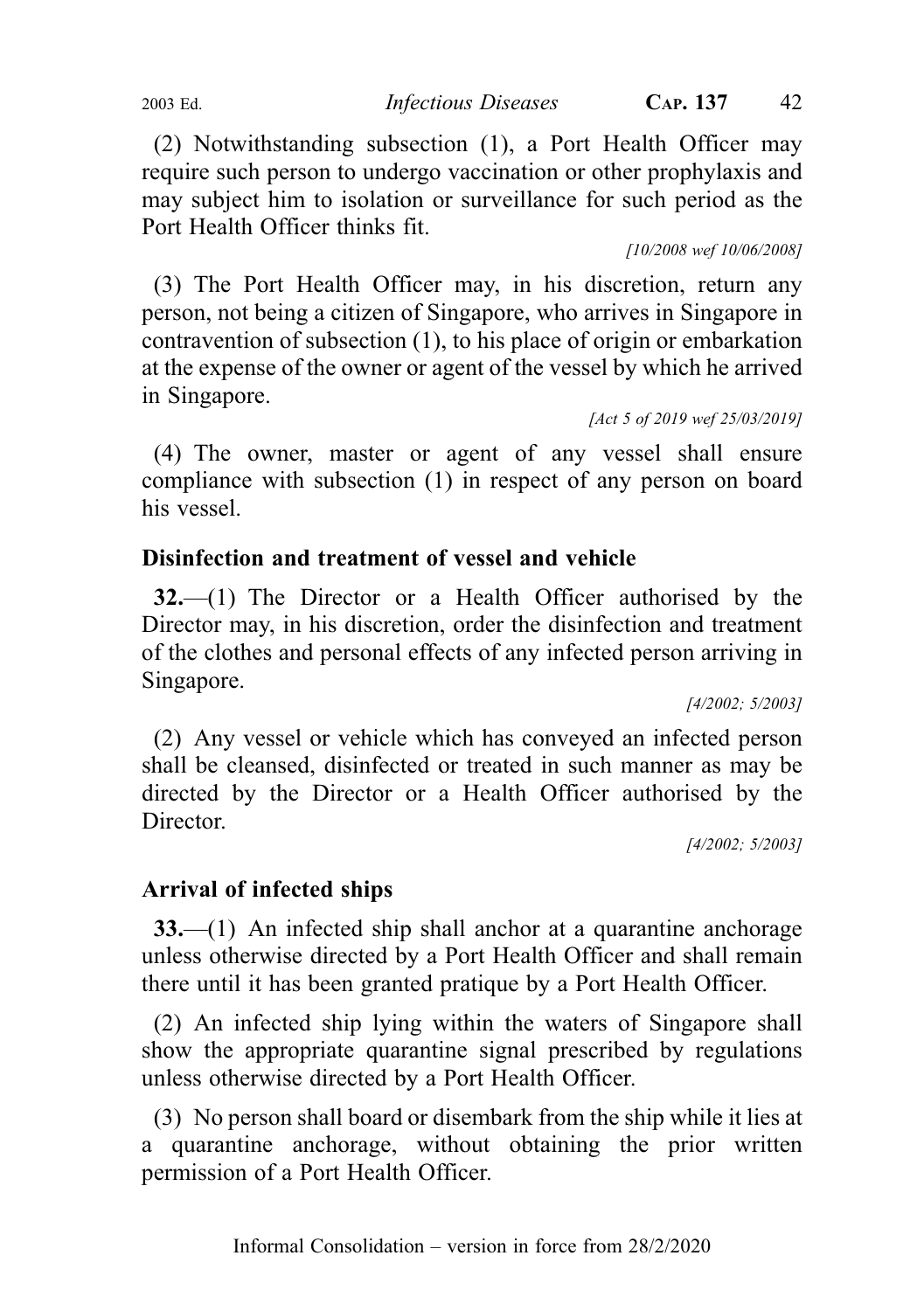(4) No baggage, cargo or article may be discharged from a ship while it lies at a quarantine anchorage without the prior written permission of a Port Health Officer.

(5) Any master or any other person who contravenes this section shall be guilty of an offence and shall be liable on conviction to a fine not exceeding \$10,000 or to imprisonment for a term not exceeding 12 months or to both.

[34

# Unauthorised boarding or disembarking from infected vessel

34.—(1) The master of any infected vessel shall while it is subject to quarantine —

- (*a*) prevent and, if necessary, detain any person disembarking from the vessel without being authorised by a Port Health Officer;
- (b) detain any person from Singapore who without the permission of a Port Health Officer boards the vessel;
- (c) deliver any person detained to a Port Health Officer;
- (d) prevent any baggage or cargo from being discharged from the vessel; and
- (e) prevent any rodent from leaving or entering the vessel.

(2) A master who fails to comply with any of the provisions of subsection (1) and any person aiding or abetting a master shall be guilty of an offence and shall be liable on conviction to a fine not exceeding \$5,000 or to imprisonment for a term not exceeding 12 months or to both.

(3) For the purposes of section 33 and this section, "infected" means infected with a dangerous infectious disease.

[35

# **Pratique**

35.—(1) A ship not granted pratique shall remain in the quarantine anchorage while in the waters of Singapore or may continue its voyage to other ports.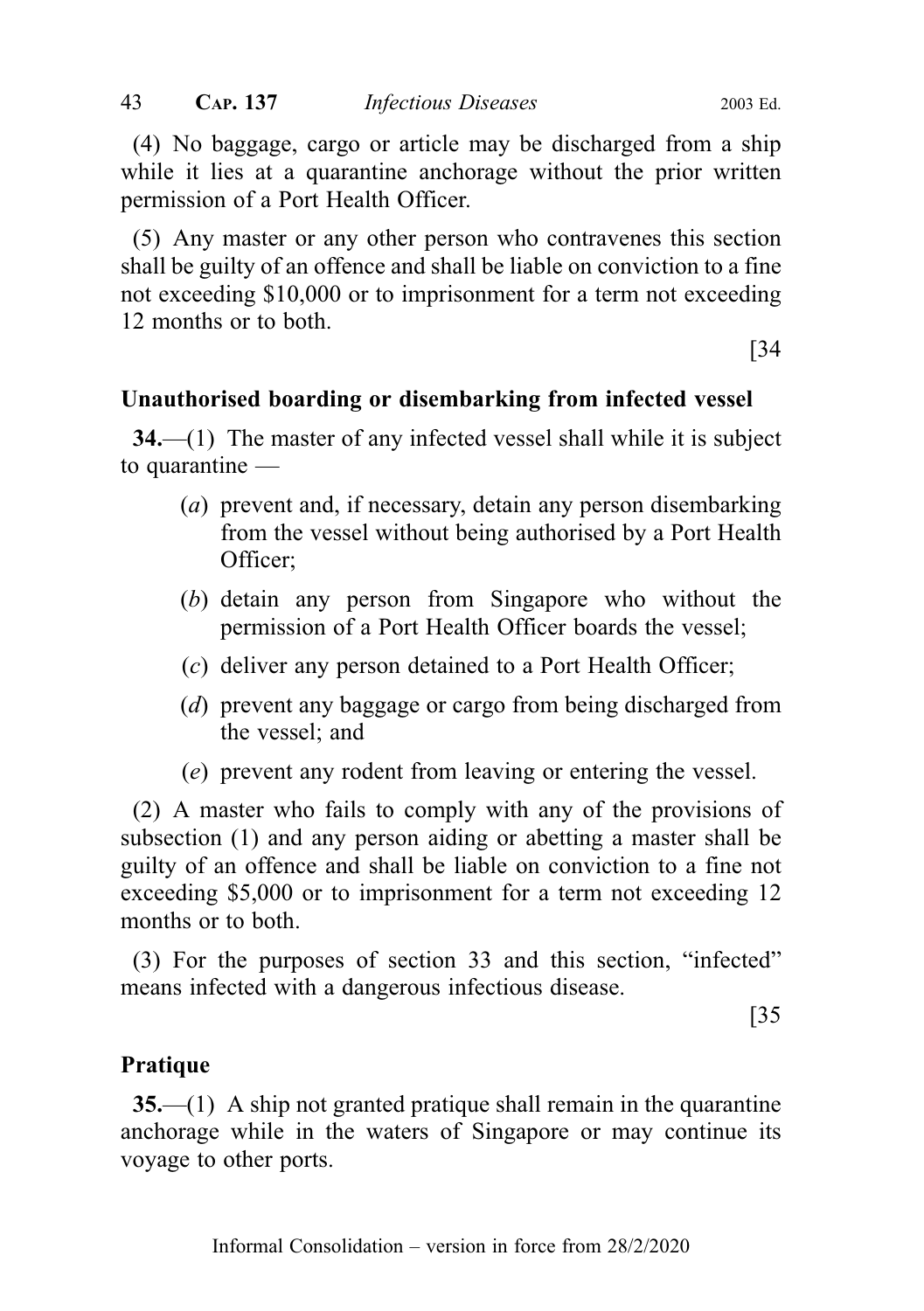(2) The master or agent of any ship which has not been granted pratique who suffers or permits the ship to be anchored or berthed in contravention of subsection (1) shall be guilty of an offence and shall be liable on conviction to a fine not exceeding \$10,000 or to imprisonment for a term not exceeding 12 months or to both.

[36

# Discharge of waste or matter

36. The discharge of human dejecta, solid or liquid waste or any matter, which the Director-General or a Port Health Officer considers to be contaminated, from any vessel shall be subject to such measures as the Director-General or the Port Health Officer may impose.

> [37 [4/2002]

# Vessels within waters of Singapore

37.—(1) The master, owner or agent of any vessel whilst in Singapore shall —

- (a) take such precautions as may be directed by a Port Health Officer to prevent rodents from leaving or entering the vessel, and take such measures for the destruction of rodents on board the vessel;
- (b) take all measures directed by a Port Health Officer to abate any nuisance that may be present on board the vessel within such time as may be specified by the Port Health Officer; and
- (c) take such measures to clean, disinfect, whitewash or any other measures which a Port Health Officer may direct to improve the condition of the water tanks, living spaces or any other part of the vessel.

(2) Any master, owner or agent who fails to comply with any directions of the Port Health Officer under subsection (1) within the specified time shall be guilty of an offence and shall be liable on conviction to a fine not exceeding \$5,000 and to a further fine not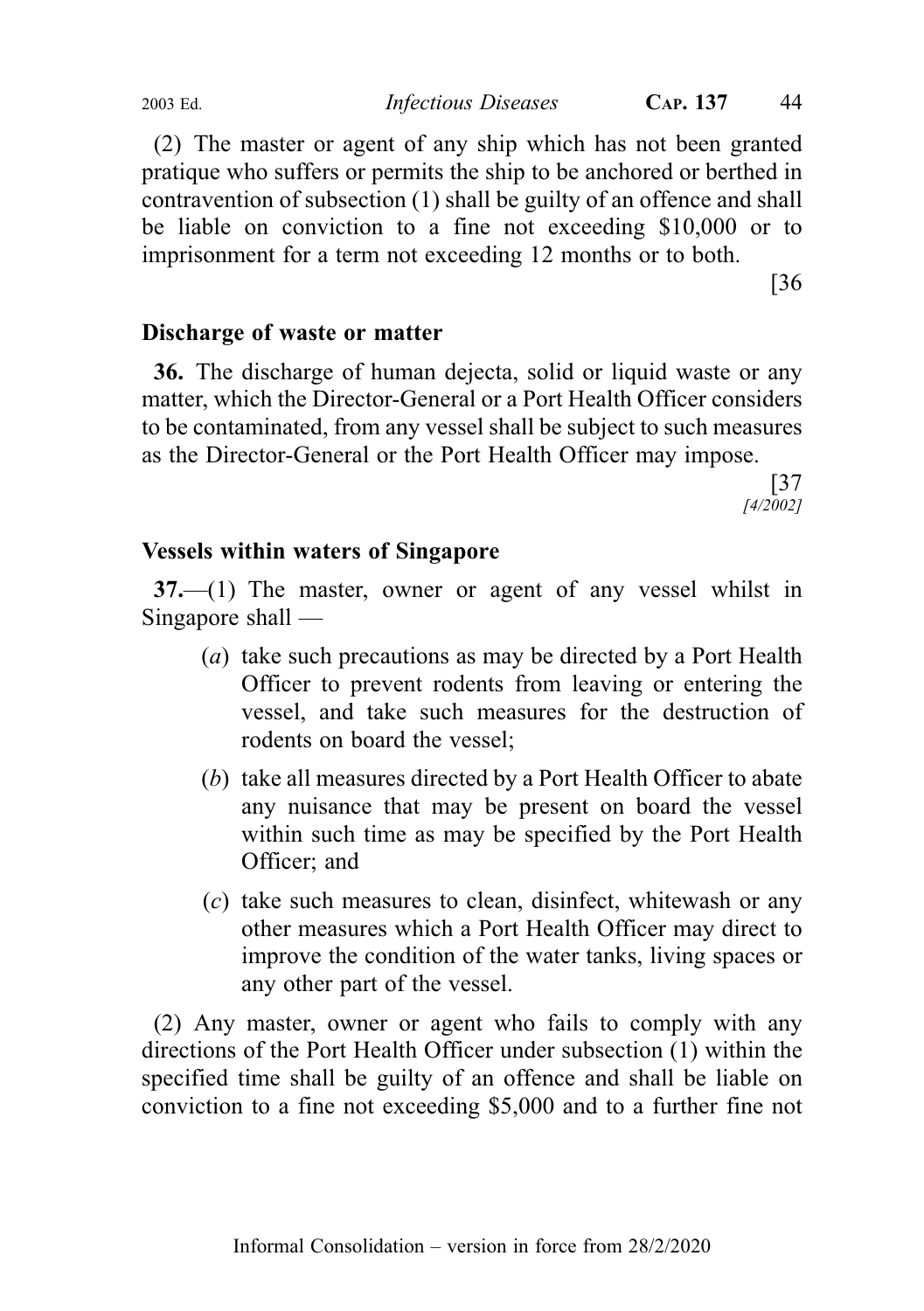exceeding \$500 for every day during which the offence continues after conviction.

[38

## Person supplying food and water

38.—(1) The master, owner or agent of every vessel and any person supplying food and water to the vessel shall ensure that the food and water supplied to the vessel is fit for human consumption.

(2) The master, owner or any person in charge of any vessel or vehicle employed for carrying food or water intended for human consumption shall ensure that his vessel or vehicle and the food and water receptacles therein are in a clean and sanitary condition.

(3) Any person who contravenes this section shall be guilty of an offence and shall be liable on conviction to a fine not exceeding \$5,000.

[39

# Powers of Director-General, Food Administration or Port Health Officer regarding food and water

39.—(1) The Director-General, Food Administration or a Port Health Officer may —

- (a) take samples of any food and water intended for human consumption or for sale to a vessel;
- (b) order the owner or any person in charge of a vessel supplying food to carry out an analysis of the food and to supply the results of that analysis to the Director-General, Food Administration or the Port Health Officer;

[Act 11 of 2019 wef 01/04/2019]

(c) if he has reason to believe that any food intended for human consumption is liable to be contaminated or is unfit for human consumption, order the food to be destroyed; and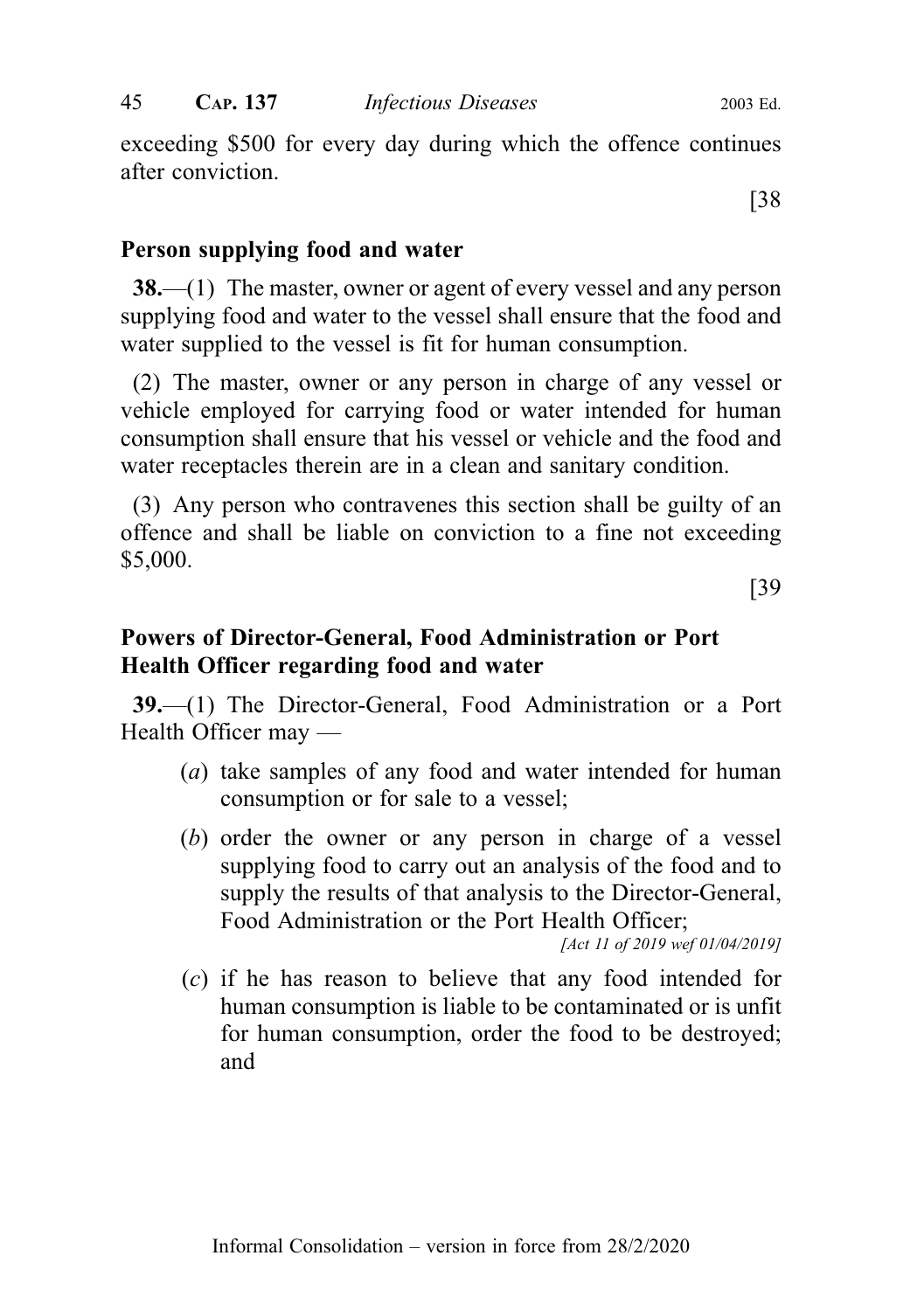(d) order the owner, master or agent of any vessel to immediately cleanse the water tanks of the vessel to his satisfaction.

[4/2002] [Act 11 of 2019 wef 01/04/2019]

(2) Any person who fails to comply with an order of the Director-General, Food Administration or a Port Health Officer under subsection (1) within the time specified therein shall be guilty of an offence and shall be liable on conviction to a fine not exceeding \$10,000 or to imprisonment for a term not exceeding 12 months or to both.

> [40 [4/2002] [Act 11 of 2019 wef 01/04/2019] [Act 11 of 2019 wef 01/04/2019]

## Importation of vectors of diseases

40.—(1) No person shall import or bring or cause to be imported or brought into Singapore any vectors capable of transmitting a disease without first obtaining the written permission of the Director-General.

[4/2002; 5/2003]

(2) Any person who contravenes subsection (1) shall be guilty of an offence and shall be liable on conviction to a fine not exceeding \$10,000 or to imprisonment for a term not exceeding 12 months or to both.

[41

# 41. [Repealed by Act 36 of 2005 wef 03/01/2006]

# Power to inspect merchandise, etc., on board vessel

42.—(1) The Director-General, the Director-General, Food Administration or a Port Health Officer may inspect and examine any articles, merchandise, baggage or cargo, on board any vessel, which are in his opinion contaminated or likely to be contaminated. [4/2002; 5/2003]

[Act 11 of 2019 wef 01/04/2019]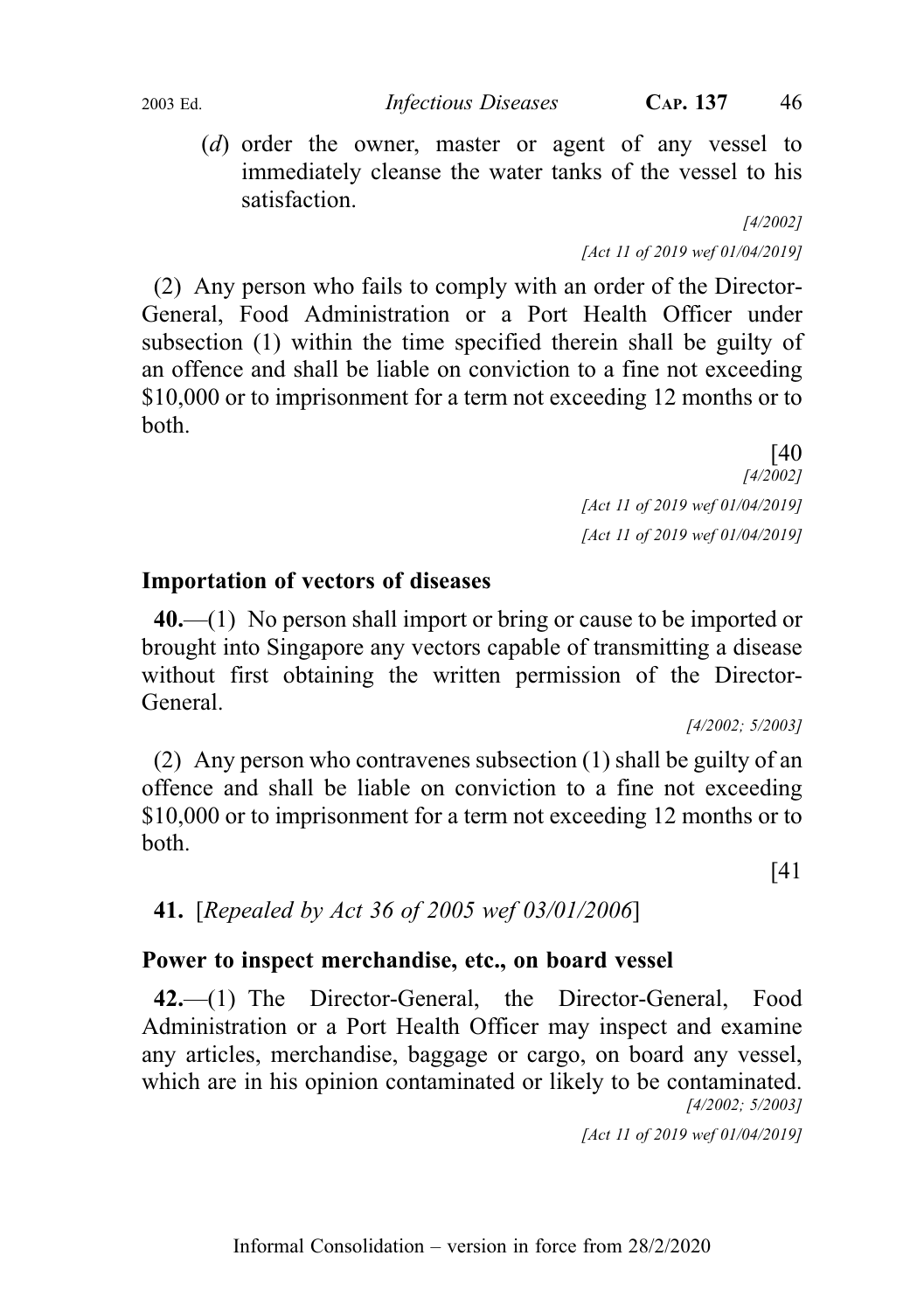(2) The Director-General, the Director-General, Food Administration or the Port Health Officer may order any contaminated articles, merchandise, baggage or cargo found on board the vessel to be —

- (a) seized and treated or disposed of in such manner as he thinks fit; and
- (b) prohibited from being unloaded or stored in Singapore.

[4/2002; 5/2003]

[Act 11 of 2019 wef 01/04/2019]

(3) Any person who fails to comply with an order of the Director-General, the Director-General, Food Administration or the Port Health Officer under subsection (2) or hinders or obstructs the execution of that order shall be guilty of an offence and shall be liable on conviction to a fine not exceeding \$2,000.

> [4/2002] [Act 11 of 2019 wef 01/04/2019]

(4) Any articles, merchandise, baggage or cargo to which the order relates may be confiscated, treated or disposed of at the discretion of the Director-General, the Director-General, Food Administration or the Port Health Officer.

> [4/2002] [Act 11 of 2019 wef 01/04/2019]

# **Corpses**

43.—(1) No corpse or human remains or bones other than cremated ashes, shall be brought into or transhipped or exported from Singapore, unless accompanied by a medical certificate or other evidence showing the name of the deceased, the date and cause of death and the measures adopted to preserve the body.

(2) Such corpse or human remains or bones shall not be landed or transhipped or exported without the written permission of a Port Health Officer.

(3) The owner, master or agent of any vessel shall ensure compliance with subsections (1) and (2).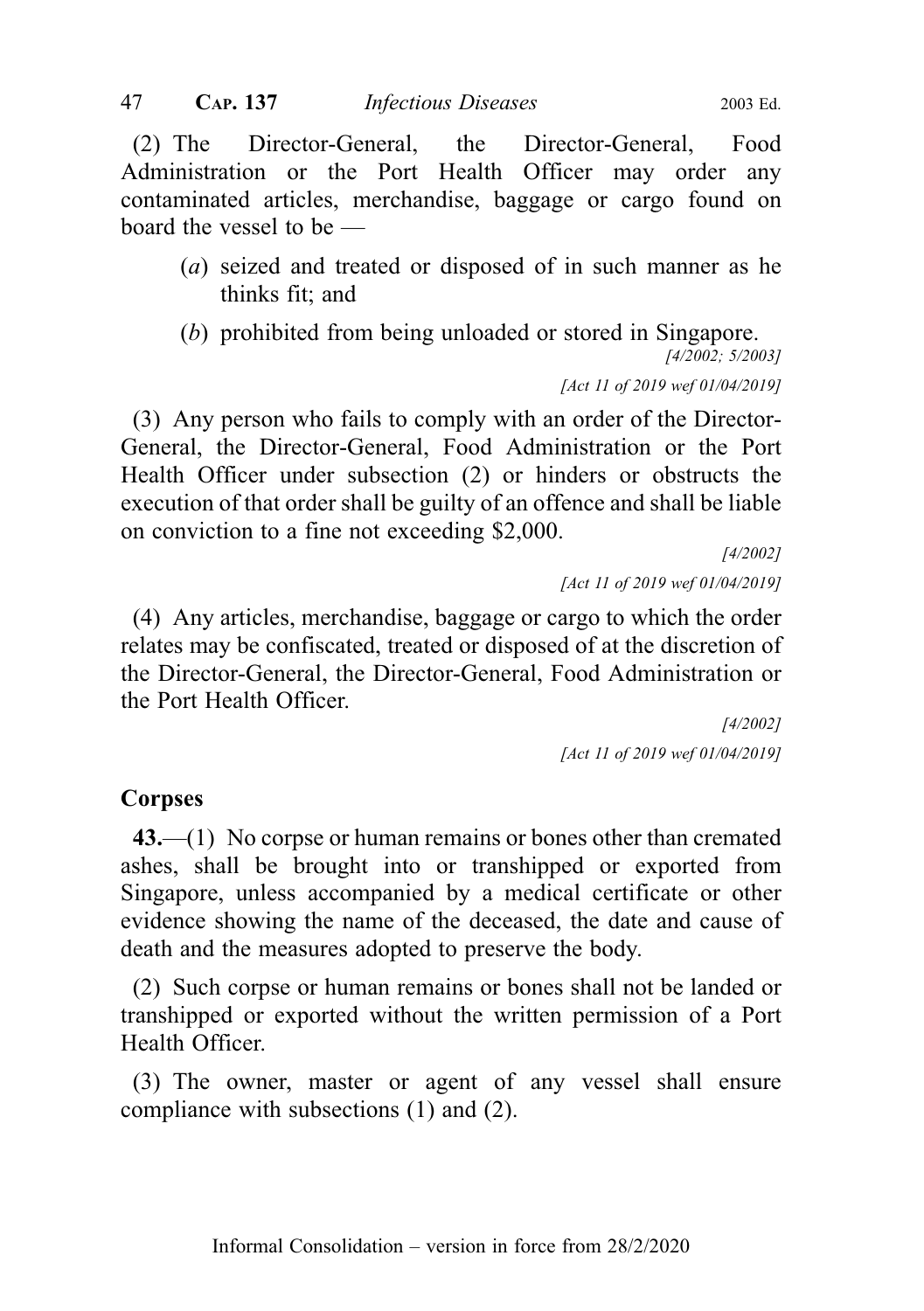(4) Any person who contravenes subsection (1) or (2) shall be guilty of an offence and shall be liable on conviction to a fine not exceeding \$5,000.

# Master, etc., of vessel to assist Director-General, Director, etc.

44.—(1) The master, owner or agent of a vessel shall provide such facilities and assistance as the Director-General, the Director-General, Food Administration, the Director, a Port Health Officer or a Health Officer may require in exercising his powers for the purpose of carrying out the provisions of this Act.

[4/2002; 5/2003] [Act 11 of 2019 wef 01/04/2019]

(2) The master, owner or agent of a vessel shall take all reasonable measures and exercise due and proper care to ensure the safety of the Director-General, the Director-General, Food Administration, the Director, a Port Health Officer or a Health Officer and any person acting under his direction in the course of their work on board the vessel.

[4/2002; 5/2003] [Act 11 of 2019 wef 01/04/2019]

(3) Any person who contravenes this section shall be guilty of an offence and shall be liable on conviction to a fine not exceeding \$10,000 or to imprisonment for a term not exceeding 12 months or to both.

# Liability of master, owner or agent for expenses

45.—(1) The master, owner and agent of any vessel which has been ordered into quarantine or of any vessel from which any person is removed for quarantine shall be responsible for —

- (a) the removal, care and maintenance, conveyance and surveillance of all persons on board the vessel; and [Act 5 of 2019 wef 25/03/2019]
- (b) the provision of such services as the Director-General, the Director, a Port Health Officer or a Health Officer considers necessary to ensure the satisfactory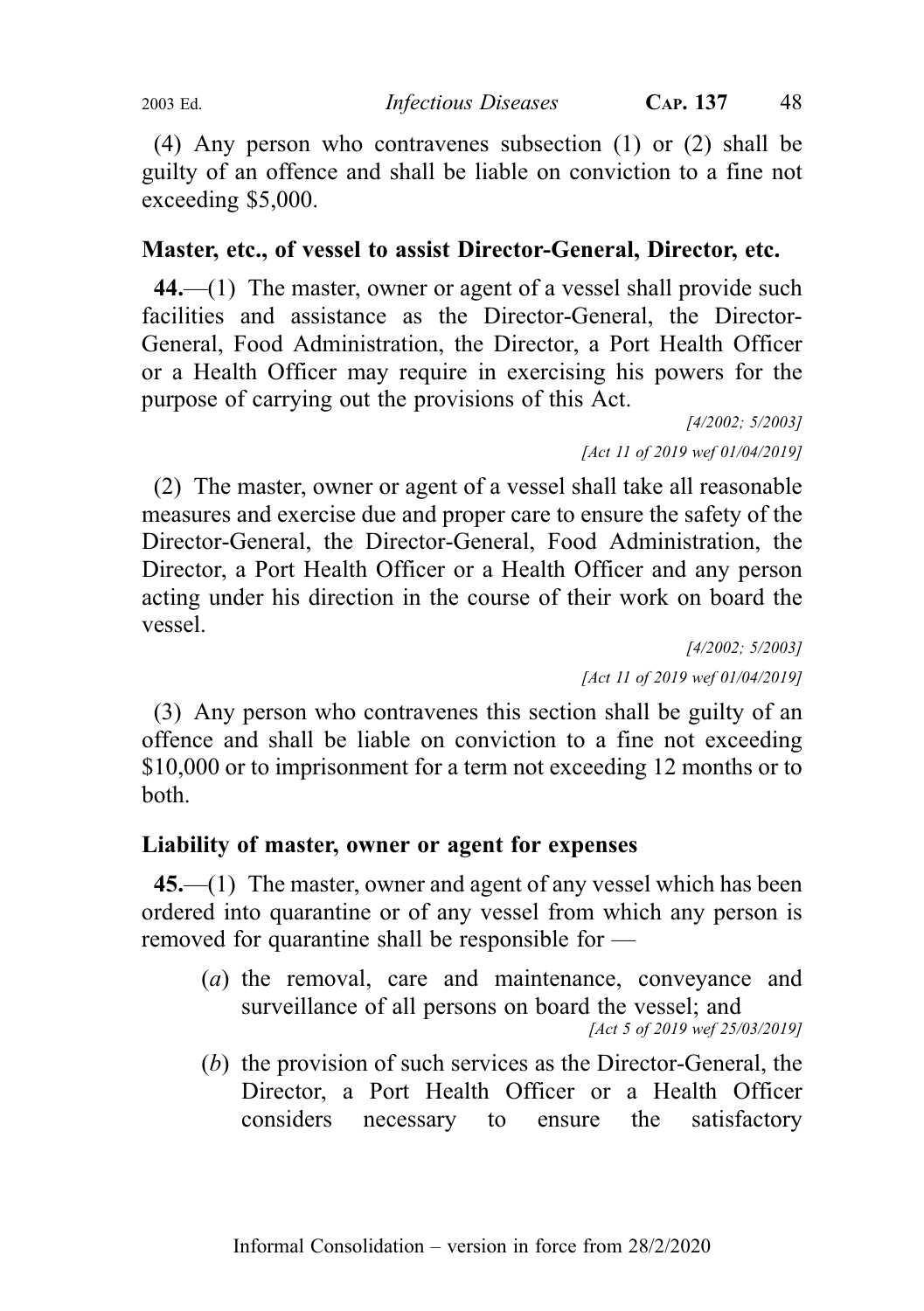performance of the quarantine of the vessel and the persons on board.

[4/2002; 5/2003]

(2) The master, owner or agent of any vessel which has been ordered into quarantine or to be cleansed, fumigated, disinfected or otherwise treated, shall pay the costs and expenses of removal of any cargo and goods from the vessel incurred in the cleansing, fumigation, disinfection or treatment of the vessel.

(3) The master, owner or agent of the vessel may make arrangement with the Director-General, the Director, a Port Health Officer or a Health Officer for the carrying out of any of the responsibilities under this section and for the payment of the costs and expenses thereof. [4/2002; 5/2003]

(4) The Director-General, the Director, a Port Health Officer or a Health Officer may take any action he considers necessary to ensure that the vessel or any person or articles on board performs the quarantine satisfactorily and any expenses incurred thereby shall be recoverable from the owner or agent of the vessel as a debt due to the Agency or the Government, as the case may be.

[4/2002; 5/2003]

(5) The Director-General, the Director, a Port Health Officer or a Health Officer may require the master, owner or agent of the vessel to give such security as he thinks necessary to ensure that the master, owner or agent of the vessel will carry out his responsibilities under this section satisfactorily.

[4/2002; 5/2003]

#### Medical examination of persons arriving in Singapore

45A.—(1) The Director may, for the purpose of preventing the spread or possible outbreak of any infectious disease in Singapore, by written order, require all or any persons arriving in Singapore to undergo any medical examination specified in the order.

(2) Any person given an order under subsection (1) who, without reasonable excuse, refuses or fails to comply with the order shall be guilty of an offence.

[Act 5 of 2019 wef 25/03/2019]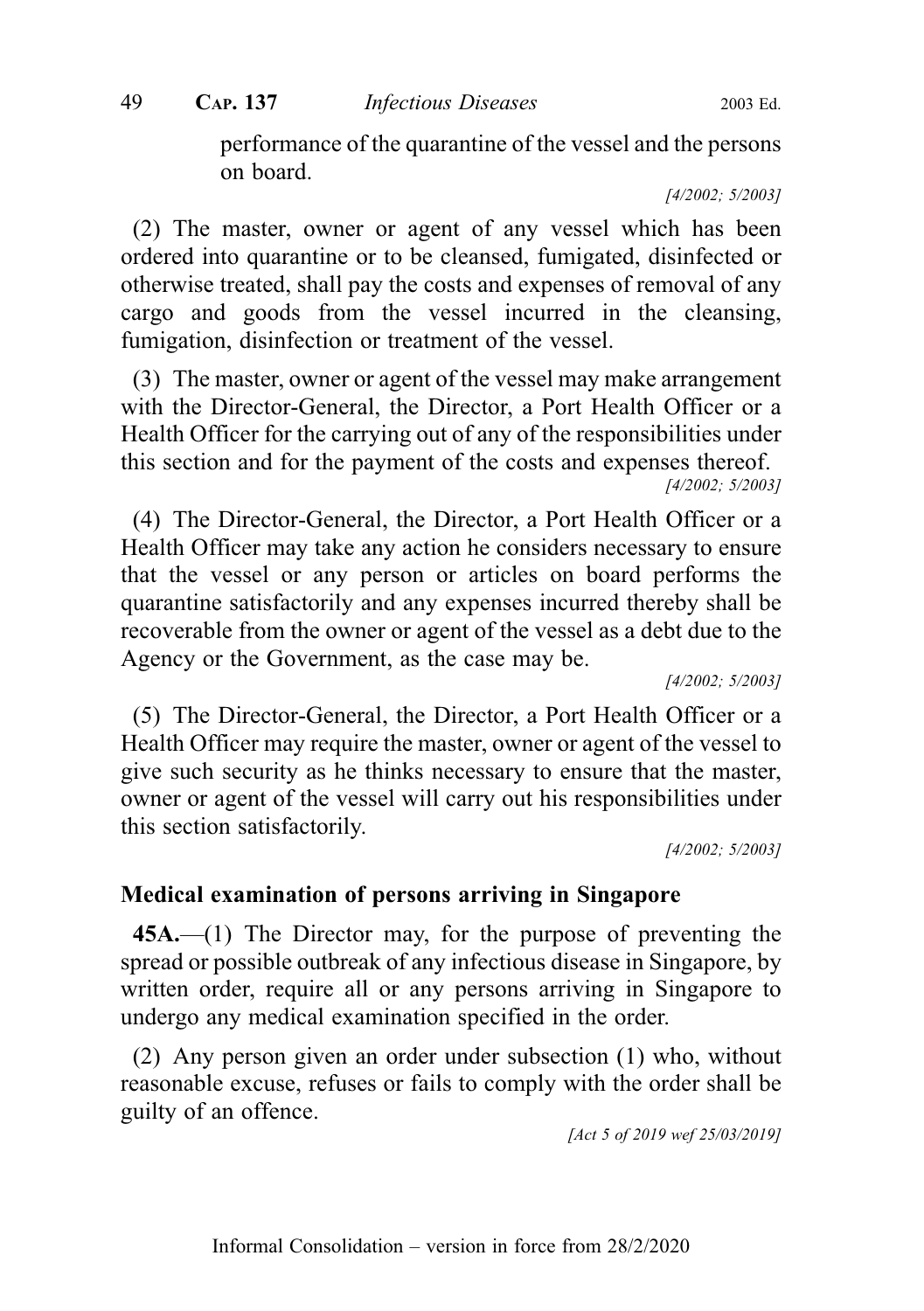## Medical examination of persons leaving Singapore during public health emergency

 $45B$ ,—(1) During a public health emergency relating to an outbreak of an infectious disease declared under section 17A(1), the appropriate Minister may, for the purpose of preventing the spread of that infectious disease out of Singapore, by written order, require all or any persons leaving Singapore to undergo any medical examination specified in the order.

(2) Any person given an order under subsection (1) who, without reasonable excuse, refuses or fails to comply with the order shall be guilty of an offence.

(3) Notice of the appropriate Minister's written order must be published in the Gazette for general information.

[Act 5 of 2019 wef 25/03/2019]

#### PART VI

#### VACCINATION AND OTHER PROPHYLAXIS

[10/2008 wef 10/06/2008]

### Responsibility of parent or guardian

46.—(1) The parent or guardian of every child in Singapore shall ensure that the child is vaccinated against the diseases set out in the Fourth Schedule.

(2) The Registrar of Births and Deaths shall, immediately after the registration of the birth of a child, issue to the parent or guardian of the child a notice requiring the child to be vaccinated against the diseases to which this section applies.

[10/2008 wef 10/06/2008]

## Power to order certain persons to undergo vaccination or other prophylaxis

47.—(1) In an outbreak or a suspected outbreak of any infectious disease in any area in Singapore, the Director may by order direct any person or class of persons not protected or vaccinated against the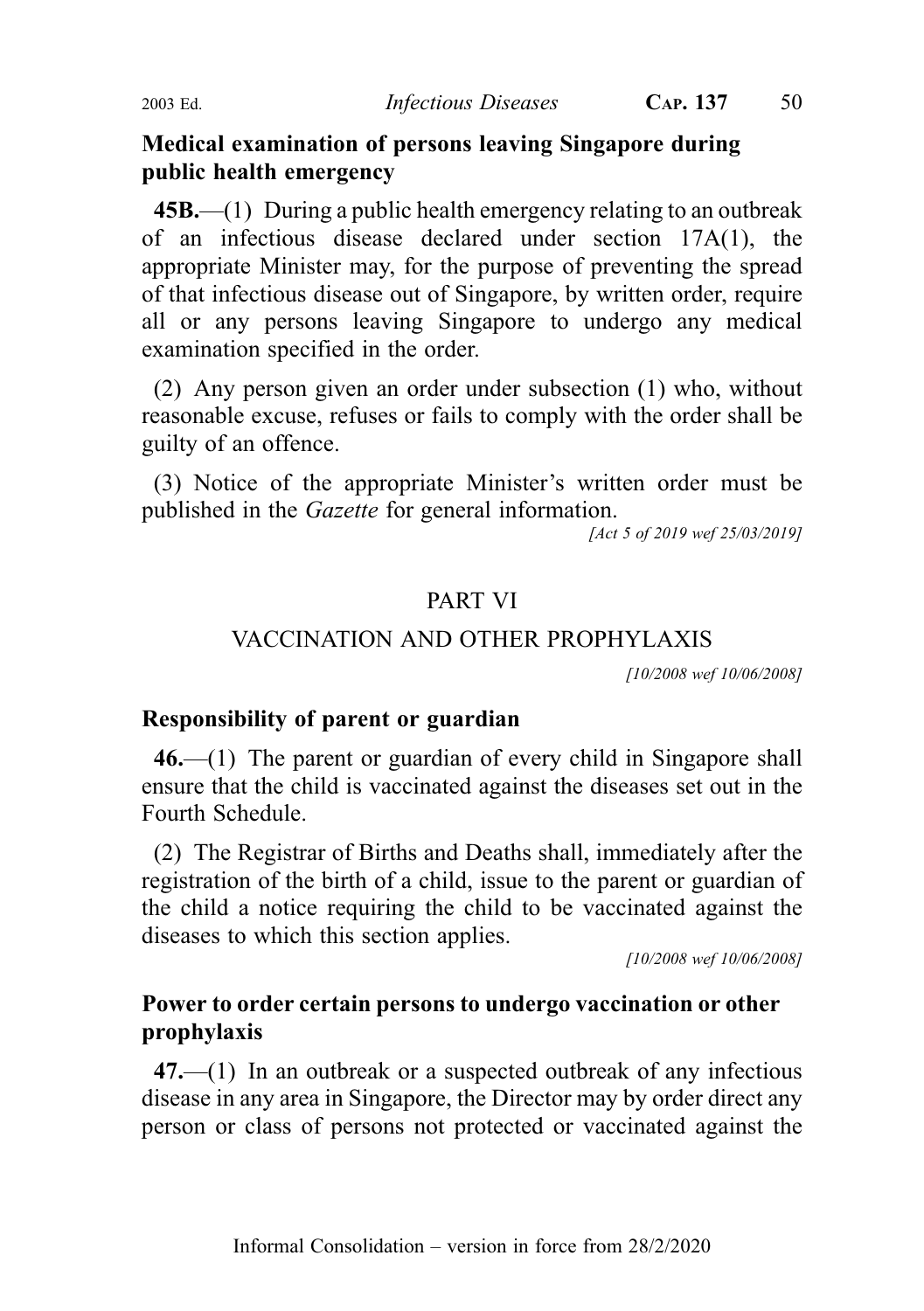disease to undergo vaccination or other prophylaxis within such period as may be specified in the order.

> [5/2003] [10/2008 wef 10/06/2008] [Act 5 of 2019 wef 25/03/2019]

(2) In addition to the power conferred by subsection (1), where it appears to the Director that —

- (a) an outbreak of an infectious disease in any area in Singapore is imminent; and
- (b) it is necessary or expedient to do so for the securing of public safety,

the Director may by order direct any person or class of persons not protected or vaccinated against that infectious disease to undergo vaccination or other prophylaxis within such period as may be specified in the order.

[5/2003] [10/2008 wef 10/06/2008] [Act 5 of 2019 wef 25/03/2019]

(3) Any order made under subsection (1) or (2) may specify the person by whom and the manner in which the vaccination or other prophylaxis is to be carried out.

> [5/2003] [10/2008 wef 10/06/2008]

(4) Where any order is made under subsection (1) or (2), the Director shall cause notice of the effect of the order to be given in such a manner as he thinks necessary for bringing it to the notice of all persons who in his opinion ought to have notice thereof.

> [5/2003] [Act 5 of 2019 wef 25/03/2019]

### Vaccination

48.—(1) No vaccination shall be carried out except by a medical practitioner, or by a nurse or any other suitably trained person employed by the Board or working under the supervision of a medical practitioner.

> [5/2001] [10/2008 wef 10/06/2008]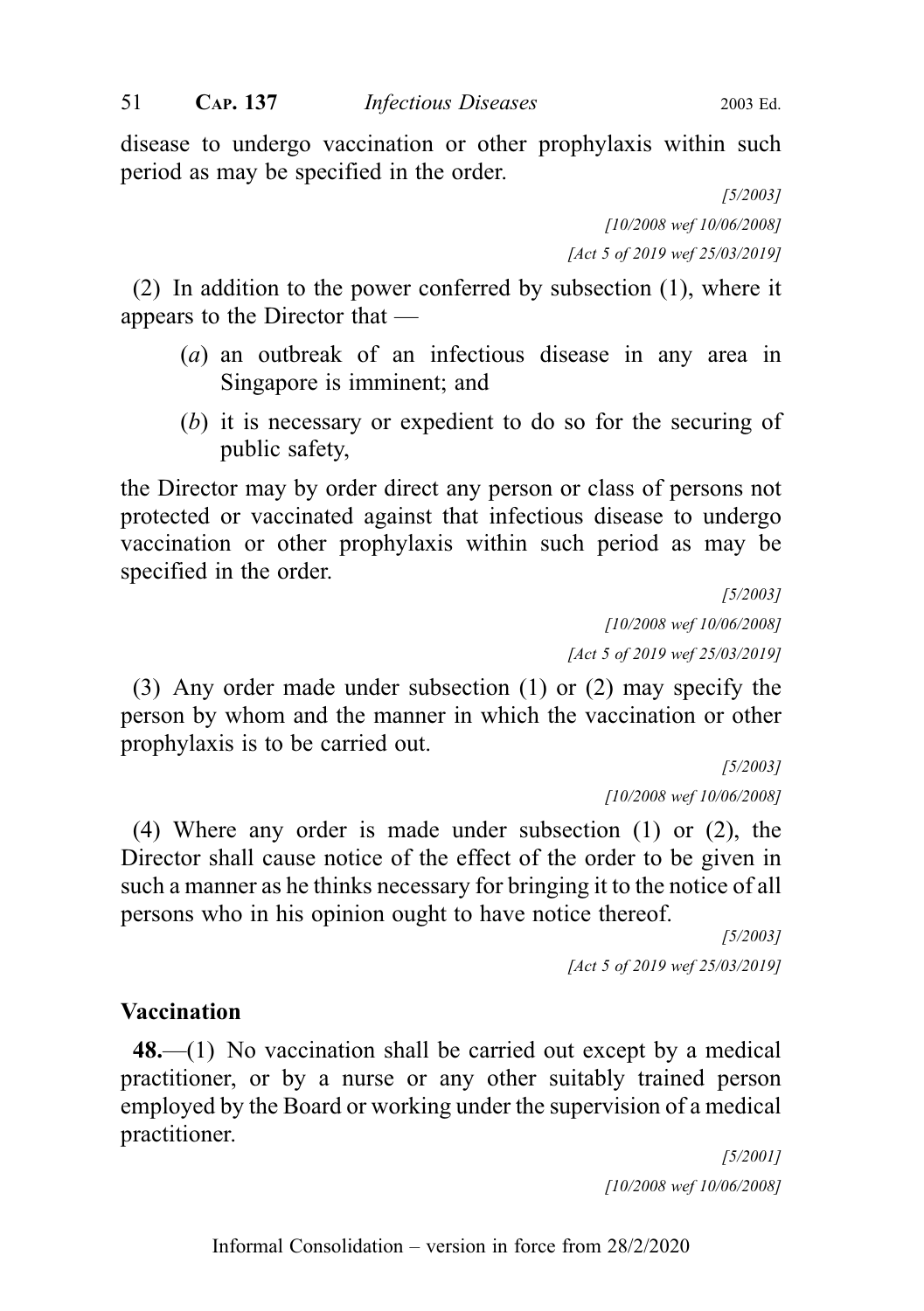- (2) Every medical practitioner shall
	- (a) keep in the prescribed manner a record of all vaccination carried out by him or under his supervision; and

[10/2008 wef 10/06/2008]

- (b) within the prescribed period after carrying out any vaccination, notify in the prescribed manner —
	- (i) the Director or any officer of the Board who is designated by the Director for the purpose; and
	- (ii) the person on whom the vaccination was carried out or, if such person is a child, to the parent or guardian of such child.

[5/2003] [10/2008 wef 10/06/2008]

# Exemption from vaccination

49. The Director or any officer of the Board who is designated by the Director for the purpose may grant the postponement of or exemption from any vaccination required under this Part as he thinks fit.

[5/2001]

# Certificates of unfitness

 $50$ .—(1) If any medical practitioner is of the opinion that any person is not fit to be vaccinated, he shall immediately deliver to that person or in the case of a child to the parent or guardian of the child an exemption certificate in such form as the Director may require.

[5/2003]

(2) Such exemption certificate shall remain in force for such period as may be specified therein.

[5/2003]

(3) Before the expiry of the exemption certificate the person shall go, or the parent or guardian of the child shall take or cause the child to be taken, to a medical practitioner who shall then examine and vaccinate the person or child or give a further exemption certificate in respect of that person or child in such form as the Director may require.

[5/2003]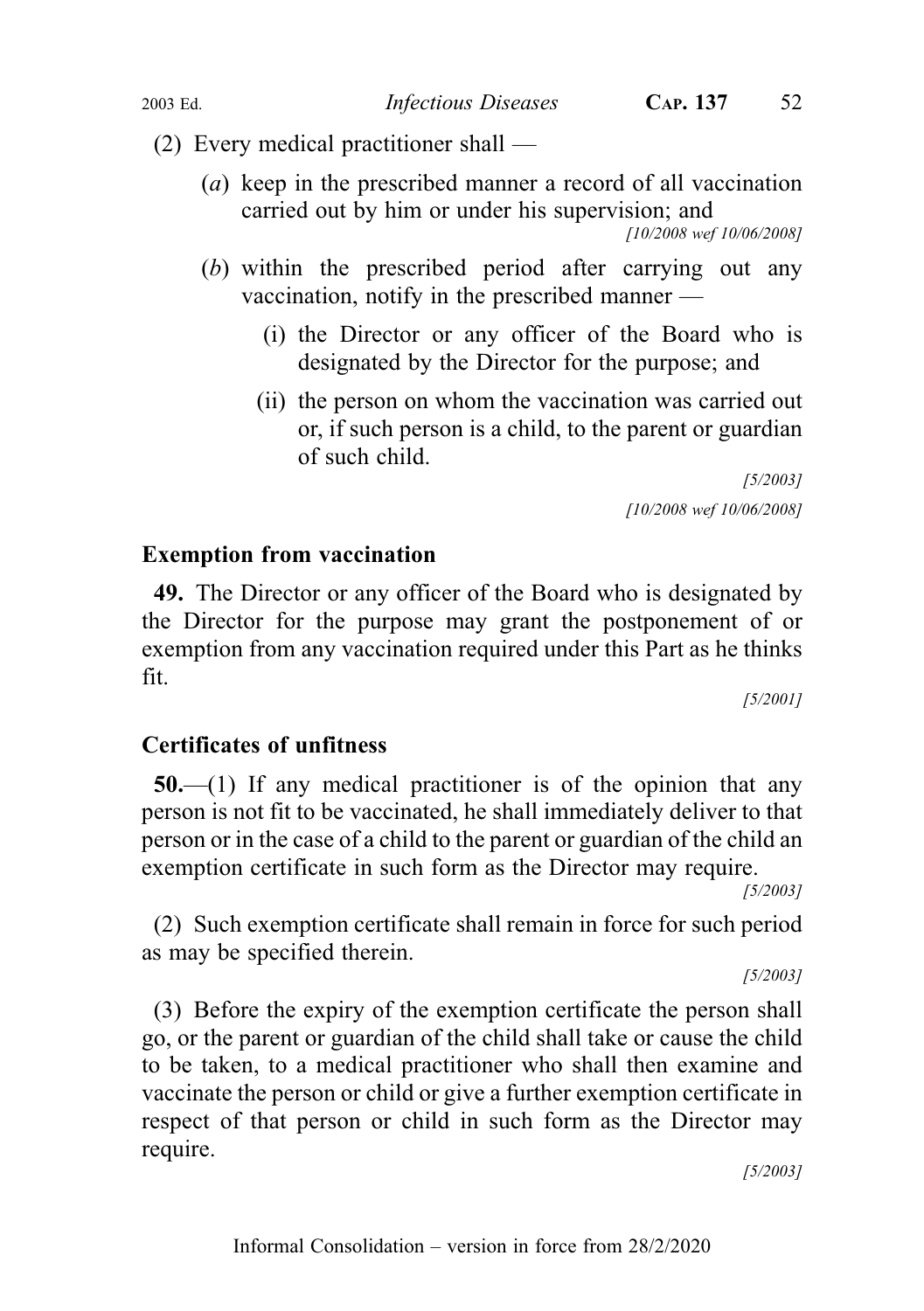(4) Any medical practitioner who issues an exemption certificate under this section shall, within the prescribed time and in such form or manner as the Director may require, notify the Director or an officer of the Board who is designated by the Director for the purpose. [5/2003]

# **Offence**

51. Any person who contravenes any provision of this Part, or fails to comply with any notice given under section 46 or order made under section 47, shall be guilty of an offence.

[5/2003]

# Suspension of this Part

52.—(1) The appropriate Minister may, by notification in the Gazette, suspend all or any of the provisions of this Part during an epidemic of any infectious disease.

[Act 5 of 2019 wef 25/03/2019]

(2) The appropriate Minister shall, on the termination of such epidemic, by notification in the Gazette restore such provisions of this Part that he has suspended and order all persons affected by the suspension to perform within such time as he may specify all acts that remained to be performed by reason of the suspension.

[Act 5 of 2019 wef 25/03/2019]

53. [Repealed by Act 10/2008 wef 10/06/2008]

# Fees for vaccinations and other prophylaxis

54. The appropriate Minister may from time to time, by notification in the Gazette, prescribe the fees that may be charged by medical practitioners who carry out any vaccination or other prophylaxis under the provisions of this Act.

> [10/2008 wef 10/06/2008] [Act 5 of 2019 wef 25/03/2019]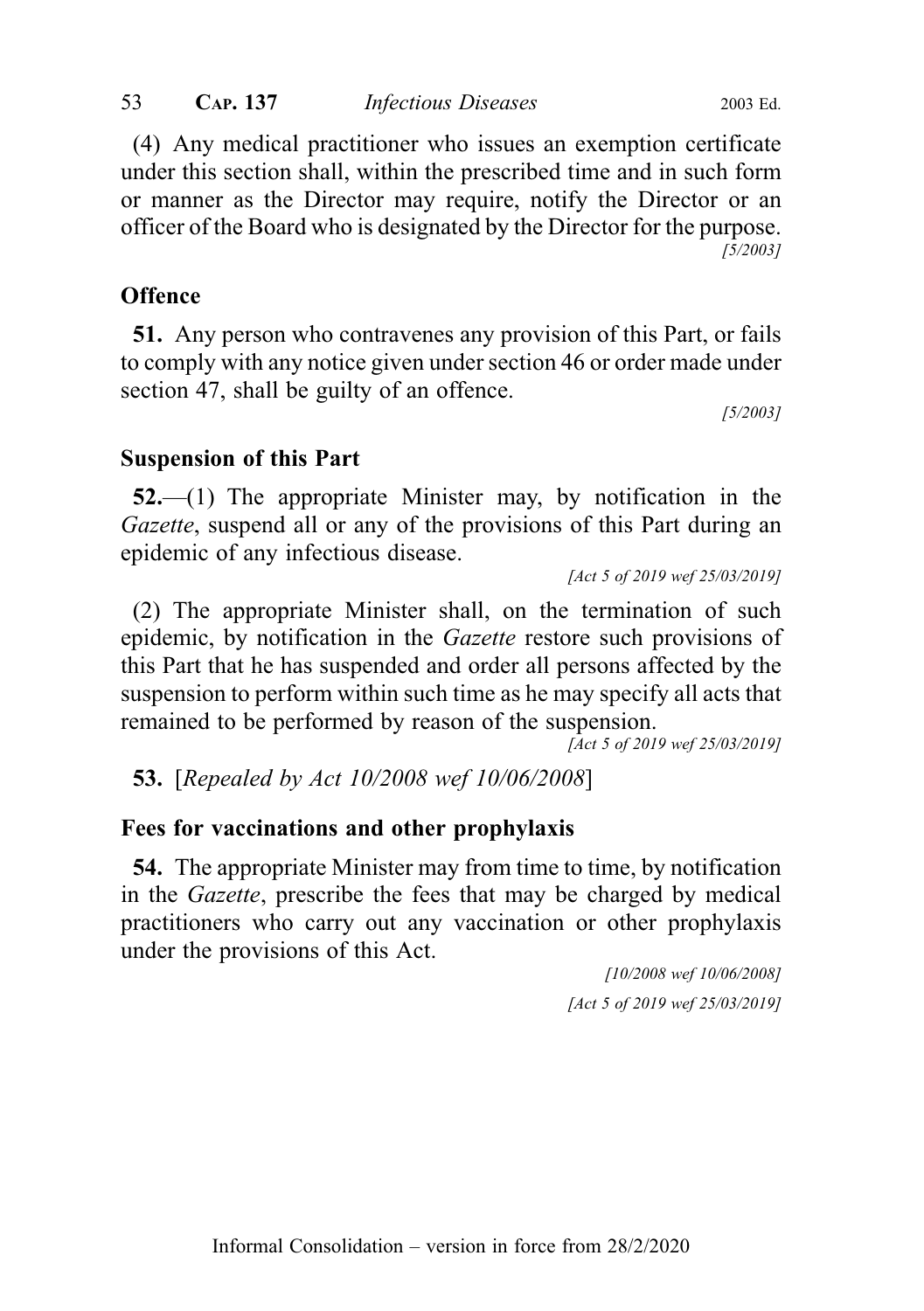# PART VII

#### ENFORCEMENT

# Powers of Director and Health Officers in dealing with outbreaks and suspected outbreaks of infectious diseases

55.—(1) For the purpose of investigating into any outbreak or suspected outbreak of an infectious disease or for the purpose of preventing the spread or possible outbreak of an infectious disease, the Director or any Health Officer authorised by the Director may —

- (a) at any time without warrant and with such force as may be necessary —
	- (i) enter, inspect and search any premises; or
	- (ii) stop, board, inspect and search any conveyance,

in which the outbreak or suspected outbreak has taken place;

- (b) take samples of any substance or matter, wherever found, if the Director or Health Officer has reason to believe that that substance or matter is the cause of, is contributory to or is otherwise connected with, the occurrence of the outbreak or suspected outbreak, and send such samples for such test, examination or analysis as the Director or Health Officer may consider necessary or expedient;
- (c) seize any substance or matter, wherever found, if the Director or Health Officer has reason to believe that that substance or matter is the cause of, is contributory to or is otherwise connected with, the occurrence of the outbreak or suspected outbreak;
- (d) require any person to destroy any food in his possession which the Director or Health Officer has reason to believe is the cause of, is contributory to or is otherwise connected with, the occurrence of the outbreak or suspected outbreak;
- $(e)$  require any person
	- (i) to furnish any information within his knowledge; or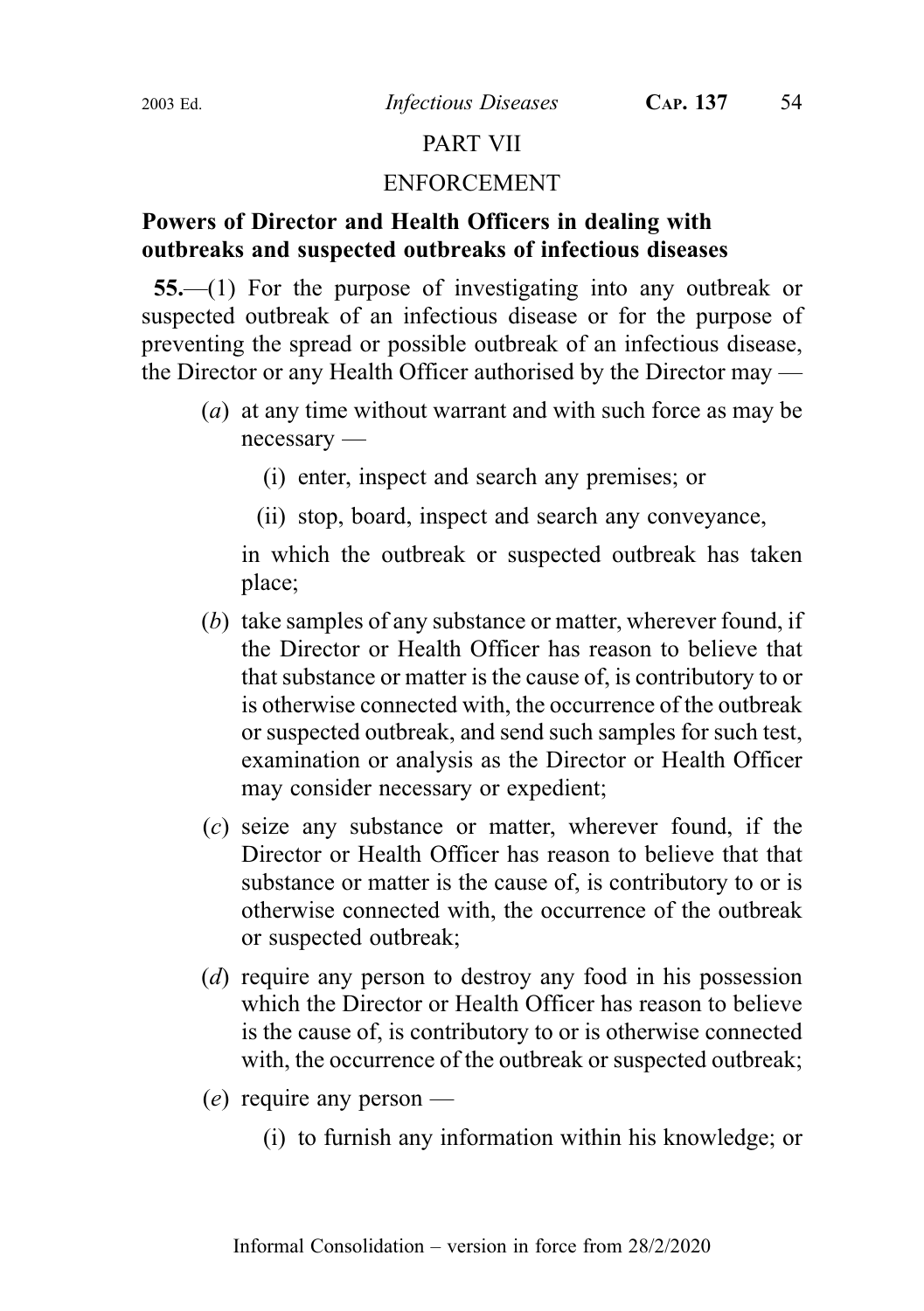(ii) to produce any book, document or other record which may be in his custody or possession for inspection by the Director or Health Officer and the making of copies thereof, or to provide the Director or Health Officer with copies of such book, document or other record,

within such time and in such form or manner as the Director or Health Officer may specify and may, if necessary, further require such person to attend at a specified time and place for the purposes of complying with sub-paragraph (i) or (ii);

> [10/2008 wef 10/06/2008] [Act 5 of 2019 wef 25/03/2019]

(f) require, by written notice, any person who is, or is suspected to be, a case or carrier or contact of an infectious disease to submit to medical examination and have his blood or other body sample taken for examination within or at such time, and at such place, as may be specified in such notice, and to undergo such treatment as may be necessary;

> [10/2008 wef 10/06/2008] [Act 5 of 2019 wef 25/03/2019]

 $(g)$  subject to subsection (5), order the closure or cordoning off of any public place in which the outbreak or suspected outbreak, or the transmission or suspected transmission, of an infectious disease has taken place;

[10/2008 wef 10/06/2008]

- $(h)$  subject to subsections  $(6)$  and  $(7)$ , requisition, for such period as the Director or Health Officer thinks necessary —
	- (i) any premises which, in his opinion, is suitable for the isolation and treatment of persons who are or are reasonably suspected to be cases or carriers or contacts of the infectious disease; and
	- (ii) any conveyance which, in his opinion, is suitable and necessary for use in connection with the prevention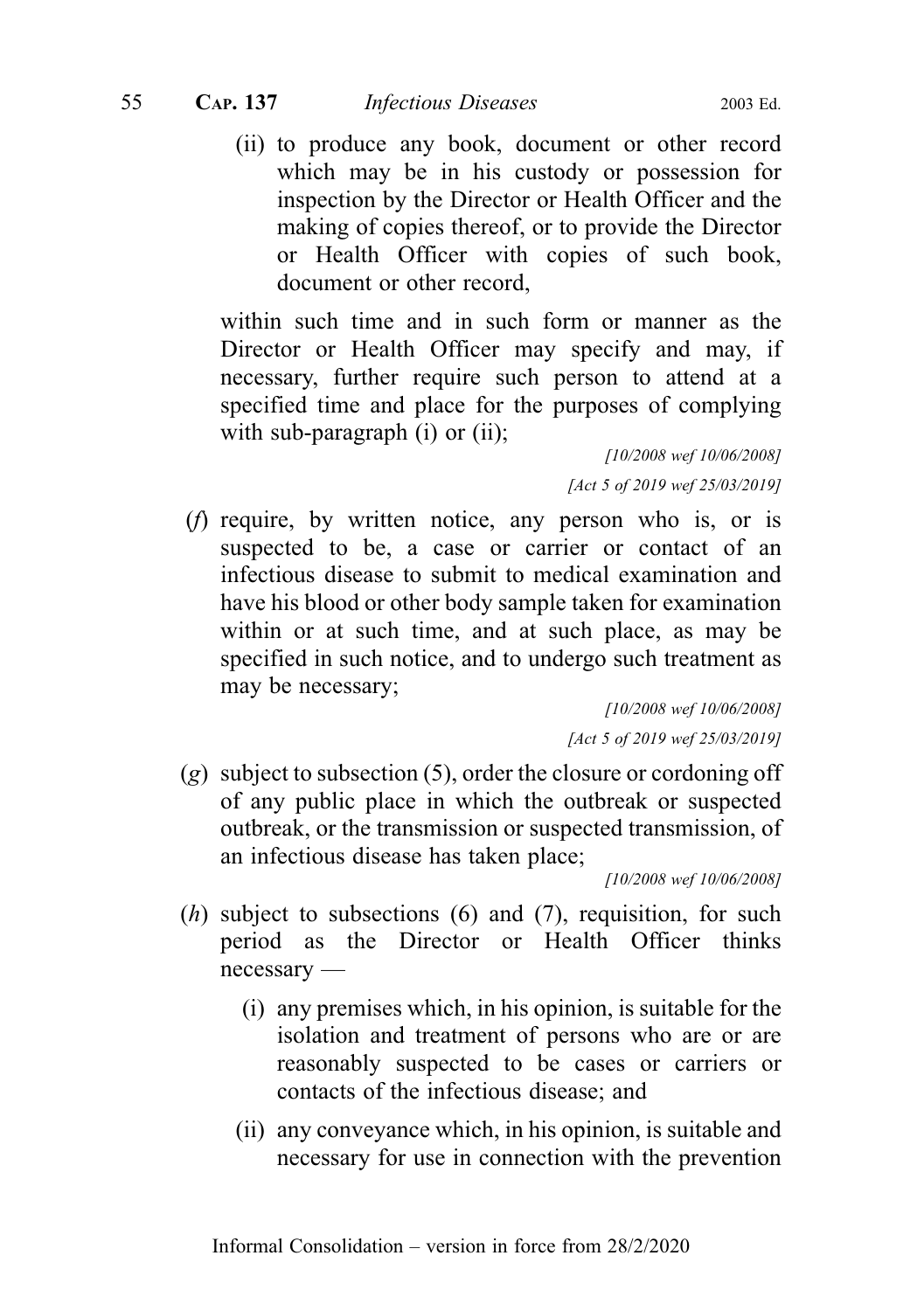of the spread or possible outbreak of the infectious disease; and

[Act 5 of 2019 wef 25/03/2019]

(i) by order prohibit or restrict the movement of persons, animals and conveyances into, within or out of any public place referred to in paragraph  $(g)$  or any premises referred to in paragraph  $(h)(i)$ .

> [5/2003; 7/2003] [10/2008 wef 10/06/2008] [Act 5 of 2019 wef 25/03/2019]

(2) Where the Director or Health Officer seizes any substance or matter under subsection  $(1)(c)$  —

- (a) the Director or Health Officer shall immediately give written notice of the seizure to the owner of, or to the person from whom, the substance or matter was seized and  $m$ ay —
	- (i) direct that the substance or matter under seizure be kept or stored in the premises or conveyance where it was seized or be removed to any other place to be kept or stored thereat; or
	- (ii) dispose of the substance or matter immediately if the Director or Health Officer is of the view that the substance or matter is decayed, putrefied or deleterious to health; and

[Act 5 of 2019 wef 25/03/2019]

- (b) any person aggrieved by the seizure may, within 48 hours after the seizure, complain thereof to a Magistrate's Court and the Magistrate's Court may —
	- (i) confirm the seizure wholly or in part;
	- (ii) disallow the seizure wholly or in part;
	- (iii) order that any substance or matter that has been seized be returned to its owner, subject to any condition which the Court may think fit to impose to ensure that the substance or matter is preserved for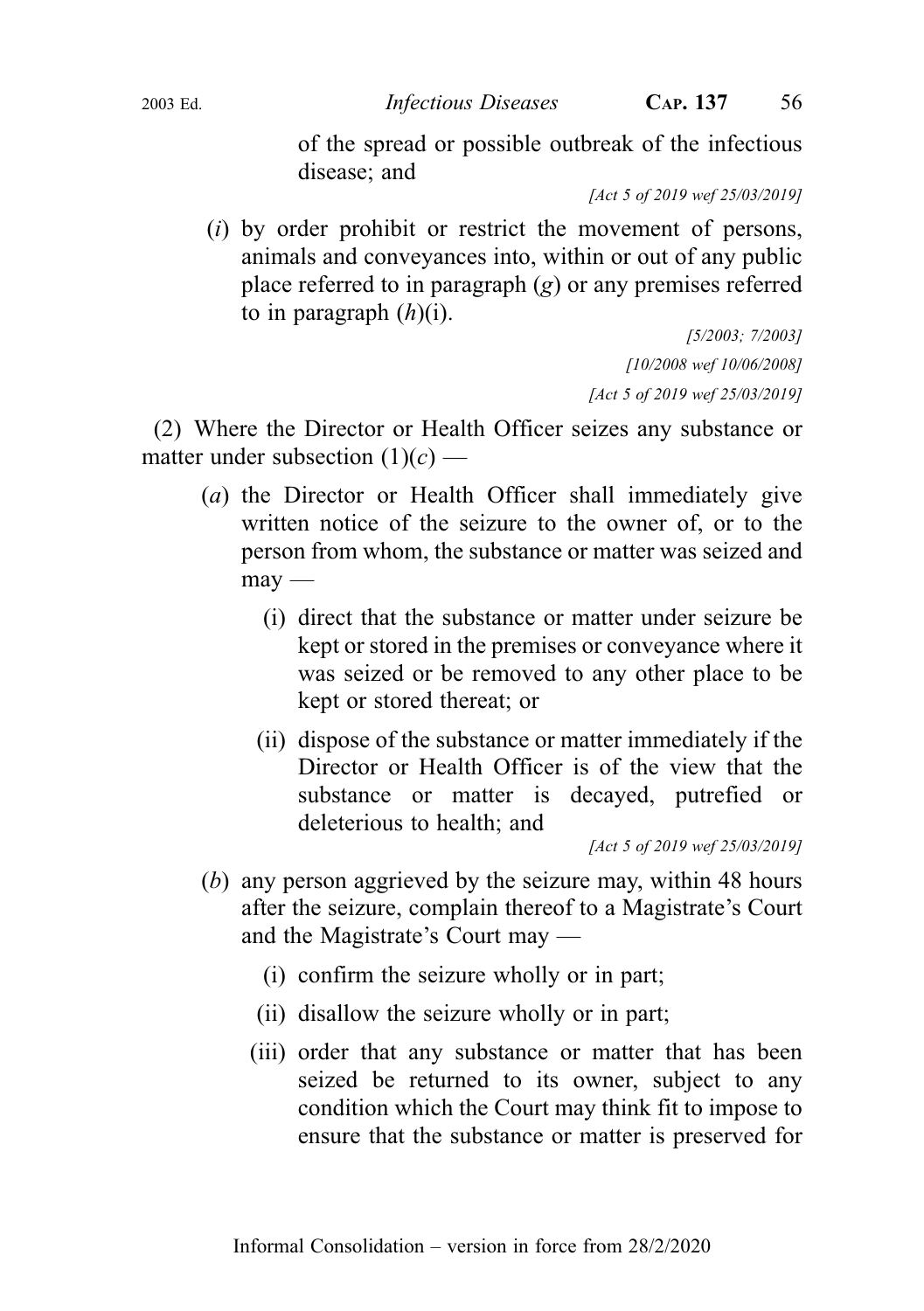any purpose for which it may subsequently be required; or

(iv) order payment to be made to the owner of or person entitled to the substance or matter seized of such amount as the Court considers reasonable compensation to him for any loss or depreciation resulting from the seizure.

[5/2003]

- $(3)$  Where
	- (a) no complaint is received by the Magistrate's Court within 48 hours of the seizure under subsection  $(2)(b)$ ; or
	- (b) the Magistrate's Court confirms the seizure under subsection  $(2)(b)(i)$ ,

the substance or matter seized in its entirety or to the extent to which its seizure was confirmed by the Magistrate's Court, as the case may be, shall become the property of the Government and shall be disposed of in such manner as the Director thinks fit.

[5/2003]

(4) A person shall comply with a requirement under subsection  $(1)(e)$  to disclose information or produce documents to the Director notwithstanding any restriction on the disclosure of the information or documents imposed by any written law, rule of law, rule of professional conduct or contract; and the person shall not by so doing be treated as being in breach of any such restriction notwithstanding anything to the contrary in that law, rule or contract. [7/2003]

(5) The power referred to in subsection  $(1)(g)$  shall not apply in respect of any public place where the power to order the closure or cordoning off of such public place in the same circumstances has been conferred by any other written law on some other public officer or statutory body.

[5/2003]

(6) Any premises that are unoccupied may be requisitioned under subsection  $(1)(h)$  without notice being given to the owner thereof, but no premises that are occupied shall be so requisitioned unless a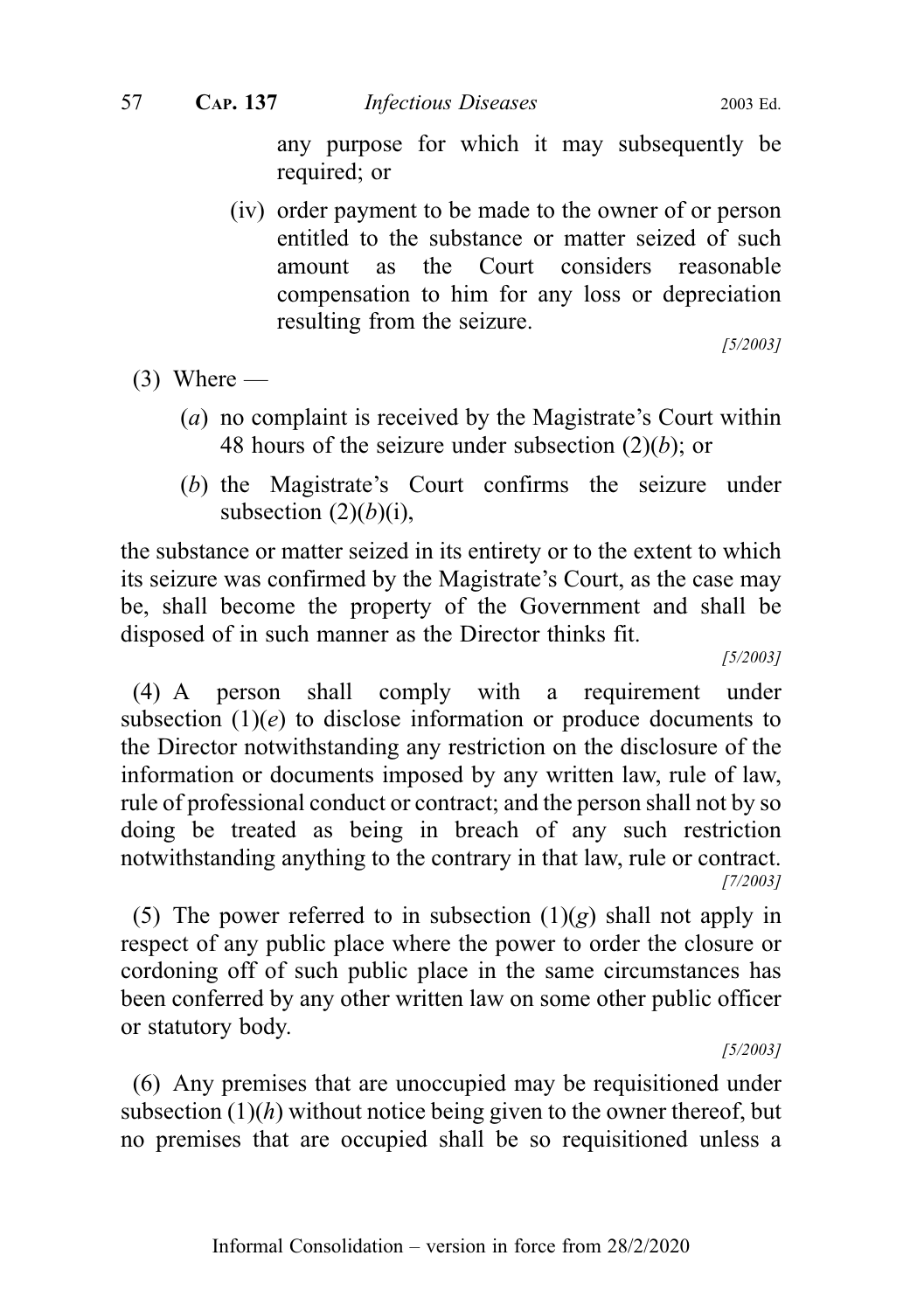written notice has been served on the owner or occupier or posted in a conspicuous position at those premises.

[5/2003]

(7) Where any premises or conveyance is requisitioned under subsection  $(1)(h)$ , the owner or occupier of the premises or the owner or person having control and possession of the conveyance shall be entitled to a reasonable compensation for the occupation of the premises during the period of requisition, or for the use and detention of the conveyance, as the case may be.

[5/2003]

(8) Any person who fails to comply with any requirement or order made by the Director or a Health Officer under subsection  $(1)(d)$ ,  $(e)$ ,  $(f)$ ,  $(g)$  or  $(i)$  shall be guilty of an offence.

[5/2003]

(9) For the purposes of subsection  $(1)(e)$ , where any document or record required by the Director or a Health Officer is kept in electronic form, then —

- (a) the power of the Director or Health Officer to require such document or record to be produced for inspection includes the power to require a copy of the document or record to be made available for inspection in legible form; and
- (b) the power of the Director or Health Officer to inspect such document or record includes the power to require any person on the premises in question to give the Director or Health Officer such assistance as the Director or Health Officer may reasonably require to enable him to inspect and make copies of the document or record in legible form or to make records of the information contained therein.

[10/2008 wef 10/06/2008]

### Powers of investigation

55A.—(1) For the purposes of an investigation into an offence punishable under this Act, any police officer, or any Health Officer who is authorised in writing in that behalf by the Director-General, the Director-General, Food Administration or the Director, may —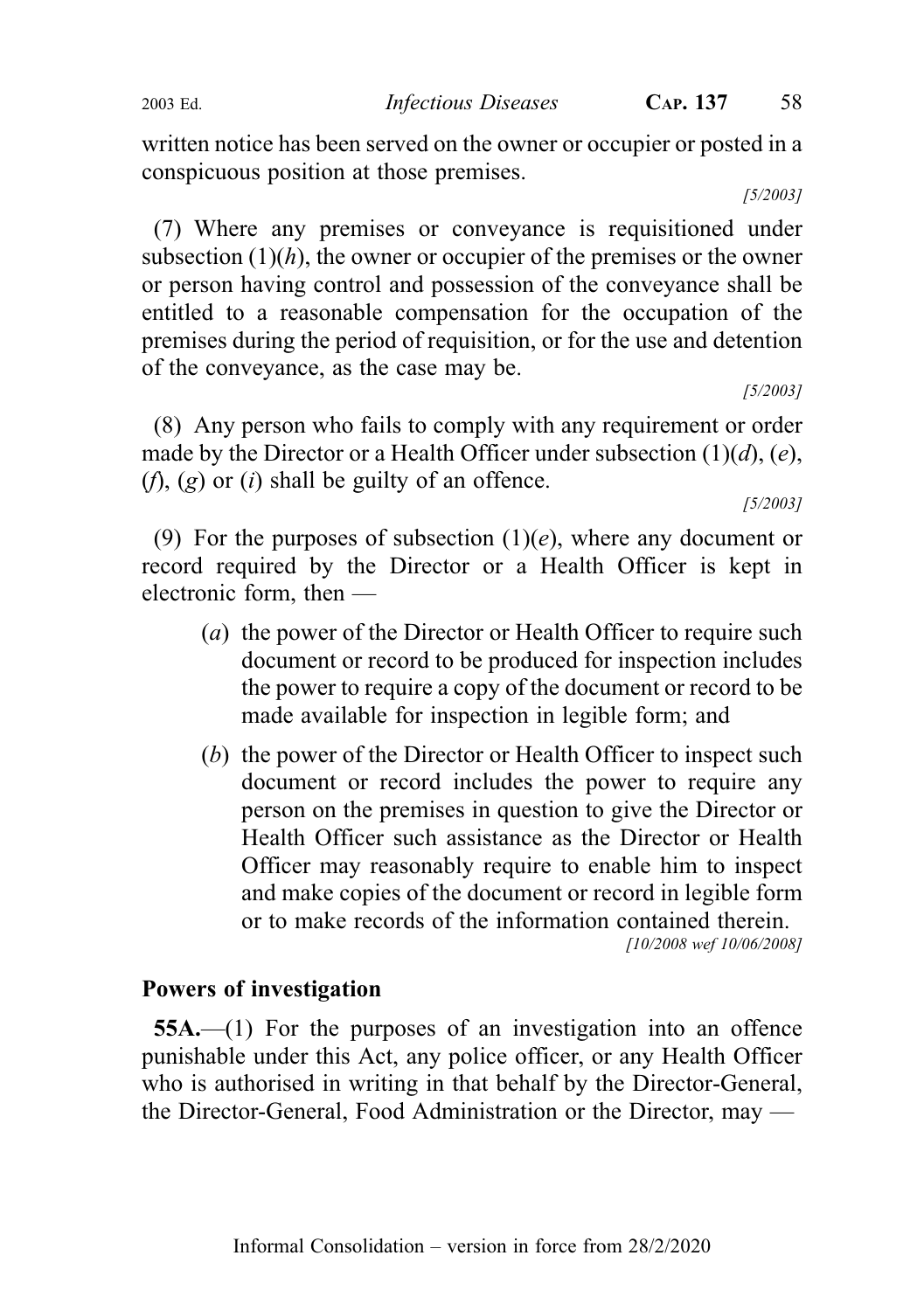- (*a*) require any person
	- (i) to furnish any information within his knowledge; or
	- (ii) to produce any book, document or other record which may be in his custody or possession for inspection by the police officer or Health Officer and the making of copies thereof, or to provide the police officer or Health Officer with copies of such book, document or other record,

and may, if necessary, further require such person to attend at a specified time and place for the purposes of complying with sub-paragraph (i) or (ii);

[Act 5 of 2019 wef 25/03/2019]

(b) at any time without warrant and with such force as may be necessary, stop, board, enter, inspect and search any premises or conveyance;

[Act 5 of 2019 wef 25/03/2019]

(c) take samples of or seize any substance or matter found in any premises or conveyance mentioned in paragraph (b); and

[Act 5 of 2019 wef 25/03/2019]

(d) seize any book, document or record produced under paragraph (a) or found in any premises or conveyance mentioned in paragraph (b).

[Act 5 of 2019 wef 25/03/2019] [Act 11 of 2019 wef 01/04/2019]

(2) A statement made by any person giving evidence under subsection  $(1)(a)$  —

- (a) shall be reduced to writing and read over to him; and
- (b) shall, after correction (if any), be signed by him.
- (3) Any person who, without reasonable excuse
	- (a) refuses or fails to comply with any requirement of a police officer or Health Officer under subsection (1); or
	- (b) refuses to answer or gives a false answer to any question put to him by a police officer or Health Officer,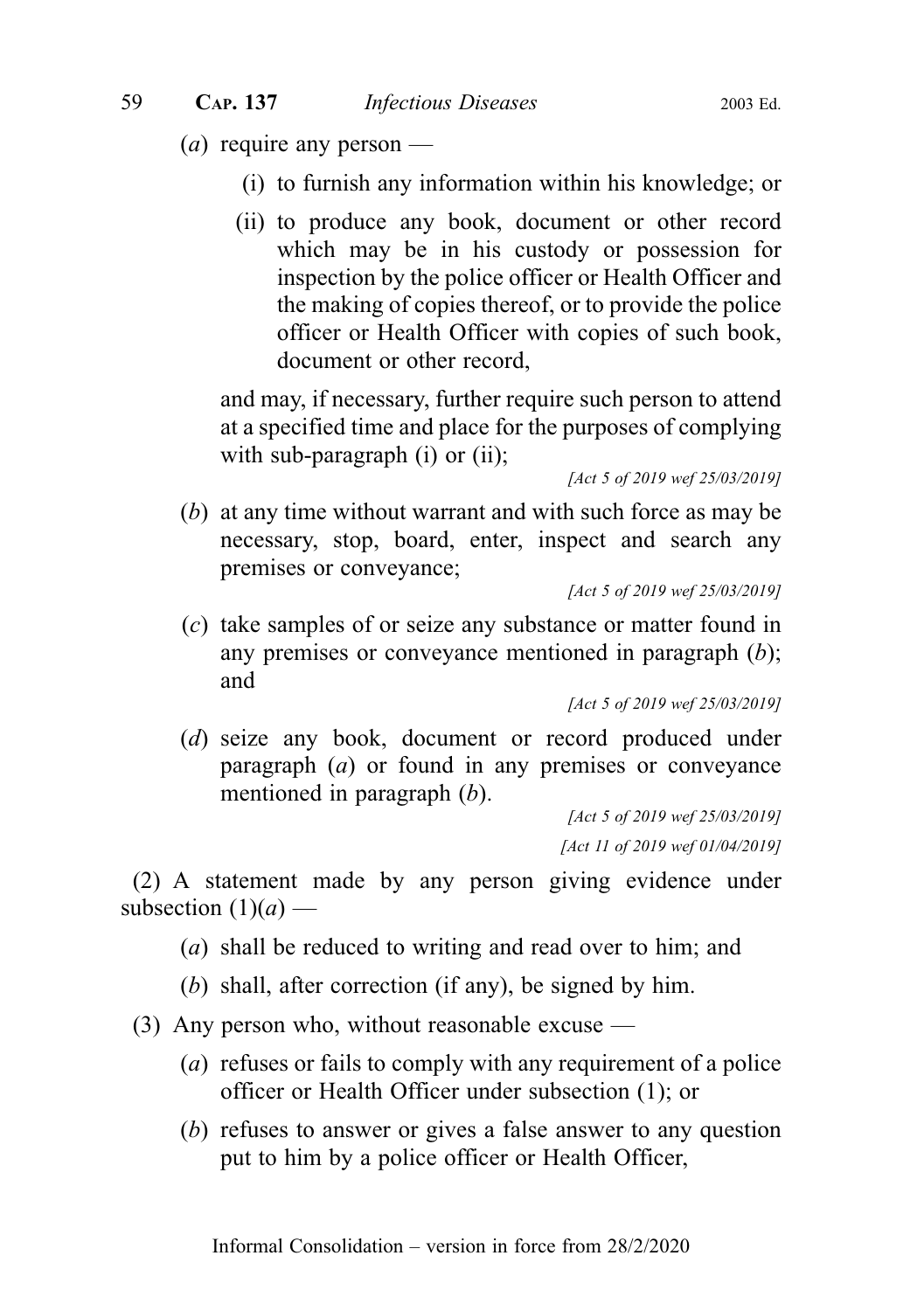shall be guilty of an offence.

(4) For the purposes of subsection (3), it is a reasonable excuse for a person to refuse or fail to furnish any information, produce any book, document or other record or answer any question if doing so might tend to incriminate him.

(5) For the purposes of subsection  $(1)(a)(i)$ , where any document or record required by a police officer or Health Officer is kept in electronic form, then —

- (a) the power of the police officer or Health Officer to require such document or record to be produced for inspection includes the power to require a copy of the document or record to be made available for inspection in legible form; and
- (b) the power of the police officer or Health Officer to inspect such document or record includes the power to require any person on the premises in question to give the police officer or Health Officer such assistance as the police officer or Health Officer may reasonably require to enable him to inspect and make copies of the document or record in legible form or to make records of the information contained therein.

[10/2008 wef 10/06/2008]

# Disposal of document, substance or matter

55B.—(1) Any book, document, record, sample, substance or matter (called in this section the document, substance or matter) produced, taken or seized under this Act must —

- (a) where the document, substance or matter is produced in any criminal trial, be dealt with in accordance with section 364(1) of the Criminal Procedure Code (Cap. 68);
- (b) where the owner of the document, substance or matter consents to its disposal, be deemed to be forfeited; or
- (c) in any other case, be returned to the owner or reported to a Magistrate's Court.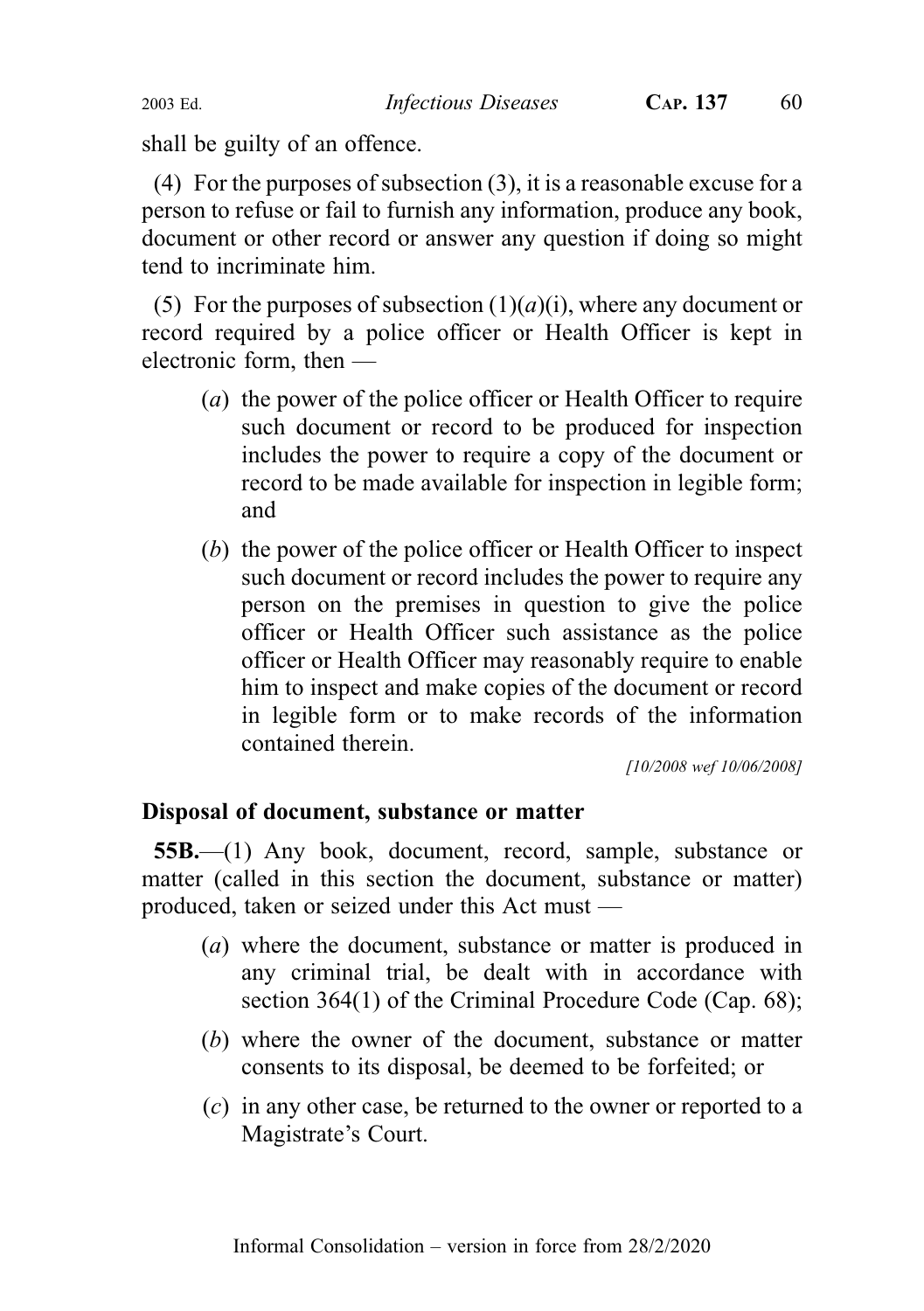(2) Where a document, substance or matter is reported to a Magistrate's Court under subsection  $(1)(c)$ , the Magistrate's Court may order the document, substance or matter —

- (a) to be forfeited; or
- (b) to be disposed of in such manner as the Magistrate's Court thinks fit.

(3) Subject to any order to the contrary by the Magistrate's Court, if the document, substance or matter is forfeited or deemed to be forfeited under this section, the document, substance or matter must be delivered to the Director and must be disposed of in such manner as the Director thinks fit.

(4) This section does not affect any right to retain or dispose of property which may exist in law apart from this section.

[Act 5 of 2019 wef 25/03/2019]

#### Powers of arrest

56.—(1) Any police officer, or any Health Officer authorised in writing in that behalf by the Director, may arrest without warrant any person committing or who he has reason to believe has committed any offence under section 11(1), 20(2), 21A(4), 23(3), 24(2) or 55(8).

(2) Subject to subsection (1), any police officer, or any Health Officer authorised in writing in that behalf by the Director-General, the Director-General, Food Administration or the Director, may arrest without warrant any person committing or who he has reason to believe has committed any offence under this Act if —

- (a) the name and address of the person are unknown to him;
- (b) the person declines to give his name and address;
- (c) the person gives an address outside Singapore; or
- (d) there is reason to doubt the accuracy of the name and address if given.

[Act 11 of 2019 wef 01/04/2019]

(3) Subject to subsection (7), any police officer, or any Health Officer authorised in writing in that behalf by the Director, may arrest without warrant any person who —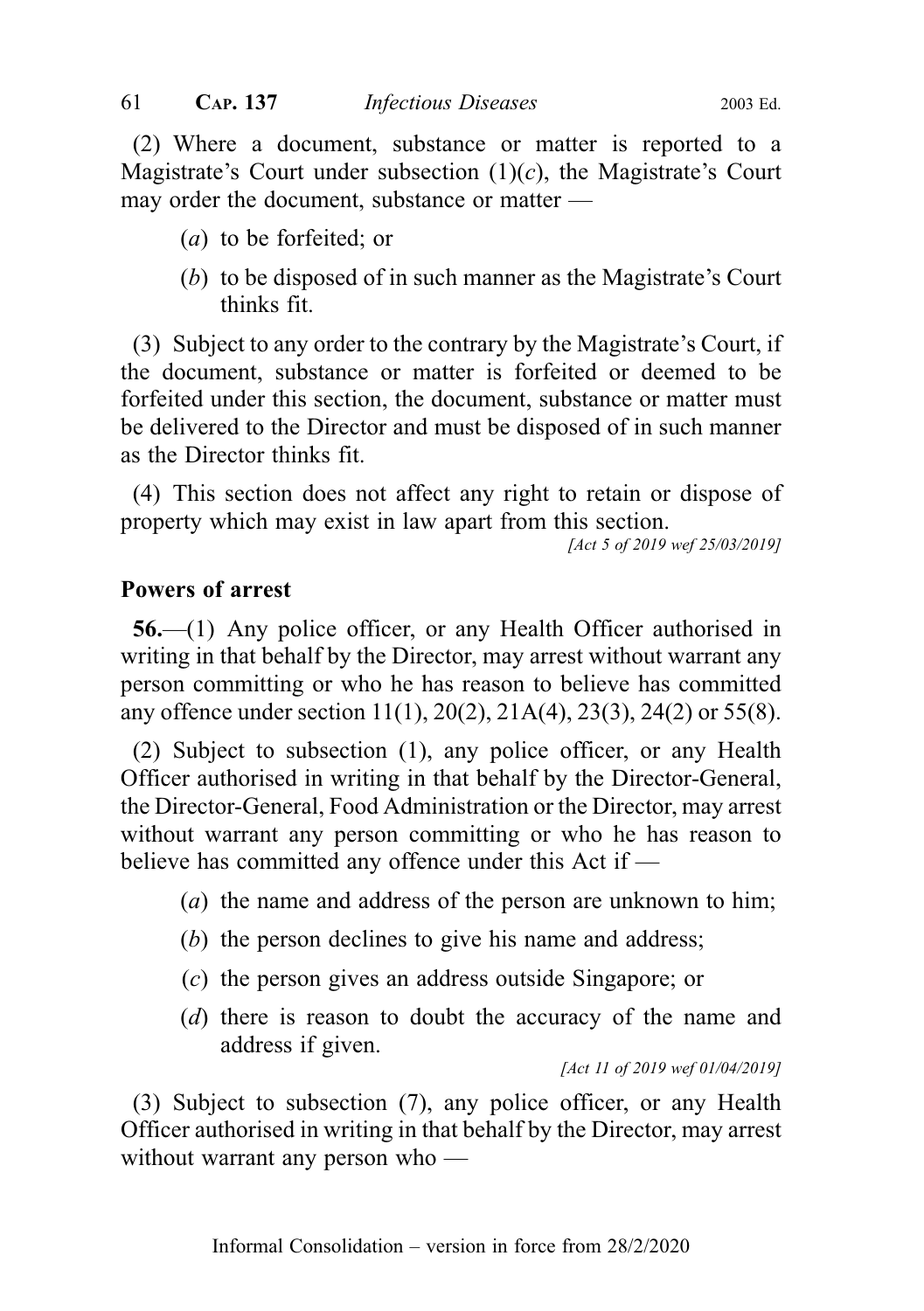(a) being required to be isolated in any place under the provisions of this Act, has failed to proceed to that place or has left or attempted to leave that place;

[Act 5 of 2019 wef 25/03/2019]

(b) being required to undergo or submit to any surveillance, medical examination or medical treatment under the provisions of this Act, has failed to undergo or submit to such surveillance, examination or treatment or comply with any condition relating to his surveillance; or

[Act 5 of 2019 wef 25/03/2019]

(c) being required to comply with any requirement mentioned in paragraph  $(a)$  or  $(b)$ , attempts to leave Singapore without the approval of the Director.

[Act 5 of 2019 wef 25/03/2019]

(3A) Any person who, being required to comply with any requirement mentioned in subsection  $(3)(a)$  or  $(b)$ , attempts to leave Singapore without the approval of the Director shall be guilty of an offence.

[Act 5 of 2019 wef 25/03/2019]

(4) Any person arrested under subsection (2) shall, within 24 hours from the arrest or immediately in the case of a person who gives his address as a place outside Singapore, be taken before a Magistrate's Court, unless before that time his true name and residence are ascertained, in which case he shall be immediately released on his executing a bond with or without sureties before a police officer not below the rank of inspector for his appearance before a Magistrate's Court, if so required.

(5) Without prejudice to subsection (4), no person arrested shall be detained longer than is necessary for bringing him before a court unless the order of a court for his detention is obtained.

(6) The Director may issue any order under this Act for the isolation, surveillance, medical examination or medical treatment of a person arrested under subsection (3).

(7) A police officer or Health Officer may, instead of arresting a person mentioned in subsection (3), take such measures as he thinks  $fit -$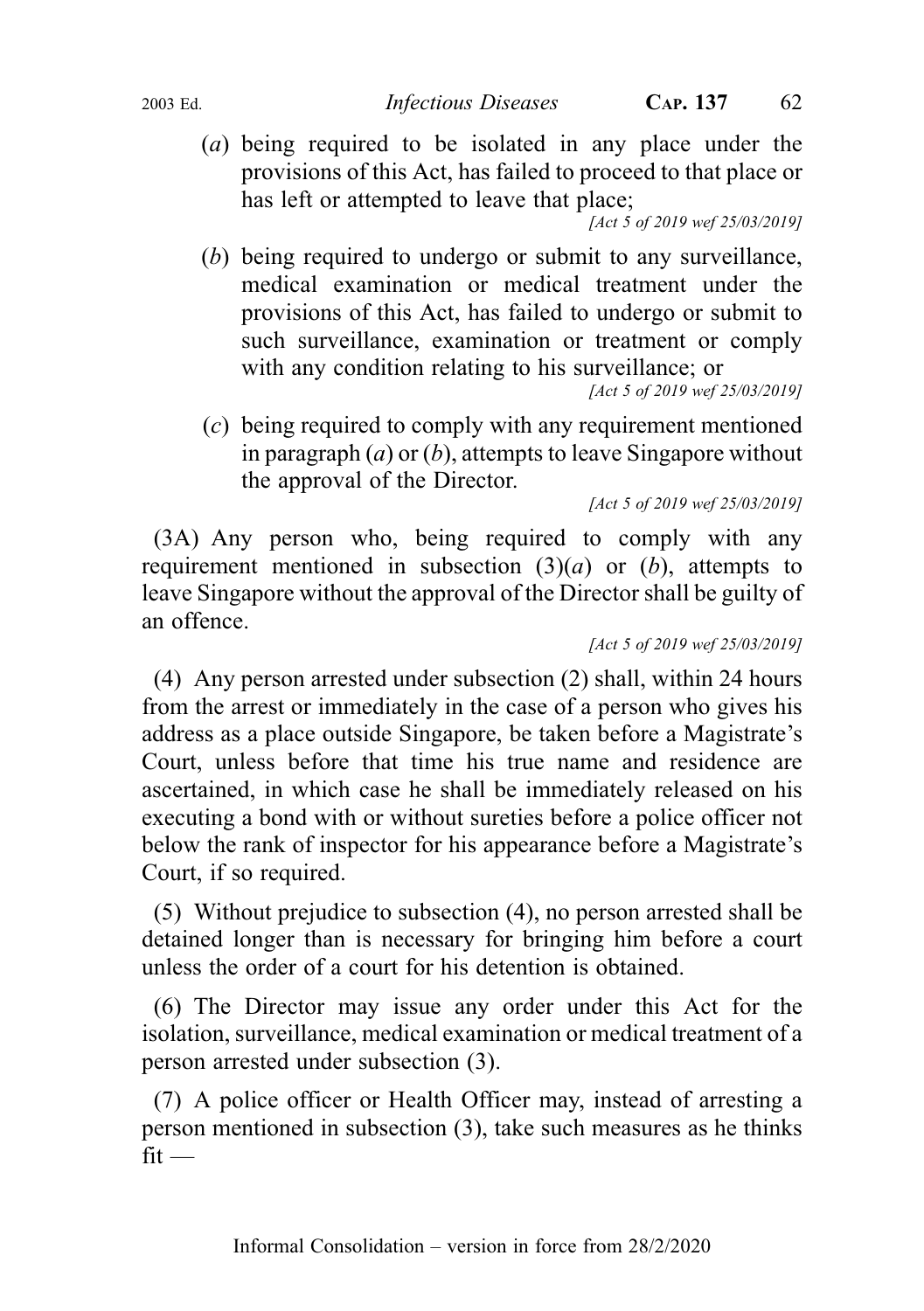- (*a*) in a case where that person is to be isolated
	- (i) to cause that person to be taken to the place where he is to be isolated; or
	- (ii) to ensure that the person remains in isolation in his own dwelling place,

for such period of time and subject to such conditions as the Director thinks necessary for the protection of the public;

- (b) in a case where that person is to undergo surveillance, to cause that person to undergo surveillance for such period of time and subject to such conditions as the Director thinks necessary for the protection of the public; or
- (c) in a case where that person is to undergo medical examination or medical treatment, to cause that person to be medically examined or treated.

[Act 5 of 2019 wef 25/03/2019]

- (8) The measures referred to in subsection (7) may extend to  $-$ 
	- (a) the entry into any premises without a warrant; and
	- (b) the use of such force as may be necessary.

[10/2008 wef 10/06/2008]

**56A.** [Repealed by Act 10/2008 wef 10/06/2008]

## Police officer or Health Officer may demand names and addresses in certain cases

57.—(1) Any person who is required by any police officer or by any Health Officer authorised in that behalf by the Director-General, the Director-General, Food Administration or the Director shall on demand give his name and address and other proof of identity to the police officer or Health Officer, as the case may be.

> [4/2002; 5/2003] [Act 11 of 2019 wef 01/04/2019]

(2) The occupier of any premises shall, if required by any police officer or by a Health Officer authorised in that behalf by the Director-General, the Director-General, Food Administration or the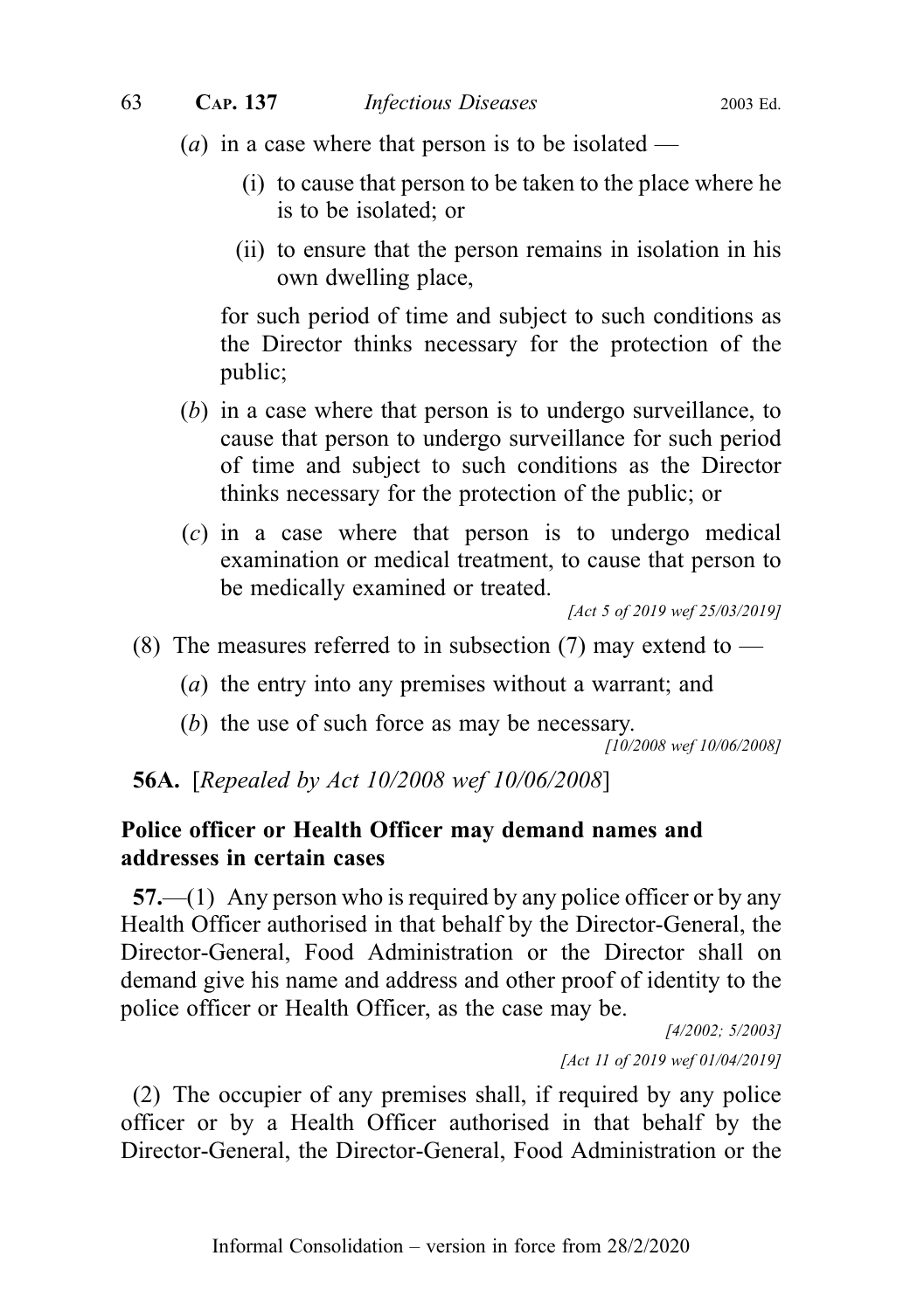Director, give his name and address and other proof of identity and the name and address of the owner of the premises, if known.

[4/2002; 5/2003]

[Act 11 of 2019 wef 01/04/2019]

(3) Any person who fails to comply with any requirement properly made to him by a police officer or Health Officer under subsection (1) or (2), or wilfully mis-states his name and address or the name and address of the owner of any premises, shall be guilty of an offence and shall be liable on conviction to a fine not exceeding \$500.

[5/2003]

# Disclosure of information by Director to prevent spread or possible outbreak of infectious disease, etc.

57A.—(1) Subject to subsection (2), the Director may disclose any information obtained by him under this Act which identifies any person who is, or is suspected to be, a case or carrier or contact of an infectious disease —

(a) to any person if the disclosure is necessary for the person to take measures to prevent the spread or possible outbreak of the infectious disease; or

[Act 5 of 2019 wef 25/03/2019]

(b) to the World Health Organisation or a State Party to the World Health Organisation if such disclosure is necessary to comply with an international obligation of Singapore.

(2) The Director may, in disclosing any information to any person under subsection  $(1)(a)$ , impose such conditions as he thinks fit and the person to whom the information is disclosed shall comply with such conditions.

[Act 5 of 2019 wef 25/03/2019]

(3) [Deleted by Act 5 of 2019 wef 25/03/2019]

(4) A person to whom the Director has disclosed any information under subsection  $(1)(a)$  may only disclose or use such information to the extent necessary for implementing any measure permitted by the Director for the purpose of preventing the spread or possible outbreak of that infectious disease, but not otherwise.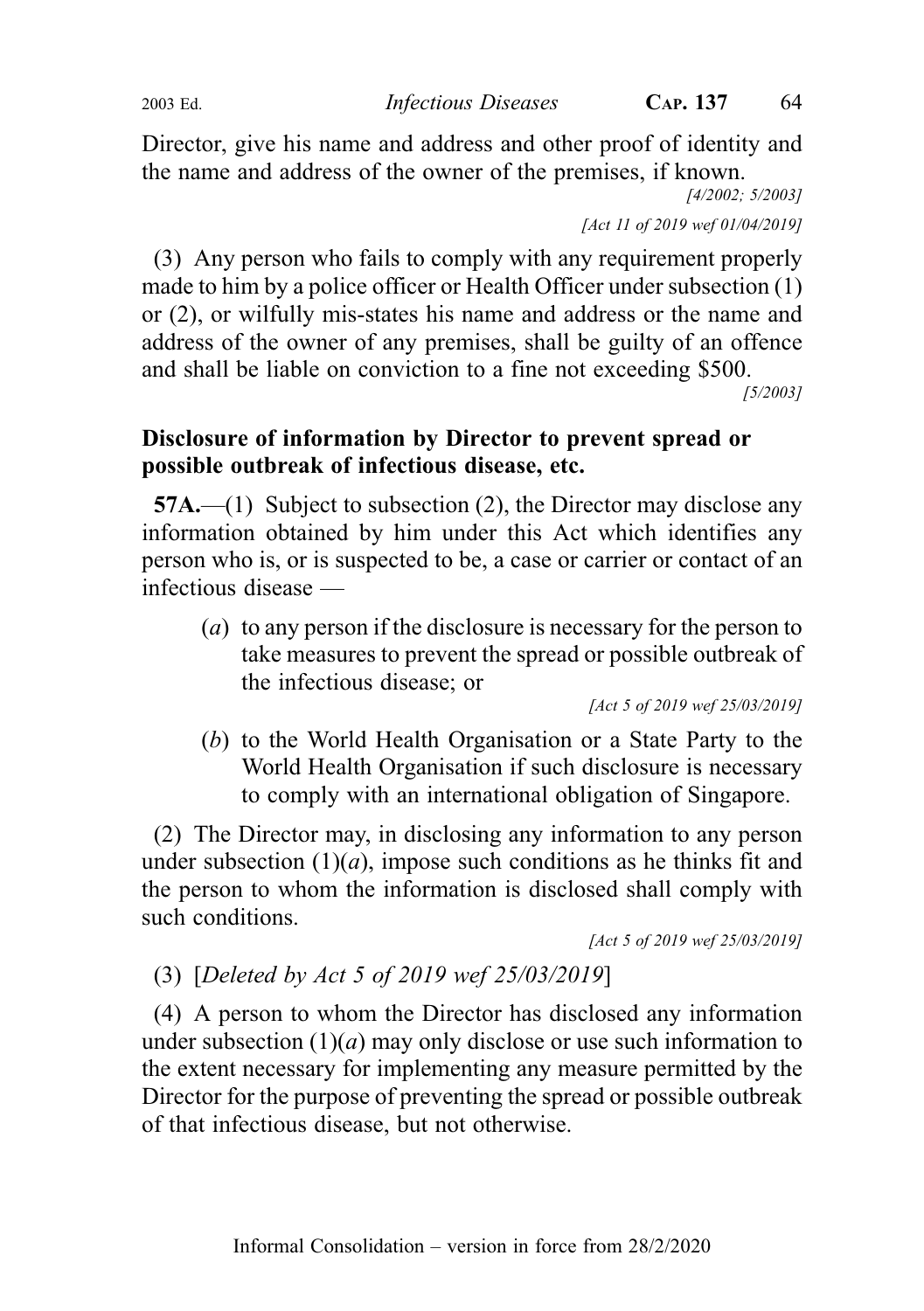- $(5)$  Any person who
	- (a) fails to comply with any condition imposed under subsection (2); or

[Act 5 of 2019 wef 25/03/2019]

(b) contravenes subsection (4),

shall be guilty of an offence.

(6) This section shall apply without prejudice to any other right of disclosure under this Act or any other written law or rule of law.

[10/2008 wef 10/06/2008]

[Act 5 of 2019 wef 25/03/2019]

# Disclosure of information to prevent spread or possible outbreak of infectious disease, etc., as authorised by Director

57B.—(1) The Director may, by written notice, authorise a healthcare provider to disclose to a specified recipient information, which identifies any person as —

- (a) a case or carrier or contact of an infectious disease (called in this section the affected person); or
- (b) being suspected to be an affected person,

to enable the specified recipient to take the necessary measures to prevent the spread or possible outbreak of the infectious disease.

(2) The Director may, in authorising the disclosure of any information under subsection (1) by a healthcare provider, impose such conditions on the healthcare provider or the specified recipient of that information, and the healthcare provider or specified recipient (as the case may be) must comply with such conditions.

(3) A specified recipient of information provided under subsection (1) may disclose that information to another person providing a prescribed healthcare service to an affected person on behalf of the specified recipient, or use that information, only to the extent necessary to take the necessary measures to prevent the spread or possible outbreak of that infectious disease, but not otherwise.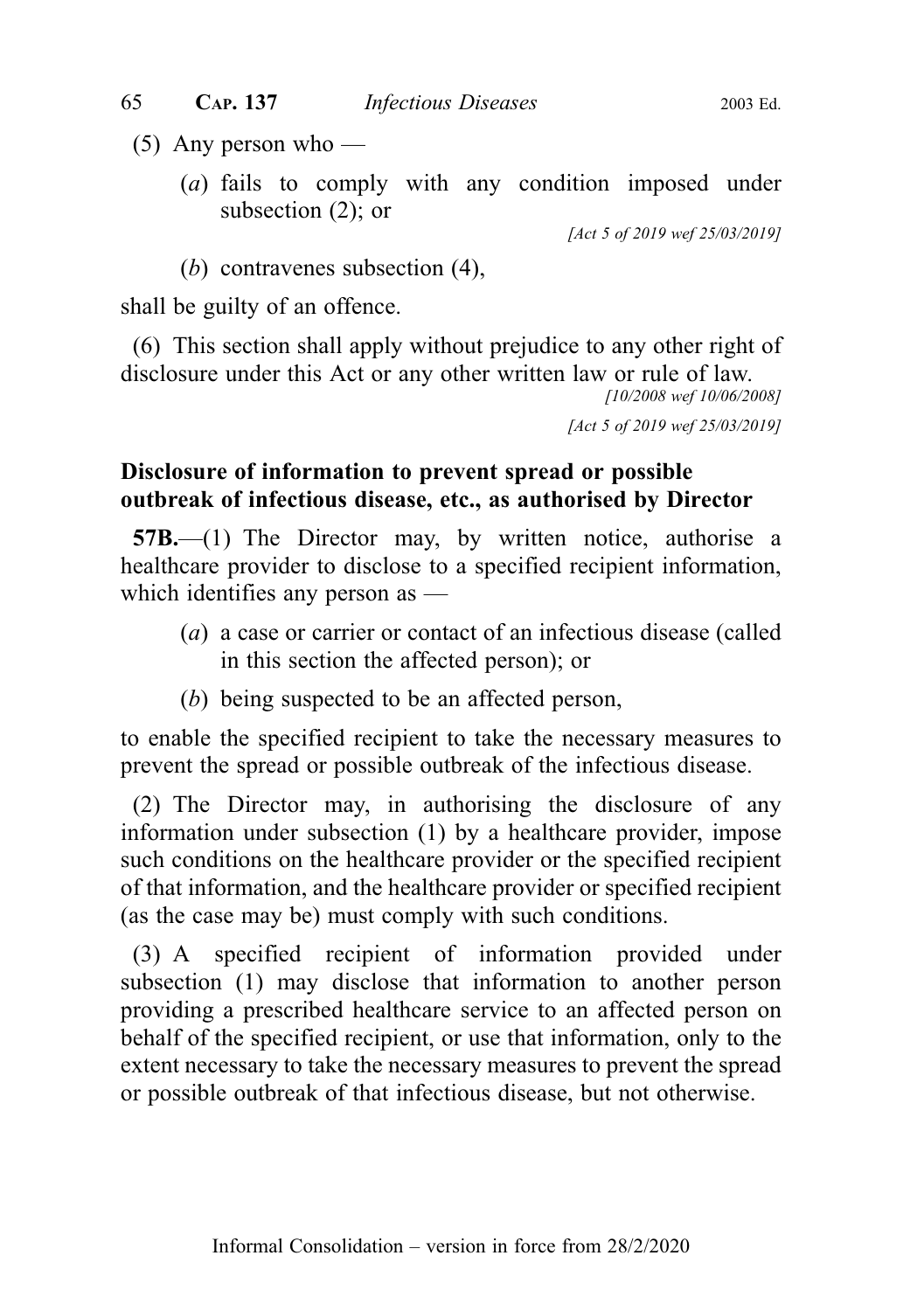(4) Any person who, without reasonable excuse —

- (a) fails to comply with any condition imposed under subsection (2); or
- (b) contravenes subsection (3),

shall be guilty of an offence.

(5) This section does not affect any other right of disclosure under any written law or rule of law.

 $(6)$  In this section —

"healthcare provider" means any person that provides a prescribed healthcare service;

- "prescribed healthcare service" means any healthcare service prescribed for the purposes of this section;
- "specified recipient" means any person that provides a prescribed healthcare service to an affected person.

[Act 5 of 2019 wef 25/03/2019]

#### Extraordinary powers in relation to emergency measures

58.—(1) The Director may, with the approval of the appropriate Minister, formulate and implement emergency measures for the control of an infectious disease in any area and such measures shall be published in the Gazette before implementation.

[Act 5 of 2019 wef 25/03/2019]

(2) Any person who wilfully neglects or refuses to carry out or obstructs the execution of any emergency measure formulated and implemented under subsection (1) shall be guilty of an offence and shall be liable on conviction to a fine not exceeding \$10,000 or to imprisonment for a term not exceeding 6 months or to both.

[7/2003]

### Police assistance

59. The Commissioner of Police shall provide such police assistance as may be necessary to carry out any of the provisions of this Act.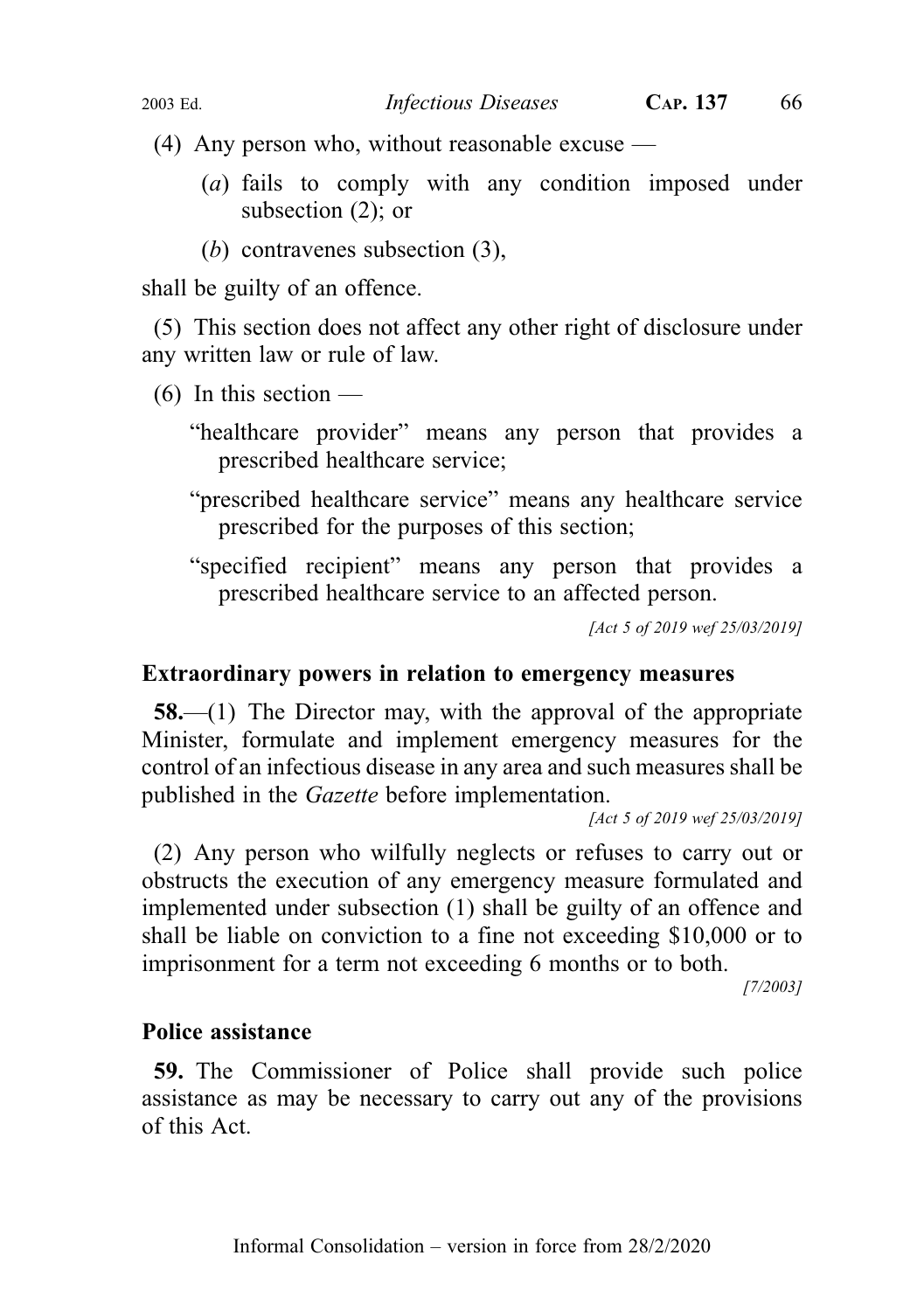# PART VIIA

### NATIONAL PUBLIC HEALTH RESEARCH

[10/2008 wef 10/06/2008]

#### National public health research

59A.—(1) The Director may, if he considers it to be in the public interest, from time to time undertake or facilitate any research that the Director thinks is necessary to increase or acquire new knowledge on, or to discover or create new or improved materials, devices, processes or products for the detection, prevention or treatment of —

- (a) any infectious disease; or
- (b) any other disease which is, or which the appropriate Minister suspects to be, of an infectious nature, and which the appropriate Minister, by notification in the Gazette, declares to be a disease to which this section applies.

[Act 5 of 2019 wef 25/03/2019] [Act 5 of 2019 wef 25/03/2019]

(2) In deciding whether to undertake or facilitate any research under subsection (1), the Director must consider the extent to which all or any of the following factors exist:

- (a) whether there is an outbreak or a significant likelihood of an outbreak in Singapore of the disease to which the research relates;
- (b) whether the disease to which the research relates poses a substantial risk of a significant number of human fatalities or incidents of serious disability in Singapore;

[Act 5 of 2019 wef 25/03/2019]

(c) whether the new knowledge that may be acquired or the new or improved materials, devices, processes or products that may be discovered or created as a result of the research will result in any significant public health benefit to Singapore.

[Act 5 of 2019 wef 25/03/2019]

(3) For the purposes of any national public health research, the Director may —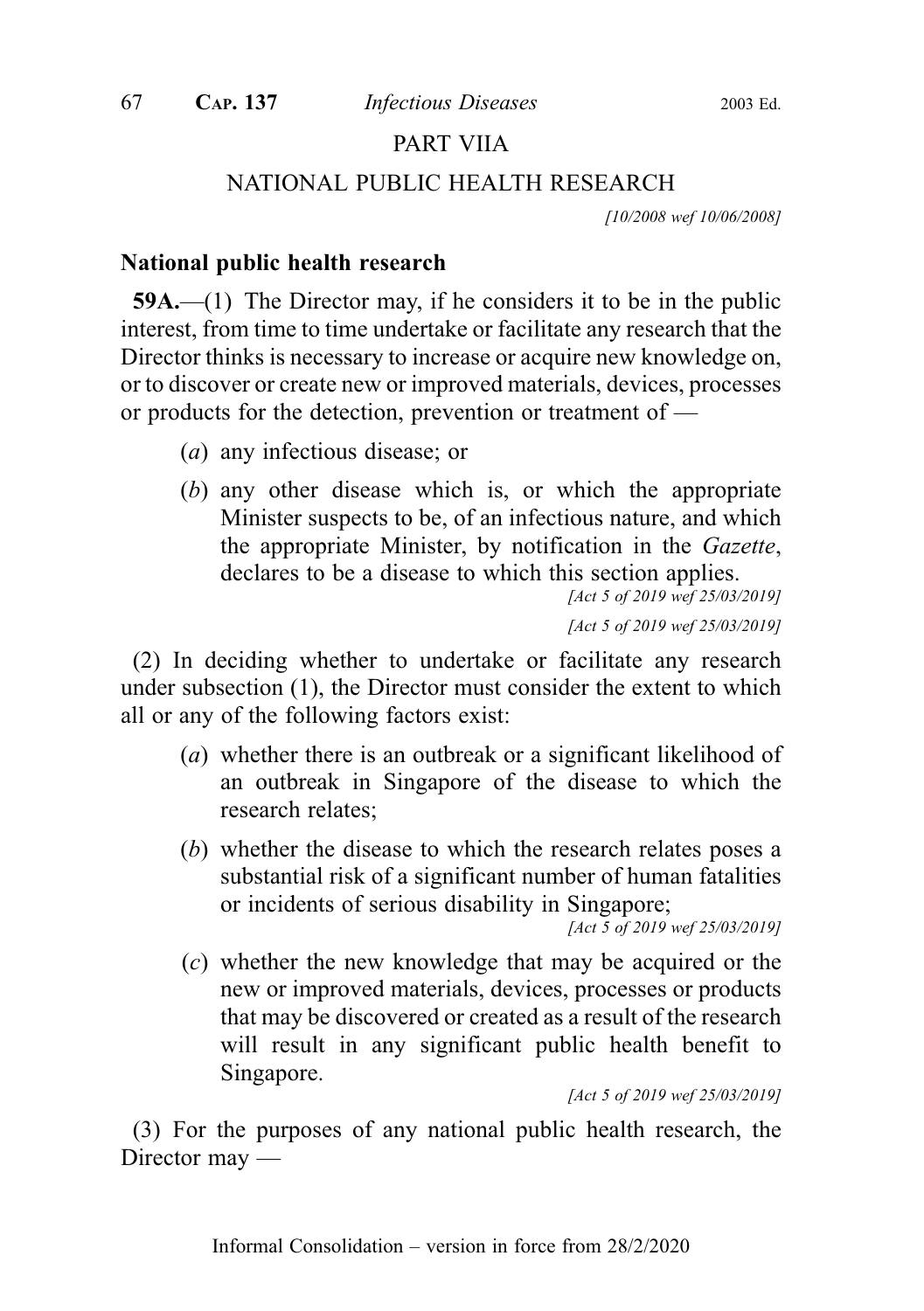- (a) require any person to furnish him, within such time as the Director may specify, with —
	- (i) such information in the possession or control of that person as the Director may consider necessary or appropriate; and
	- (ii) any sample (including any human sample) in the possession or control of that person, whether taken pursuant to this Act or otherwise, as the Director may consider necessary or appropriate;

[Act 5 of 2019 wef 25/03/2019]

(b) require any medical practitioner, over such period as the Director may specify, to obtain, with the requisite consent, such information or samples (including human samples) as the Director may consider necessary or appropriate from the patients under his care, and to furnish such information or samples to the Director; and

```
[Act 5 of 2019 wef 25/03/2019]
```
(c) use any other information or samples obtained by the Director under this Act.

> [Act 5 of 2019 wef 25/03/2019] [Act 5 of 2019 wef 25/03/2019]

(4) Where any person is required by the Director to furnish any information or human sample under subsection (3), he shall cause the information or human sample to be anonymised before it is furnished to the Director, unless the Director directs otherwise.

[Act 5 of 2019 wef 25/03/2019]

(5) For the purpose of any national public health research, the Director may do all or any of the following:

- (a) send any information or sample received by the Director under this Act to a third party to carry out such test, examination or analysis as the Director may consider necessary;
- (b) provide any information or sample received by the Director under this Act to a third party who is engaged in any national public health research;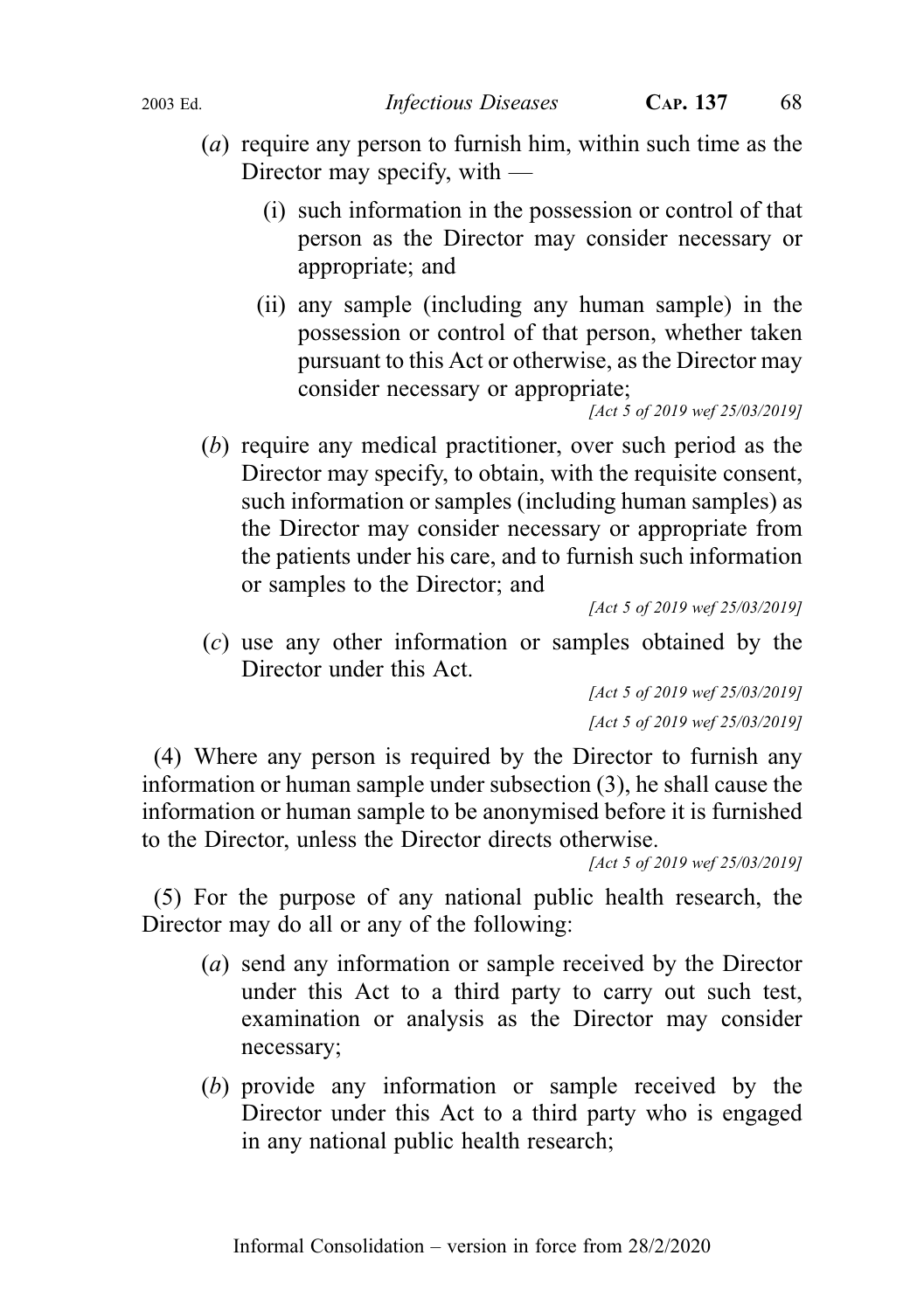(c) impose such conditions as the Director thinks fit on the third party mentioned in paragraph  $(a)$  or  $(b)$ .

[Act 5 of 2019 wef 25/03/2019]

(5A) If the Director is satisfied that any national public health research can be carried out only if any individually-identifiable information or individually-identifiable human sample is provided under this section, the Director may require, use, send or provide that individually-identifiable information or individually-identifiable human sample under this section for the purposes of the national public health research.

[Act 5 of 2019 wef 25/03/2019]

- (6) It shall be an offence for any person
	- (a) without reasonable excuse, to refuse to furnish any information or sample when required to do so by the Director under subsection (3);
	- (b) to deliberately identify or attempt to identify, from any anonymised information or human sample received by him from the Director pursuant to subsection (3), the identity of the person to whom the information relates or from whom the human sample was obtained; or
	- (c) to breach any condition imposed under subsection (5).
- $(7)$  In this section
	- "anonymised", in relation to any information or human sample, means the removal of identifying details from the information or sample so that the identity of the person from whom the information or sample was obtained cannot be readily discovered or ascertained by the recipient of the information or sample;
	- "human sample" means a specimen of any substance or matter obtained from any person;
	- "national public health research" means any research that the Director decides to undertake or facilitate under subsection (1);

[Act 5 of 2019 wef 25/03/2019]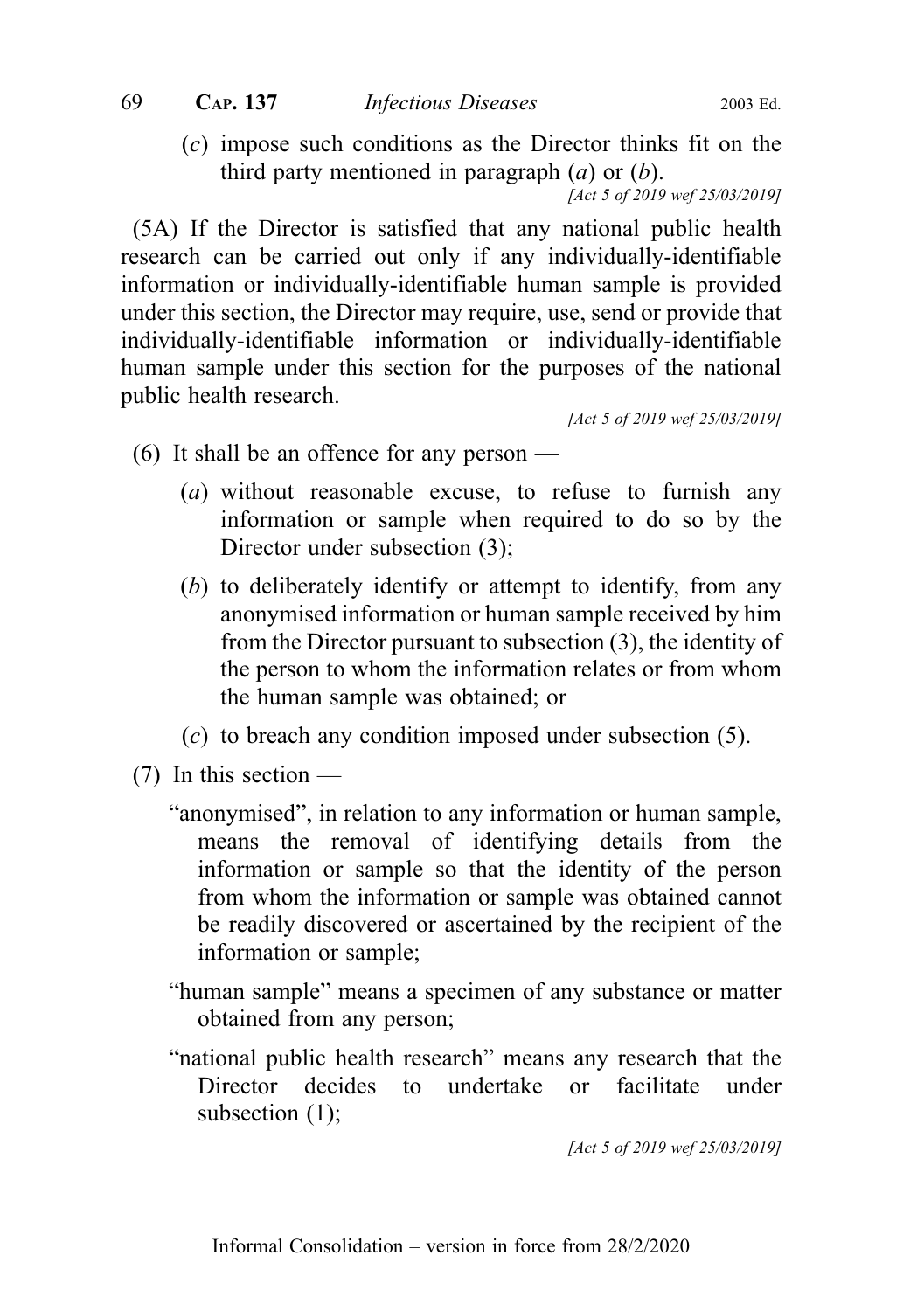"requisite consent" means —

- (a) the consent, given in the prescribed form and manner, of the person from whom any information or sample is to be obtained under subsection  $(3)(b)$ ; or
- (b) where the person referred to in paragraph  $(a)$  is unable to give his own consent because of his age, infirmity of mind or body or any other cause, the consent, given in the prescribed form and manner, of such other person who is authorised by the regulations to give such consent for and on his behalf. [10/2008 wef 10/06/2008]

# PART VIII

# MISCELLANEOUS

### Service of notices, orders or other documents

60.—(1) Any notice, order or other document required or authorised by this Act to be served on any person may be served —

- (a) by delivering it to the person or to some adult member or employee of his family or household at his usual or last known place of residence;
- (b) by leaving it at his usual or last known place of residence or business in an envelope addressed to the person;
- (c) by sending it by post to him at his usual or last known place of residence or place of business in Singapore;
- (d) in the case of a body corporate, by delivering it to the secretary of the body corporate at its registered or principal office or sending it by post to the secretary of that body corporate at that office;
- (e) if the document is to be served on the master of a vessel or on a person on board a vessel, by delivering it to any person being or appearing to be in command or charge of the vessel; or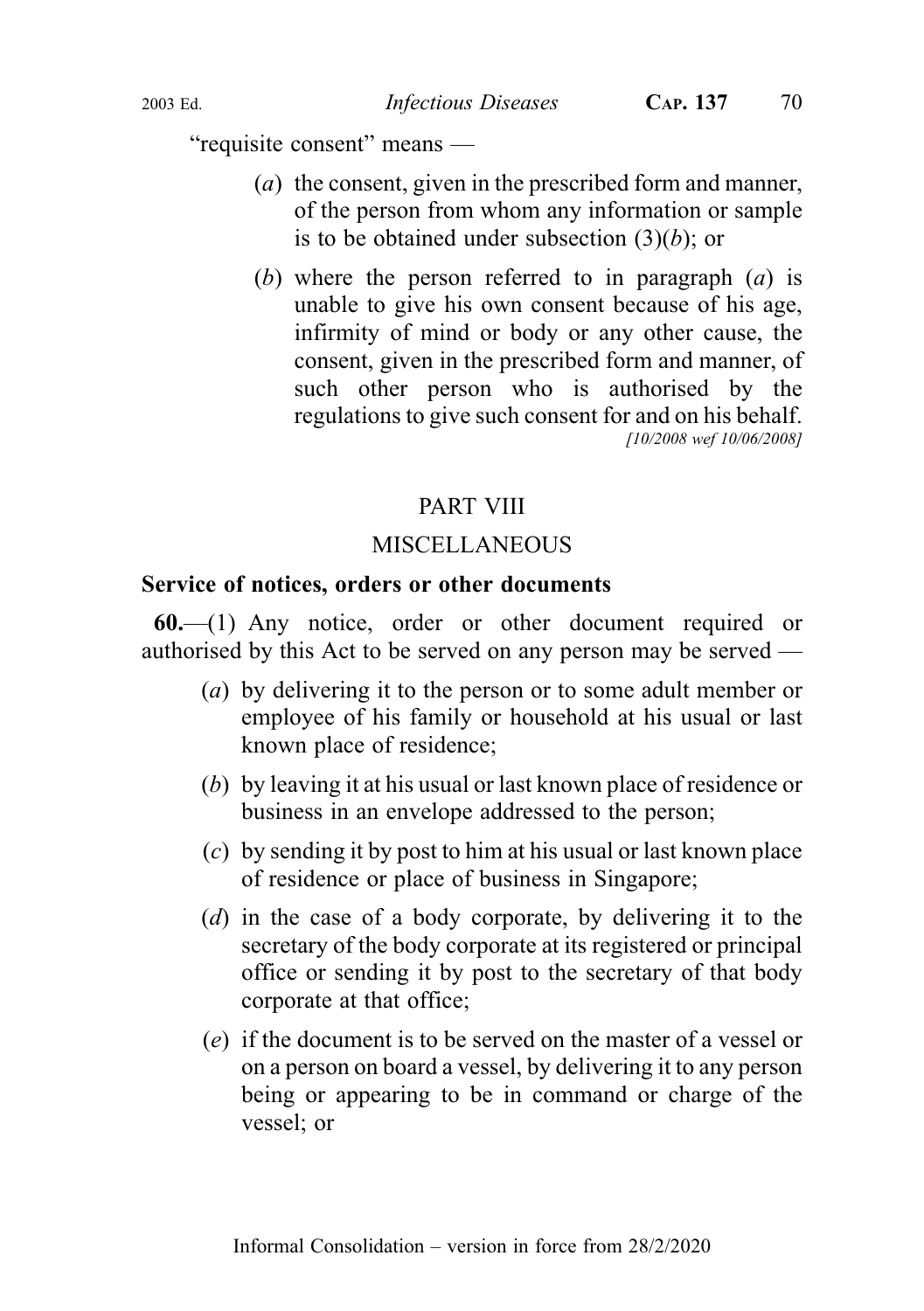## 71 CAP. 137 Infectious Diseases 2003 Ed.

(f) if the document is to be served on the master of a vessel and there is no master, by serving it on the owner of the vessel or on the agent of the owner or, where no such agent is known or can be found, by affixing it on some conspicuous part of the vessel.

[7/2003]

(2) Any notice, order or other document required by this Act to be served on the owner or occupier of any premises or vessel or on the master of any vessel shall be deemed to be properly addressed if addressed by the description of the "owner" or "occupier" or "master" of such premises or vessel, as the case may be, without specifying any further name or description.

(3) A notice, order or other document required by this Act to be served on the owner or occupier of any premises may be served by delivering it to some adult person on the premises or, if there is no such person on the premises to whom the same can with reasonable diligence be delivered, by affixing it on some conspicuous part of the premises.

# Default in compliance with notice

61. Where any notice served in accordance with section 60 requires any act to be done or work to be executed by the owner or the occupier or the person in charge of any premises or vessel and there is default in complying with the requirement of the notice, the owner, occupier or the person in default shall, where no fine is specially provided for the default, be guilty of an offence and shall be liable on conviction to fine not exceeding \$10,000.

[7/2003]

# Inaccuracies in documents

 $62$ —(1) No misnomer or inaccurate description of any person, thing or place named or described in any document prepared, issued or served under or for the purposes of this Act shall in any way affect the operation of this Act as respects that person, thing or place if that person, thing or place is so designated in the document as to be identifiable.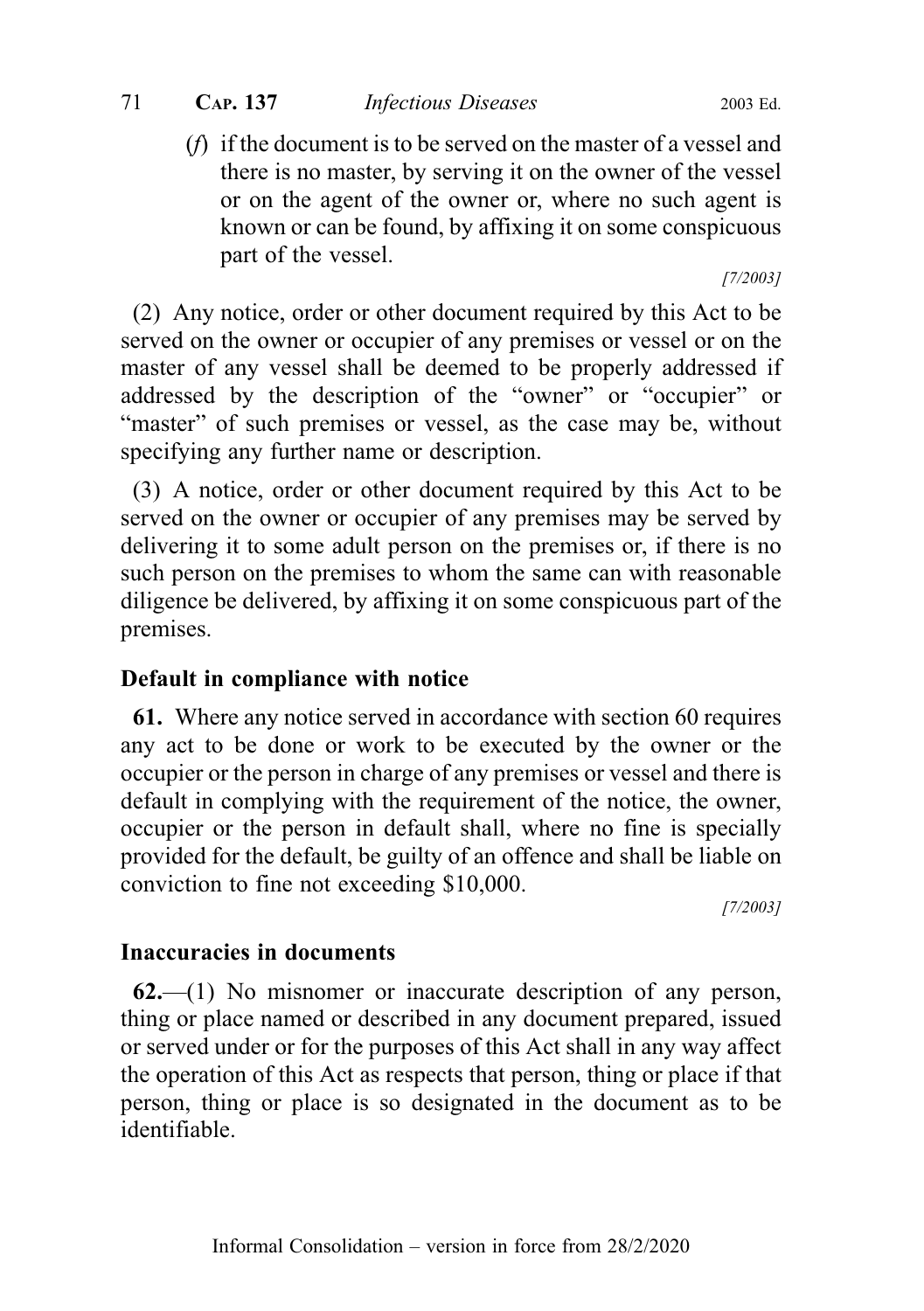(2) No proceedings taken under this Act shall be invalid for want of form.

## Evidence

63.—(1) All records, registers and other documents kept by the Director-General, the Director-General, Food Administration, the Director, any Port Health Officer or Health Officer or officer of the Board for the purposes of this Act shall be deemed to be public documents, and copies thereof or extracts therefrom certified by the officer responsible for the custody thereof to be true copies or extracts, as the case may be, subscribed by such officer with his name and his official title shall be admissible in evidence as proof of the contents of the documents or extracts therefrom.

[5/2001; 4/2002; 5/2003] [Act 11 of 2019 wef 01/04/2019]

(2) In any proceedings for the recovery of costs and expenses incurred by the Director-General, the Director-General, Food Administration, the Director, a Port Health Officer or a Health Officer, a certificate purporting to be under the hand of the Director-General, the Director-General, Food Administration or the Director and specifying —

- (a) the costs and expenses claimed as due and payable; and
- (b) the person named in the certificate as liable for the payment thereof,

shall be prima facie evidence of the facts certified therein and of the signature of the Director-General, the Director-General, Food Administration or the Director thereto, as the case may be.

> [4/2002; 7/2003] [Act 11 of 2019 wef 01/04/2019]

### Obstruction of persons executing power, etc.

**64.** Any person who —

(a) in any way hinders or obstructs or assists in hindering or obstructing any person in the exercise of any power conferred by this Act; or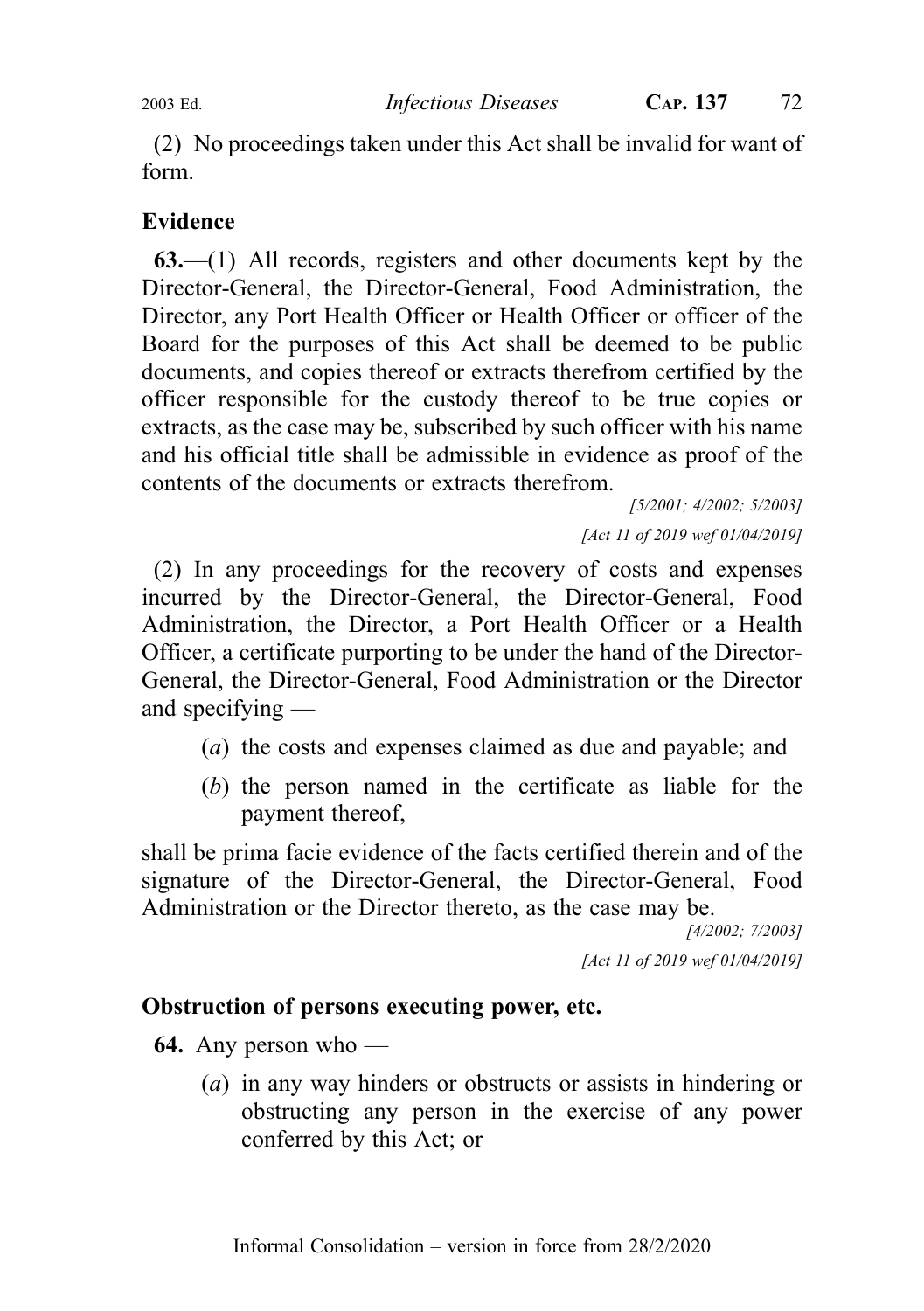or requirement made or given), provides any information or document which he knows to be false or misleading,

shall be guilty of an offence.

[7/2003]

# General penalties

65. Any person guilty of an offence under this Act for which no penalty is expressly provided shall —

- (a) in the case of a first offence, be liable on conviction to a fine not exceeding \$10,000 or to imprisonment for a term not exceeding 6 months or to both; and
- (b) in the case of a second or subsequent offence, be liable on conviction to a fine not exceeding \$20,000 or to imprisonment for a term not exceeding 12 months or to both.

[7/2003]

# Offences triable by Magistrate's Court

66. Every offence under this Act may be tried by a Magistrate's Court, and that Court may, notwithstanding anything in the Criminal Procedure Code (Cap. 68), award the full punishment with which the offence is punishable.

# Protection from personal liability

67. No liability shall lie personally against the Director, the Director-General, the Director-General, Food Administration, any Health Officer, any Port Health Officer, any police officer or any authorised person mentioned in section 17A(7) who, acting in good faith and with reasonable care, does or omits to do anything in the execution or purported execution of this Act.

[Act 5 of 2019 wef 25/03/2019] [Act 11 of 2019 wef 01/04/2019]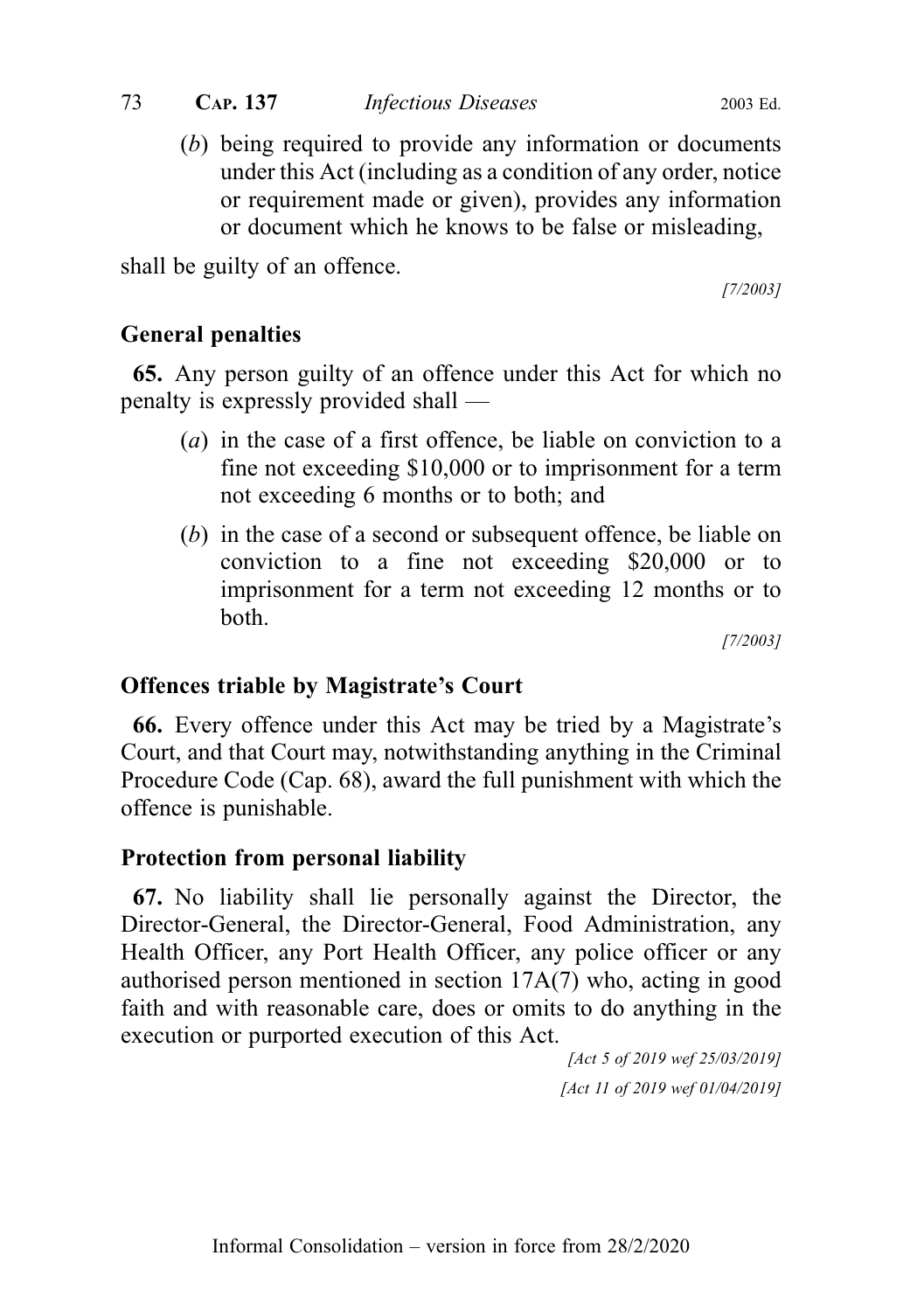# Immunity from liability for disclosure

67A. No person commits an offence under any written law or any breach of confidence, incurs any civil liability or is liable to any disciplinary action by a professional body, by virtue merely of disclosing any information or providing any thing, in good faith and with reasonable care

- (a) in accordance with any requirement under this Act; or
- (b) as authorised by the Director under section 57B.

[Act 5 of 2019 wef 25/03/2019]

# Offences by corporations

67B.—(1) Where, in a proceeding for an offence under this Act, it is necessary to prove the state of mind of a corporation in relation to a particular conduct, evidence that —

- (a) an officer, employee or agent of the corporation engaged in that conduct within the scope of his actual or apparent authority; and
- (b) the officer, employee or agent had that state of mind,

is evidence that the corporation had that state of mind.

(2) Where a corporation commits an offence under this Act, a person —

(*a*) who is —

- (i) an officer of the corporation, or a member of a corporation (in the case where the affairs of the corporation are managed by its members); or
- (ii) an individual involved in the management of the corporation and in a position to influence the conduct of the corporation in relation to the commission of the offence; and
- (b) who
	- (i) consented or connived, or conspired with others, to effect the commission of the offence;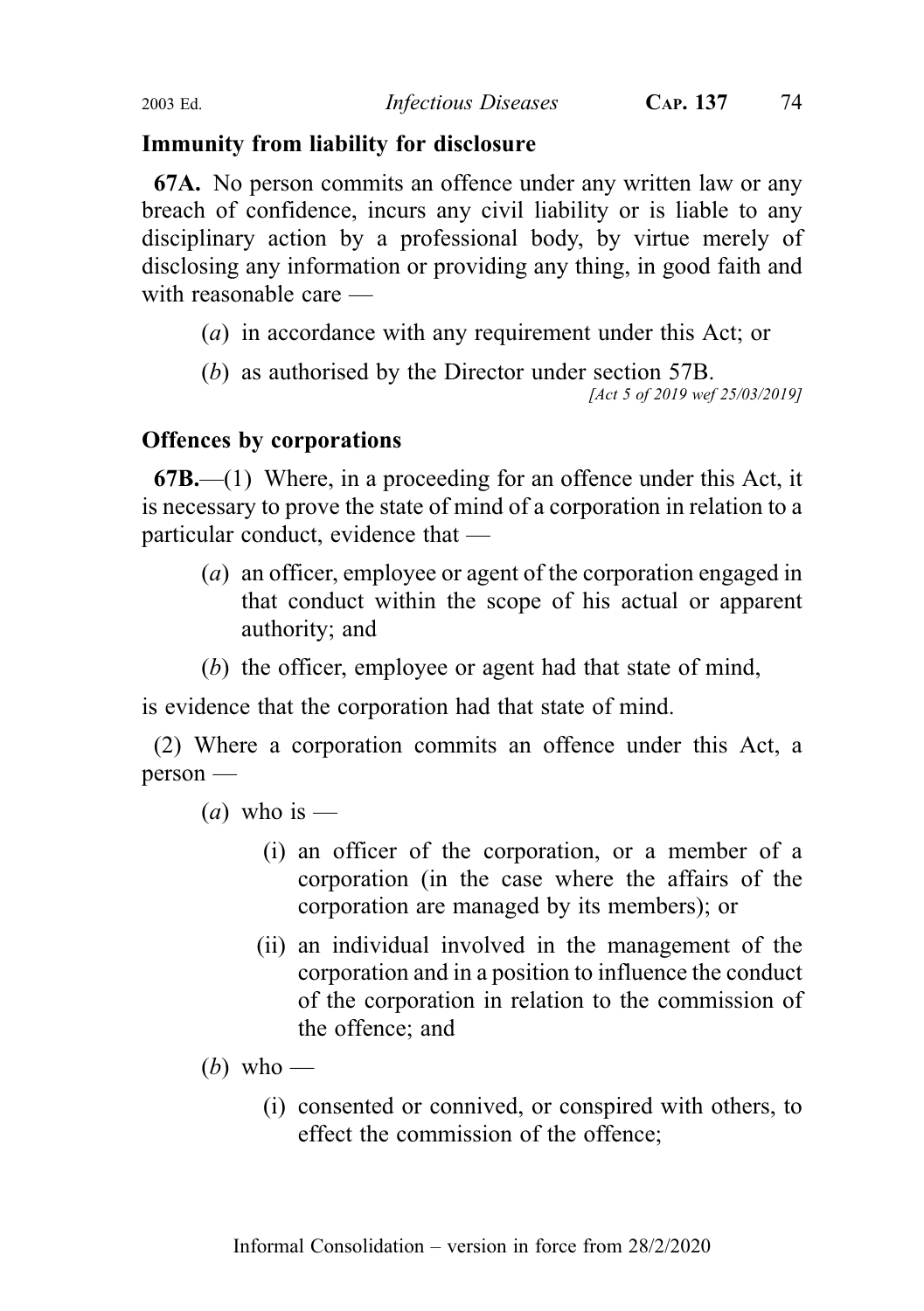- (ii) is in any other way, whether by act or omission, knowingly concerned in, or is party to, the commission of the offence by the corporation; or
- (iii) knew or ought reasonably to have known that the offence by the corporation (or an offence of the same type) would be or is being committed, and failed to take all reasonable steps to prevent or stop the commission of that offence,

shall be guilty of that same offence as is the corporation, and shall be liable on conviction to be punished accordingly.

(3) A person mentioned in subsection (2) may rely on a defence that would be available to the corporation if it were charged with the offence with which the person is charged and, in doing so, the person bears the same burden of proof that the corporation would bear.

- (4) To avoid doubt, this section does not affect the application of
	- (a) Chapters V and VA of the Penal Code (Cap. 224); or
	- (b) the Evidence Act (Cap. 97) or any other law or practice regarding the admissibility of evidence.

(5) To avoid doubt, subsection (2) also does not affect the liability of the corporation for an offence under this Act, and applies whether or not the corporation is convicted of the offence.

- $(6)$  In this section
	- "corporation" includes a limited liability partnership within the meaning of section 2(1) of the Limited Liability Partnerships Act (Cap. 163A);
	- "officer", in relation to a corporation, means any director, partner, chief executive, manager, secretary or other similar officer of the corporation, and includes any person purporting to act in any such capacity;

"state of mind" of a person includes —

(a) the knowledge, intention, opinion, belief or purpose of the person; and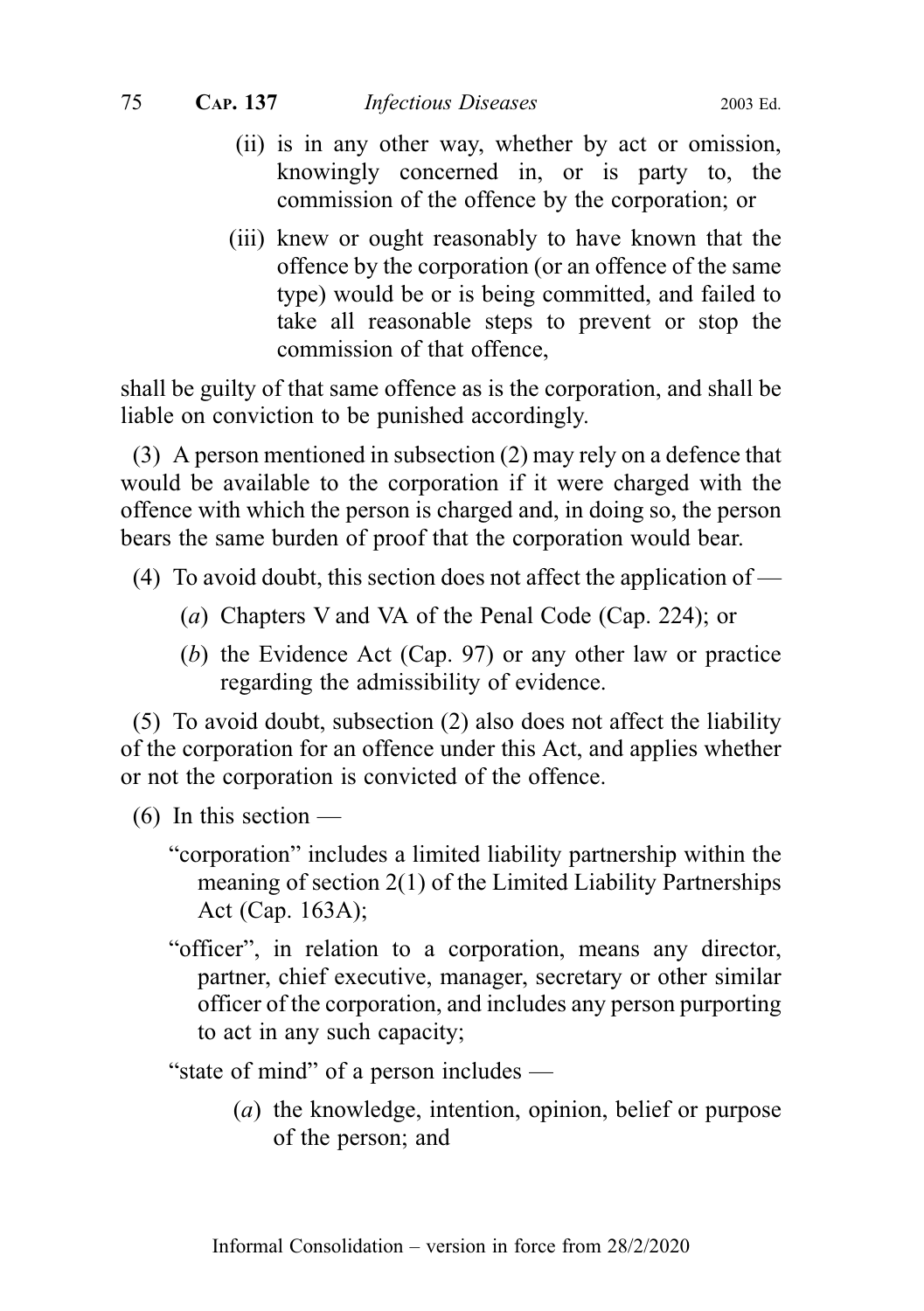(b) the person's reasons for the intention, opinion, belief or purpose.

[Act 5 of 2019 wef 25/03/2019]

## Offences by unincorporated associations or partnerships

67C.—(1) Where, in a proceeding for an offence under this Act, it is necessary to prove the state of mind of an unincorporated association or a partnership in relation to a particular conduct, evidence that —

- (a) an employee or agent of the unincorporated association or the partnership engaged in that conduct within the scope of his actual or apparent authority; and
- (b) the employee or agent had that state of mind,

is evidence that the unincorporated association or partnership had that state of mind.

(2) Where an unincorporated association or a partnership commits an offence under this Act, a person —

- (*a*) who is
	- (i) an officer of the unincorporated association or a member of its governing body;
	- (ii) a partner in the partnership; or
	- (iii) an individual involved in the management of the unincorporated association or partnership and in a position to influence the conduct of the unincorporated association or partnership (as the case may be) in relation to the commission of the offence; and
- (b) who
	- (i) consented or connived, or conspired with others, to effect the commission of the offence;
	- (ii) is in any other way, whether by act or omission, knowingly concerned in, or is party to, the commission of the offence by the unincorporated association or partnership; or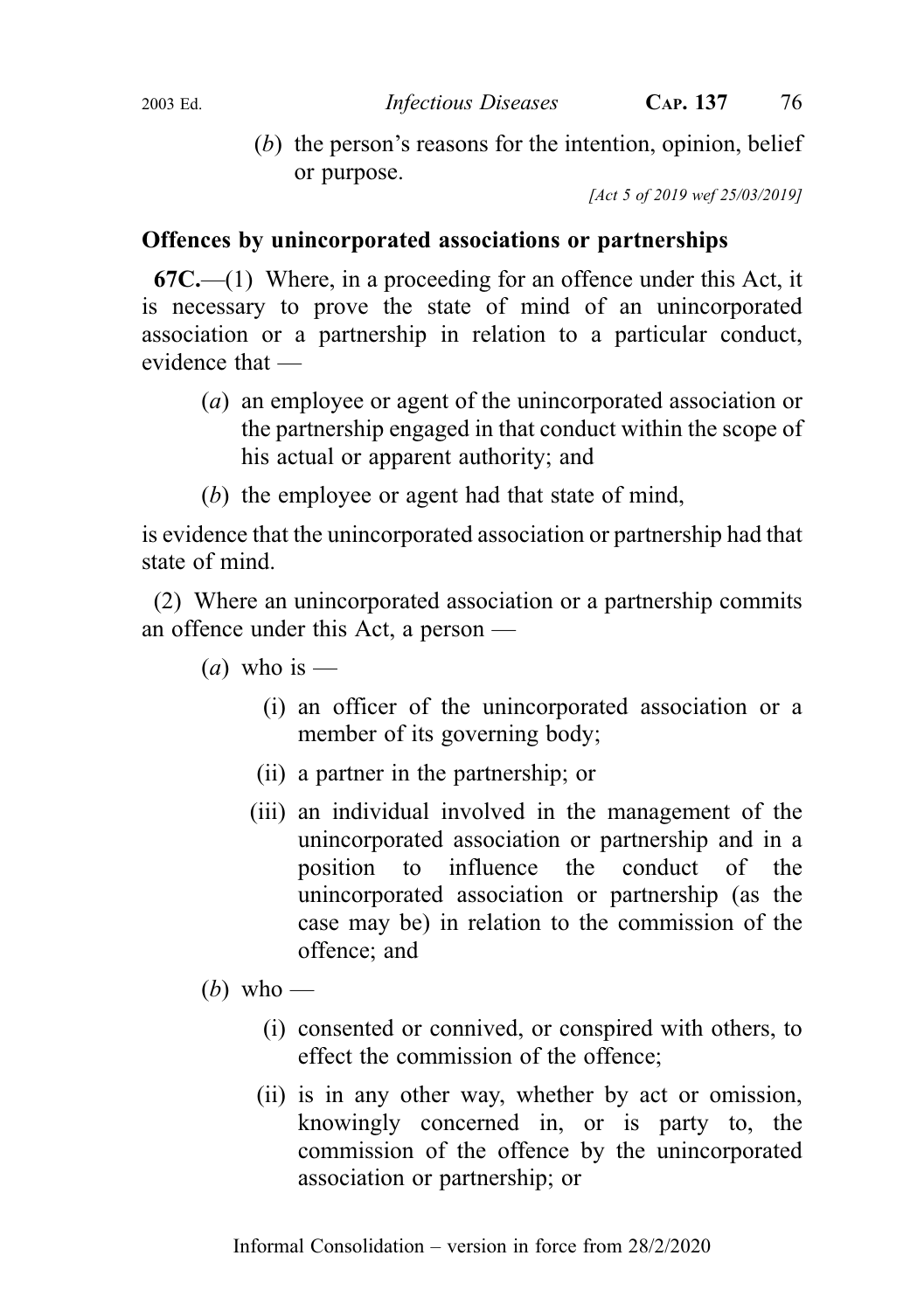(iii) knew or ought reasonably to have known that the offence by the unincorporated association or partnership (or an offence of the same type) would be or is being committed, and failed to take all reasonable steps to prevent or stop the commission of that offence,

shall be guilty of the same offence as is that unincorporated association or partnership, and shall be liable on conviction to be punished accordingly.

(3) A person mentioned in subsection (2) may rely on a defence that would be available to the unincorporated association or partnership if it were charged with the offence with which the person is charged and, in doing so, the person bears the same burden of proof that the unincorporated association or partnership would bear.

- (4) To avoid doubt, this section does not affect the application of
	- (a) Chapters V and VA of the Penal Code; or
	- (b) the Evidence Act or any other law or practice regarding the admissibility of evidence.

(5) To avoid doubt, subsection (2) also does not affect the liability of an unincorporated association or a partnership for an offence under this Act, and applies whether or not the unincorporated association or partnership is convicted of the offence.

- $(6)$  In this section
	- "officer", in relation to an unincorporated association (other than a partnership), means the president, the secretary, or any member of the committee of the unincorporated association, and includes —
		- (a) any person holding a position analogous to that of president, secretary or member of a committee of the unincorporated association; and
		- (b) any person purporting to act in any such capacity;

"partner" includes a person purporting to act as a partner;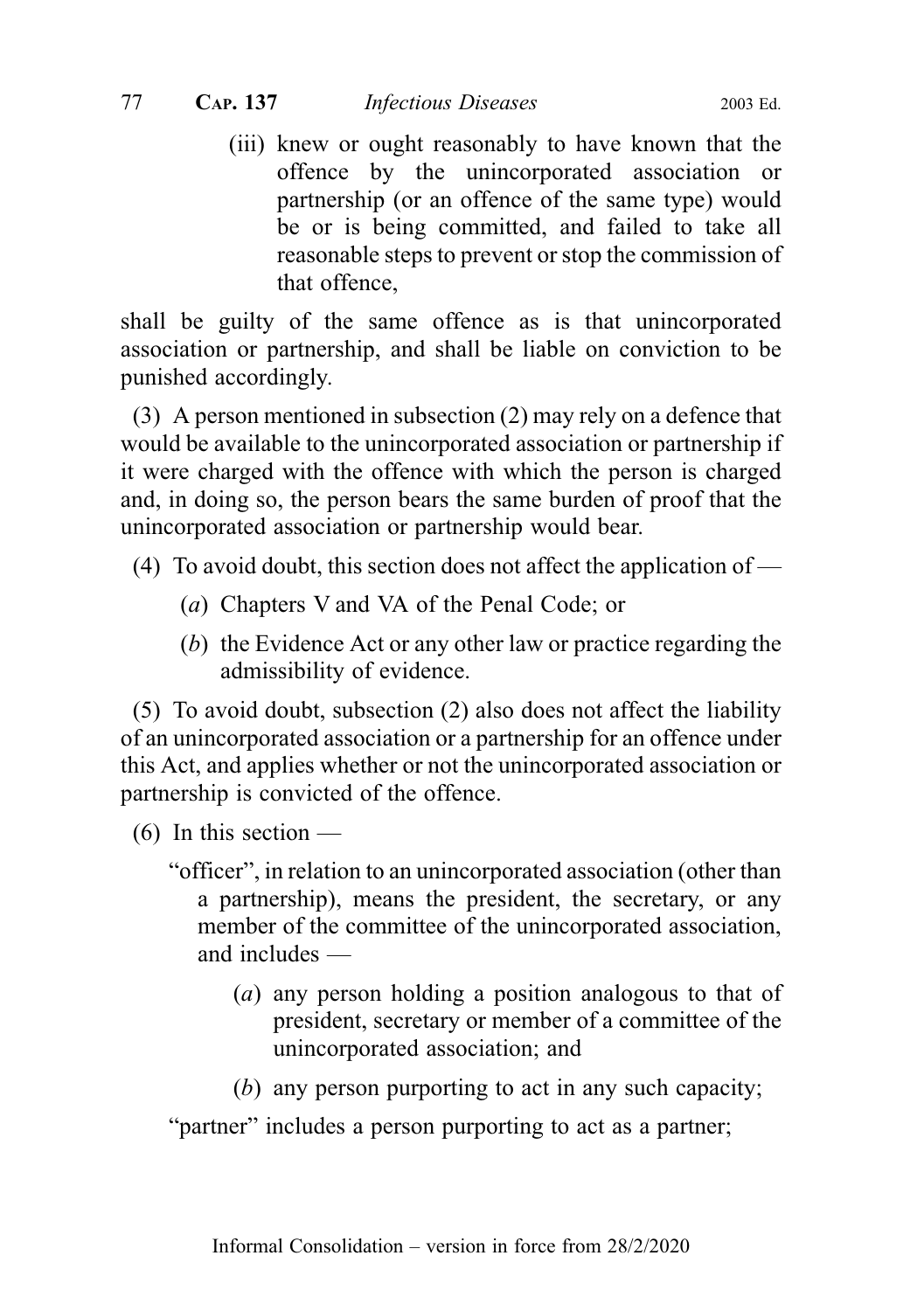"state of mind" of a person includes —

- (a) the knowledge, intention, opinion, belief or purpose of the person; and
- (b) the person's reasons for the intention, opinion, belief or purpose.

[Act 5 of 2019 wef 25/03/2019]

### Composition of offences

68.—(1) The Director may compound any offence under this Act that is not mentioned in subsection (2) or (2A) but is prescribed as a compoundable offence by the appropriate Minister under section 73, by collecting from a person reasonably suspected of having committed the offence a sum described in subsection (3).

[Act 11 of 2019 wef 01/04/2019]

(2) The Director-General may compound any offence under sections 28, 29, 33 to 37 and 40 to 45 and that is prescribed as a compoundable offence by the appropriate Minister under section 73, by collecting from a person reasonably suspected of having committed the offence a sum described in subsection (3).

[Act 11 of 2019 wef 01/04/2019]

(2A) The Director-General, Food Administration may compound any offence under section 38 or 39 if that is prescribed as a compoundable offence by the appropriate Minister under section 73, by collecting from a person reasonably suspected of having committed the offence a sum described in subsection (3).

[Act 11 of 2019 wef 01/04/2019]

(3) The composition sum for the purposes of compounding a compoundable offence under subsection (1) or (2) is a sum not exceeding the lower of the following:

- (a) one half of the amount of the maximum fine that is prescribed for the offence;
- (b) \$5,000.

(4) On payment of such sum of money, no further proceedings are to be taken against that person in respect of the offence.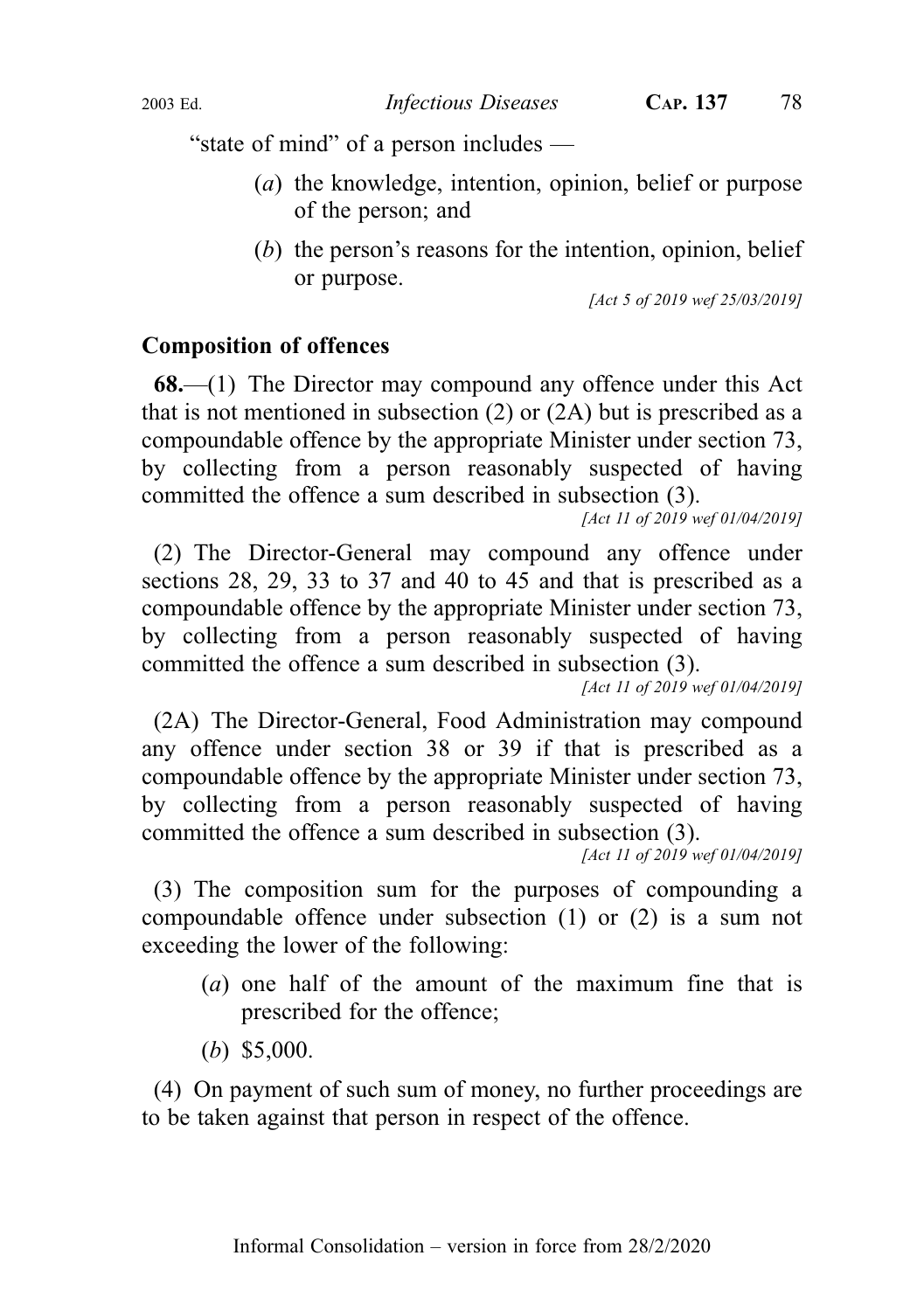(5) All sums collected under this section must be paid into the Consolidated Fund.

[Act 5 of 2019 wef 25/03/2019]

### Fees, etc., collected by Director and Director-General

 $69$ —(1) All fees, charges and moneys collected by the Director in connection with the administration of this Act shall be paid into the Consolidated Fund.

> [5/2003] [Act 11 of 2019 wef 01/04/2019]

(2) All fees, charges and moneys collected by the Director-General in connection with the administration of this Act shall be paid to the Agency.

> [68A [5/2003] [Act 11 of 2019 wef 01/04/2019]

### Amendment of Schedules

70. The appropriate Minister may, from time to time, by notification in the *Gazette*, amend any of the Schedules.

[69

### Exemption

71. The appropriate Minister may, subject to such conditions and for such period or periods as he thinks fit, exempt any person, premises, vessel, vehicle or article or any class of persons, premises, vessels, vehicles or articles from any of the provisions of this Act.

[70

### Other written law not affected

72. Except so far as may be expressly provided in this Act, nothing in this Act shall be construed so as to limit or affect in any way the provisions of any other written law.

[71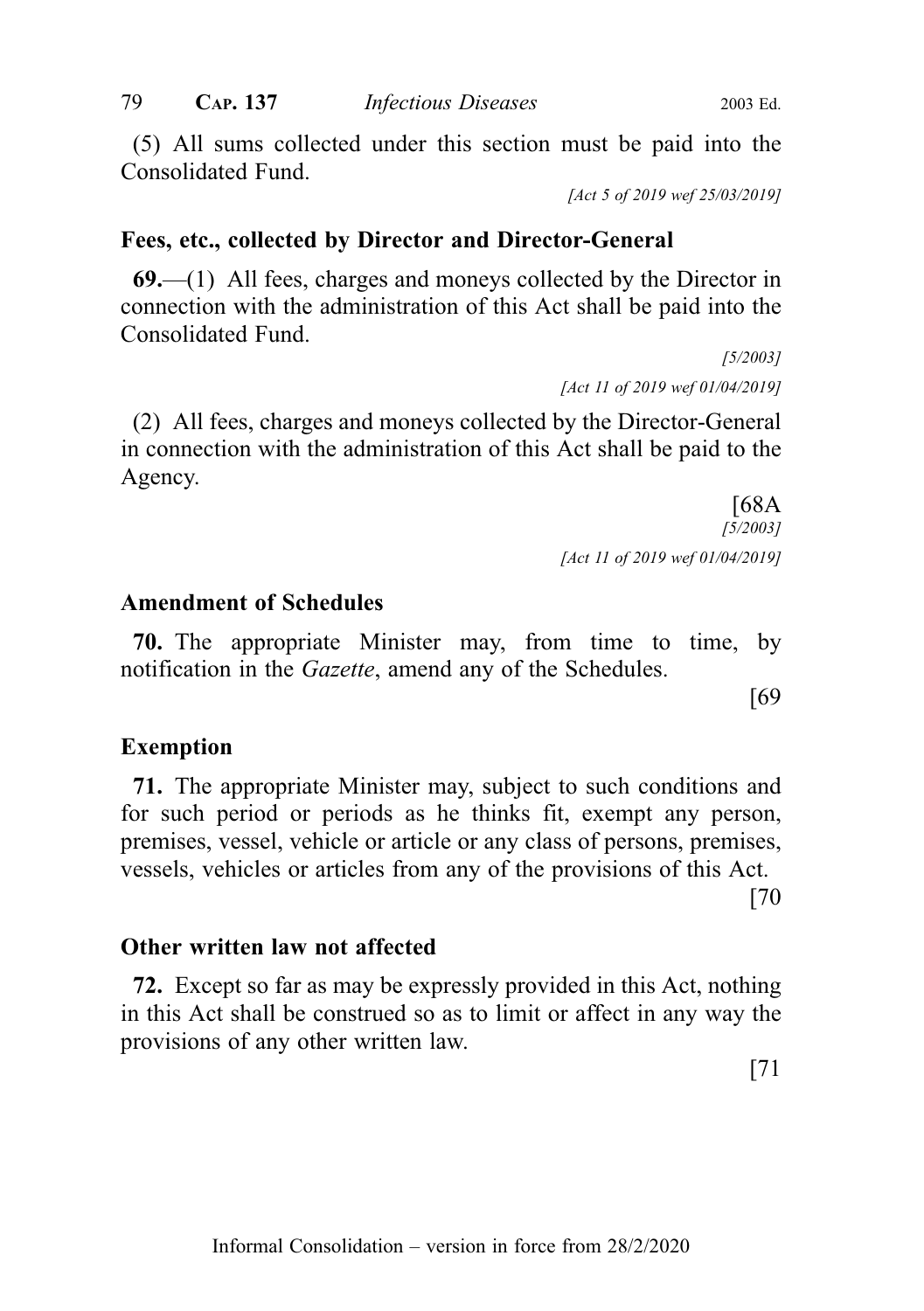# Regulations

73.—(1) The appropriate Minister may make regulations for carrying out the purposes and provisions of this Act for which he is responsible.

(2) Without prejudice to the generality of subsection (1), the appropriate Minister may make regulations with respect to all or any of the following matters:

- (a) the establishment and maintenance of quarantine stations for persons and animals, and for regulating the management thereof;
- (b) the cleansing, disinfecting, fumigating and treatment of vessels and premises;
- (c) the prohibition on importation, exportation or transhipment of infected merchandise, articles or clothing;
- (d) the prescribing of measures to be taken for the prevention of the spread or transmission of infection by means of any vessel or vehicle departing from any infected area of Singapore;
- (e) the prohibition and regulation of the removal of fodder, litter, dung, human dejecta, waste water and other things;
- (f) the prescribing of notification and supply of information by medical practitioners of cases of infectious diseases treated by them;
- (g) the prohibition and regulation of vaccinations and other prophylaxis and the issuance of certificates relating thereto;

[10/2008 wef 10/06/2008]

(h) the prescribing of any measure, the prohibition of any act, or the imposing of a duty to do any act, necessary to prevent or control the spread or possible outbreak of an infectious disease; and

[Act 5 of 2019 wef 25/03/2019]

 $(i)$  the prescribing of fees and charges and of any matter which by this Act is required to be prescribed.

[7/2003]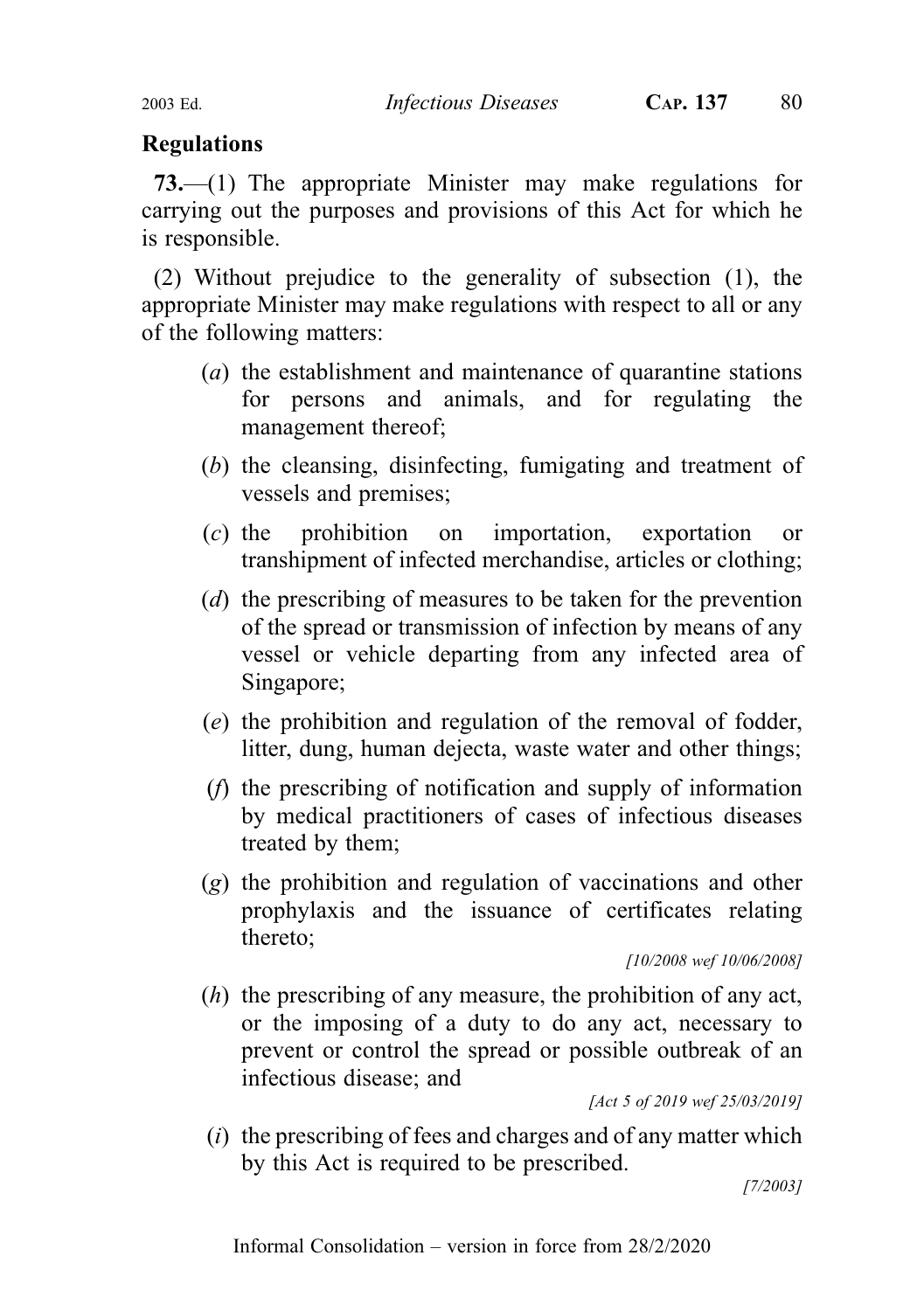(3) The appropriate Minister may, in making any regulations, provide that any contravention of or failure to comply with any regulation shall be an offence punishable with a fine not exceeding \$10,000 or to imprisonment for a term not exceeding 6 months or to both.

[72 [7/2003]

- (4) The appropriate Minister may, in making regulations, specify
	- (a) different prescribed times and prescribed infectious diseases in relation to different classes of persons who are required to notify the Director under section 6; and
	- (b) for the purposes of section  $21B -$ 
		- (i) the relevant operators;
		- (ii) the classes of relevant persons to whom a relevant operator may be required to disseminate any health advisory; and
		- (iii) the types of information that may be obtained from different classes of relevant operators.

[Act 5 of 2019 wef 25/03/2019]

### Transitional and saving provisions

74.—(1) Any licence, permit, document, application, approval, permission, order, direction, ruling or notice issued, made, given or approved by the Commissioner of Public Health under any provision of this Act immediately before 1st July 2002\* shall be deemed to have been issued, made, given or approved under the same provision by the Director-General.

[4/2002]

(2) All orders made under sections 8, 15 and 16, as in force immediately before 27th April 2003† , shall as from 27th April 2003 continue to be valid and effective as if they were orders made under sections 8, 15 and 16 (as amended by the Infectious Diseases (Amendment No. 2) Act 2003 (Act 7 of 2003).

[7/2003]

<sup>\*</sup> Date of commencement of the National Environment Agency Act 2002 (Act 4 of 2002).

<sup>†</sup> Date of commencement of the Infectious Diseases (Amendment No. 2) Act 2003 (Act 7 of 2003).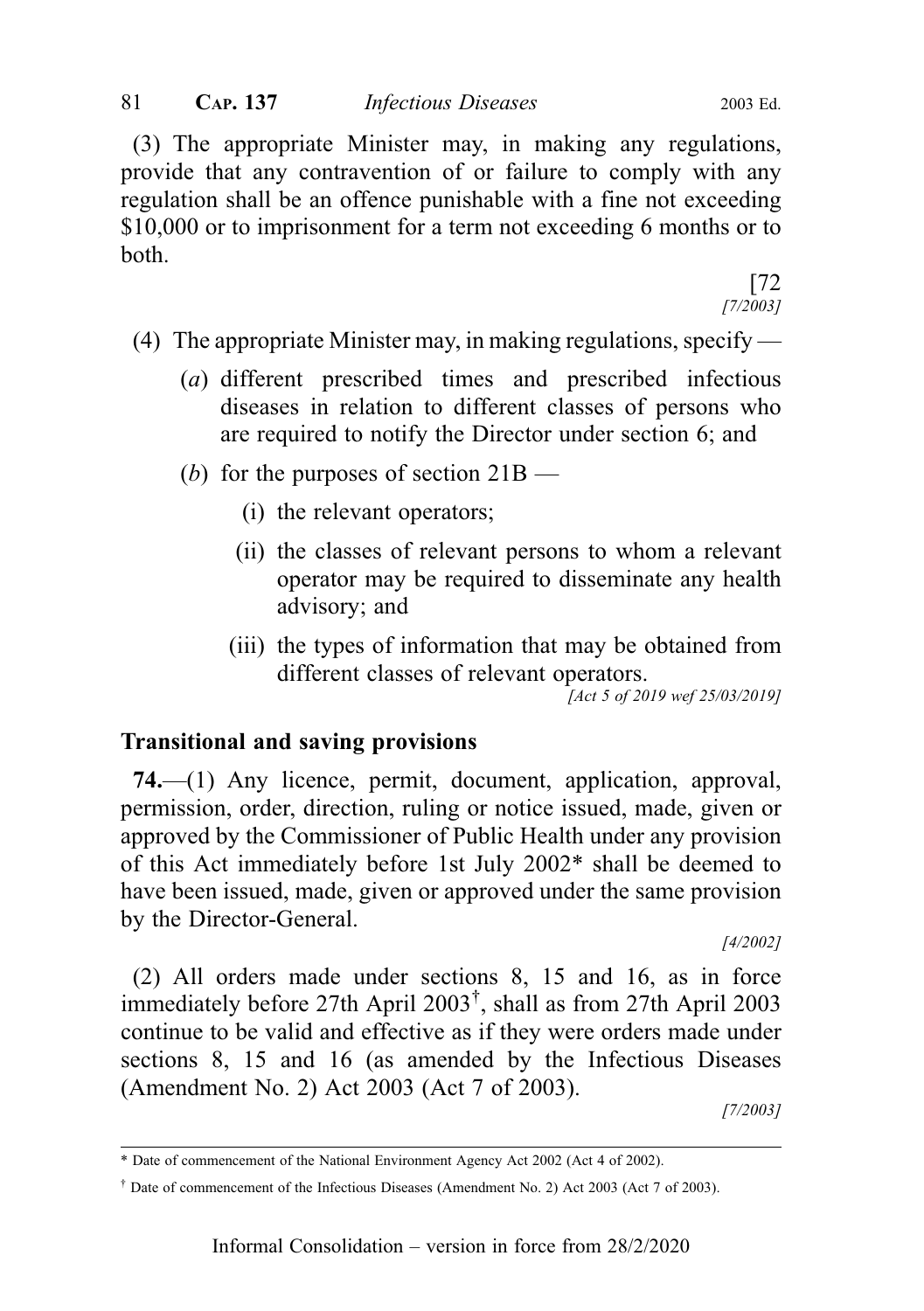| 2003 Ed. | <b>Infectious Diseases</b>                       | CAP. 137<br>82              |
|----------|--------------------------------------------------|-----------------------------|
|          | <b>FIRST SCHEDULE</b>                            |                             |
|          |                                                  | Section 2                   |
|          | <b>INFECTIOUS DISEASES</b>                       |                             |
|          | 1. Acute Hepatitis A.                            |                             |
|          | 1A. Acute Hepatitis B.                           | [S 451/2016 wef 28/09/2016] |
|          |                                                  | [S 451/2016 wef 28/09/2016] |
|          | 1B. Acute Hepatitis C.                           | [S 451/2016 wef 28/09/2016] |
|          | 1C. Acute Hepatitis E.                           |                             |
|          |                                                  | [S 451/2016 wef 28/09/2016] |
|          | 2. Avian Influenza.                              |                             |
|          | 2A. Botulism.                                    | [S 451/2016 wef 28/09/2016] |
|          | 3. Campylobacteriosis.                           |                             |
|          | 4. Chikungunya Fever.                            |                             |
|          | 5. Cholera.                                      |                             |
|          | 5A. Coronavirus Disease 2019 (COVID-19).         |                             |
|          |                                                  | [S 140/2020 wef 28/02/2020] |
|          | 6. Dengue Fever.                                 |                             |
|          | 7. Dengue Haemorrhagic Fever.                    |                             |
|          | 8. Diphtheria.                                   |                             |
|          | 8A. Ebola Virus Disease (EVD).                   | [S 523/2014 wef 08/08/2014] |
|          | 9. [Deleted by S 451/2016 wef 28/09/2016]        |                             |
|          | 10. Haemophilus Influenzae Type b (Hib) Disease. |                             |
|          | 11. [Deleted by S 61/2019 wef 01/02/2019]        |                             |
|          | 12. [Deleted by S 451/2016 wef 28/09/2016]       |                             |
|          | 13. HIV Infection.                               | [S 451/2016 wef 28/09/2016] |
|          | 13A. Japanese Encephalitis.                      |                             |
|          |                                                  | [S 451/2016 wef 28/09/2016] |
|          | 14. Legionellosis.                               |                             |
|          | 15. Leprosy.                                     |                             |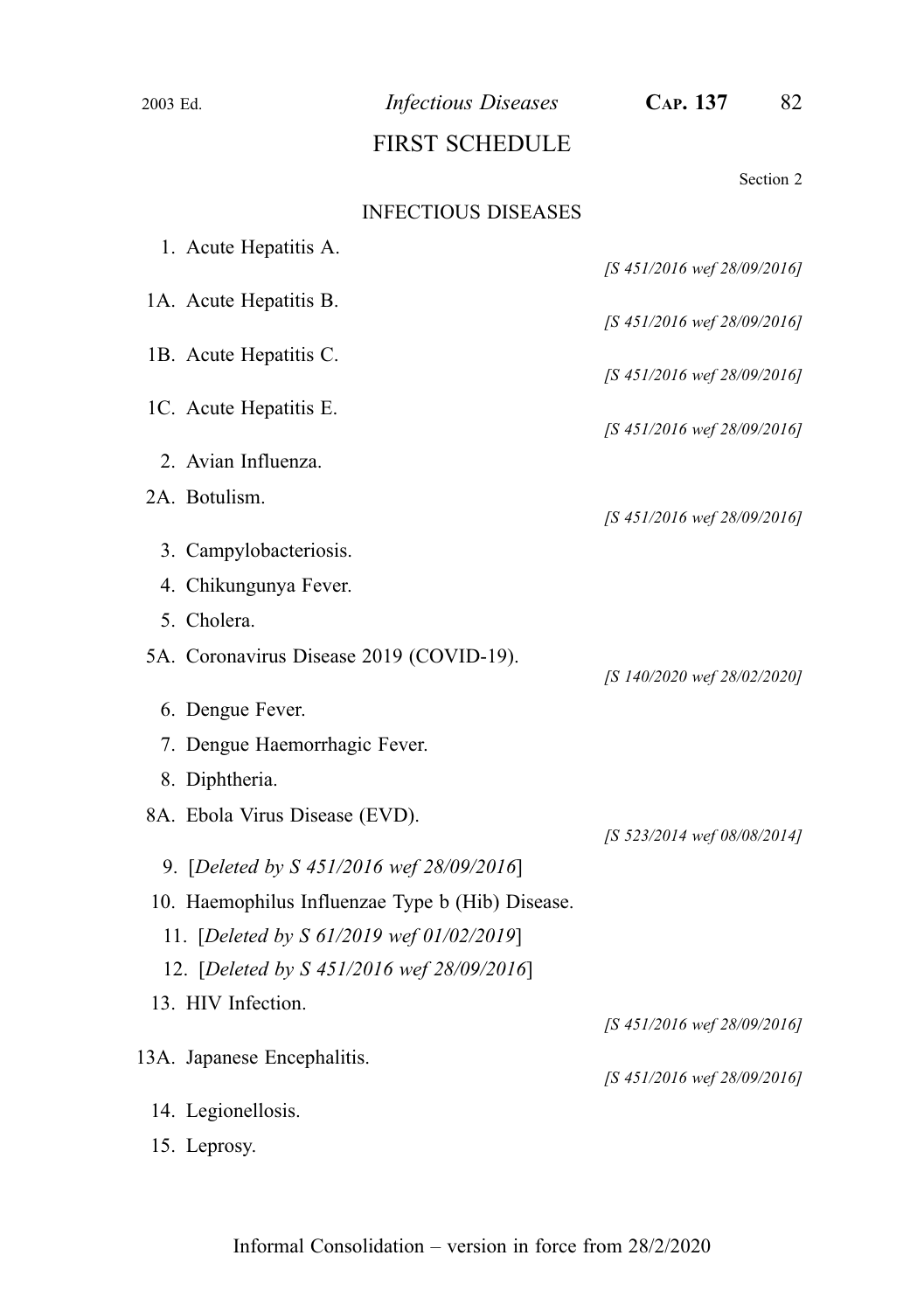| 83                         | CAP. 137                              | <b>Infectious Diseases</b>                                              | 2003 Ed.                    |  |
|----------------------------|---------------------------------------|-------------------------------------------------------------------------|-----------------------------|--|
| FIRST SCHEDULE - continued |                                       |                                                                         |                             |  |
|                            | 15A. Leptospirosis.                   |                                                                         |                             |  |
|                            | 16. Malaria.                          |                                                                         | [S 451/2016 wef 28/09/2016] |  |
|                            |                                       |                                                                         |                             |  |
|                            | 17. Measles.<br>18. Melioidosis.      |                                                                         |                             |  |
|                            |                                       |                                                                         |                             |  |
|                            | 19. Meningococcal Disease.            |                                                                         |                             |  |
|                            |                                       | 19A. Middle East Respiratory Syndrome Coronavirus Infection (MERS-CoV). | [S 395/2014 wef 05/06/2014] |  |
|                            |                                       |                                                                         | [S 451/2016 wef 28/09/2016] |  |
|                            | 20. Mumps.                            |                                                                         |                             |  |
|                            | 20A. Murine Typhus.                   |                                                                         |                             |  |
|                            |                                       |                                                                         | [S 451/2016 wef 28/09/2016] |  |
|                            | 21. Nipah Virus Infection.            |                                                                         |                             |  |
|                            |                                       | 21A. [Deleted by S 395/2014 wef 05/06/2014]                             |                             |  |
|                            | 22. Paratyphoid.                      |                                                                         |                             |  |
|                            | 23. Pertussis.                        |                                                                         |                             |  |
|                            | 24. Plague.                           |                                                                         |                             |  |
|                            | 25. Pneumococcal Disease (Invasive).  |                                                                         |                             |  |
|                            | 26. Poliomyelitis.                    |                                                                         |                             |  |
|                            | 26A. Rabies.                          |                                                                         |                             |  |
|                            |                                       |                                                                         | [S 451/2016 wef 28/09/2016] |  |
|                            | 27. Rubella.                          |                                                                         |                             |  |
|                            | 28. Salmonellosis.                    |                                                                         |                             |  |
|                            |                                       | 29. Severe Acute Respiratory Syndrome (SARS).                           |                             |  |
|                            | 30. Sexually Transmitted Infections - |                                                                         |                             |  |
|                            |                                       | (a) Chlamydial Genital Infection;                                       | [S 451/2016 wef 28/09/2016] |  |
|                            |                                       | (b) [Deleted by S $61/2019$ wef $01/02/2019$ ]                          |                             |  |
|                            | (c) Gonorrhoea;                       |                                                                         |                             |  |
|                            |                                       | (d) [Deleted by S $61/2019$ wef $01/02/2019$ ]                          |                             |  |
|                            | (e) Syphilis.                         |                                                                         |                             |  |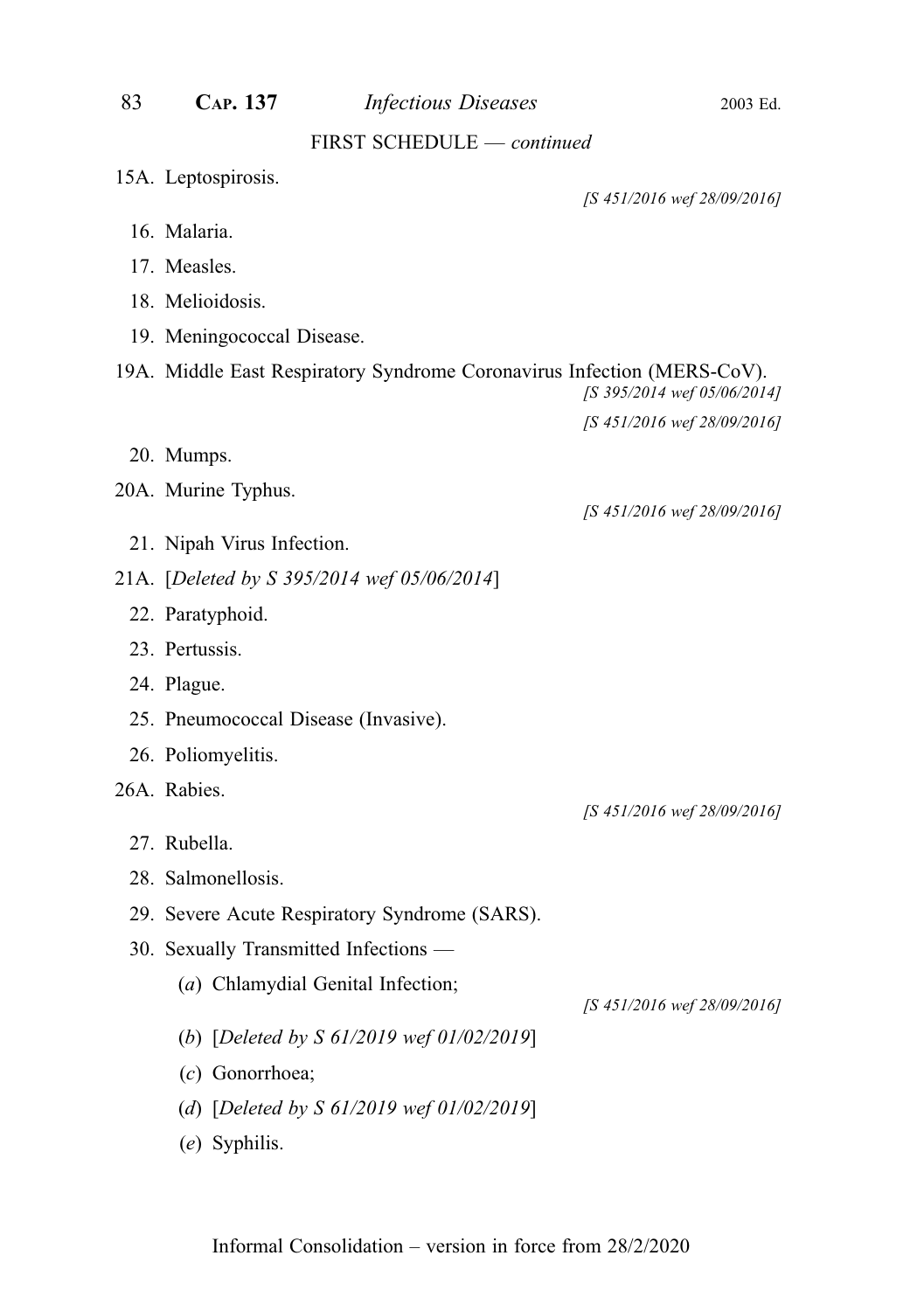2003 Ed. *Infectious Diseases* CAP. 137 84

#### FIRST SCHEDULE — continued

| 30A. Tetanus.                               | [S 451/2016 wef 28/09/2016] |
|---------------------------------------------|-----------------------------|
| 30A. [Deleted by S 618/2010 wef 01/11/2010] |                             |
| 31. Typhoid.                                |                             |
| 32. Tuberculosis.                           |                             |
| 33. Yellow Fever.                           |                             |
|                                             | [S 614/2008 wef 19/12/2008] |
| 34. Zika Virus Infection.                   | [S 37/2016 wef 26/01/2016]  |
| 35. [Deleted by S 140/2020 wef 28/02/2020]  |                             |
|                                             |                             |

### SECOND SCHEDULE

Sections 2 and 21A

#### DANGEROUS INFECTIOUS DISEASES

1. Coronavirus Disease 2019 (COVID-19).

1A. Ebola.

[S 140/2020 wef 28/02/2020]

[S 140/2020 wef 28/02/2020]

- 2. Middle East Respiratory Syndrome Coronavirus Infection (MERS-CoV).
- 3. Plague.
- 4. Severe Acute Respiratory Syndrome (SARS).
- 5. Yellow fever.

[Act 5 of 2019 wef 25/03/2019]

6. [Deleted by S 140/2020 wef 28/02/2020]

### THIRD SCHEDULE

Section 31

### REQUIREMENTS AS TO VACCINATION AND OTHER PROPHYLAXIS

1. *Yellow Fever* — Every person who is going to or coming from or has passed through any country which is wholly or partly endemic for yellow fever shall be vaccinated against yellow fever —

(a) at a private hospital or medical clinic in Singapore designated by the Director; or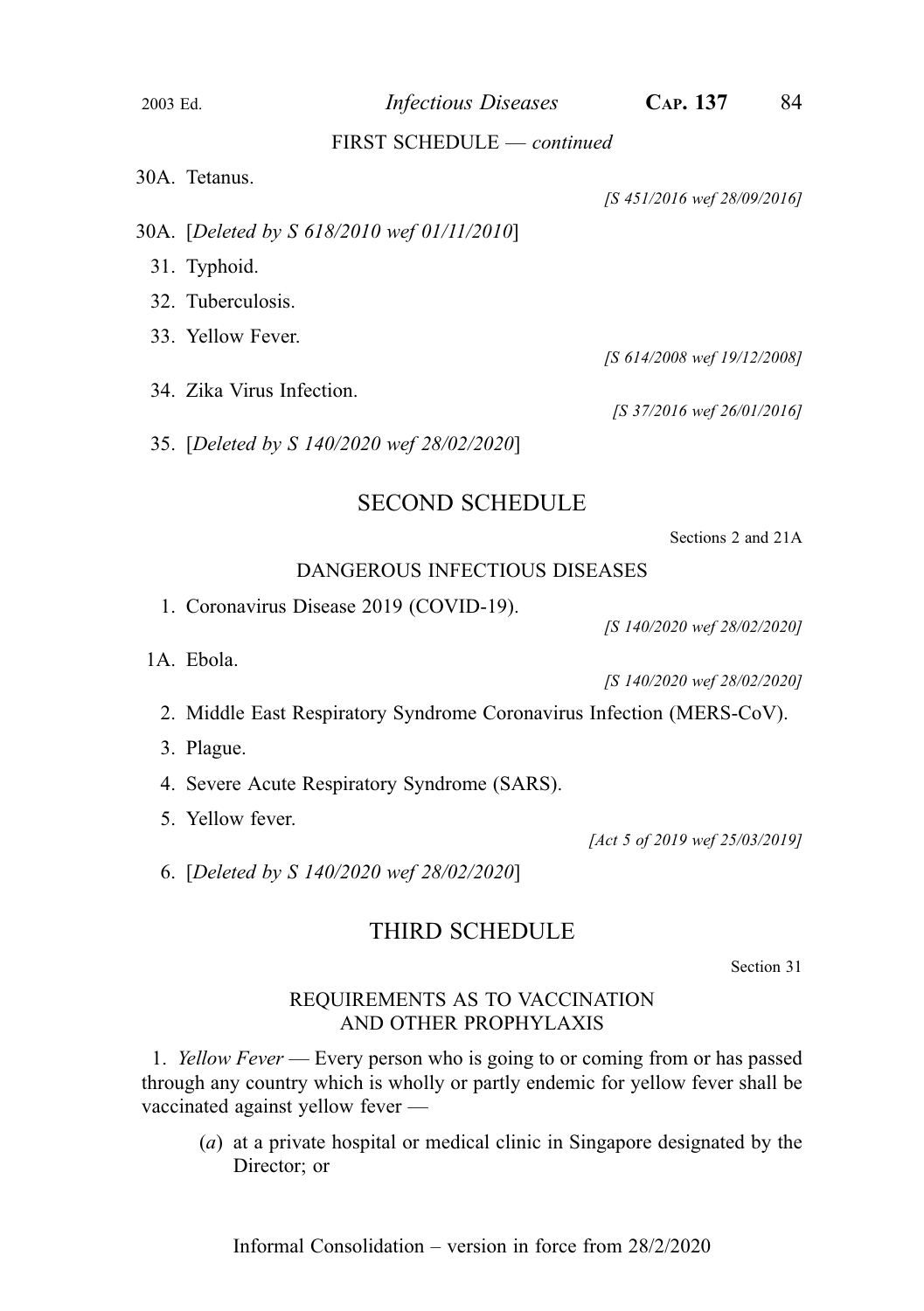#### THIRD SCHEDULE — continued

(b) at a yellow fever vaccination centre designated by a State Party to the World Health Organisation.

[S 615/2008 wef 01/12/2008]

# FOURTH SCHEDULE

Section 46

### DISEASES AGAINST WHICH A CHILD IS TO BE VACCINATED

- (1) Diphtheria.
- (2) Measles.

[S 61/81; S 196/85]

### FIFTH SCHEDULE

[Deleted by Act 5 of 2019 wef 25/03/2019]

# SIXTH SCHEDULE

[Deleted by Act 5 of 2019 wef 25/03/2019]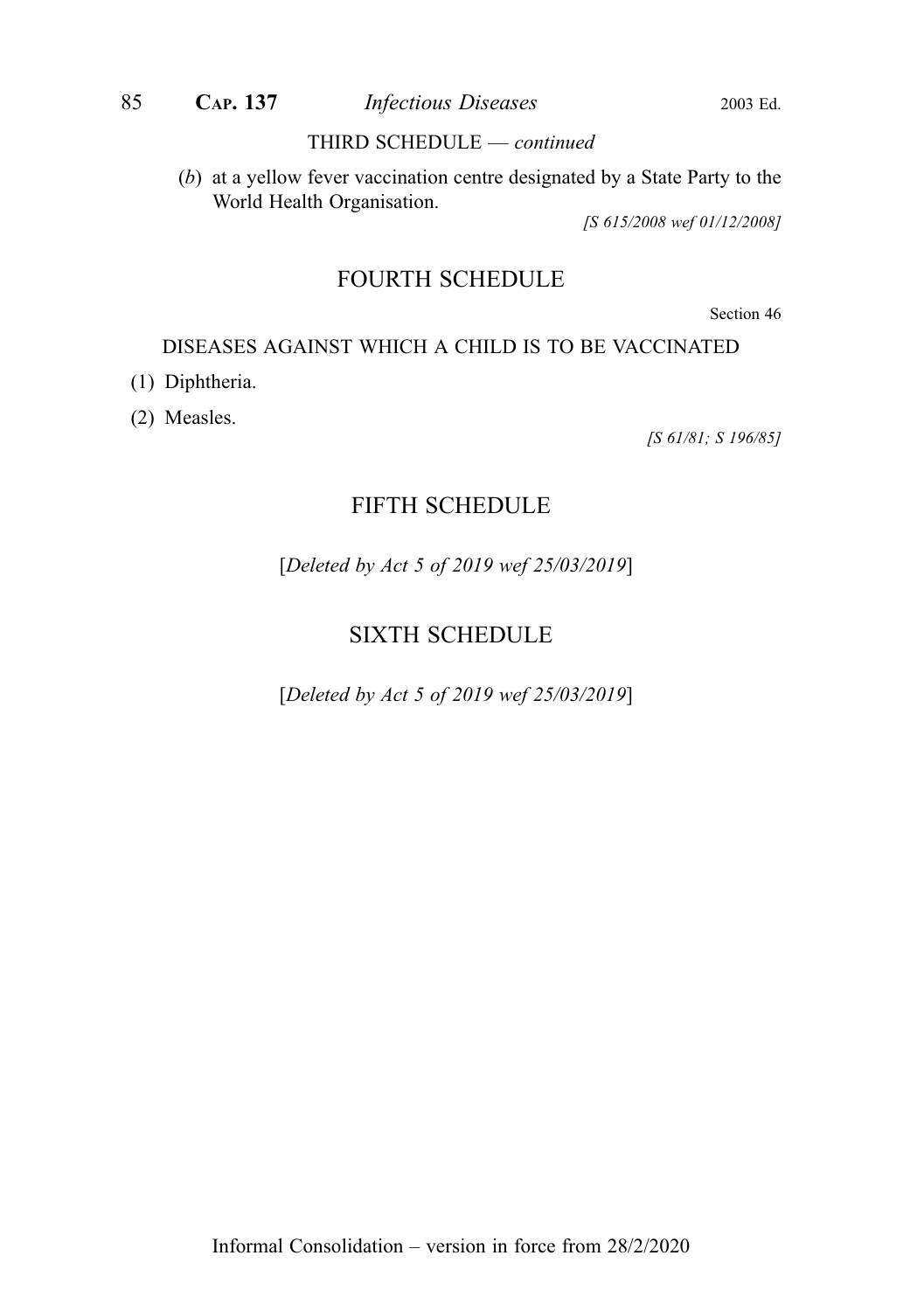# LEGISLATIVE HISTORY INFECTIOUS DISEASES ACT (CHAPTER 137)

This Legislative History is provided for the convenience of users of the Infectious Diseases Act. It is not part of the Act.

### 1. Act 21 of 1976 — Infectious Diseases Act 1976

| Date of First Reading                                                                                        |                           | : 3 September 1976<br>(Bill No. 14/76 published on<br>8 September 1976) |
|--------------------------------------------------------------------------------------------------------------|---------------------------|-------------------------------------------------------------------------|
| Date of Second and Third Readings                                                                            |                           | $: 24$ November 1976                                                    |
| Date of commencement                                                                                         | $\mathbb{R}^{\mathbb{Z}}$ | 1 August 1977                                                           |
| 2. G. N. No. S 24/1978 - Infectious Diseases (Amendment of Third<br><b>Schedule) Notification 1978</b>       |                           |                                                                         |
| Date of commencement                                                                                         |                           | : 14 January 1978                                                       |
| 3. Act 16 of 1980 - Infectious Diseases (Amendment) Act 1980                                                 |                           |                                                                         |
| Date of First Reading                                                                                        |                           | : 26 February 1980<br>(Bill No. 1/80 published on<br>29 February 1980)  |
| Date of Second and Third Readings : 17 March 1980                                                            |                           |                                                                         |
| Date of commencement                                                                                         | $\mathbb{R}^{\mathbb{Z}}$ | 9 May 1980                                                              |
| 4. G. N. No. S 61/1981 - Infectious Diseases Act (Amendment of Fourth<br><b>Schedule) Notification 1981</b>  |                           |                                                                         |
| Date of commencement                                                                                         |                           | $\div$ 6 March 1981                                                     |
| 5. G. N. No. S 98/1985 — Infectious Diseases Act (Amendment of First<br><b>Schedule) Notification 1985</b>   |                           |                                                                         |
| Date of commencement                                                                                         | $\mathbb{R}^{\mathbb{Z}}$ | 19 April 1985                                                           |
| 6. G. N. No. S 195/1985 - Infectious Diseases Act (Amendment of First                                        |                           | Schedule) (No. 2) Notification 1985                                     |
| Date of commencement                                                                                         |                           | $: 1$ August 1985                                                       |
| 7. G. N. No. S 196/1985 — Infectious Diseases Act (Amendment of Fourth<br><b>Schedule) Notification 1985</b> |                           |                                                                         |
| Date of commencement                                                                                         |                           | : 1 August 1985                                                         |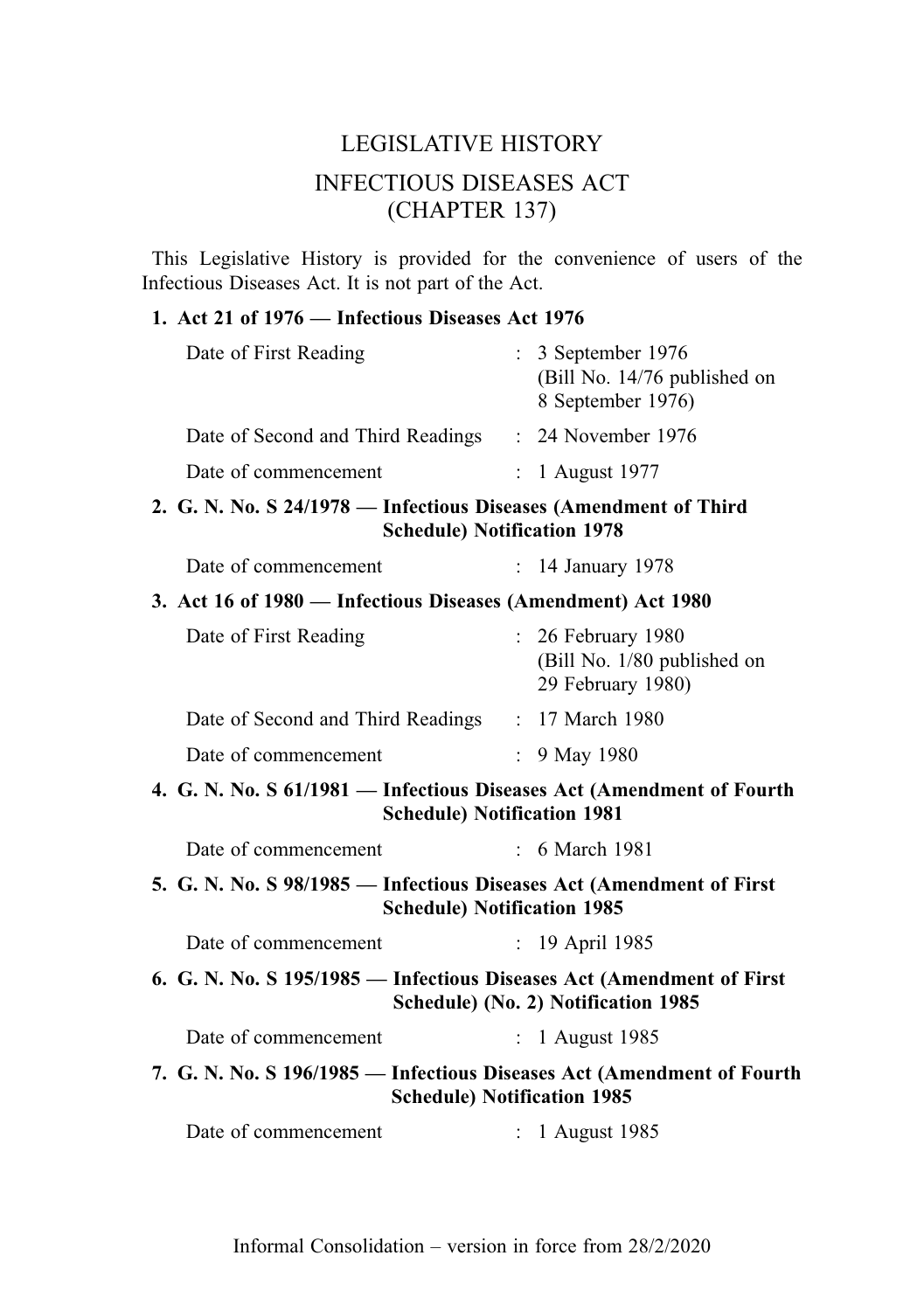| п                                                                                                            |                           |                                                                       |
|--------------------------------------------------------------------------------------------------------------|---------------------------|-----------------------------------------------------------------------|
| 8. 1985 Revised Edition - Infectious Diseases Act                                                            |                           |                                                                       |
| Date of operation                                                                                            |                           | 30 March 1987                                                         |
| 9. G. N. No. S 119/1990 - Infectious Diseases Act (Amendment of<br><b>Schedules) Notification 1990</b>       |                           |                                                                       |
| Date of commencement                                                                                         |                           | : 1 April 1990                                                        |
| 10. Act 5 of 1992 - Infectious Diseases (Amendment) Act 1992                                                 |                           |                                                                       |
| Date of First Reading                                                                                        | $\mathbf{r}$              | 16 January 1992<br>(Bill No. 9/92 published on<br>17 January 1992)    |
| Date of Second and Third Readings : 27 February 1992                                                         |                           |                                                                       |
| Date of commencement                                                                                         |                           | : 1 April 1992                                                        |
| 11. Act 7 of 1996 – Maritime and Port Authority of Singapore Act 1996<br>(Consequential amendments made by)  |                           |                                                                       |
| Date of First Reading                                                                                        |                           | : 5 December 1995<br>(Bill No. 46/95 published on<br>6 December 1995) |
| Date of Second and Third Readings : 18 January 1996                                                          |                           |                                                                       |
| Date of commencement                                                                                         |                           | : 2 February 1996                                                     |
| 12. G. N. No. S 403/1998 - Infectious Diseases Act (Amendment of First<br><b>Schedule) Notification 1998</b> |                           |                                                                       |
| Date of commencement                                                                                         |                           | 15 August 1998                                                        |
| 13. Act 13 of 1999 — Infectious Diseases (Amendment) Act 1999                                                |                           |                                                                       |
| Date of First Reading                                                                                        | $\mathbb{R}^{\mathbb{Z}}$ | 11 February 1999<br>(Bill No. 7/99 published on<br>12 February 1999)  |
| Date of Second and Third Readings                                                                            | $\mathbb{R}^{\mathbb{Z}}$ | 26 February 1999                                                      |
| Date of commencement                                                                                         |                           | : 1 April 1999                                                        |
| 14. 1999 Revised Edition - Infectious Diseases Act                                                           |                           |                                                                       |
| Date of operation                                                                                            | $\mathbb{R}^{\mathbb{Z}}$ | 1 August 1999                                                         |
| 15. Act 46 of 1999 – Nurses and Midwives Act 1999<br>(Consequential amendments made by)                      |                           |                                                                       |
| Date of First Reading                                                                                        |                           | : 11 October 1999<br>(Bill No. 38/99 published on<br>12 October 1999) |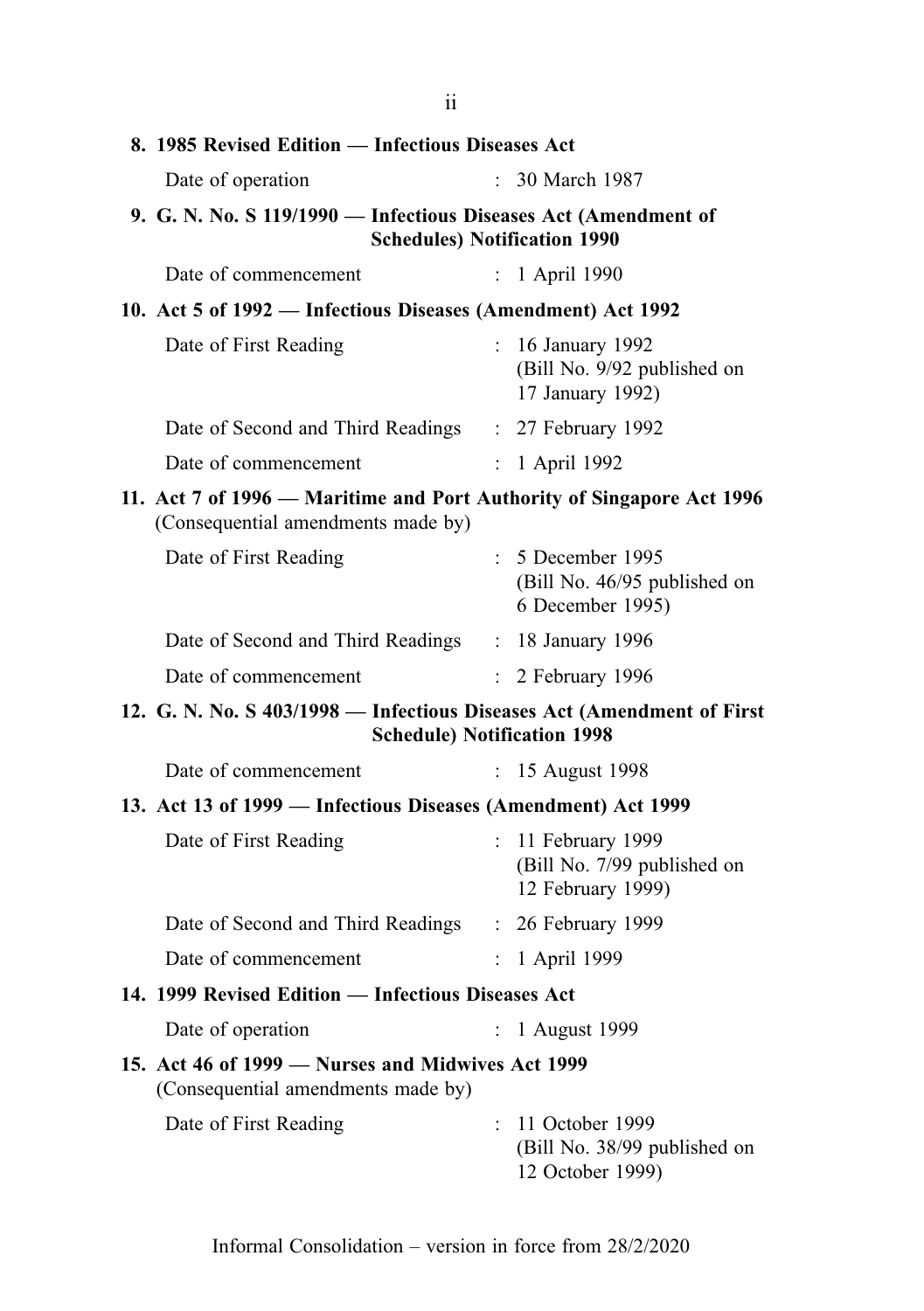| 111                                                                                                          |                                                                        |  |
|--------------------------------------------------------------------------------------------------------------|------------------------------------------------------------------------|--|
| Date of Second and Third Readings : 24 November 1999                                                         |                                                                        |  |
| Date of commencement                                                                                         | : $1$ May 2000                                                         |  |
| 16. G. N. No. S 397/2000 - Infectious Diseases Act (Amendment of First                                       | <b>Schedule) Notification 2000</b>                                     |  |
| Date of commencement                                                                                         | : 1 October 2000                                                       |  |
| 17. Act 5 of 2001 – Health Promotion Board Act 2001<br>(Consequential amendments made by)                    |                                                                        |  |
| Date of First Reading                                                                                        | : 12 January 2001<br>(Bill No. 2/2001 published on<br>13 January 2001) |  |
| Date of Second and Third Readings : 22 February 2001                                                         |                                                                        |  |
| Date of commencement                                                                                         | $: 1$ April 2001                                                       |  |
| 18. Act 26 of 2001 - Statutes (Miscellaneous Amendments and Repeal) Act<br>2001                              |                                                                        |  |
| Date of First Reading                                                                                        | : $11$ July 2001<br>(Bill No. 24/2001 published on<br>12 July 2001)    |  |
| Date of Second and Third Readings : 25 July 2001                                                             |                                                                        |  |
| Date of commencement                                                                                         | 1 September 2001 (except<br>sections 3 and 17)                         |  |
| 19. G. N. No. S 396/2001 - Infectious Diseases Act (Amendment of First<br><b>Schedule) Notification 2001</b> |                                                                        |  |
| Date of commencement                                                                                         | $: 1$ September 2001                                                   |  |
| 20. Act 4 of 2002 – National Environment Agency Act 2002<br>(Consequential amendments made by)               |                                                                        |  |
| Date of First Reading                                                                                        | $: 3$ May 2002<br>(Bill No. 13/2001 published on<br>4 May 2002)        |  |
| Date of Second and Third Readings : 24 May 2002                                                              |                                                                        |  |
| Date of commencement                                                                                         | : $1 \text{ July } 2002$                                               |  |
| 21. G. N. No. S 127/2003 - Infectious Diseases Act (Amendment of First and                                   | <b>Second Schedules) Notification 2003</b>                             |  |
| Date of commencement                                                                                         | 17 March 2003                                                          |  |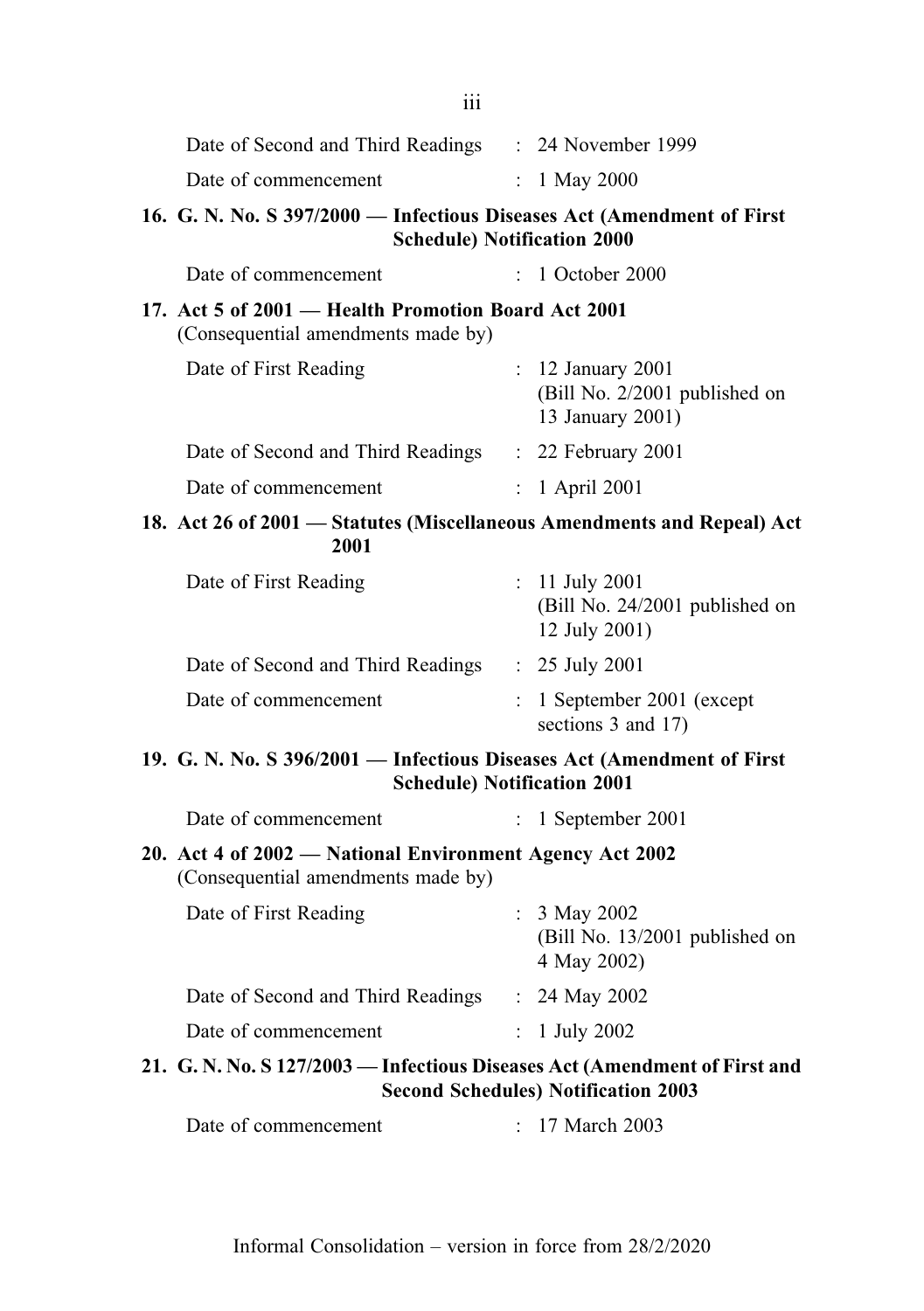22. Act 5 of 2003 — Infectious Diseases (Amendment) Act 2003 Date of First Reading : 28 February 2003 (Bill No. 4/2003 published on 1 March 2003) Date of Second and Third Readings : 21 March 2003 Date of commencement : 1 April 2003 23. Act 7 of 2003 — Infectious Diseases (Amendment No. 2) Act 2003 Date of First Reading : 24 April 2003 (Bill No. 10/2003 published on 26 April 2003) Date of Second and Third Readings : 25 April 2003 Date of commencement : 27 April 2003 24. 2003 Revised Edition — Infectious Diseases Act Date of operation : 31 July 2003 25. G. N. No. S 794/2005 — Infectious Diseases Act (Amendment of First Schedule) Notification 2005 Date of commencement : 12 December 2005 26. Act 36 of 2005 — Biological Agents and Toxins Act 2005 Date of First Reading : 19 September 2005 (Bill No. 26/2005 published on 20 September 2005) Date of Second and Third Readings : 18 October 2005 Date of commencement : 3 January 2006 27. Act 10 of 2008 — Infectious Diseases (Amendment) Act 2008 Date of First Reading : 28 February 2008 (Bill No. 5/2008 published on 1 March 2008) Date of Second and Third Readings : 22 April 2008 Date of commencement : 10 June 2008 28. G. N. No. S 615/2008 — Infectious Diseases Act (Amendment of Third Schedule) Notification 2008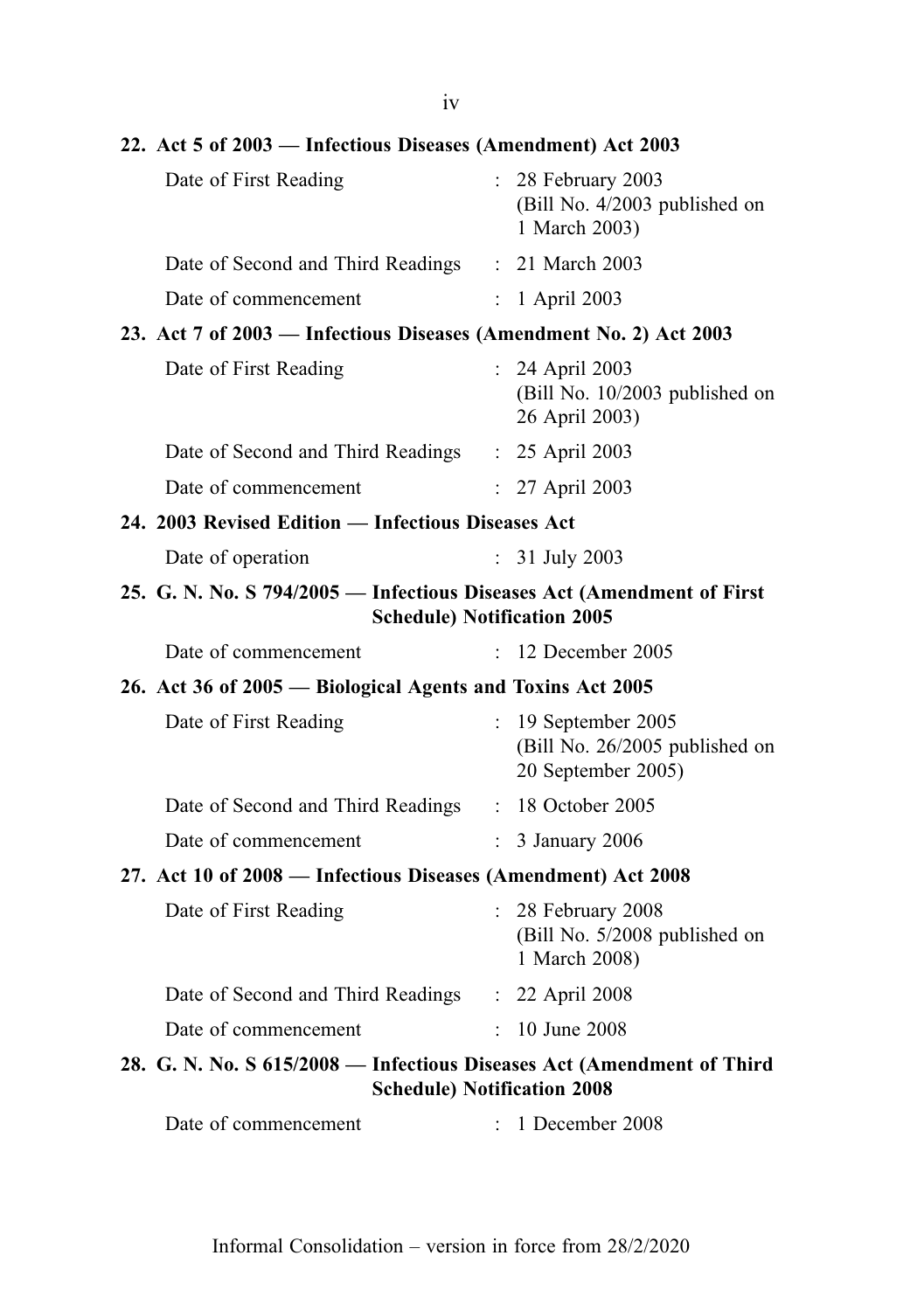|                                                                                                    | 29. G. N. No. S 616/2008 - Infectious Diseases Act (Amendment of Sixth<br><b>Schedule) Notification 2008</b>            |
|----------------------------------------------------------------------------------------------------|-------------------------------------------------------------------------------------------------------------------------|
| Date of commencement                                                                               | $\therefore$ 1 December 2008                                                                                            |
| 30. G. N. No. S 614/2008 - Infectious Diseases Act (Amendment of First                             | <b>Schedule) Notification 2008</b>                                                                                      |
| Date of commencement                                                                               | $: 19$ December 2008                                                                                                    |
|                                                                                                    | 31. G. N. No. S 176/2009 — Infectious Diseases Act (Amendment of First,<br>Fifth and Sixth Schedules) Notification 2009 |
| Date of commencement                                                                               | : 28 April 2009                                                                                                         |
|                                                                                                    | 32. G. N. No. S 618/2010 - Infectious Diseases Act (Amendment of First,<br>Fifth and Sixth Schedules) Notification 2010 |
| Date of commencement                                                                               | $: 1$ November 2010                                                                                                     |
| 33. Act 15 of 2010 - Criminal Procedure Code 2010                                                  |                                                                                                                         |
| Date of First Reading                                                                              | : 26 April 2010<br>(Bill No. 11/2010 published on<br>26 April 2010)                                                     |
| Date of Second and Third Readings : 19 May 2010                                                    |                                                                                                                         |
| Date of commencement                                                                               | $\therefore$ 2 January 2011                                                                                             |
|                                                                                                    | 34. G.N. No. S 183/2013 — Infectious Diseases Act (Amendment of First and<br><b>Sixth Schedules) Notification 2013</b>  |
| Date of commencement                                                                               | $\therefore$ 2 April 2013                                                                                               |
|                                                                                                    | 35. G.N. No. S 298/2013 - Infectious Diseases Act (Amendment of Fifth and<br><b>Sixth Schedules) Notification 2013</b>  |
| Date of commencement                                                                               | : 14 May 2013                                                                                                           |
| 36. G.N. No. S 395/2014 - Infectious Diseases Act (Amendment of First,                             | Fifth and Sixth Schedules) Notification 2014                                                                            |
| Date of commencement                                                                               | : 5 June 2014                                                                                                           |
| 37. G.N. No. S 523/2014 - Infectious Diseases Act (Amendment of First,<br><b>Notification 2014</b> | Fifth and Sixth Schedules) (No. 2)                                                                                      |
| Date of commencement                                                                               | : 8 August 2014                                                                                                         |
| 38. G.N. No. S 720/2014 - Infectious Diseases Act (Amendment of Sixth                              | <b>Schedule) Notification 2014</b>                                                                                      |
| Date of commencement                                                                               | 30 October 2014                                                                                                         |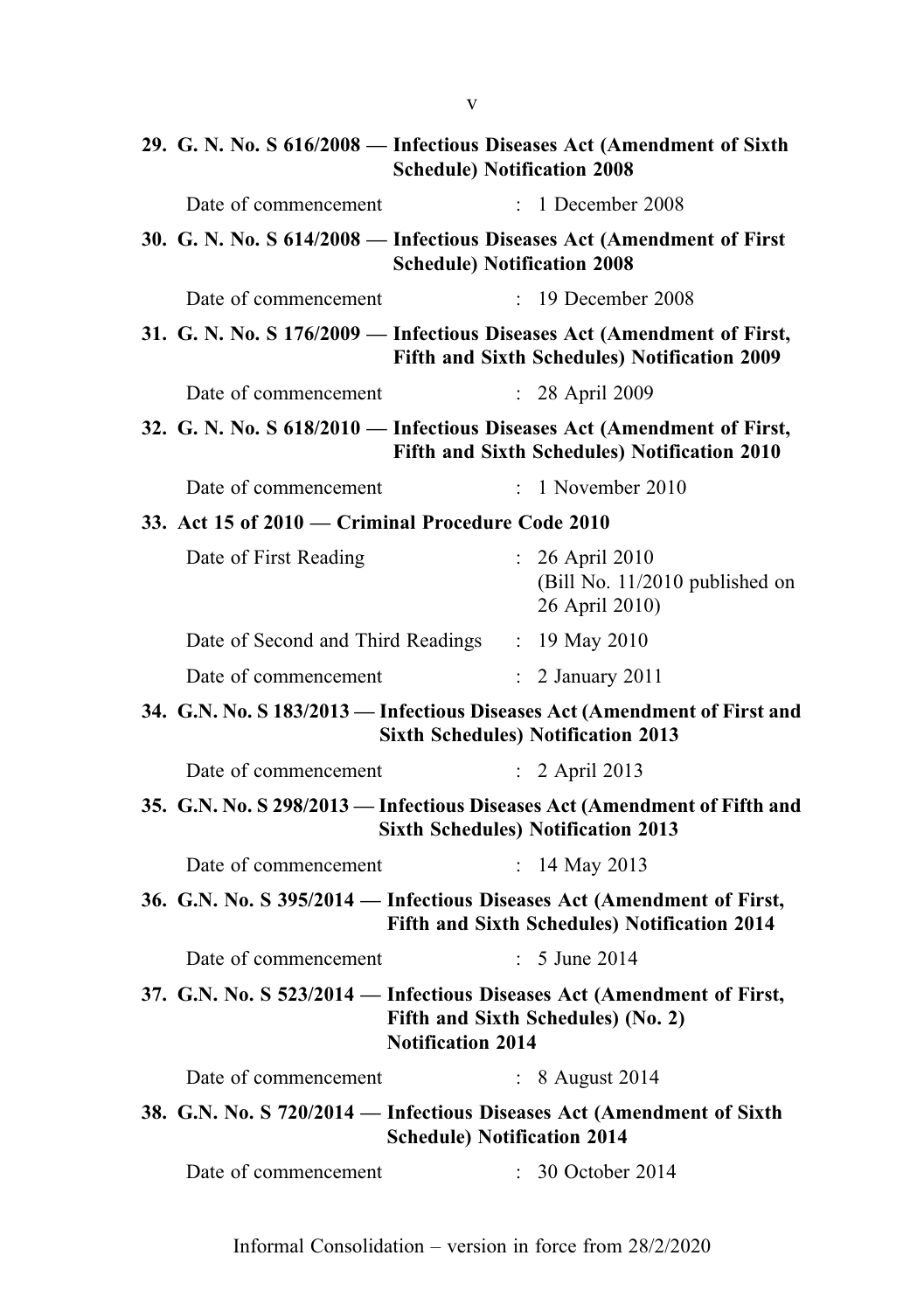| 39. G.N. No. S 37/2016 - Infectious Diseases Act (Amendment of First<br><b>Schedule) Notification 2016</b>             |                |                                                                           |
|------------------------------------------------------------------------------------------------------------------------|----------------|---------------------------------------------------------------------------|
| Date of commencement                                                                                                   |                | $: 26$ January 2016                                                       |
| 40. G.N. No. S 451/2016 - Infectious Diseases Act (Amendment of First,<br>Fifth and Sixth Schedules) Notification 2016 |                |                                                                           |
| Date of commencement                                                                                                   |                | $: 28$ September 2016                                                     |
| 41. G.N. No. S 61/2019 - Infectious Diseases Act (Amendment of First<br><b>Schedule) Notification 2019</b>             |                |                                                                           |
| Date of commencement                                                                                                   | $\ddot{\cdot}$ | 1 February 2019                                                           |
| 42. Act 5 of 2019 – Infectious Diseases (Amendment) Act 2019                                                           |                |                                                                           |
| Date of First Reading                                                                                                  |                | : 19 November 2018 (Bill No.<br>52/2018 published on<br>19 November 2018) |
| Date of Second and Third Readings : 14 January 2019                                                                    |                |                                                                           |
| Date of commencement                                                                                                   |                | $: 25$ March 2019                                                         |
| 43. Act 11 of 2019 - Singapore Food Agency Act 2019                                                                    |                |                                                                           |
| Date of First Reading                                                                                                  |                | : 15 January 2019 (Bill No.<br>5/2019 published on 15 January<br>2019)    |
| Date of Second and Third Readings : 12 February 2019                                                                   |                |                                                                           |
| Date of commencement                                                                                                   |                | : 1 April 2019                                                            |
| 44. G.N. No. S 68/2020 - Infectious Diseases Act (Amendment of First and                                               |                | <b>Second Schedules) Notification 2020</b>                                |
| Date of commencement                                                                                                   |                | $\therefore$ 29 January 2020                                              |
| 45. G.N. No. S 140/2020 — Infectious Diseases Act (Amendment of First and                                              |                | Second Schedules) (No. 2) Notification 2020                               |
| Date of commencement                                                                                                   |                | : 28 February 2020                                                        |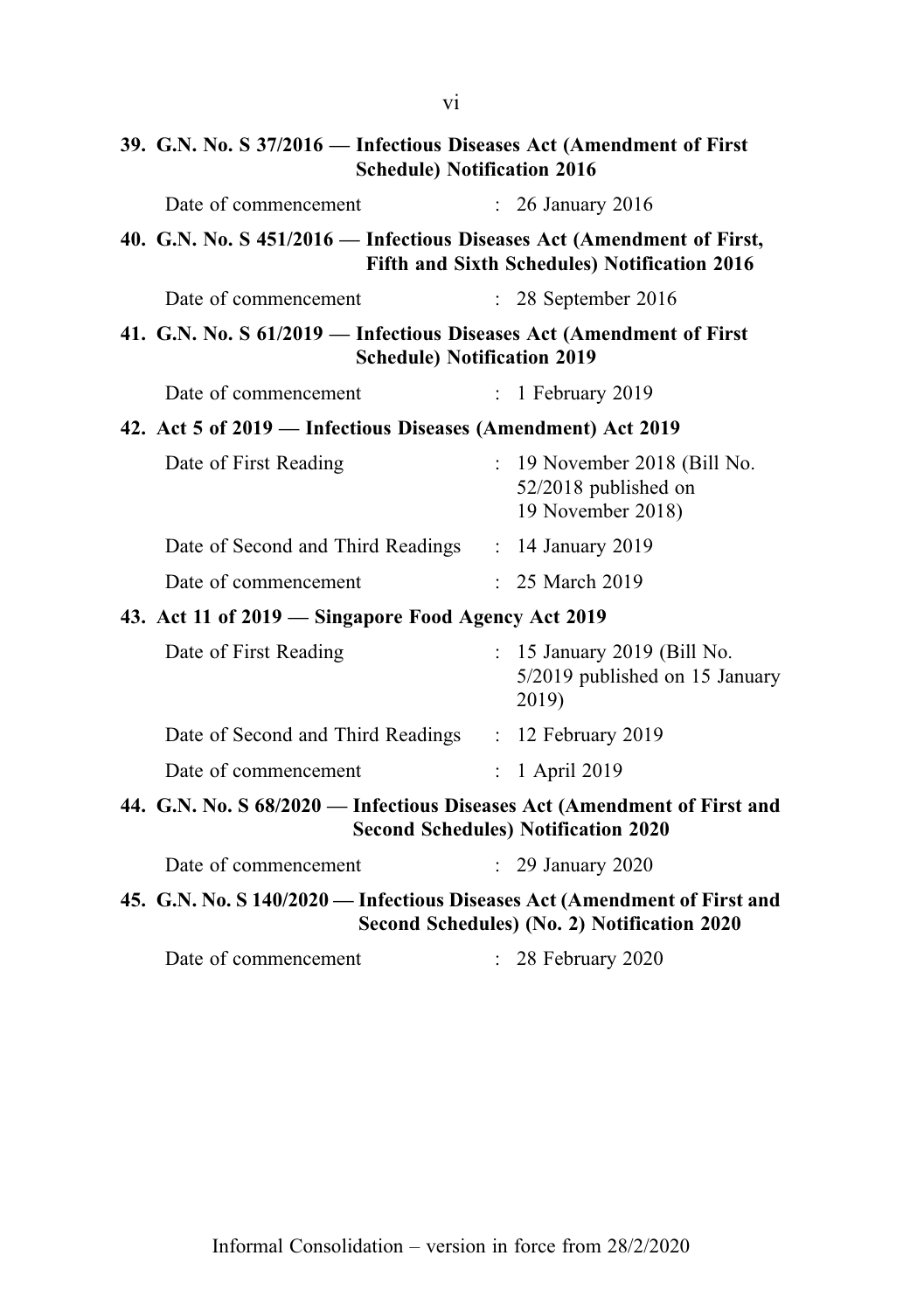# COMPARATIVE TABLE INFECTIOUS DISEASES ACT (CHAPTER 137)

The following provisions in the 1999 Revised Edition of the Infectious Diseases Act have been renumbered by the Law Revision Commissioners in this 2003 Revised Edition. This Comparative Table is provided for the convenience of users. It is not part of the Infectious Diseases Act.

| 2003 Ed.                                                                                             | 1999 Ed.                                                                                              |
|------------------------------------------------------------------------------------------------------|-------------------------------------------------------------------------------------------------------|
| $8-(1)$                                                                                              | $8-(1)$                                                                                               |
|                                                                                                      | $(2)$ (Deleted by Act 7/2003)                                                                         |
| (2)                                                                                                  | (3)                                                                                                   |
| PART IV - CONTROL OF AIDS<br>AND HIV INFECTION                                                       | PART IIIA — CONTROL OF AIDS<br>AND HIV INFECTION                                                      |
| $25-(1)$ to (3)                                                                                      | $25-(1)$ to (3)                                                                                       |
| $25A$ —(1) to (11)                                                                                   | $25-(4)$ to $(14)$                                                                                    |
| <b>PART V - PREVENTION OF</b><br><b>INTRODUCTION OF INFECTIOUS</b><br><b>DISEASES INTO SINGAPORE</b> | <b>PART IV - PREVENTION OF</b><br><b>INTRODUCTION OF INFECTIOUS</b><br><b>DISEASES INTO SINGAPORE</b> |
|                                                                                                      | <b>33</b> (Repealed by Act 5/2003)                                                                    |
| 33                                                                                                   | 34                                                                                                    |
| 34                                                                                                   | 35                                                                                                    |
| 35                                                                                                   | 36                                                                                                    |
| 36                                                                                                   | 37                                                                                                    |
| 37                                                                                                   | 38                                                                                                    |
| 38                                                                                                   | 39                                                                                                    |
| 39                                                                                                   | 40                                                                                                    |
| 40                                                                                                   | 41                                                                                                    |
| 41                                                                                                   | 41A                                                                                                   |
| <b>PART VI - VACCINATION</b>                                                                         | PART V - VACCINATION                                                                                  |
| PART VII - ENFORCEMENT                                                                               | <b>PART VI - MISCELLANEOUS</b>                                                                        |
| $55-(1)$ to (3)                                                                                      | $55-(1)$ to (3)                                                                                       |